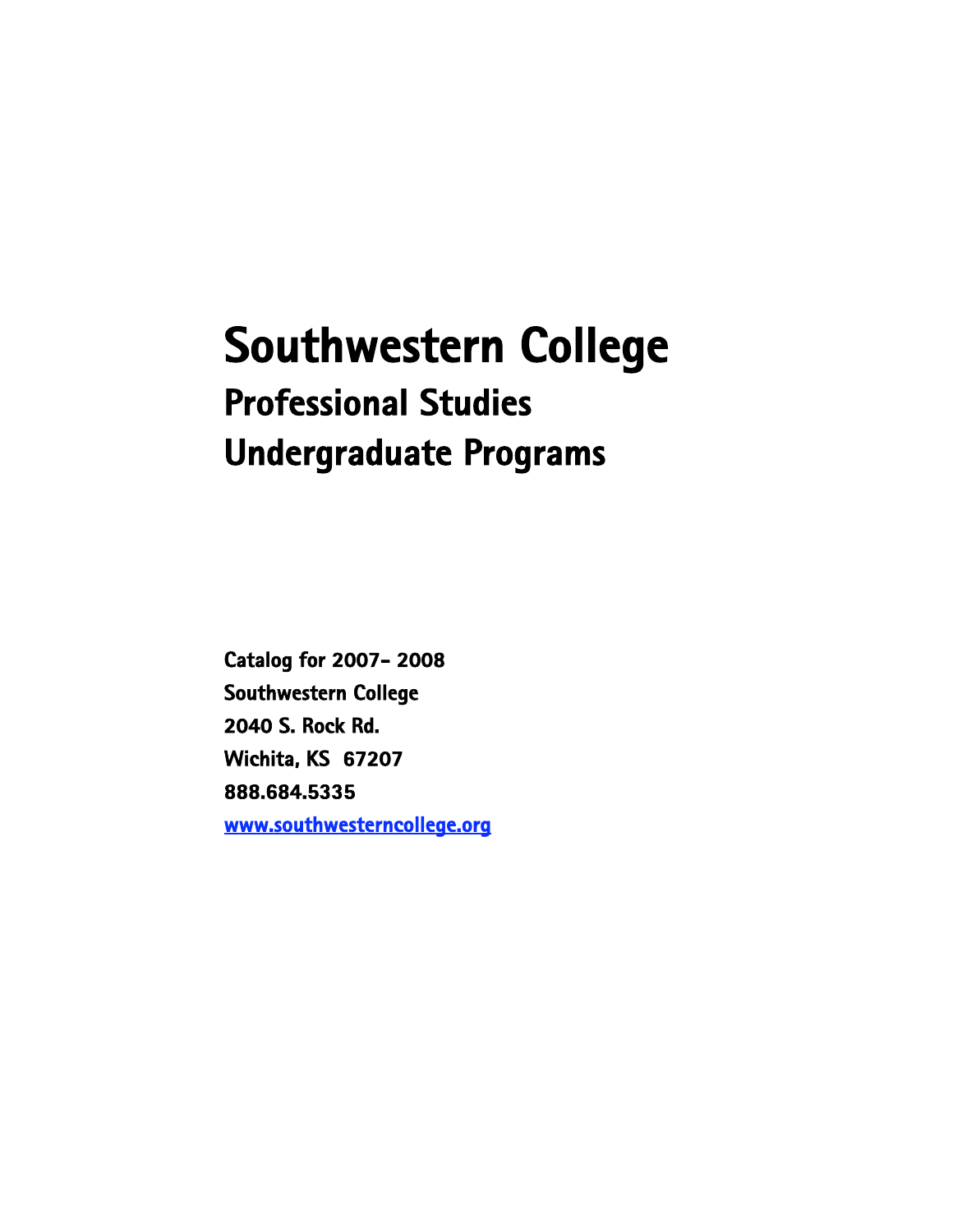## **Welcome to Southwestern**

*Southwestern College in Winfield, Kansas*

*is a learning community dedicated to*

- *—intellectual growth and career preparation,*
- *—individual development and Christian values,*
- *—lifetime learning and responsible citizenship, and*
- *—leadership through service in a world without boundaries.*

## **History**

Southwestern College was chartered June 19, 1885, by the Methodists of Kansas as "an institution of learning of full collegiate powers." It opened its doors for forty-three learners on September 7, 1886. The first name of the College was "The Southwest Kansas Conference College"; the name "The Southwestern College'' was adopted November 5, 1908.

The residential campus, located on 85 acres in Winfield, Kansas, offers undergraduate and graduate degree programs for traditional age learners.

The College began offering degree completion programs for working adults in 1994. Currently Professional Studies has undergraduate and graduate programs in Winfield, Kansas; Wichita, Kansas; McConnell AFB, Kansas; Midwest City, Oklahoma; Ft. Riley, Kansas; and online.

Southwestern is a learning community of approximately 1,700 learners, 50 full-time teaching faculty members, and 160 affiliate faculty members from leading industries across the country. In addition to programs for traditional age learners and working adults, the College provides learning opportunities for service men and women in all branches of the military.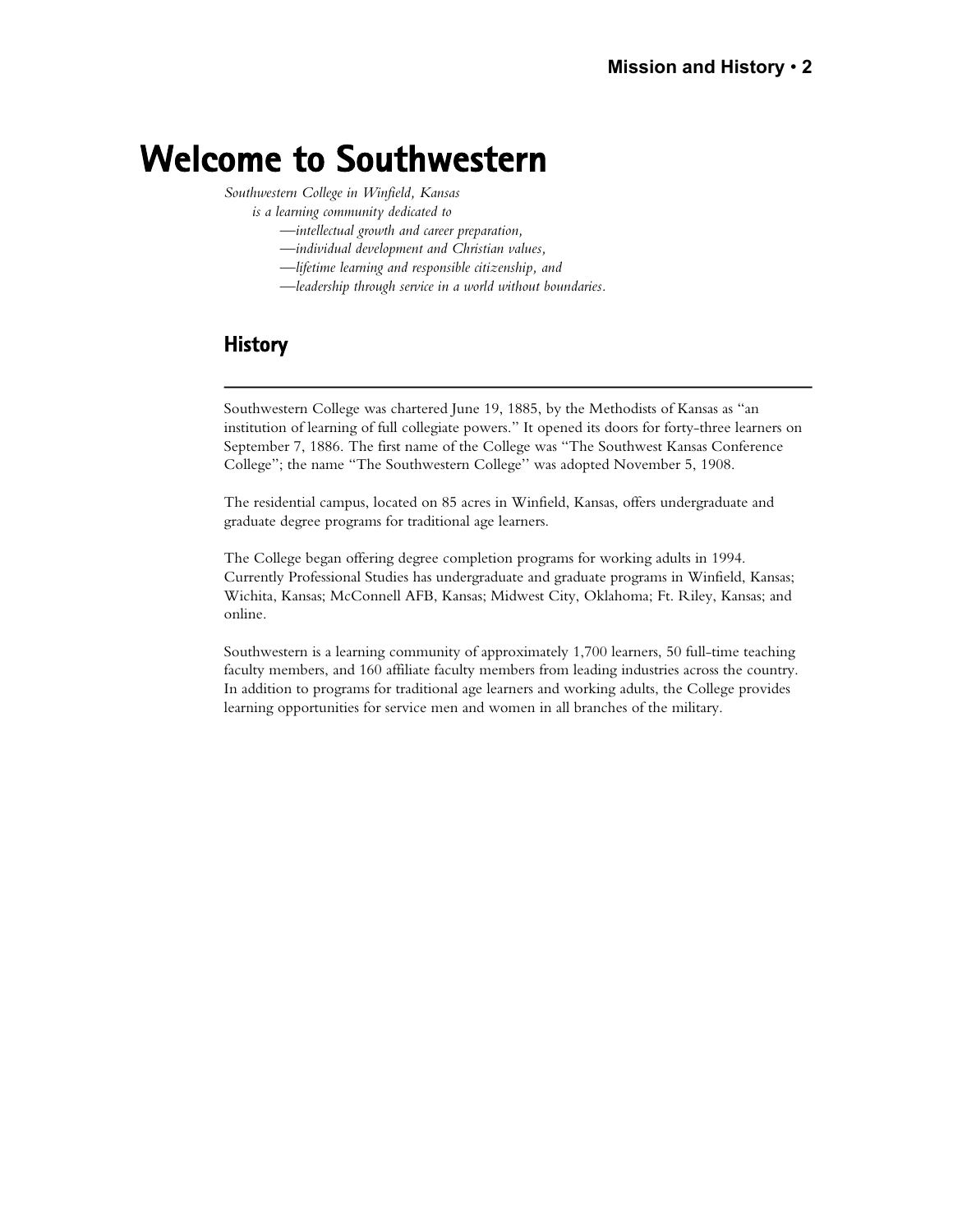## **Southwestern College Professional Studies is strongly committed to being:**

## **Learner focused**

We understand and empathize with the unique needs of adult learners. Programs and services are specifically tailored toward adults who are balancing the pursuit of a college degree with work and family demands and/or military service.

## **Ethically sound**

Building upon our historic connection to the United Methodist Church, we meet the highest ethical standards when working with learners and each other.

## **Academically excellent**

Academic programs are reviewed on an ongoing basis to ensure that they exceed institutional outcomes. Instructors have relevant work experience as well as strong teaching skills with exemplary academic credentials.

## **Responsive**

Understanding and responding to the educational needs of the workplace, community, and the military serve as a hallmark. We operate with a spirit of innovation and creativity in the development and deployment of new programs. We seek partnerships with other educational providers and organizations for the explicit reason of increasing access of educational opportunities to adults and are flexible in program design to the benefit of learners and the larger community.

## **iNstitutionally accountable**

We recognize our unique role and work actively to participate in and advance the overall strategic goals and directions of Southwestern College.

## **Empowering**

We take a developmental and motivational approach with learners and each other in order to help everyone reach their dreams \_ educationally, personally, and professionally.

## **Resolute**

We are committed in our efforts to see our learners persist to graduation. We accept the role of learners' advocate and will never give up on our learners' lifelong goals to achieve an education.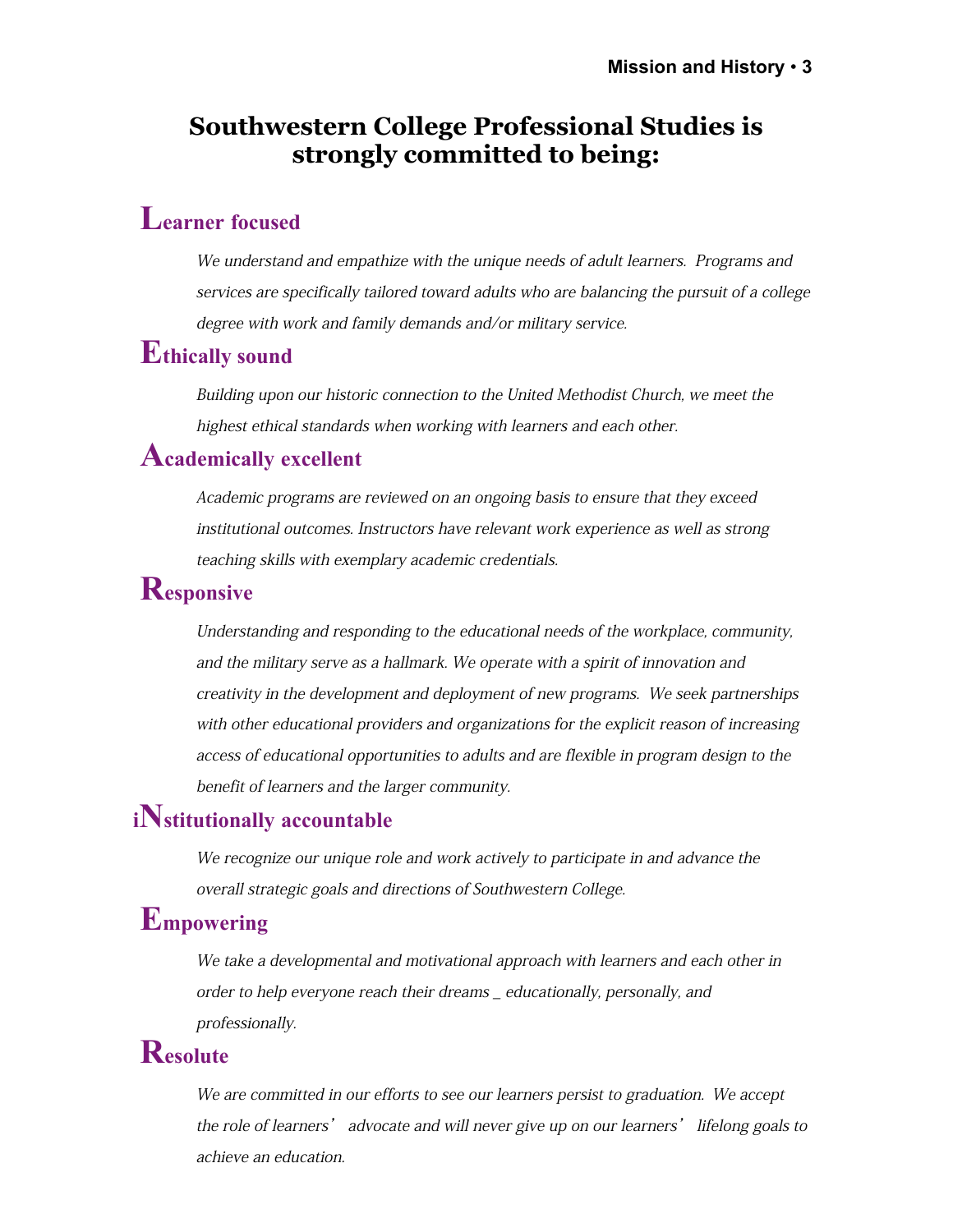# **Table of Contents**

This catalog contains information and announcements about Southwestern College's Professional Studies programs. It does not constitute a contract. Additional institutional policies can be found online at www.sckans.edu.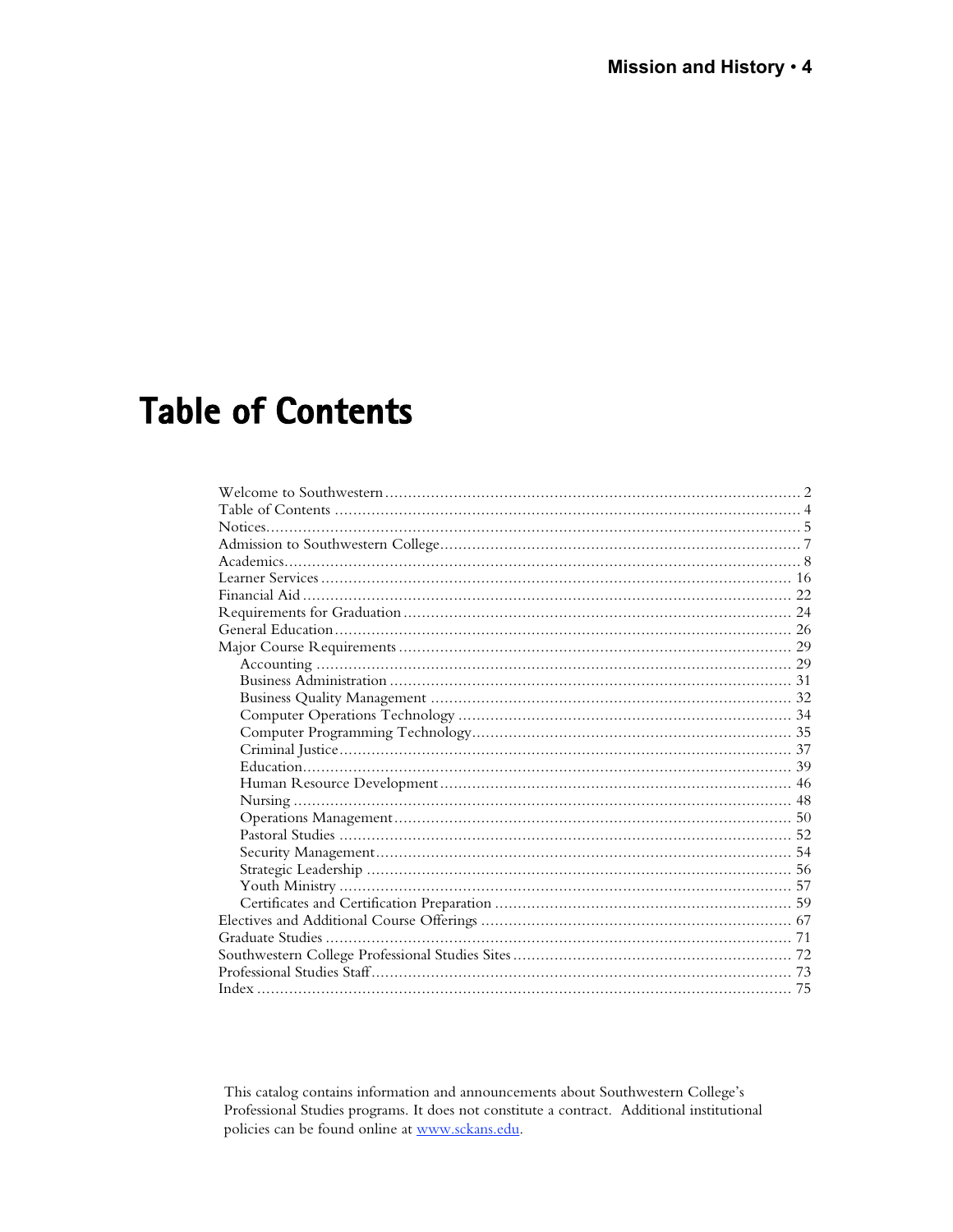# **Notices**

## **Accreditation**

Southwestern College is accredited by The Higher Learning Commission and is a member of the North Central Association, www.ncahigherlearningcommission.org , 312.263.0456.

It is further accredited by the University Senate of the United Methodist Church, the Commission on Collegiate Nursing Education and the Kansas State Board of Nursing (nursing), the National Association for the Education of Young Children (early childhood education), the National Association of Schools of Music (music), and the National Council for Accreditation of Teacher Education and the Kansas State Department of Education (teacher education). Southwestern College credits are fully accepted in undergraduate and graduate schools across the nation.

## **Title II Compliance**

Southwestern College is in compliance with federal regulations on disbursement of Title II information.

### **Catalogs**

Courses and policies in this catalog are subject to change through the processes set forth in the institutional policy manuals. Normally, policy revisions are undertaken in the following year after due notification has been served. There may be cases, however, when a policy is changed and implemented in the same year. A curriculum or policy change could be applied to matriculated learners and, as such, the catalog should not be construed as a contract between the college and the learners.

#### **Selection of Catalog**

In most cases, learners will meet graduation requirements stated in the catalog under which they first enter the program. When graduation requirements change, learners may adhere to the ones listed in the catalog under which they first entered, or they may optionally select the newer catalog and follow those requirements. Learners who leave the bachelor's program but re-enroll having missed no more than two full semesters (e.g., fall, spring or summer) may follow the catalog under which they were previously enrolled.

## **Notice of Nondiscrimination**

Southwestern College is committed to a policy of nondiscrimination on the basis of race, gender, color, age, sexual orientation, religion, national origin, ethnic origin, or physical disability, veteran (including Vietnam era) status, or other non-merit reasons, in hiring, admissions, and educational programs or activities, all as required by applicable laws and regulations. The College also practices affirmative action in hiring. Responsibility for coordination of compliance efforts and receipt of inquiries, including those concerning the Civil Rights Act of 1960, the Age Discrimination in Employment Act of 1975, Title IX of the Education Amendments of 1972, and Section 504 of the Rehabilitation Act of 1973, the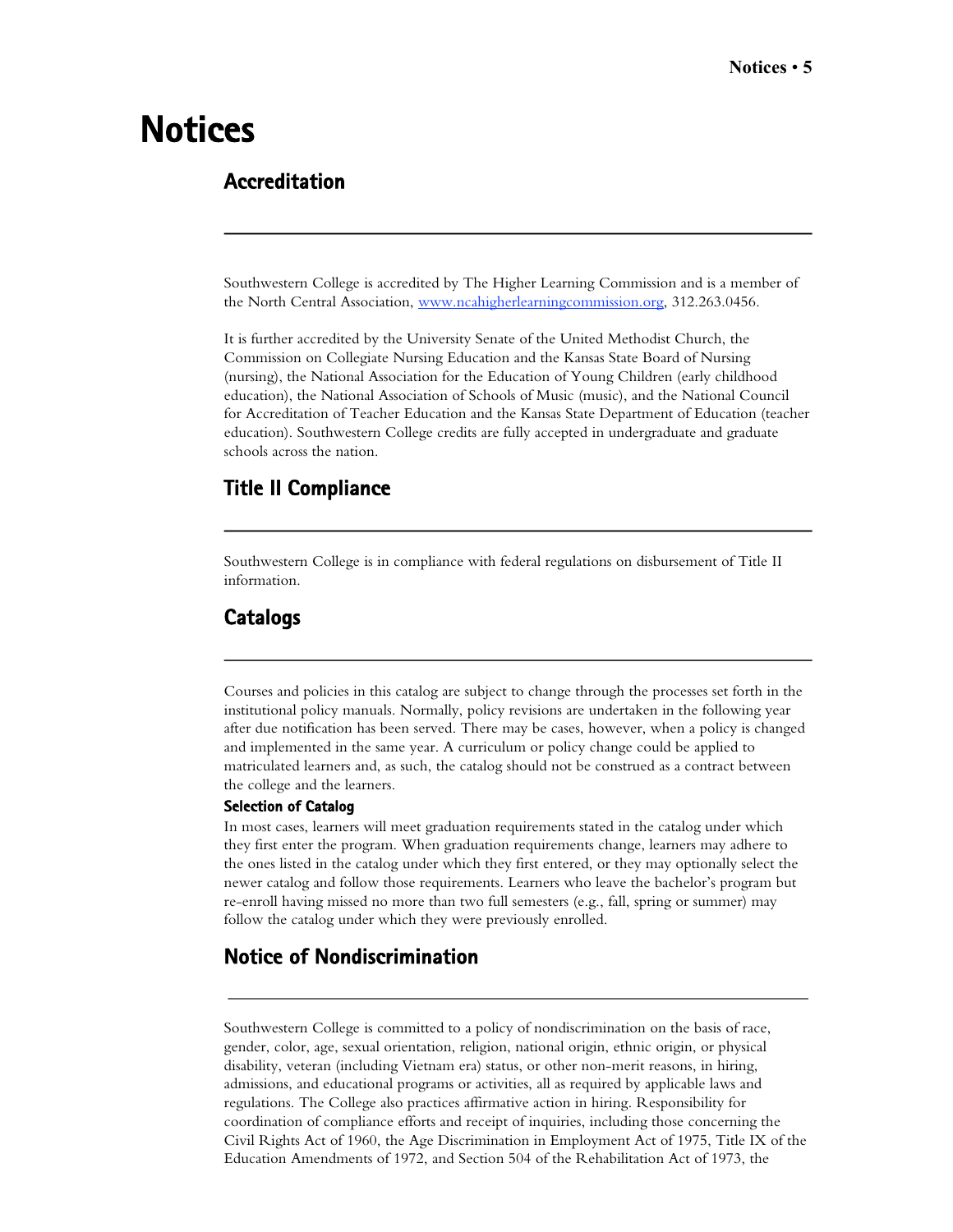Vietnam Era Veterans' Readjustment Assistance Act of 1974, the Americans with Disabilities Act of 1990, and other related federal, state, and local legislation, executive orders, regulations, and guidelines, has been delegated to the Vice President for Business Affairs and Human Resources, Southwestern College, 100 College St., Winfield, KS 67156-2499, 620.229.6000.

## **Privacy**

Southwestern College has interpreted the Family Educational Rights and Privacy Act of 1974 (FERPA; the Buckley Amendment) to restrict the release of confidential information relating to learners. This information includes the learner's academic record, test scores, and academic progress. A full statement of policy and learners' rights is posted at www.sckans.edu/registrar.

### **SOC**

Southwestern College is a member of Servicemembers Opportunity Colleges (SOC).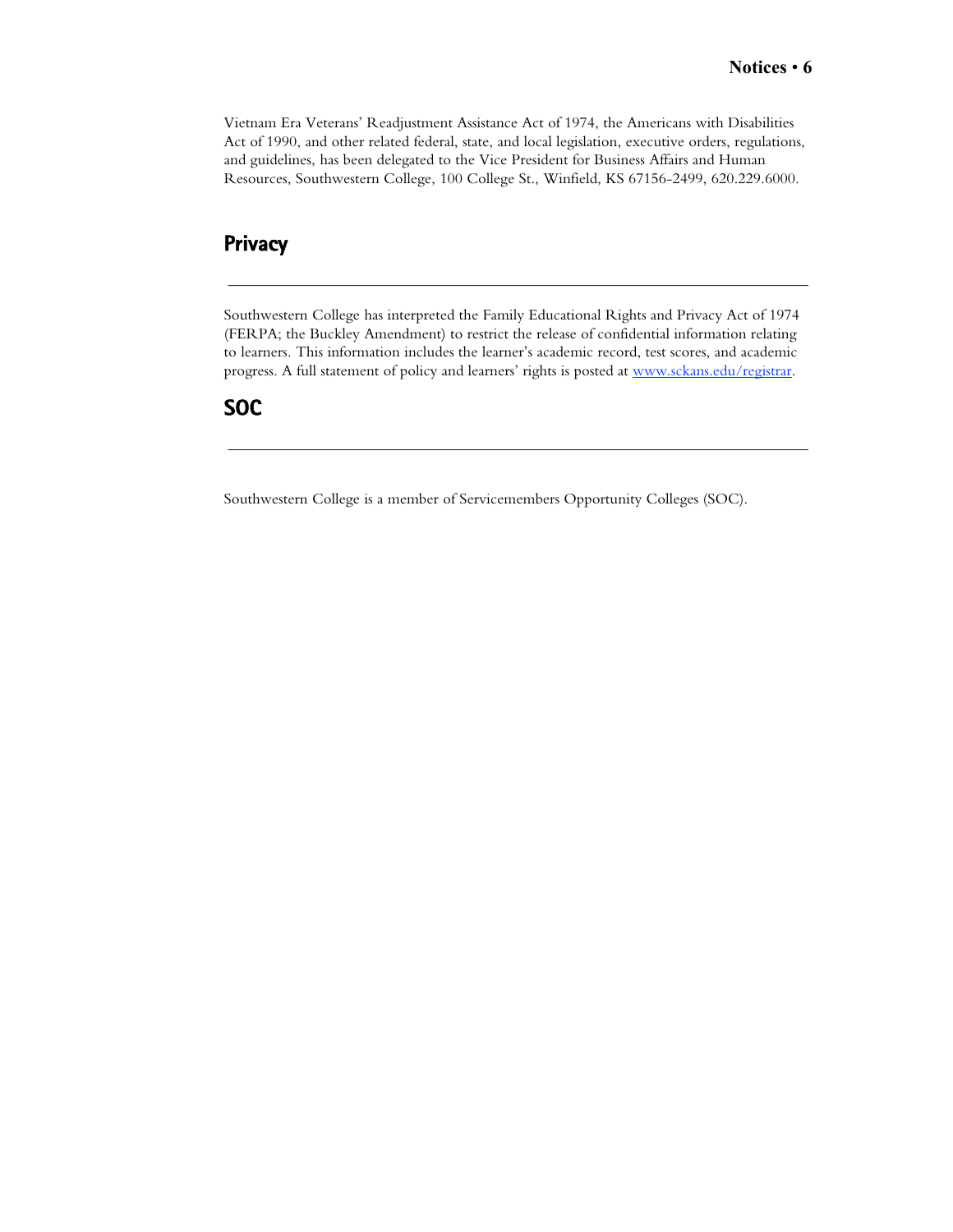# **Admission to Southwestern College**

## **Admission Requirements**

All degree-seeking applicants must have completed a minimum of 30 hours of previous college coursework with a minimum cumulative GPA of 2.0 and have three years' full-time work experience. Learners with less than three years work experience must interview with the Director of Academic Affairs for admittance. Applicants must fill out an Application for Admission and an Authorization of Repayment form. All official transcripts from institutions learners have previously attended must be submitted to the office of the registrar within three sessions (one semester) at Southwestern College.

Transfer hours should include English Composition I and II and a course in mathematics (college algebra preferred) with a C- or better. Any college level math course will meet this requirement as long as it counted toward graduation requirements at the institution where it was earned. If these courses are not present, they will be required for graduation and may be completed at Southwestern College Professional Studies.

As part of the degree completion plan, learners may apply for prior learning experience credits or present College Level Examination Program (CLEP) or DANTES (DSST) credits. Detailed information on these alternate methods of obtaining credit is available from any academic advisor.

### **Guest Learners**

Guests are welcome to enroll in 100- or 200- level Southwestern College Professional Studies courses. Learners wishing to enroll in 300- or 400- level courses must have the approval of the Director of Academic Affairs. Guest learners are admitted for up to 15 credit hours with nondegree-seeking/non-major status. Exceptions will be allowed under special military agreement. If guest learners begin to pursue Professional Studies majors, they must declare their intent to seek a degree in writing and must meet all admissions requirements.

## **Main Campus Students**

Nursing and education students from Southwestern College's main campus programs may enroll in Professional Studies courses only when the course is a major course requirement, and it is not available through the main campus. Students in other main campus programs are not permitted to enroll in Professional Studies courses.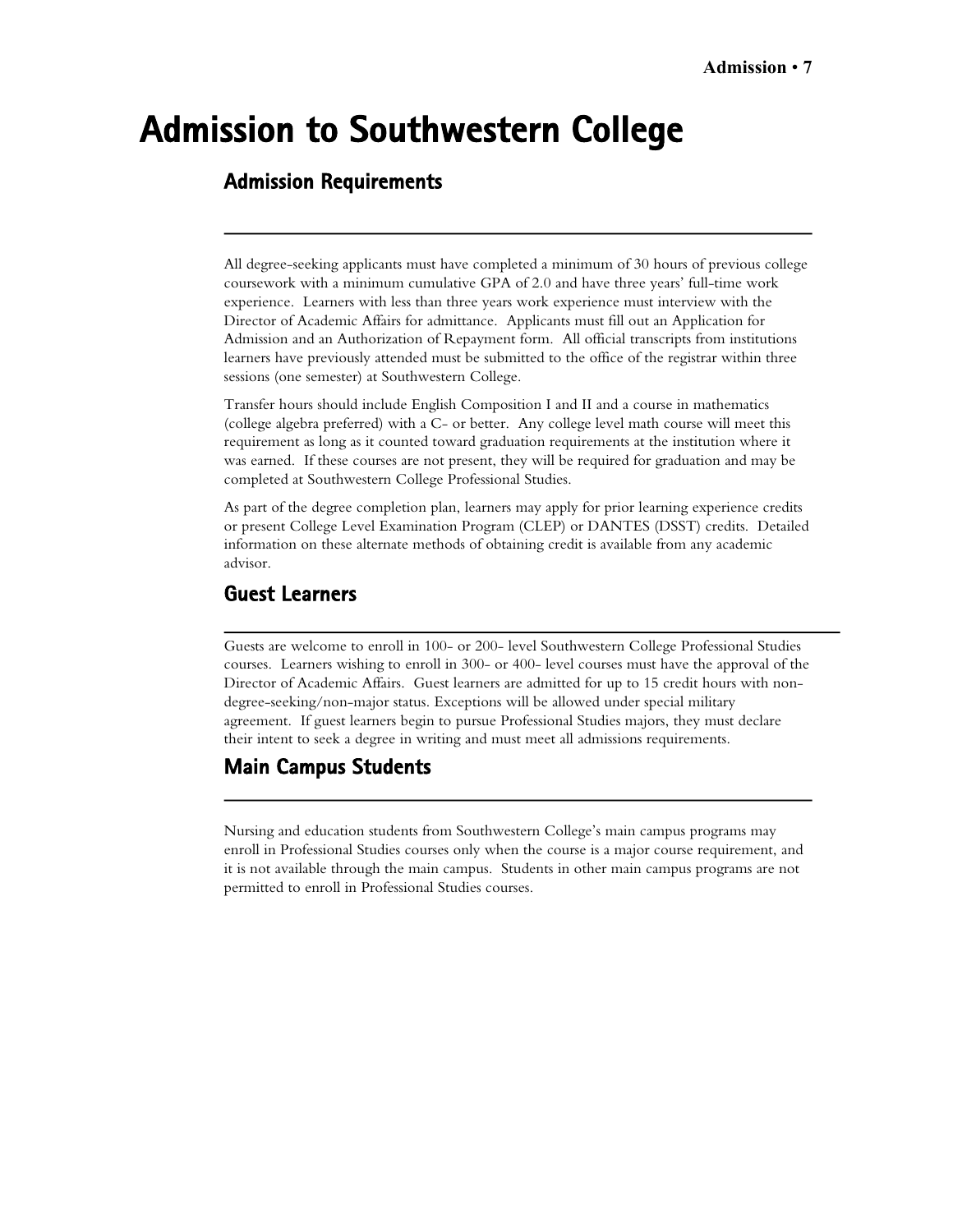# **Academics**

## **Degrees Offered**

Southwestern College confers the following undergraduate degrees for programs offered in Professional Studies:

- B.A., Bachelor of Arts
- B.S., Bachelor of Science
- B.S.N., Bachelor of Science in Nursing

Learners seeking a degree must fulfill all requirements as listed in this catalog. A second undergraduate major requires a minimum of 30 additional semester hours of credit.

## **Certificate Programs Offered**

Southwestern College offers certificates and certification preparation courses.

#### **Certificates**

Essentials of Human Resource Management (SHRM)

Homeland Security

Lean Six Sigma

Operational Leadership

#### **Certification Preparation**

APICS—Certified Supply Chain Professional

APICS—Certified in Production and Inventory Management

ASQ—American Society for Quality

ISM—Institute for Supply Management

## **Academic Integrity**

Southwestern College assumes the academic integrity of its learners. In cases where academic integrity is in question, the following definitions and policies will apply.

Academic dishonesty is any act of cheating, fabrication, plagiarism, and abuse of resources, forgery of academic documents, dissimulation, or sabotage, and any act of aiding and abetting academic dishonesty. The following definitions make clear the policy of the college.

- 1. Cheating is using or attempting to use unauthorized materials, information or study aids in any academic exercise. Examples: copying homework, copying someone else's test, using an unauthorized "cheat sheet," etc.
- 2. Fabrication is the falsification or invention of any information or citation in any academic exercise. Examples: making up a source, giving an incorrect citation, misquoting a source, etc.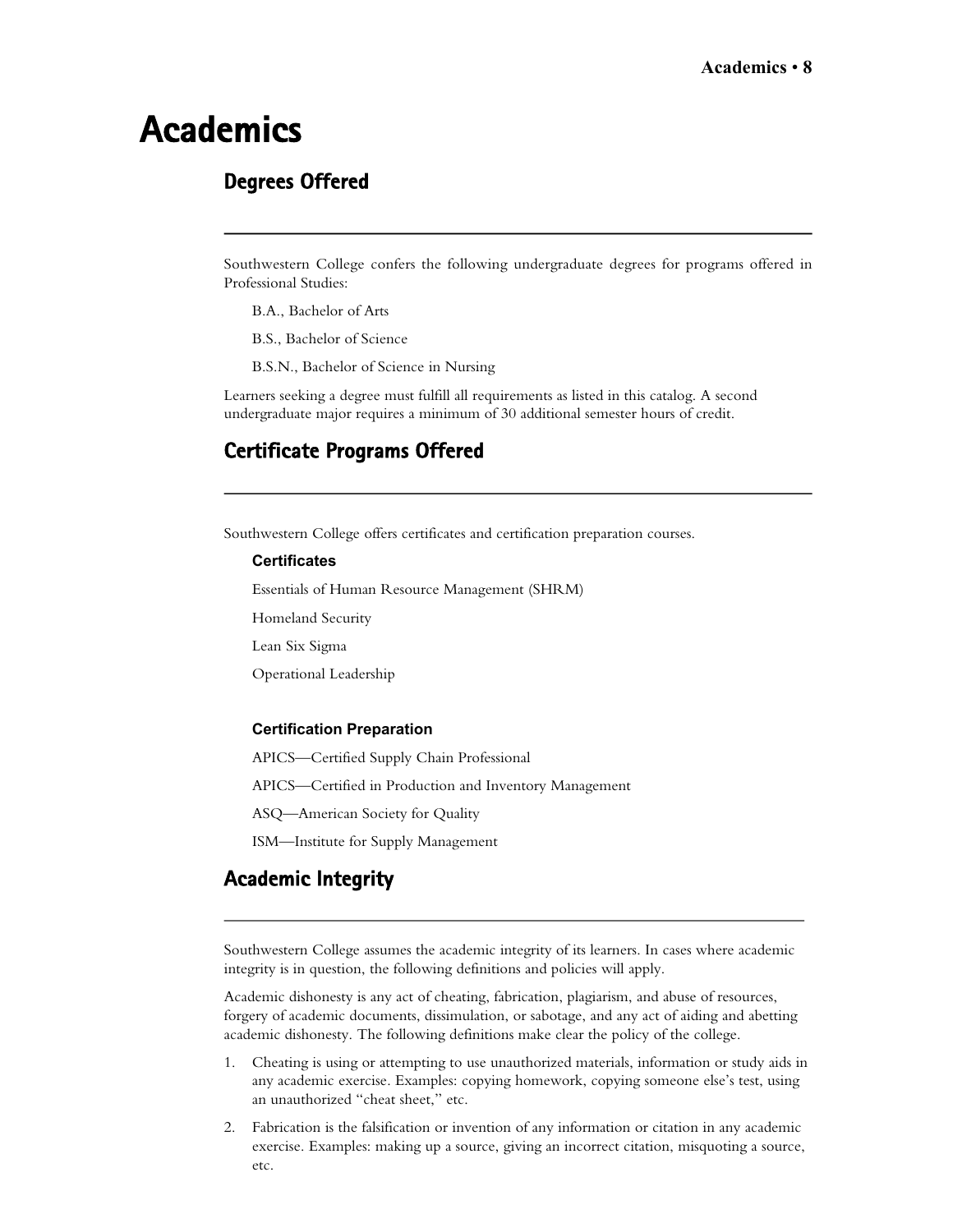- 3. Plagiarism is the representation of the words and ideas of another as one's own in any academic exercise. Plagiarism includes failing to give a citation for using work from another person or source. Modifications and rephrasings do not reduce the requirement for giving a citation. This also applies to information obtained electronically, such as from the Internet.
- 4. Dissimulation is the disguising or altering of one's own actions as to deceive another about the real nature of one's actions concerning an academic exercise. Examples: fabricating excuses for such things as missing classes, postponing tests, handing in late papers; turning in a paper for one class that was originally written for another class, etc.
- 5. Abuse of resources is the damaging of any resource material or inappropriately limiting access to resource material which is necessary for academic work. Examples: hiding library materials; removing non-circulating material from the library; hiding or stealing another person's textbook, notes or software; failure to return library materials when requested by the library, etc.
- 6. Forgery of academic documents is the unauthorized changing or construction of any academic document. Examples: changing transcripts, changing grade books, changing grades on papers which have been returned, forging signatures, etc. Examples also include completion of an application for any Southwestern College academic program which omits or falsifies any requested information. Such violations can result in the revocation of the application, even if approval was previously granted on the basis of fabricated information.
- 7. Sabotage is the damaging or impeding of the academic work of another learner. Examples: ruining another learner's lab work, destroying another learner's term paper, etc.
- 8. Aiding and abetting academic dishonesty is knowingly facilitating any act defined in points  $1 - 7$ .

## **Policies for Dealing with Academic Dishonesty**

Violations of the academic integrity policy will result in one or more of the following: A zero for the assignment (paper, exam or project), an F for the course, or a disciplinary hearing before the Professional Studies Academic Council and possible suspension from the institution.

All infractions must be reported in writing to the Director of Academic Affairs. The learner will also be notified. The Director of Academic Affairs shall keep a record of reported infractions and sanctions.

Any learner suspended has a right to an appeal. If a learner wishes to appeal, the request should be made in writing and must be received by the Director of Academic Affairs by a date determined in consultation with the Professional Studies Academic Council. Any violation of the policy not under the supervision of a faculty member will be handled by recommendation of the Director of Academic Affairs to the Professional Studies Academic Council.

*Adapted and used by permission from Tabor College.*

### **General Academic Policies**

**Academic Advising.** Academic advising is an important part of the educational process at Southwestern College. A staff of professional, full-time advisors and program representatives assist learners with degree plans, course selection, and other issues related to the Southwestern College Professional Studies experience.

**Academic Forgiveness.** Individuals who have accumulated a grade point average of less than 2.0 at Southwestern College may petition the Director of Academic Affairs to have their prior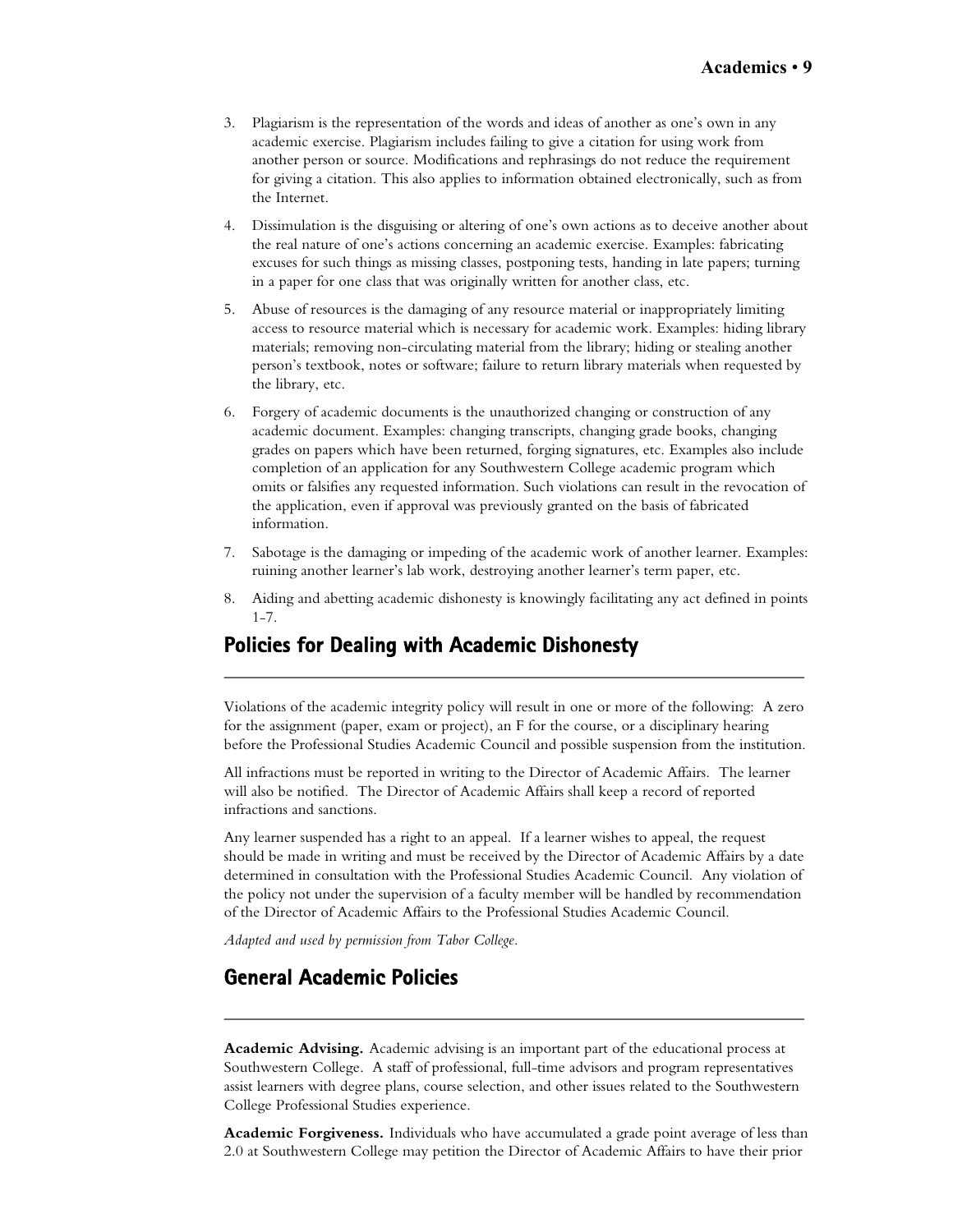Southwestern College academic record "forgiven." To qualify, the petitioner cannot have been enrolled as a full time degree-seeking learner at Southwestern College for a period of two years and must be deemed ready for academic success. Academic forgiveness expunges all of the learner's academic record at Southwestern College and may be received only once. When granted, the learner's prior record of academic work completed at Southwestern College will be

sealed. The new academic record will indicate "Academic Forgiveness Granted" and the effective date. The learner may then resume study under no academic restrictions.

This policy applies only to the usage of learner academic records within Southwestern College. This would include the use of learner GPA in determination of graduation requirements, suspensions and probations, and internal financial aid stipulations. Although a learner's prior academic record will be marked as "Academic Forgiveness Granted," outside agencies and other academic institutions may choose to ignore this distinction and require copies of all Southwestern College academic work for their purposes. A learner transferring from Southwestern College to another institution must follow the receiving institutions policy.

*Taken from: Washburn, KU, WSU, Kansas Wesleyan University catalogs.*

**Academic Probation.** When the overall grade point average falls below 2.0, a learner is placed on academic probation and will receive notification from the Director of Academic Affairs. Any learner placed on academic probation is subject to the conditions prescribed. Learners on academic probation will be allowed to enroll in courses. Review of probation in subsequent sessions can result in the learner remaining on academic probation, being removed from probation, or being suspended from the college.

**Academic Suspension**. Learners who fail to maintain the standards listed in the suspension index chart below are failing to make minimum progress toward the degree and therefore may be suspended from the college. Additionally, learners who complete a term with an F average may be suspended. Generally, suspended learners may petition the Director of Academic Affairs for readmission after one semester.

Any learner who is academically suspended has a right to an appeal. A request for appeal must be made by the learner in writing and must be presented to the Director of Academic Affairs within two weeks of the date of suspension. Supporting material should be submitted by the learner prior to the appeals meeting. The appeal will be heard by the Professional Studies Academic Council, and the council's decision shall be final.

#### **Suspension Index Chart**

#### **Total Hours Attempted Cumulative GPA Below**

| $1 - 12$  | 1.40 |
|-----------|------|
| $13 - 24$ | 1.50 |
| $25 - 29$ | 1.60 |
| $30 - 34$ | 1.70 |
| $35 - 39$ | 1.80 |
| $40 - 44$ | 1.90 |
| 45-above  | 2.0  |

**Appeal of Grade.** Any grade change or appeal for a grade change must be requested within 30 days after the end of the course in which the grade is given. If a learner believes the grade recorded by an instructor is inconsistent with the documentary evidence, an informal discussion with the faculty member is required as the first step of an appeal. If satisfactory resolution is not achieved at this level, the learner may then seek resolution with the appropriate academic administrator, who will render a decision. If the learner disputes this decision, the final step would be to submit a written request for an appeal of a grade to the Professional Studies Academic Council.

The Council has the right to interview the learner, the faculty member(s), and other pertinent individuals in an effort to reach a just resolution of this issue. The Professional Studies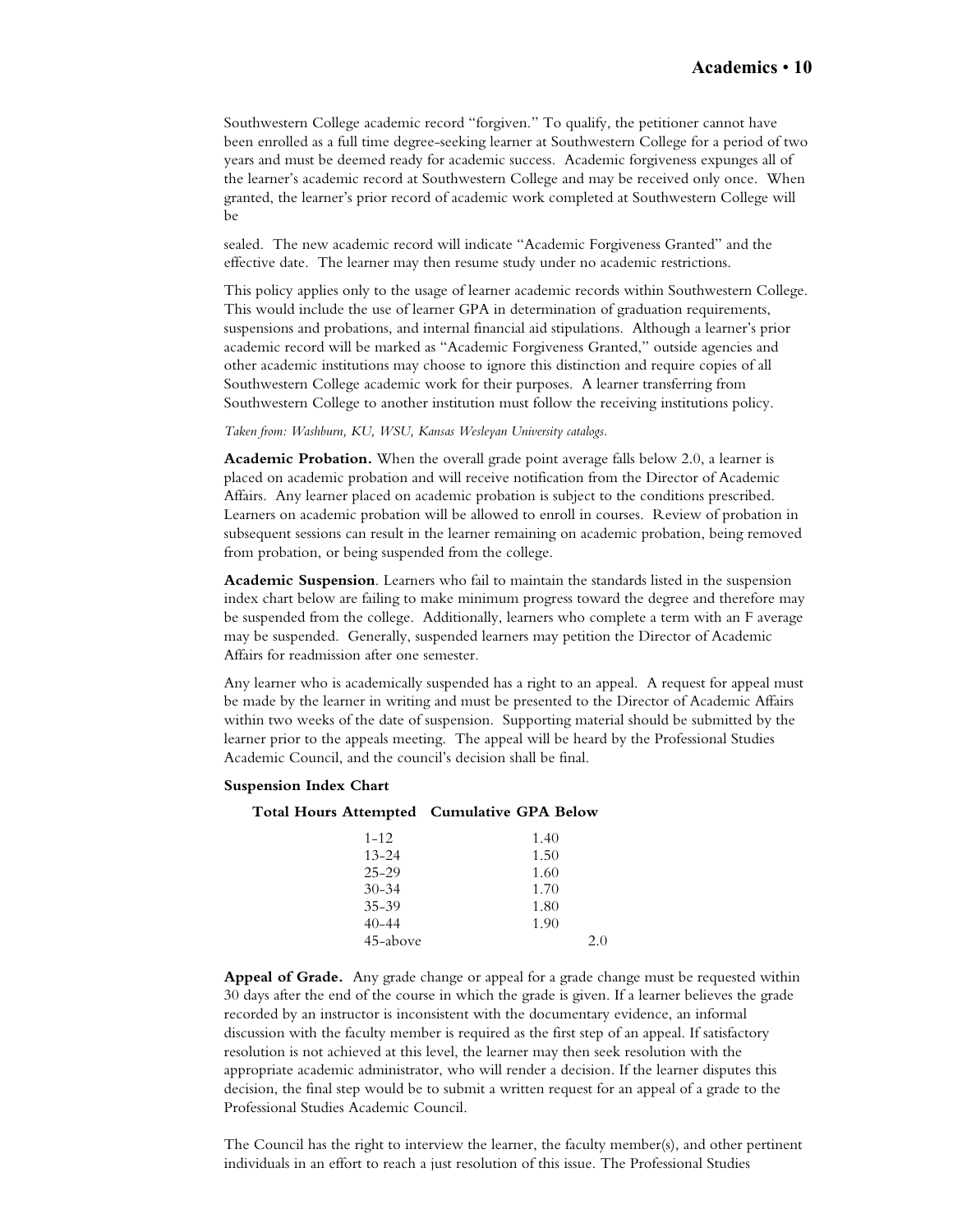Academic Council will render the final decision on the appeal. Notification of the grade appeal findings will be forthcoming from the Director of Academic Affairs.

This process is followed in appealing sanctions placed on a learner as a result of the academic integrity policy and code of conduct violations as well.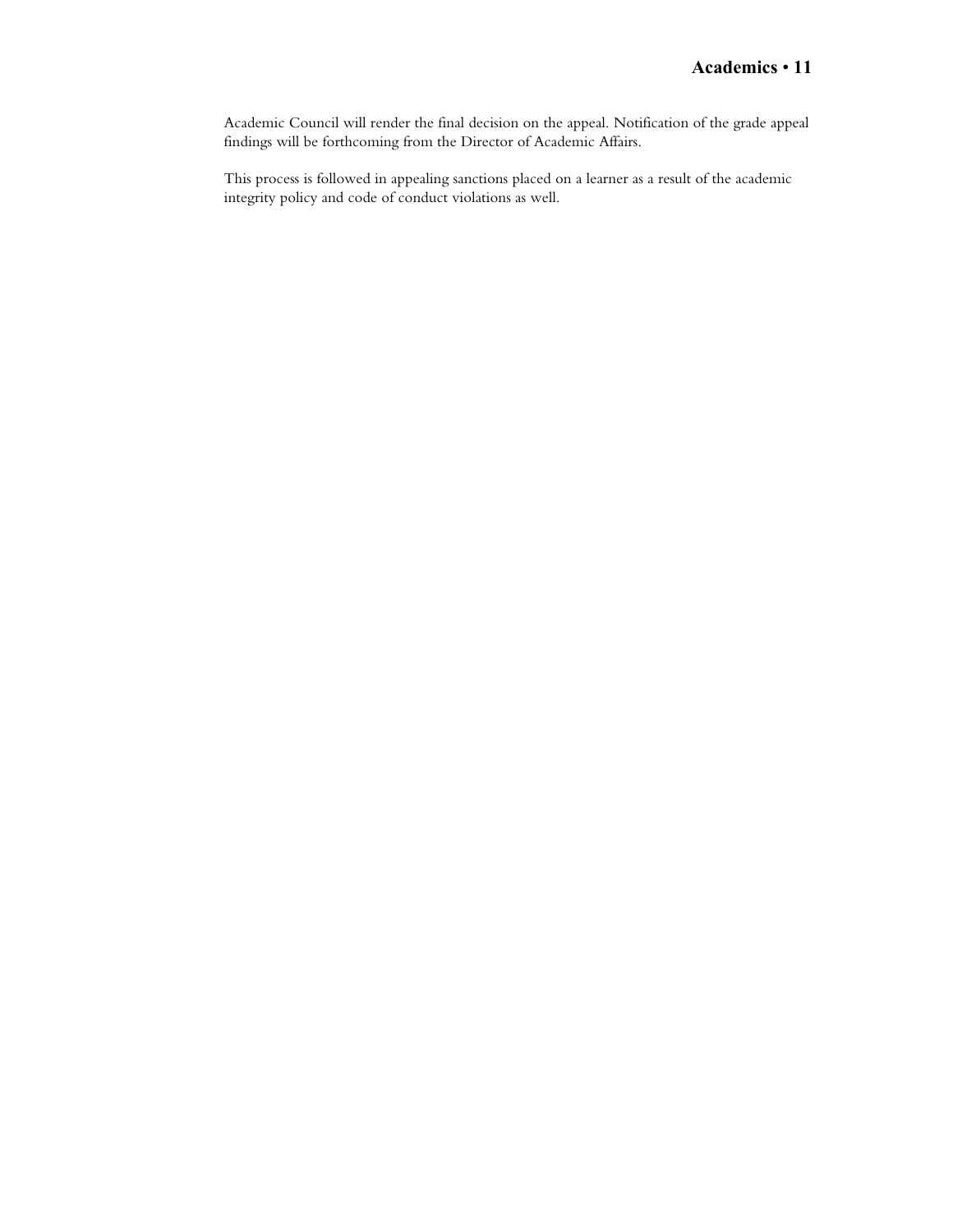**Assessment.** Southwestern College is committed to quality in higher education. It strives to meet the educational needs of society and of individual learners. The academic assessment program at Southwestern exists to evaluate the effectiveness of the college experience in assisting learners' movement toward the outcomes identified as flowing from the mission of the college. To that end aggregate data are collected from learners periodically. The process and product of academic assessment focuses on the centrality of the teaching mission of higher education, and on the institution's ability to self-correct in ways meaningful to the educational experience of learners. The information resulting from the assessment process will not be used in any way other than for institutional improvement.

**Changing Majors.** A learner wishing to change majors must submit a completed Change of Major form to their academic advisor. The learner assumes responsibility for any extra credits that may be involved in meeting the requirements of the new major.

**Code of Conduct.** Actions or behavior inconsistent with the Christian and academic traditions of the College or unacceptable to the established community standards may result in suspension or expulsion. Enrollment at Southwestern College is interpreted by the institution to have both academic and social/behavioral implications. Learners will be respectful and responsible. They will respect community rules and recognize the rights of others. Inappropriate behavior will be presented to the Director of Learner Services for disciplinary action.

**Course Load.** It is recommended that one course per session, and no more than two, is the preferred course load in Professional Studies programs.

**Course Numbering System.** Courses are numbered by level:

Freshman—100 Sophomore—200 Junior—300 Senior—400 Graduate—500 and above

**Declaration of Major.** New learners declare majors in the application process in Southwestern College Professional Studies. If a learner wishes to add a second major, the process may be completed through an academic advisor.

**Declaration of Minor.** There are no minors offered in Professional Studies programs.

**Failure to Meet Course Requirements.** If a learner exceeds the permitted number of class absences or otherwise fails to do the work of a course, an instructor can inform that learner in writing that it will be impossible for the learner to pass the course and an F will be the result when grades are turned in. The instructor may wish to suggest to the learner that further attendance or completion of class work will not change this outcome.

If this notice comes prior to the official last day to withdraw from a course (refer to page 14), the learner may withdraw and receive a grade of WD. After that date the grade will be F.

A copy of the notification letter will be sent to the Director of Academic Affairs. Any exemption from this policy must be discussed with the instructor personally, and the final judgment is the instructor's.

**Repeating Course Work.** If a learner repeats a course, both the original and repeat grade will be recorded on the official transcript, but only the repeat grade will be used in calculating earned hours and grade point averages, regardless of whether that grade is higher or lower than the original grade.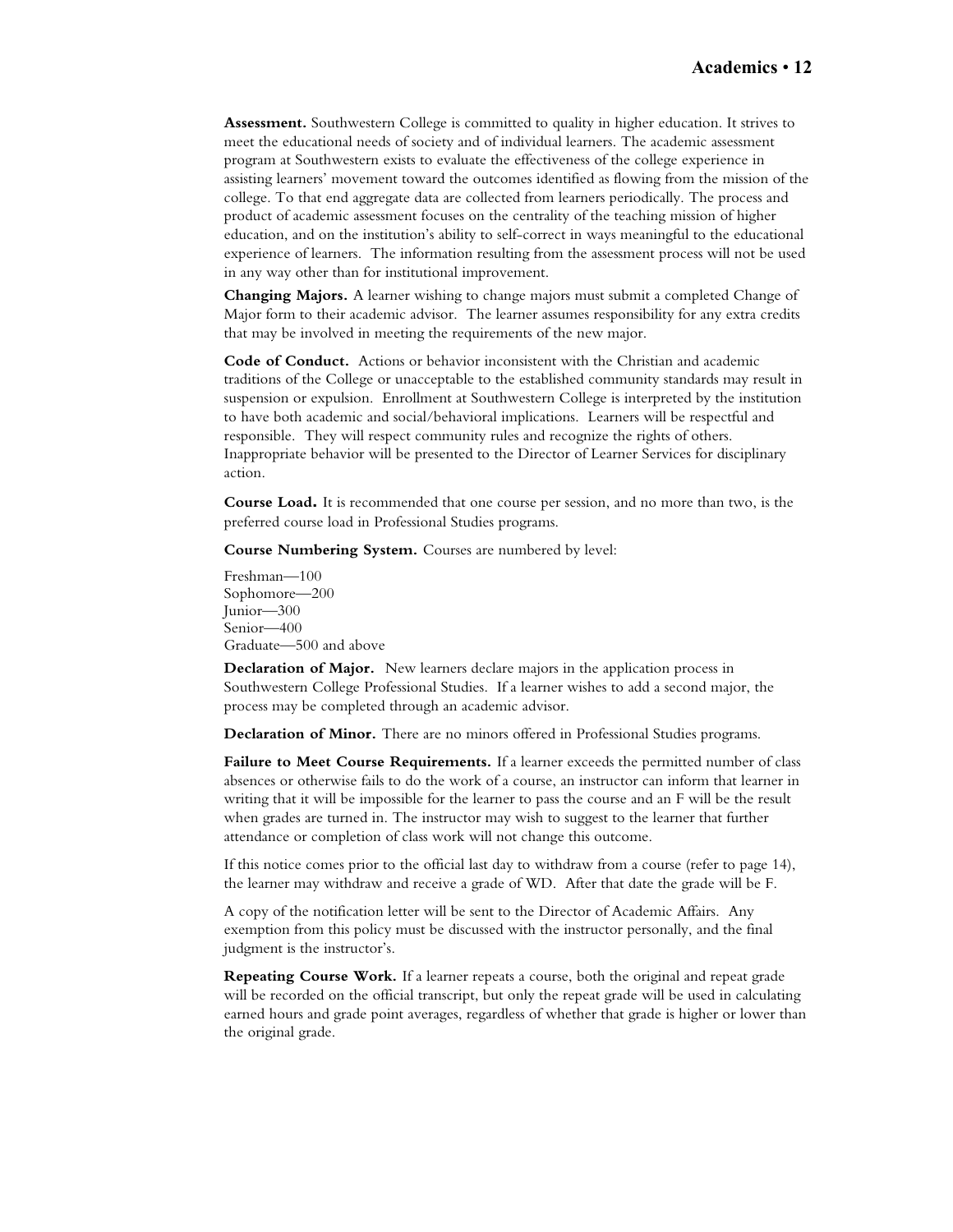**Grading System.** The college grading system defines the following marks as graded hours and assigns the grade points shown per semester credit hour:

- $A =$  Superior work (A+ or A, 4 points; A–, 3.67)
- $B =$  Above average work  $(B+, 3.33; B, 3; B-, 2.67)$
- $C =$  Average work  $(C+, 2.33; C, 2; C-, 1.67)$
- $D =$  Minimally acceptable work for receiving credit ( $D+$ , 1.33; D, 1; D–, 0.67)
- $F =$  Failure (0 points)

These additional marks are also used but do not designate graded hours and do not impact calculation of a GPA:

WD = Withdrawal from a course

 $W =$  Withdrawal from a course (for active duty Army learners only)

AW = Administrative withdrawal from a course

 $I = Incomplete work$ 

 $WM =$  withdrawal by the Army (obtained through the Army)

 $P =$  Passing

 $S =$  Satisfactory work (equivalent to a  $C$ - or better)

Southwestern College Professional Studies' participation in memoranda of agreements may require additional grade designations.

**Incompletes.** A learner may request a temporary grade of incomplete when the work of the learner has been generally satisfactory, but for reasons beyond the learner's control it has not been possible to complete certain assignments made by the instructor. If the instructor agrees to the learner's request, the learner and instructor must jointly complete and file with the academic administrator a form describing the work remaining in the course and a plan for its completion.

If an incomplete is given, the deadline for finishing the course work is 30 days after the end of the session in which the incomplete is given, or an earlier deadline as agreed to by the learner and instructor. A grade of F will automatically be entered as a final grade if the remaining work is not completed by the deadline.

Extension of the deadline may be allowed by special permission of the Director of Academic Affairs in cases of illness or other conditions beyond the learner's control. Requests for extensions of deadlines must be initiated by the learner and endorsed by the instructor involved in order to be considered. During the period in which a learner holds an incomplete, the grade point average will be calculated without counting the incomplete.

An instructor may not give an incomplete unless the learner has requested it. If the signed incomplete form is not submitted to the registrar's office by the end of the grading period for that term, a grade of F will be recorded.

**Independent Study.** In extraordinary circumstances, a learner may request a course requirement to be fulfilled through an independent study of a course normally offered at Southwestern College Professional Studies. An independent study will be considered when a very limited number of credit hours are needed to complete the degree and/or when the learner has completed at least two thirds of his/her course work.

A form requesting an independent study must be submitted to and approved by the Director of Academic Affairs. Per credit hour tuition for independent study courses, book requirements, and enrollment process are the same as all other Professional Studies courses.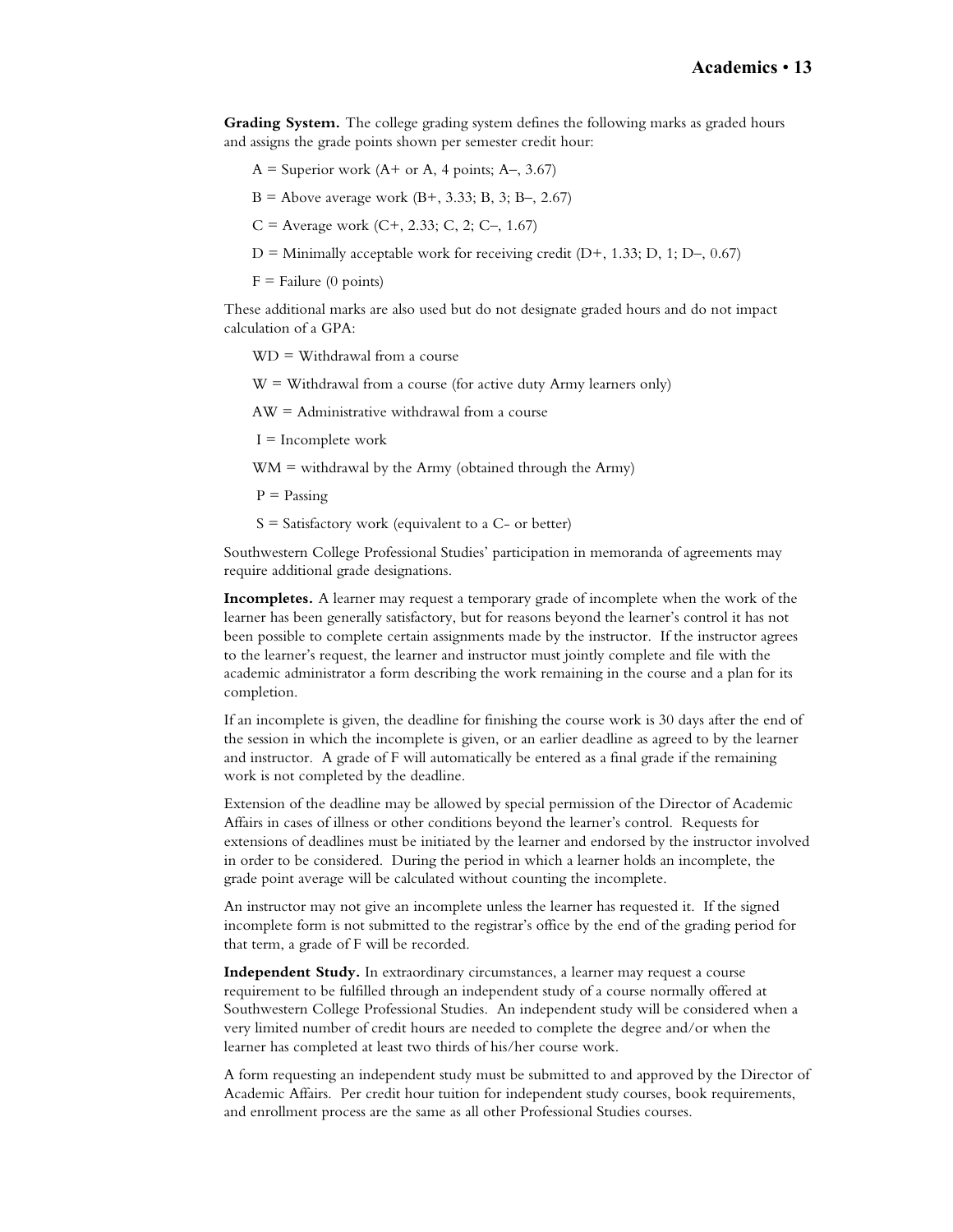## **Additional Credits**

There are a variety of methods for learners to receive additional credits. These include: transfer credit: credit evaluated by the American Council on Education; validation of credits by examination; credit for prior learning; and extra-institutional credit. While it is the intent of Southwestern College Professional Studies to maximize a learner's number of transfer credits from a multiple of sources, it is important to understand that all Professional Studies learners must meet all general education, common, and core course requirements for each degree earned at Southwestern College. A description of the policies specific to these various credit options is described below:

**Transfer Credit.** Learners must provide an official transcript of coursework done at all other institutions to apply those hours toward requirements at Southwestern College. Only hours successfully completed and/or degrees earned at institutions recognized by the Council for Higher Education Accreditation (CHEA) may be considered. Southwestern College does not recognize credit for varsity athletics or remedial/developmental coursework. Any exception to the above requirements must be approved by the Director of Academic Affairs.

**Credit Evaluated by the American Council on Education (ACE**). By special agreement, Southwestern College accepts up to 64 ACE recommended credits from AARTS, SMART, or USCGI transcripts. Through additional memoranda of agreements, Southwestern College may develop other agreements for acceptance of ACE-evaluated credits.

**Southwestern College will accept a maximum of 30 total credit hours combined in the following three credit categories: validations of credits by examination; credit for prior learning; and extra-institutional credit.**

**Validation of Credits by Examination**. A learner may present scores earned on examinations administered by outside agencies approved by Professional Studies Academic Council and receive up to 30 total hours of credit. Sources may include the College Level Examination Program (CLEP), Advanced Placement Program, and DANTES Subject Standardized Test (DSST). The maximum number of credits that may be validated by external examination at Southwestern College is 30. Credit by examination awarded by other accredited colleges is accepted as transfer credit.

**Credit for Prior Learning**. It is recognized that many persons have accumulated non-college experiences that can be translated into college credit. Degree-seeking learners may apply for evaluation of prior learning credit after completing 21 hours with Southwestern College Professional Studies. Information regarding application procedures can be obtained from an academic advisor.

A learner who wishes to apply for such credit is invited to prepare a summary of those experiences in writing, strictly following guidelines outlined in a document available from the office of the Director of Learner Services. An external evaluator uses various methods of evaluation to assess the learner's competence level and grants elective credit hours accordingly.

Examples of work and other experiences that may be considered for credit are in-service education, continuing education in any form, occupational experience, professional attainment, and travel that can be shown to have resulted in personal growth and learning. Credits awarded by Southwestern College for prior learning are graded satisfactory (S). They count toward graduation but do not assist in fulfilling the requirement for a minimum of 30 hours in Southwestern College courses. A fee will be assessed for evaluation of prior learning. It must be paid at the time an application is submitted for evaluation. Information regarding charges and fees is found in this catalog under "Charges and Fees."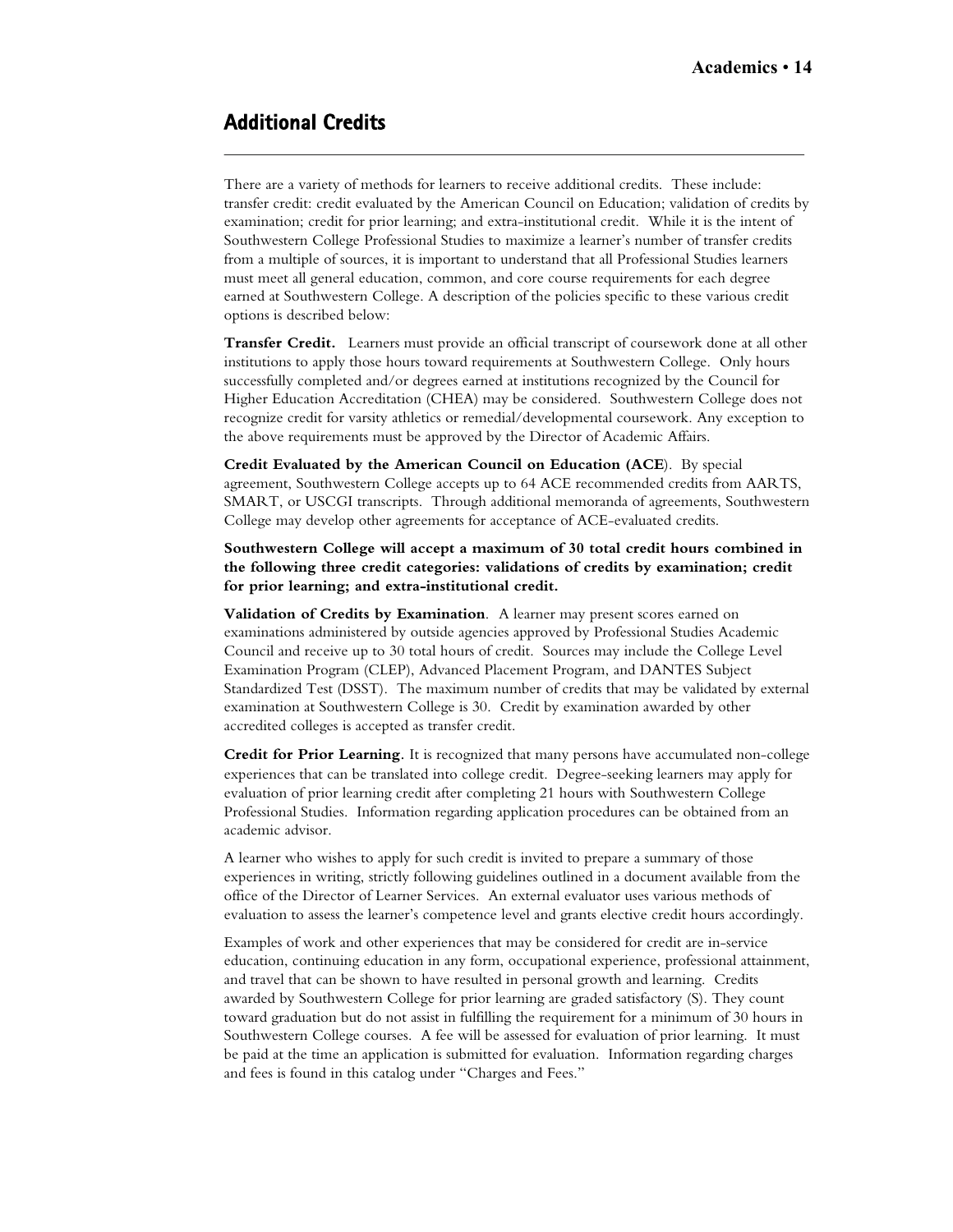**Extra-Institutional Credit.** Southwestern College Professional Studies works with third party organizations to award extra institutional credit. Learners may apply up to 30 extra institutional credit hours as elective credits toward selected degree programs. A standard extra institutional credit fee (per credit hour) will apply. Information regarding charges and fees is found in this catalog under "Charges and Fees."

Learners who show proof of earning an  $A \& P$  license may be granted 30 credit hours for that course of study. Learners who have earned a pilot's license may be awarded five credit hours for the license, and upon submission of a signed and dated pilot's logbook, request that the logbook be evaluated for additional credit. There is no charge for credentialing the A & P license or the hours for the pilot's license, but a charge of \$75 will be assessed the learner for evaluation of the logbook. Information regarding charges and fees is found in this catalog under "Charges and Fees." Credits earned by validation are graded satisfactory (S). They count toward graduation and, when initially entered by Southwestern College or another baccalaureate degree-granting institution, toward the minimum 60 hours required from baccalaureate-degree-granting institutions. They do not assist in fulfilling the requirement for a minimum of 30 hours in Southwestern College courses.

**Practicum.** A practicum involves work experience of a practical nature related to a particular discipline, and may be arranged by the Director of Academic Affairs. A learner may enroll in a practicum course for one to five credit hours. A complete description of the work to be done and the basis for grading, and signatures of the learner and supervising instructor must be filed with the registrar's office at the time of enrollment for the course.

## **Withdrawal**

**Official Withdrawal From Courses.** A learner may withdraw from a course at any time before the start of the last week of class in a regular six week session and receive a grade of WD which does not influence the grade point average. For courses lasting longer than six weeks, the last date to withdraw is two weeks before the end of the course. A charge will result for any course withdrawn after the end of the first week of class.

**Withdrawal From College.** Any learner wishing to withdraw entirely from the college during a term should give official notice to Learner Services. Withdrawal protects the academic record in that the designation of WD is recorded for any course in progress at the time of the learner's departure from the college. Learners who leave without completing the withdrawal process risk receiving Fs for courses in progress and can receive full charges for the courses. Information regarding charges and fees is found in this catalog under "Charges and Fees."

**Administrative Withdrawal.** A grade of AW will be registered for all learners who have not participated in their courses and cannot be contacted by the end of the third week of class. The administration may also elect to register AW for courses in progress under limited circumstances associated with medical emergencies, disciplinary action, or exigent circumstances preventing the learner from requesting a withdrawal or an incomplete.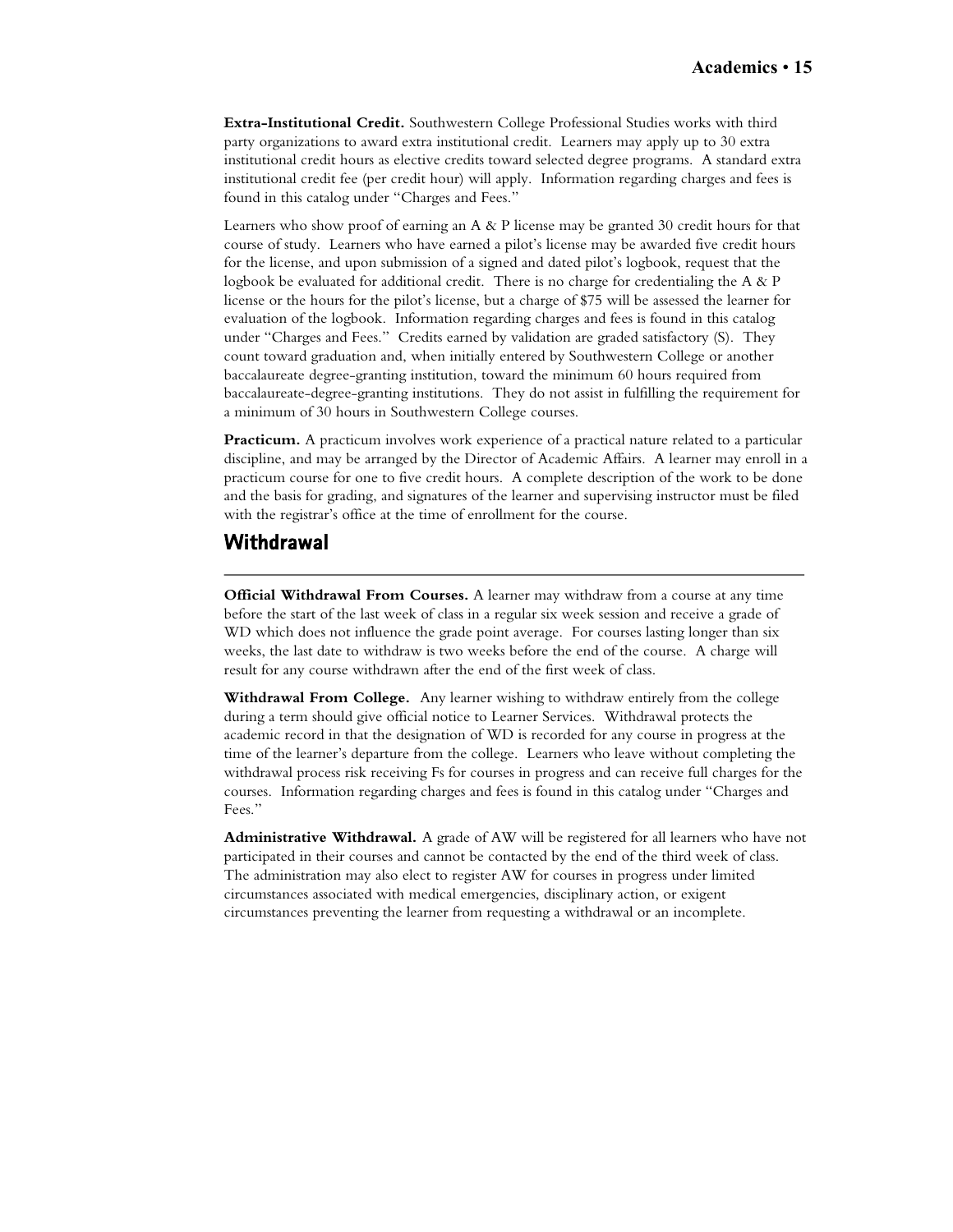# **Learner Services**

## **Calendar of Sessions**

Southwestern College Professional Studies programs include eight, six-week sessions each year, with three sessions during the traditional fall and spring semesters and two sessions in the summer. Courses are offered online, on-ground, and in a blended environment. Enrollment is completed online or at any on-ground location and is open three weeks prior to each session.

#### **Fall Semester**

Fall Session 1: August 13, 2007-September 22, 2007 Fall Session 2: September 24, 2007-November 4, 2007 Fall Session 3: November 5, 2007-December 16, 2007 EDUC courses combine session 2 and 3 for one 12 week session **Spring Semester** Spring Session 1: January 7, 2008-February 17, 2008 Spring Session 2: February 18, 2008-March 30, 2008 Spring Session 3: March 31, 2008-May 11, 2008 EDUC courses combine session 1 and 2 for one 12 week session **Summer Semester** Summer Session 1: May 12, 2008-June 22, 2008 Summer Session 2: July 7, 2008-August 17, 2008 EDUC courses combine session 1 and 2 for one 12 week session

### **Charges and Fees**

#### **Tuition**

All undergraduate programs: \$293 per credit hour

#### **Fees**

| Online and technology fee:             | \$35 flat fee per course              |
|----------------------------------------|---------------------------------------|
| Prior learning portfolio:              | \$850 flat fee                        |
| Pilot's license evaluation:            | \$75 to be submitted with the logbook |
| Extra institutional credit validation: | per credit hour fees vary             |
| Official transcript fee:               | \$7                                   |
| Faxed copy of the official transcript: | \$10                                  |

Military tuition discounts are available for active duty military and their spouses, military reservists, guard members, and DOD civilians.

## **Finance Charges**

A monthly finance charge of 1.5% (annual rate, 18%) with a minimum of \$1 is assessed on the unpaid balance of an account.

## **Administrative Withdrawal**

If a learner does not demonstrate participation in a course by the end of the third week of class and cannot be reached by phone or e-mail, a grade of AW (Administrative Withdrawal) will be recorded for the course and tuition will be assessed according to normal withdrawal fees.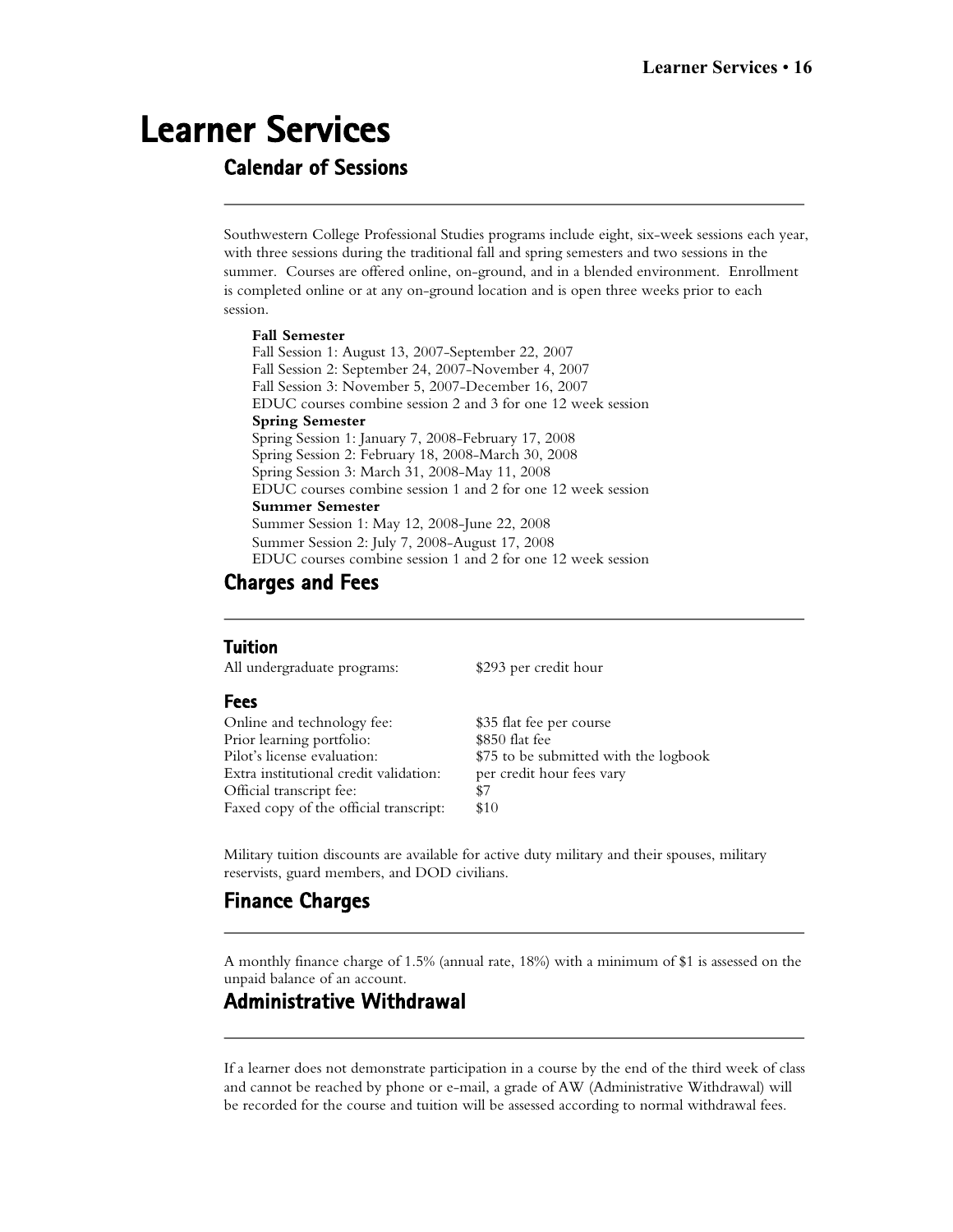## **Payment Policy**

All tuition and fees from each session are due and payable before a learner may enroll in an additional session. Any learner unable to make payment in full before that time (including those learners whose financial aid is not in place) must set up a payment plan. Learners who have not paid their charges in full or made arrangements for payment by the next enrollment period will not be allowed to complete registration.

If a learner's organization has authorized Southwestern College for direct billing to the organization, a voucher or letter authorizing the direct billing must be submitted to Learner Services at Southwestern College, 2040 S. Rock Rd., Wichita, KS 67207. The letter should be printed on company letterhead and must specify the following:

- a. The name of the agency
- b. The appropriate contact person
- c. The invoice mailing address
- d. Your name
- e. The courses and/or fees that have been pre-approved for payment

Fees not paid by the fourth week of class will be subject to a finance charge. A learner who has an outstanding balance will not be allowed to register for additional courses, receive a transcript, or receive a diploma until the balance has been paid in full.

## **Withdrawal Charges**

Learners who officially withdraw from courses will be assessed fees based upon the date of notification of withdrawal by the learner. An official withdrawal request must be given in writing to withdraw@sckans.edu or to Learner Services, Southwestern College, 2040 S. Rock Rd., Wichita, KS 67207. Notification can be faxed to 316.688.5218.

For courses lasting six weeks:

- $\checkmark$  No charge when withdrawal notice is given before midnight Sunday the end of the first week of class.
- $\checkmark$  Twenty-five percent of tuition assessed for the course when notice is given before midnight on Sunday of the second week of class.
- $\checkmark$  Fifty percent of tuition assessed for the course when notice is given before midnight on Sunday of the third week of class.
- $\checkmark$  Full tuition assessed for the course when notice is given after midnight on Sunday of the third week of class.
- $\checkmark$  No withdrawals are allowed after the fifth week of class.

For courses lasting twelve weeks or longer:

- $\checkmark$  No charge when withdrawal notice is given before midnight on Sunday of the first week of class.
- $\checkmark$  Twenty-five percent of tuition assessed for the course when notice is given before midnight on Sunday of the fourth week of class.
- $\checkmark$  Fifty percent of tuition assessed for the course when notice is given before midnight on Sunday the sixth week of class.
- $\checkmark$  Full tuition assessed for the course when notice is given after midnight on Sunday the sixth week of class.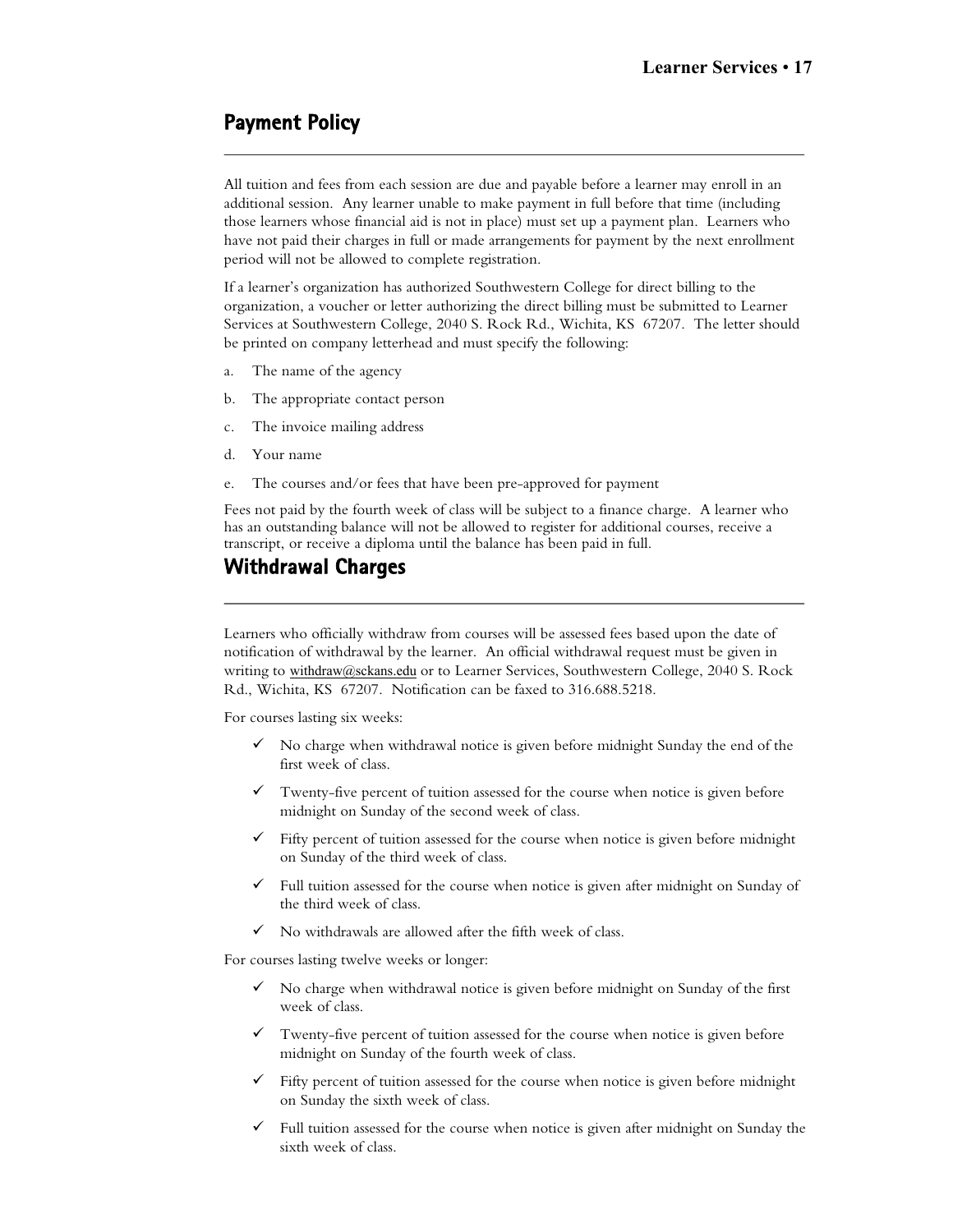$\checkmark$  No withdrawals are allowed after the tenth week of class.

## **Cancellation of Financial Aid**

Withdrawing learners who have received financial aid are required to return a portion of their aid to those sources that assisted in enrollment.

For federal aid, a calculation is made of "earned" and "unearned" aid based on the days of attendance. Unearned aid is returned first to loans (in this order: unsubsidized, subsidized, Perkins, PLUS), then to a Pell grant, SEOG, and other Title IV programs.

For Southwestern aid, the amount returned is the same percentage as the amount of charges cancelled.

For state and other aid, all funds are usable until the learner's account balance reaches zero. Any excess is returned.

### **Refunds**

After calculation of charges cancelled and financial aid cancelled, any excess remaining on the account is refundable to the learner.

### **Textbooks**

It is the learner's responsibility to obtain textbooks. Textbooks are listed on course syllabi and on the master booklist for each session, found in the online Enrollment Center at www.southwesterncollege.org. Textbooks may be purchased through the Enrollment Center by debit or credit card.

Textbooks may not be charged to a learner's financial aid account.

Learners may also contact the book store via mail at The Book Cave, Southwestern College, 1820 Warren, Winfield, KS 67156 or by phone at 800.846.1543 ext 6229 or by fax at 620.229.6348. The website can be accessed at www.southwesterncollege.org/u-textbookinfo.cfm .

### **Attendance**

For on-ground courses, learners are expected to attend all classes for the full length of the class period. One or more absences per course may result in a lower grade. Learners are responsible for missed material and for arranging make-up work. More than two absences per class in one six week period are considered unacceptable and may result in a lower grade for the course. Tardies may be counted as absences at the discretion of the instructor.

For online learners, regular, systematic weekly participation is required according to the tenets established on the course syllabus. More than two weeks of nonparticipation in one six-week period may result in a lower grade for the course. Learners who fail to demonstrate participation in an online course by the end of the third week of class and who cannot be reached by phone or e-mail will be administratively withdrawn unless other arrangements have been made with the instructor.

### **Accidents or Injury**

Southwestern College does not insure against accidents or injury to learners that may occur during college sponsored activities or those that occur off campus as the result of class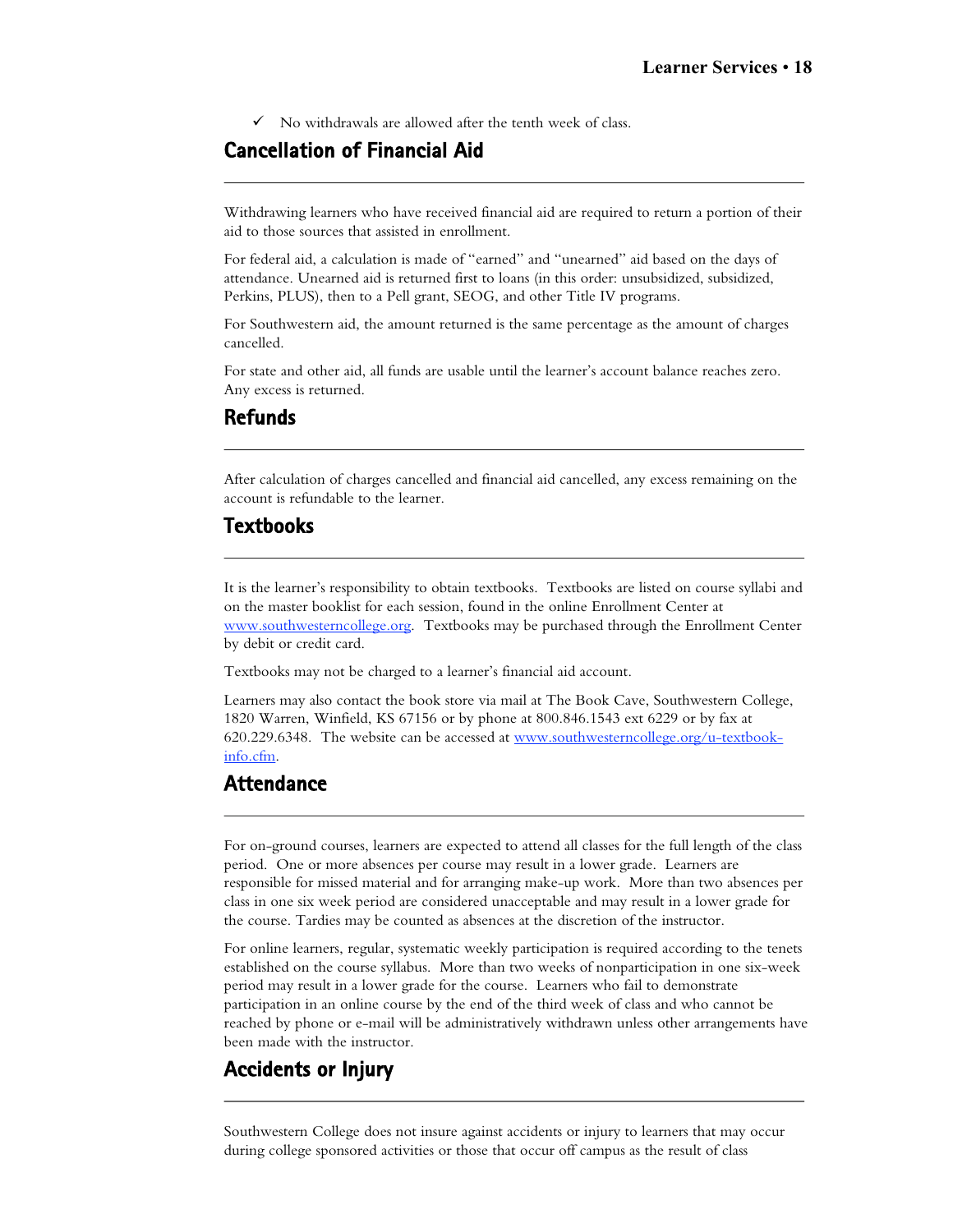assignments. Learners are expected to act responsibly by taking necessary precautions against accidents. Learners are also advised to protect themselves from the financial burden of accident of injury by maintaining personal insurance.

## **Disability Services**

The college does not exclude otherwise qualified persons with disabilities, solely by reason of the disability, from participating in college programs and activities, nor are the persons with disabilities denied the benefits of these programs or subjected to discrimination.

It is the responsibility of the learner to bring to the college's attention the need for accommodation due to a qualifying disability along with such supporting information as reasonably required. Requests for accommodation should be made to the Director of Learner Services, and must be supported by appropriate documentation of the relevant disability. The director, in consultation with other trained professionals if necessary, will determine what reasonable accommodations will be made by the college. The learner should provide an updated request for accommodation should any changes occur which must be considered.

## **IQ Web and Course Selection**

Learners are strongly encouraged to consult their advisor before selecting courses. IQ Web is Southwestern College's web based learner information system where learners may enroll, view schedules, access account information, view unofficial transcripts, print grades, and view progress toward degree. It may be accessed at https://iqweb.sckans.edu/iqweb/Default.asp.

### **Blackboard**

Blackboard is Southwestern College's course management software used for all online courses and as a supplement to many on-ground courses.

### **International Learners**

Learners who study online with Southwestern College Professional Studies programs from a country outside the USA follow the same policies and procedures as outlined in this catalog.

Admission decisions for international learners who are planning on studying in the US are based on a combination of English proficiency, successful completion of courses leading to graduation, letters of recommendation, and proof of financial support.

Learners who have attended schools where English has not been the primary language of instruction must show evidence of English proficiency through a score of 550 or higher on the Test of English as a Foreign Language (TOEFL), special courses in other institutions such as completion of the highest level of an Intensive English Language Center program or other relevant experiences.

Transfer learners must provide original certified copies of all college transcripts which have been translated into English. An international learner who enrolls as a degree-seeking learner at Southwestern and who has taken courses outside the United States must pay to have these credits evaluated through a transcript evaluation service approved by Southwestern College. One such approved service provider is:

International Education Research Foundation Inc. Credentials Evaluation Service PO Box 66840 Los Angeles, CA 90066 Tel. 310.390.6276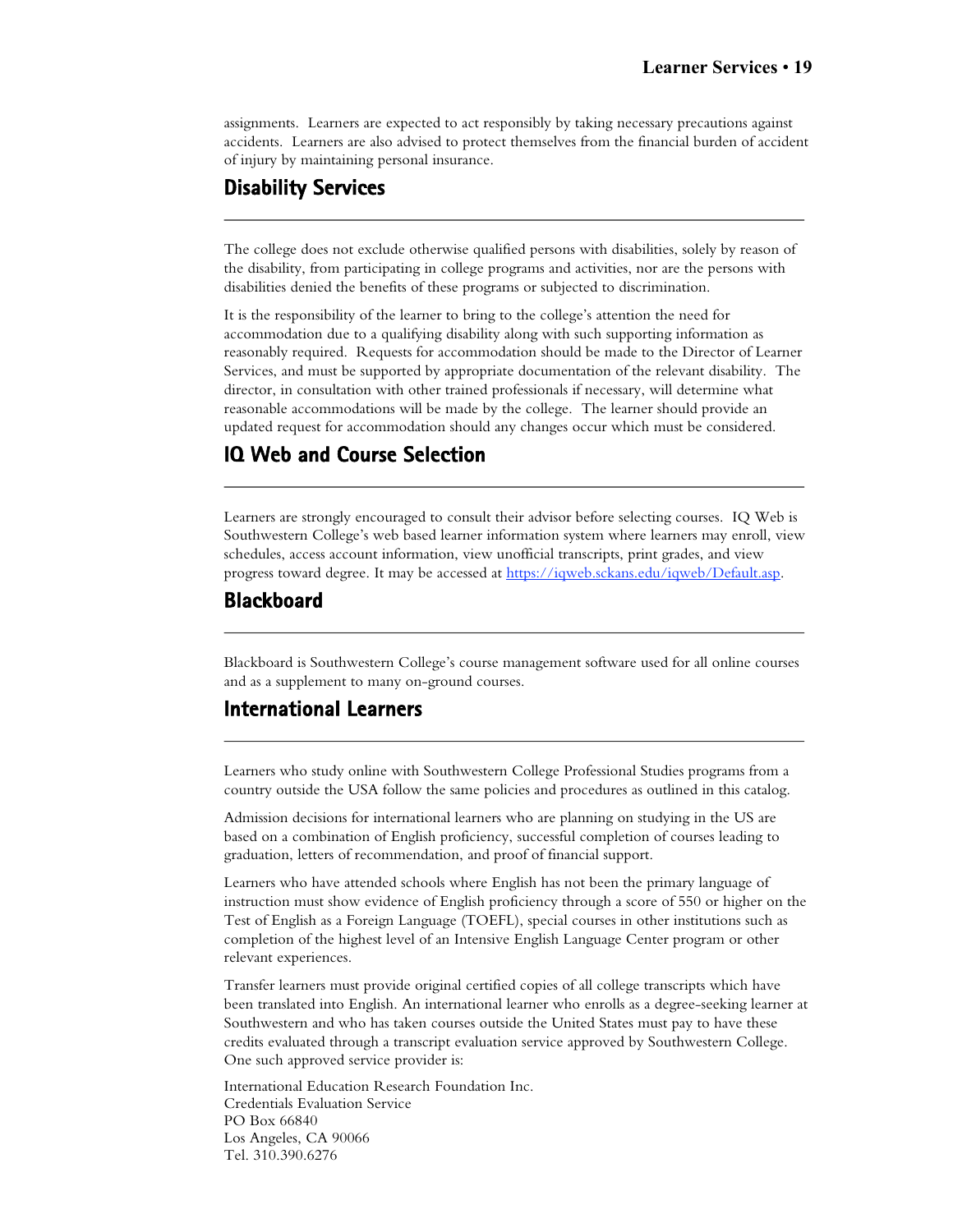Fax. 310.397.7686 withdraw@sckans.edu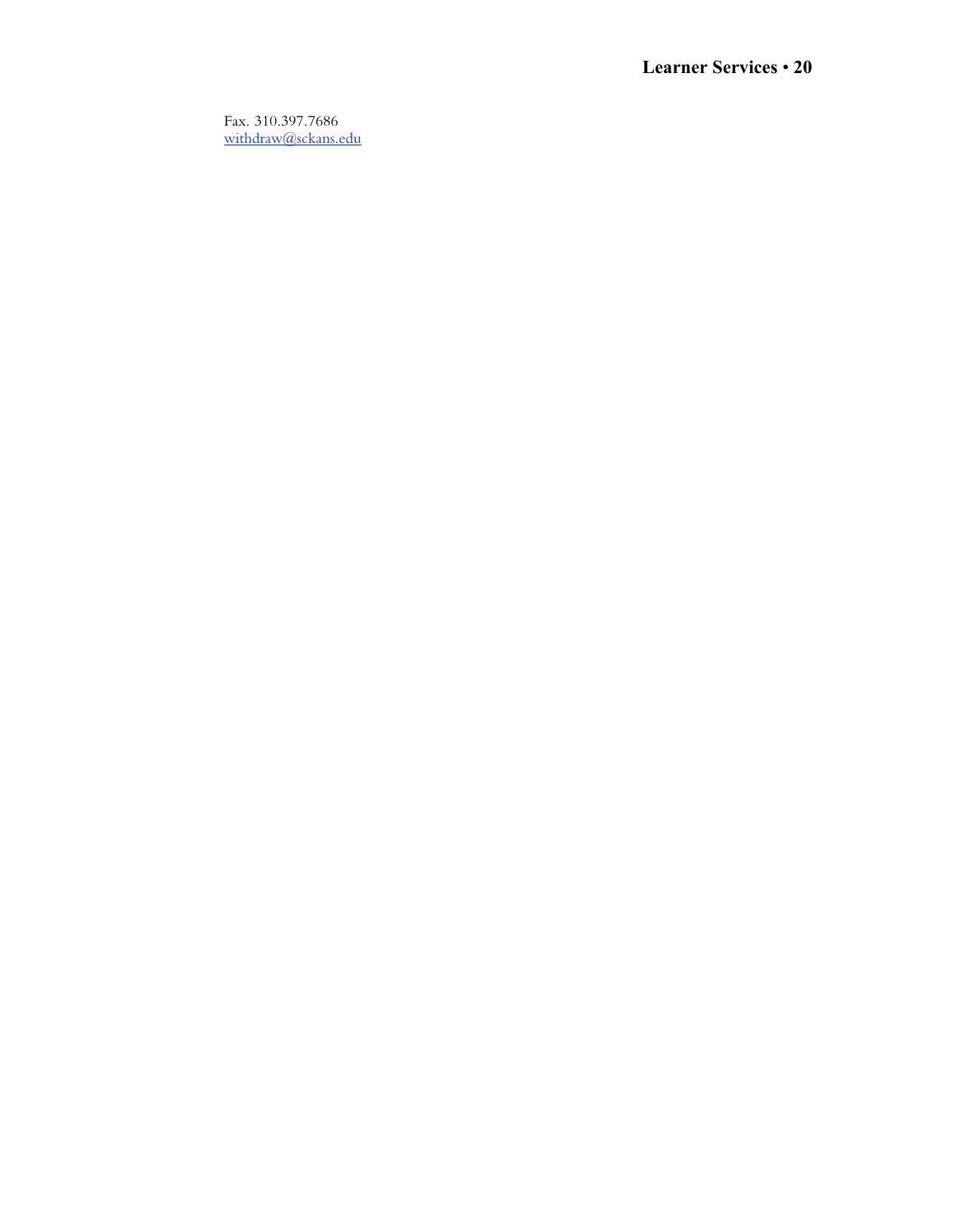In addition, international learners must submit a certified bank statement indicating that the learner or the learner's sponsor has sufficient funds to meet the first year's expenses, a personal statement about the learner's background, interests and personal accomplishments, and three letters of recommendation. International learners will be required to enroll in and pay for in full at the time of enrollment, 12 credit hours each semester. If the learner is being sponsored, a certified letter from the sponsor should be submitted indicating the sponsor will be supporting the learner during the learner's stay in the United States. If the learner is sponsored by the learner's home government, the learner should send a certified letter from the government indicating support and billing information.

International learners are subject to the same academic admission requirements as other Professional Studies learners.

To be admitted to Southwestern College, international learners should take these steps:

1. Write, e-mail, call, or visit the center to become acquainted with the college community and to discuss the admission process with a center coordinator.

2. Complete an Application for Admission and return it to the college with a written essay.

3. Have the official transcripts of all previous college credit translated into English and sent to the representative at the center the learner wishes to attend.

4. Take the Test of English as a Foreign Language (TOEFL) and have the scores sent to the coordinator of the center the learner wishes to attend. The TOEFL code for Southwestern College is 6670. If applying for English proficiency through other means, forward documentation such as transcripts accompanied by an explanation to the coordinator of the center the learner wishes to attend.

5. Forward three letters of recommendation, translated into English, from teachers or professors, who are familiar with the learner's academic ability.

6. Complete the Certification of Finances form documenting amounts of financial support from sources other than Southwestern College. If sponsored by the learner's home government, send a certified letter indicating amount of support and billing information.

7. Documents will be accumulated by a Southwestern College Program Representative. When the file is complete, it will be sent to the main campus Office of Admission for review and final approval.

8. Upon acceptance for admission, the learner will be forwarded a Form I-20. This should be presented to the learner's local United States consular officer to obtain a learner F-1 visa.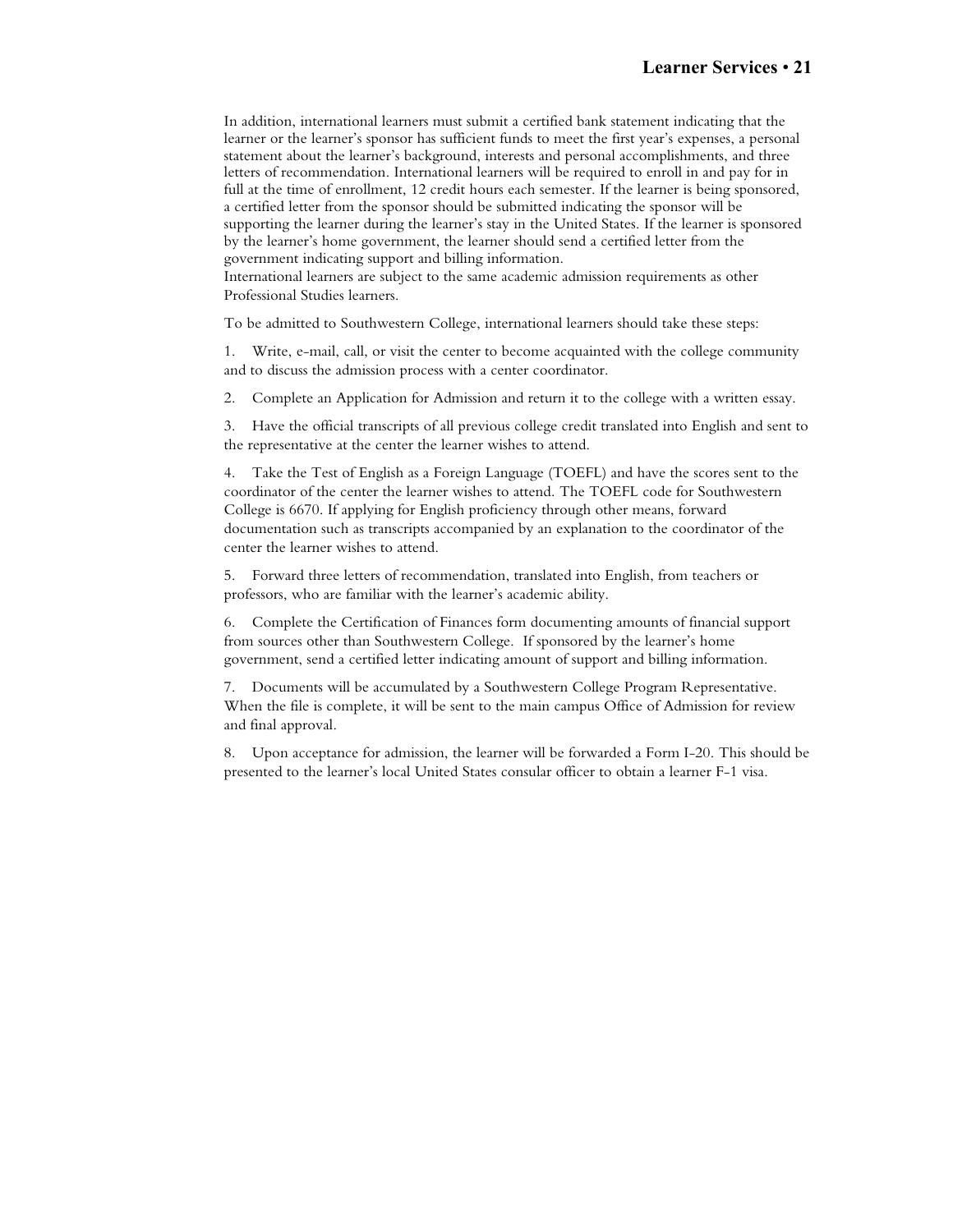# **Financial Aid**

The financial aid program assists learners who want to attend Southwestern College but would find it difficult to do so without financial assistance.

## **How to Apply for Financial Aid**

Before financial aid can be awarded, learners must have been granted admission to Southwestern College. These steps should be followed to apply for financial aid:

- 1. The learner must complete the confidential Free Application for Federal Student Aid (FAFSA), indicating Southwestern College (School Code Number 001940) on the form. Application forms may be obtained from school counselors or the Office of Financial Aid. Priority application receipt date for financial aid for all returning learners is April 1.
- 2. The learner must complete the Student Data Form.

A complete financial aid file consists of results from the FAFSA and Student Data Form. If a learner's application is selected for verification, income tax forms, W-2s, and a verification worksheet will be required. If the family knows there will be no eligibility for federal or state grants and will not need learner loans, the learner may sign the federal aid waiver on the data form in lieu of completing the FAFSA.

**Satisfactory Academic Progress.** Southwestern College is required by federal regulations to establish satisfactory academic progress for financial aid recipients. These standards ensure that only those learners demonstrating satisfactory progress toward the completion of their educational programs will continue to receive financial aid. Southwestern College's policy measures a learner's performance in the following three areas: 1) successful completion of courses (credit hours), 2) cumulative grade point average (GPA), and 3) maximum time to degree completion.

**Completion of Courses.** At the end of each fall and spring semester, learner progress will be measured by comparing the number of attempted credit hours with the number of earned credit hours (i.e., receipt of a grade of A, B, C, D, or S). In any given year, learners must have earned at least 70 percent of the credits they attempted to remain in good standing. The following letter grades do not count toward attempted hours, but do count toward the completion of earned hours: F – Failure, I – Incomplete, WD – Withdrawal.

**Grade Point Average.** Learners whose work is below the levels shown in the academic suspension chart are failing to make minimum progress toward their degree (see Academic Policies).

**Maximum Time Allowed to Complete a Degree.** Undergraduate learners are eligible to receive federal and state financial aid up to 186 attempted credit hours. Graduate learners are eligible to receive federal and state financial aid up to 54 attempted credit hours. Once a learner has exceeded the maximum attempted hours, all financial aid will be suspended for subsequent terms.

**Financial Aid Probation/Suspension.** At the end of the fall and spring semesters, all aid recipients will be evaluated for satisfactory academic progress. Financial aid recipients who do not meet one of the three requirements for progress will be placed on financial aid probation for one semester. A learner on financial aid probation is still eligible to receive financial aid for the next semester of attendance. However, if the learner does not meet the conditions imposed upon him/her during the probationary period, the learner will be placed on financial aid suspension. Suspension prevents the learner from receiving any federal or state financial assistance for future semesters until such time as the learner again meets all three satisfactory academic progress standards.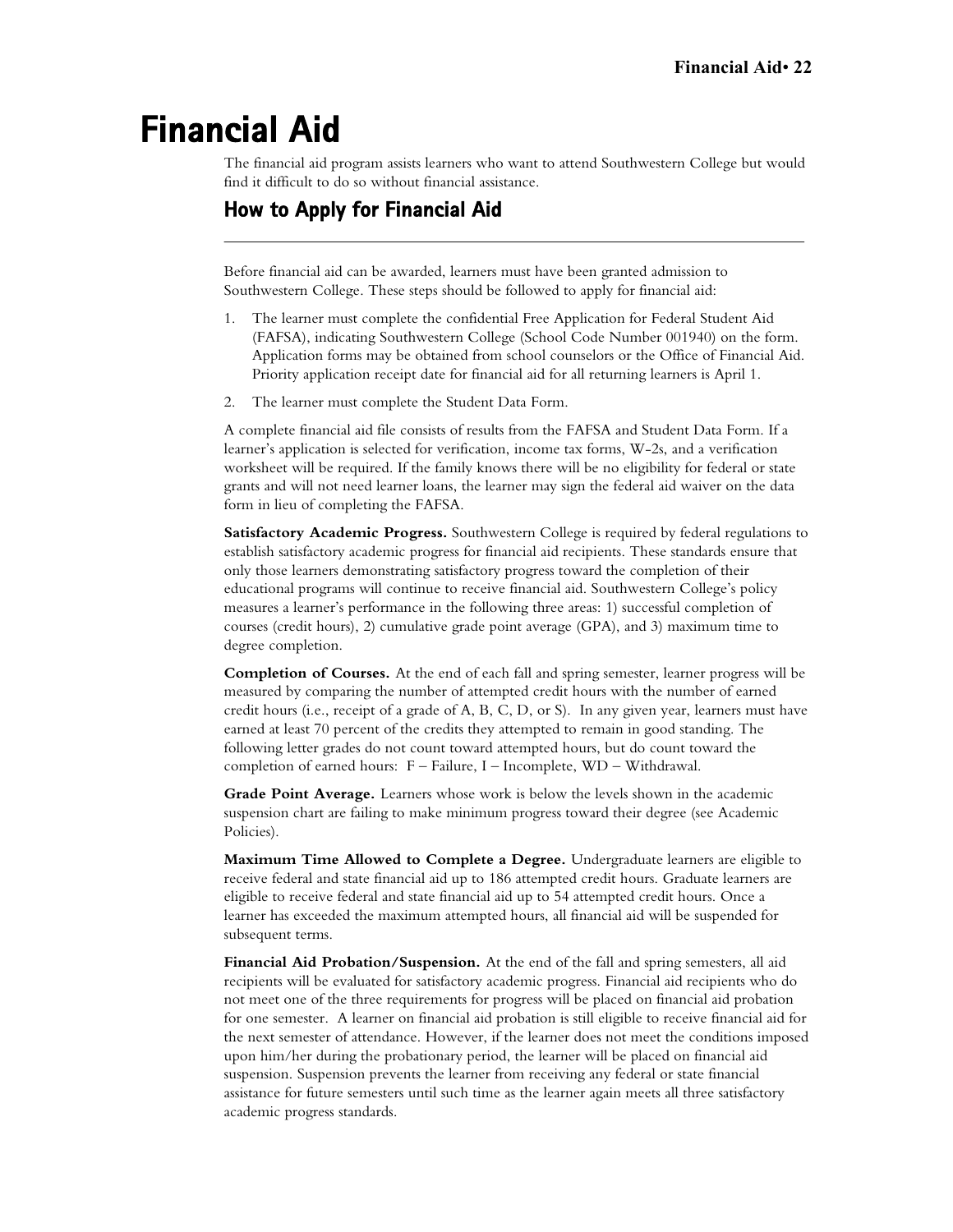**Conditions for Reinstatement.** Learners may appeal their financial aid suspension by submitting an appeal form to the financial aid office for consideration by the enrollment management team. Appeal forms may be picked up from the financial aid office in person or via e-mail.

Some circumstances, such as medical problems, illness, death in the family, relocation, or employment changes can be considered for an appeal. The committee will review the appeal and contact the learner by a specified date. The committee's decision is final and may not be appealed further.

This policy does not preclude a learner from enrolling in subsequent semesters. Learners may have their financial aid reinstated and may be removed from suspension or probationary status once all satisfactory academic progress standards and/or probationary conditions are met.

Financial aid is not awarded until the file is complete and the learner has enrolled for the necessary courses.

### **Federal Aid**

**Federal Pell Grants.** This federal program provides non-repayable grants of up to \$4,050 to learners who are eligible as determined by the Free Application for Federal Student Aid. The result of the application is used by the Financial Aid Office to determine the amount of the Federal Pell Grant to be awarded. Learners wishing to apply for any other federal aid programs are required to apply for a Pell Grant first.

**Federal loans.** This federal program offers a variety of learner loans. The learner is under full obligation to repay the loans.

**Federal Subsidized Stafford/Direct Loans.** Subsidized loans are for learners demonstrating financial need. The federal government pays the interest for the learner while the learner is enrolled and during the six month grace period after graduation. Maximums vary, according to the learner's grade level.

**Federal Unsubsidized Stafford/Direct Loan.** Unsubsidized loans are available to learners who do not demonstrate financial need. It is the same as the Subsidized Stafford Loan except the learner is responsible for the interest while enrolled and during the six month grace period.

**More information.** Additional financial aid information is available online at www.sckans.edu/finaid .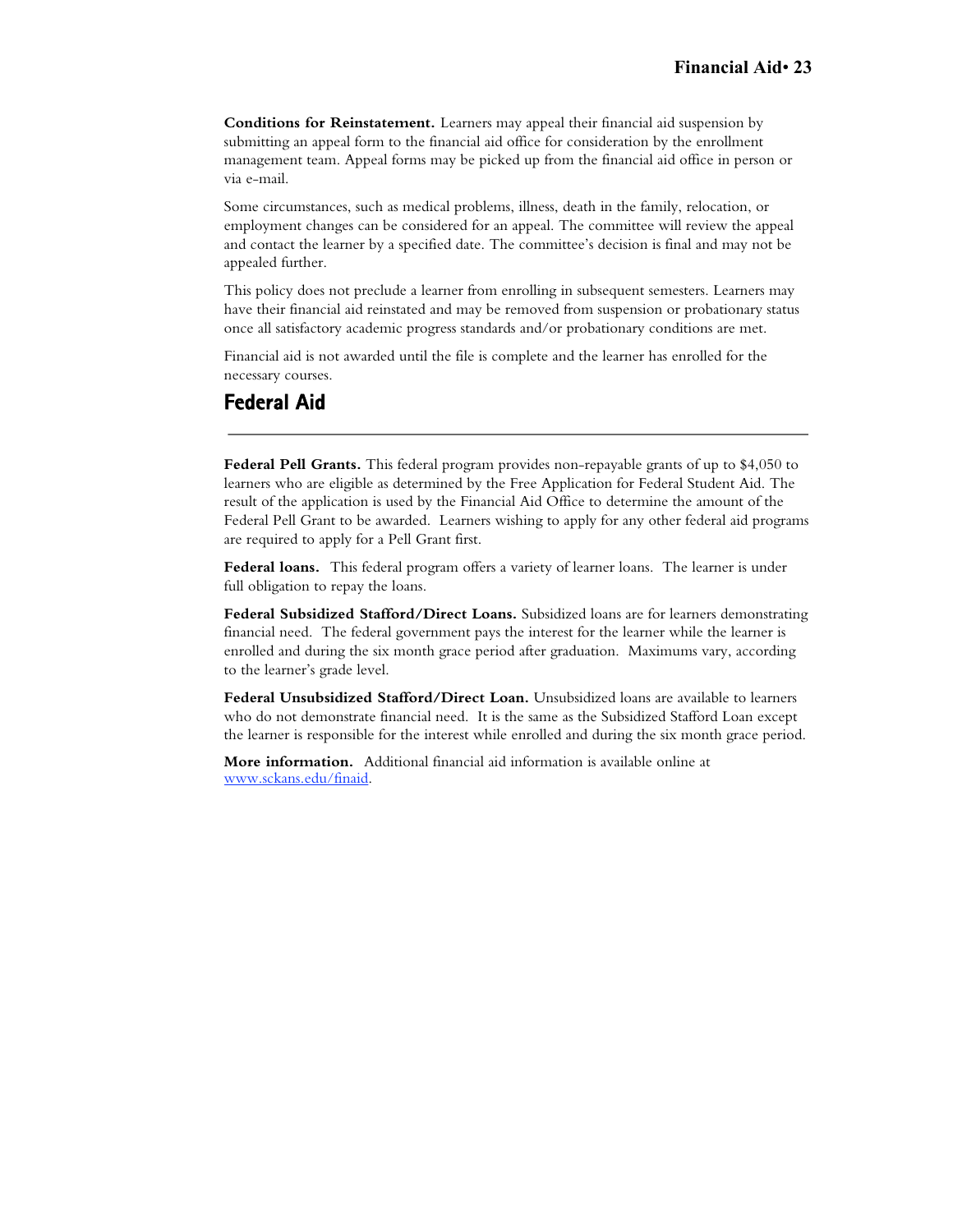## **Requirements for Graduation**

## **Degree Requirements**

1. Complete the specific course requirements for a major field of study together with required common courses.

2. Complete all general education requirements.

3. Complete a minimum of 124 credit hours.

4. Have an overall grade point average of 2.0 (C average) or meet specific program grade point average requirements.

5. Have Southwestern College course credit of at least 30 credit hours with at least a C average for all course work taken at Southwestern College (cannot include prior learning experience credit).

6. Have taken 15 of the last 30 course credit hours at Southwestern (waived for Professional Studies learners who are qualified military personnel under a SOC agreement).

7. Have completed a minimum of 60 hours at a baccalaureate-degree-granting institution.

8. Accept the judgment of school administrators in substituting transfer credits for courses in the Southwestern College catalog.

9. Be elected to the respective degree by the faculty and by the Board of Trustees.

### **Honors**

**Graduation with Honors.** General honors are awarded to those members of the graduating class who throughout their college career have attained a high average of scholastic achievement in their work. Seniors with a grade point average of 3.85 or higher will graduate *summa cum laude* (with highest honors); a 3.70 is required for *magna cum laude* (with high honors), and 3.50 for *cum laude* (with honors). For learners who have transferred hours to Southwestern, both the resident GPA and the cumulative GPA must meet the standard.

**Dean's Honor Roll.** The Dean's Honor Roll recognizes scholastic achievement of full-time undergraduate learners during a single semester. Based on the grades for the current semester, learners who earn 12 or more hours with a grade point average of 3.70 or higher are placed on the Dean's Honor Roll. The registrar shall exclude from the published Dean's Honor Roll any learner taking an "incomplete" for a course in the calculated term.

**Valedictorian/Salutatorian.** The graduating senior with the highest grade point average at the time all senior grades are turned in is recognized as valedictorian. The second highest ranking learner is named salutatorian. If two or more persons are ranked equally for valedictorian all are named such and no salutatorian is recognized. If two or more persons are ranked equally for salutatorian all are recognized. Selection is made from graduating seniors who have earned at least 60 graded hours at Southwestern College and have not previously been named to the honor.

**Order of the Mound.** The Order of the Mound recognizes academic achievements of baccalaureate-level graduates. Learners are named to the Order of the Mound according to the following procedure:

1. Members shall be named once a year, in May, following submission of final grades for graduating seniors but prior to awarding of degrees at the May Commencement.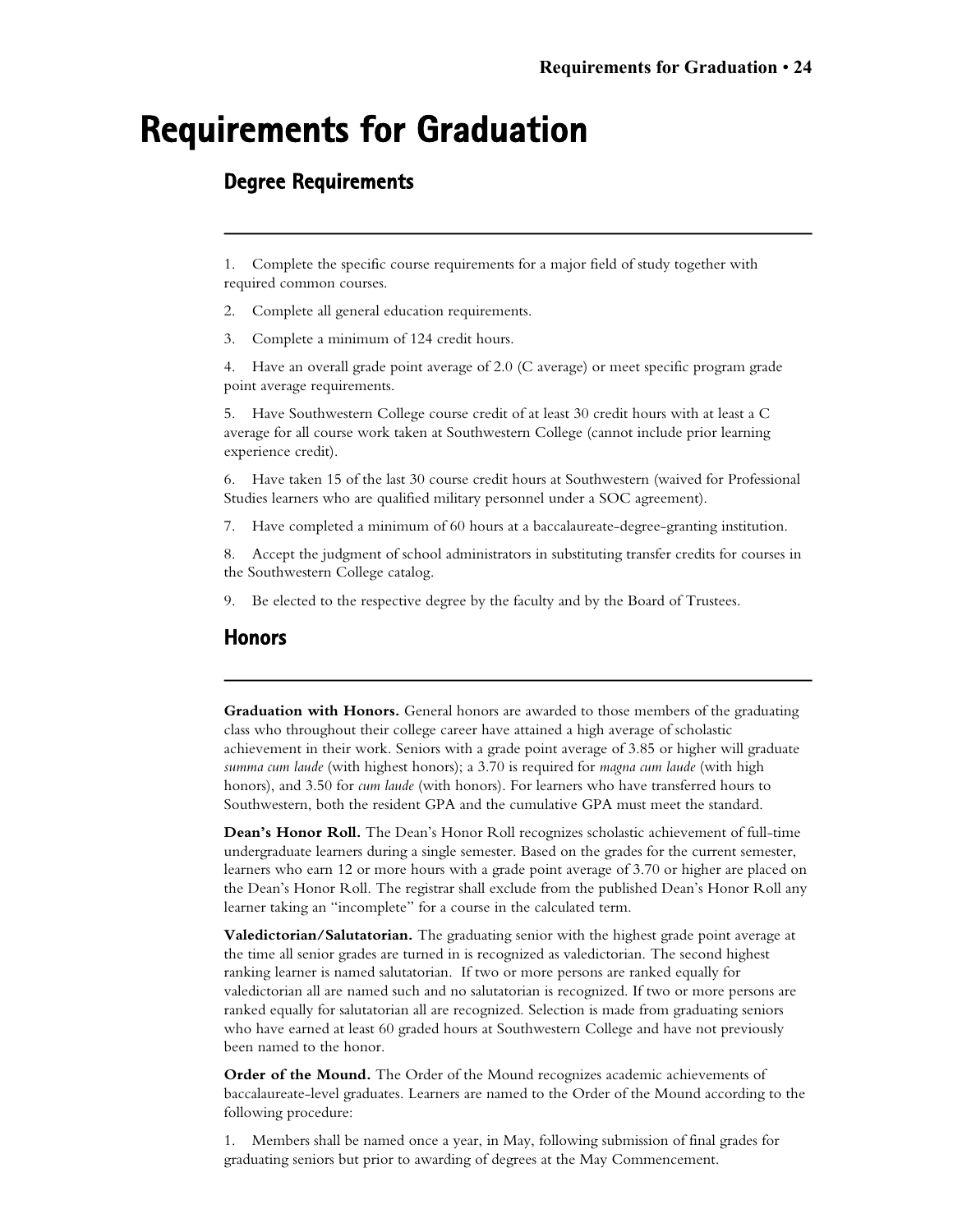2. After recording final grades, the registrar shall prepare a list of baccalaureate-level learners graduating in the upcoming Commencement (this list shall include all learners who have completed graduation requirements since the previous year's Commencement). These learners shall be arrayed by cumulative grade point average, with the highest GPA at the top of the list.

3. The number of learners (n) eligible for Order of the Mound membership shall be determined as 10% of the names on the completed array. If n is a fractional figure, it shall be rounded off.

4. The registrar shall strike from the list those learners who have completed fewer than 60 graded hours (A/B/C/D/F) at Southwestern College.

5. The registrar shall also strike from the list those learners who previously have been named to the Order of the Mound.

6. The registrar shall then count the first n learners in the array for Order of the Mound membership. If the nth learner holds the same grade point average as one or more learners farther down the array, those additional learners shall also be included for membership unless such action increases membership to greater than 12% of the graduates. In such case, the first grade point average higher than that of the tied group of learners shall be used as the final one for inclusion in membership.

## **Conferring Degrees**

Regardless of the point at which a learner completes coursework for a degree at Southwestern College, degrees are conferred in May, August, and December. Learners are considered May, August, or December graduates. Learners who complete requirements in May and August may participate in May Commencement ceremonies. Learners who complete requirements in December may participate in Commencement ceremonies the following May. Commencement ceremonies are held annually in May on the main campus in Winfield, Kansas.

Learners who have completed all degree requirements must complete and return an Application for Degree to the office of the registrar by the first day of the month preceding graduation to be considered for graduation.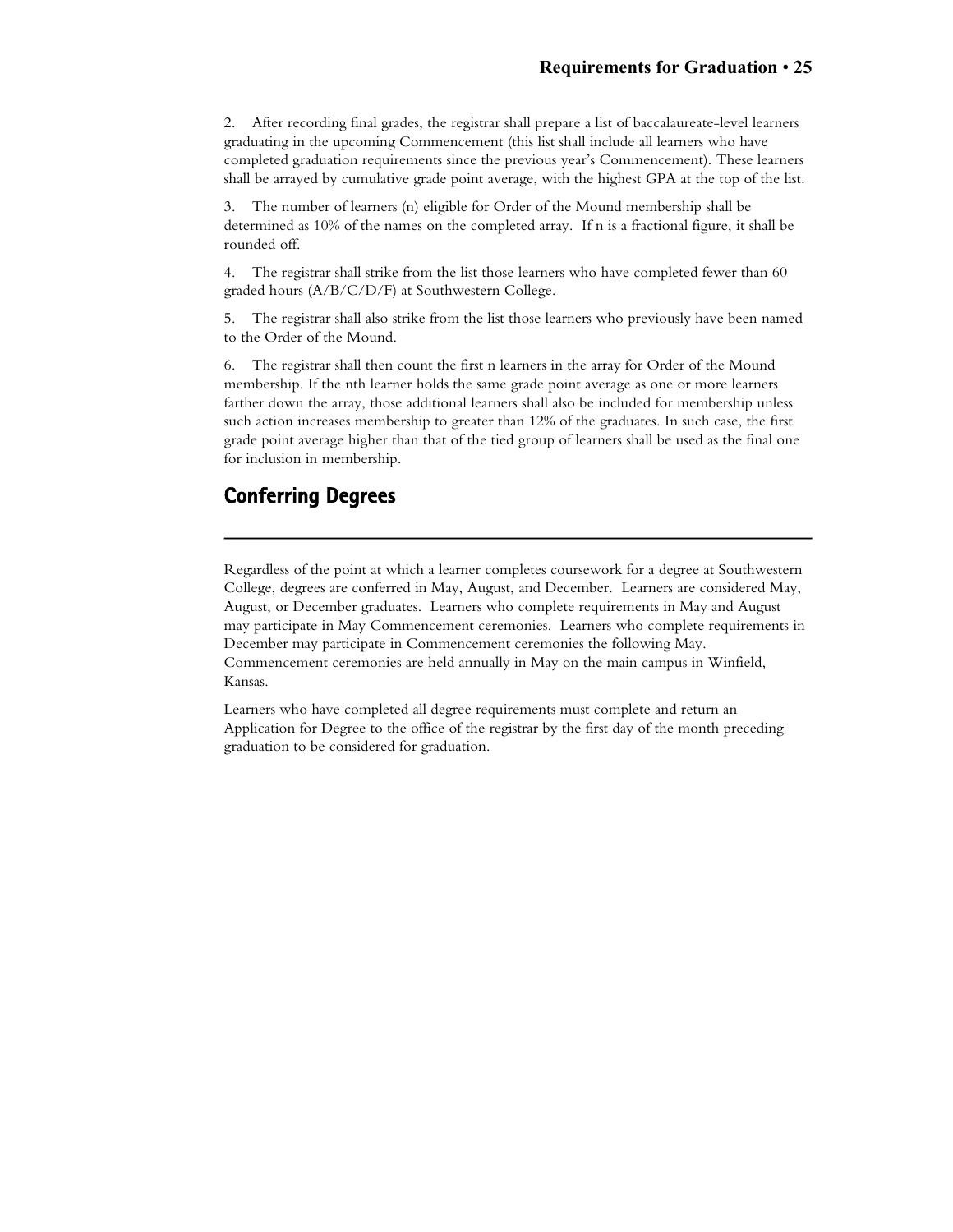# **General Education**

Selections from the following courses will be required of learners entering the program with 30, but less than 48 hours of college credits. General education courses may also be completed by learners as elective hours.

## **General Education Courses**

| <b>MATH215</b> | Introduction to Statistics          |
|----------------|-------------------------------------|
| <b>PSC 225</b> | Composition I                       |
| <b>PSC 226</b> | Composition II                      |
| <b>PSC 227</b> | Interpersonal Communication         |
| <b>PSC 228</b> | Intermediate Algebra                |
| <b>PSC 229</b> | College Algebra                     |
| <b>PSC 230</b> | The Physical World                  |
| <b>PSC 231</b> | Sociology                           |
| <b>PSC 232</b> | General Psychology                  |
| <b>PSC 233</b> | Geography                           |
| <b>PSC 234</b> | Elementary Spanish                  |
| <b>PSC 235</b> | <b>World Civilizations</b>          |
| <b>PSC 236</b> | Comparative Religion and Philosophy |
| <b>PSC 237</b> | Introduction to Computers           |
| <b>PSC 238</b> | <b>Elementary Statistics</b>        |
| <b>PSC 242</b> | Speech                              |
| <b>PSC 244</b> | Elementary Spanish II               |
| <b>PSC 252</b> | Developmental Psychology            |
| <b>PSC 400</b> | Applied Project                     |
|                |                                     |

**MATH215 Introduction to Statistics.** Application of elementary statistical tools in the analysis of grouped or ungrouped data. Statistical decision and analysis of variance. Basic probability theory. Designed to meet the statistical needs of the science, business, education, and social science student. Credit 3 hours.

**PSC 225 Composition I**. Focuses on developing reading and writing skills necessary for college level coursework. Provides a focus on the writing process, and rhetorical modes utilized in writing. Credit 3 hours.

**PSC 226 Composition II**. Emphasizes the writing associated with critical thinking and research, argumentation and persuasion. Credit 3 hours.

**PSC 227 Interpersonal Communication**. An overview of interpersonal communication, models, and practices. Credit 3 hours.

**PSC 228 Intermediate Algebra**. Provides a review of basic algebra, exponents, radicals, quadratic formula, systems of equations, graphing. Credit 3 hours.

**PSC 229 College Algebra**. Provides a review of Intermediate Algebra with more depth in the topics. Also covers logarithmic and exponential functions, the binomial theorem, systems of quadratic equations, and matrices and determinants. Credit 3 hours.

**PSC 230 The Physical World**. This course is designed to present a relevant and practical introduction to everyday physical phenomena for students who have little or no previous background in physics. The course is largely descriptive in nature without mathematical emphasis. Credit 3 hours.

**PSC 231 Sociology**. A fundamental course which explores the development and interaction of the individual in society with consideration of the culture, structures and functions of societies, social groups and institutions. Credit 3 hours.

**PSC 232 General Psychology**. An introduction to the scientific study of behavior and mental processes. Special attention is placed on the scientific method in the exploration of consciousness, learning, motivation, emotion, development, personality, mental disorders, biological factors, social-psychological phenomena, and cognitive processes. Credit 3 hours.

**PSC 233 Geography**. An exploration of the major themes in geography—human and environment in interaction, patterns of distribution of natural phenomena affecting human use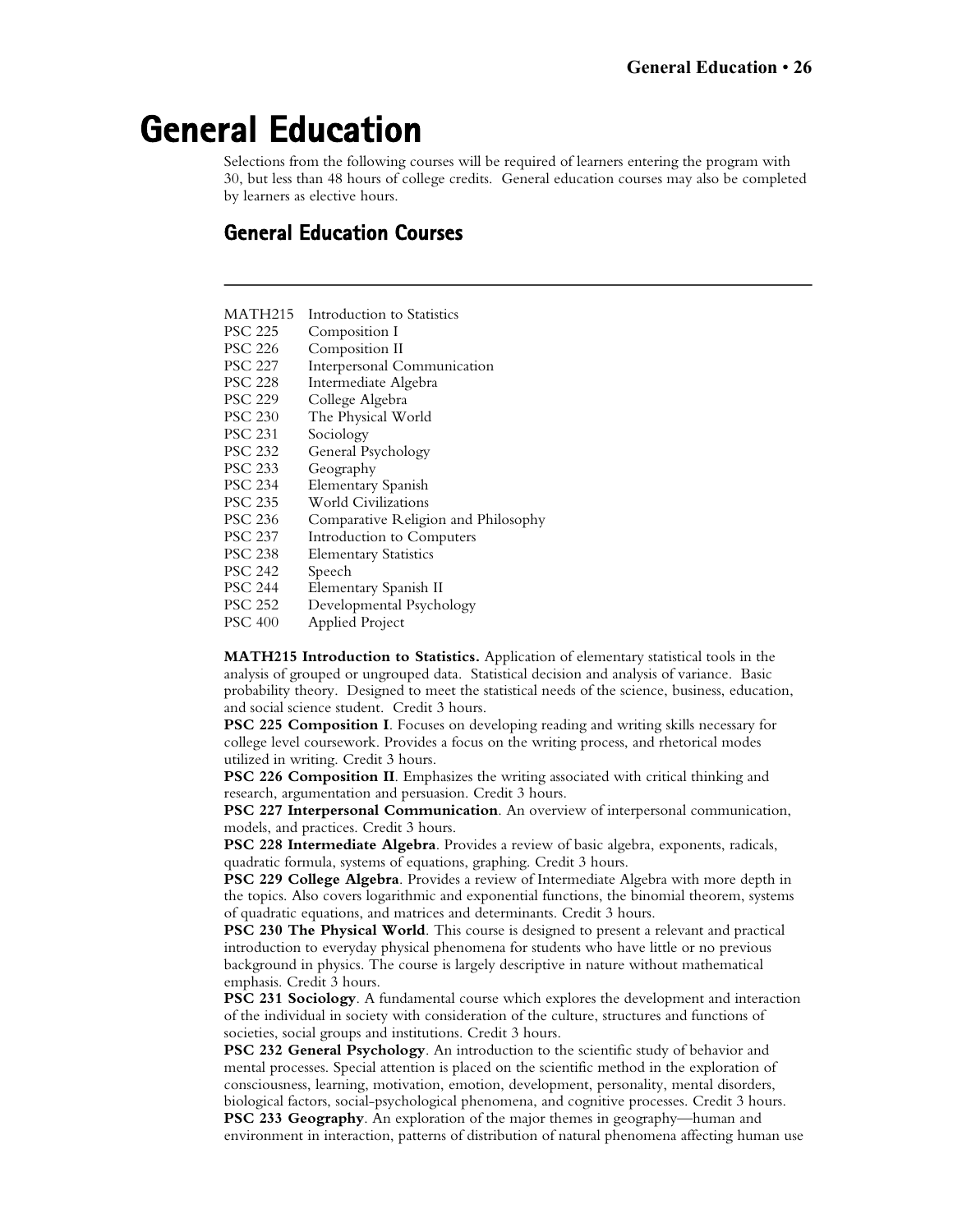of the earth, and the cultural patterns of occupancy and exploitation of the natural world. Credit 3 hours.

**PSC 234 Elementary Spanish**. A language course with an emphasis on understanding, speaking, reading and writing phrases of practical value. No previous Spanish courses are necessary. Credit 3 hours.

**PSC 235 World Civilizations**. A basic introductory survey of world cultures and history which introduces students to the study of the past. The course considers political, social, economic, cultural, religious and philosophic topics. Credit 3 hours.

**PSC 236 Comparative Religion and Philosophy**. Exploration of religion and its role in human life, coupled with a study of the origin and development of significant concepts that have influenced modern man's ideological heritage. Credit 3 hours.

**PSC 237 Introduction to Computers**. An introduction to personal computers and the packaged software commonly available to them. It is designed for learners with little or not prior computer experience. Credit 3 hours.

**PSC 238 Elementary Statistics**. An introductory course which explores elementary descriptive statistics, binomial and normal distributions, elementary problems of inference, linear correlation and regression, sampling distributions, and hypothesis testing. Designed for the non mathematics major. Credit 3 hours.

**PSC 242 Speech.** This course is designed to prepare learners to practice introductory communication, listening, and presentational skills. Learners will be exposed to basic components of communication theory and given opportunity to perform speaking to inform, speaking to persuade and functioning in small groups. Other topics to be covered include use of language, research and proper citation, impromptu speaking, ethics and structuring a presentation in terms of delivery, visual aids, etc. The class is limited to no larger than 15 students. Credit 3 hours.

**PSC 244 Elementary Spanish II.** A language course with emphasis on understanding, speaking, reading and writing. Elementary Spanish I is a required prerequisite. This course builds on the information from Elementary Spanish I, and adding additional verb tenses, vocabulary, and other grammar concepts. Credit 3 hours.

**PSC 252 Developmental Psychology.** Students will gain a basic understanding of the biosocial, cognitive, and psychosocial development in humans from birth through adolescence, with additional emphasis on young adult through death. Credit 3 hours.

**PSC 400 Applied Project.** This course is designed to allow learners in a variety of majors to pursue an individual applied project in their chosen field, while working directly with a faculty member. Learners will develop a learner/faculty learning contract to guide the project experience. Credit 2 hours.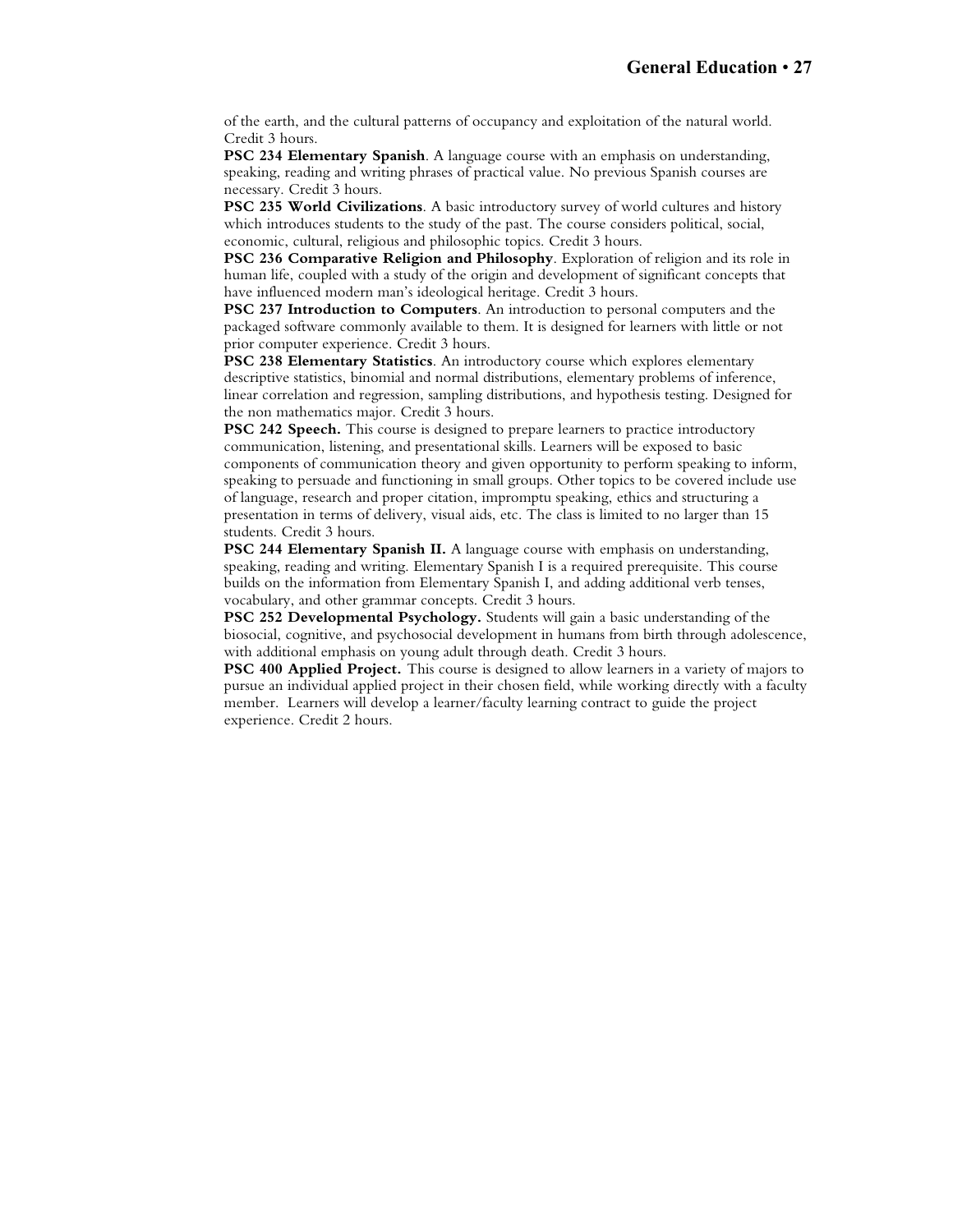### **Common Courses**

All learners must complete the following Common Course requirements (unless otherwise specified):<br>HRD 210

Entrance Seminar

BUS 337 Business Ethics

ENG 420 Business and Administrative Communication

BQM 425 Research Project

- BQM 427 Professional Communication and Presentations<br>BUS 445 Management Decision Making
- BUS 445 Management Decision Making<br>LAS 499 Responsibility for the Future
- Responsibility for the Future

**HRD 210 Entrance Seminar.** Overview of the accelerated degree completion format. Student roles, critical thinking and reading, basics of on-line research, procedures and policies. Credit 1 hour.

**BUS 337 Business Ethics.** An approach to the ethical challenges of a modern business society. The course will utilize the expertise of professionals working in the various areas of business as well as the moral reasoning of ethicists. Credit 3 hours.

**ENG 420 Business and Administrative Communication.** The study and writing of technical reports, letters, memos, resumes, progress reports, and proposals. The course will also include various functions associated with writing: organization, sentence structure, and grammar in conjunction with rhetorical theory. Credit 3 hours.

**BQM 425 Research Project.** The development of skills required in research, evaluation, implementation, presentation, and feasibility both financial and non-financial. Projects may relate directly to the business or organization in which the student serves or hopes to serve. Credit 3 hours.

**BQM 427 Professional Communication and Presentations.** Comprehensive study of the oral communication processes in situations encountered in organizations and professional environments. Intensive analysis of simulated and real life situations using state-of-the-art presentation methods. Credit 3 hours.

**BUS 445 Management Decision Making.** This course introduces the student to statistical methods using quality improvement tools and techniques, and Microsoft Excel applications in a variety of process control functions. Fundamental statistical concepts and techniques are used as the foundation for the development and interpretation of attributes and variables, and as data sources for the purpose of improving processes in business and production environments. Process capability and graphical methods for data presentation are also discussed. Credit 3 hours.

**LAS 499 Responsibility for the Future.** Seniors with various majors will share learning and approaches from their different disciplines toward dealing holistically with issues that shape the future, seeking to integrate disciplines and to synthesize knowing, caring, and doing. Credit 3 hours.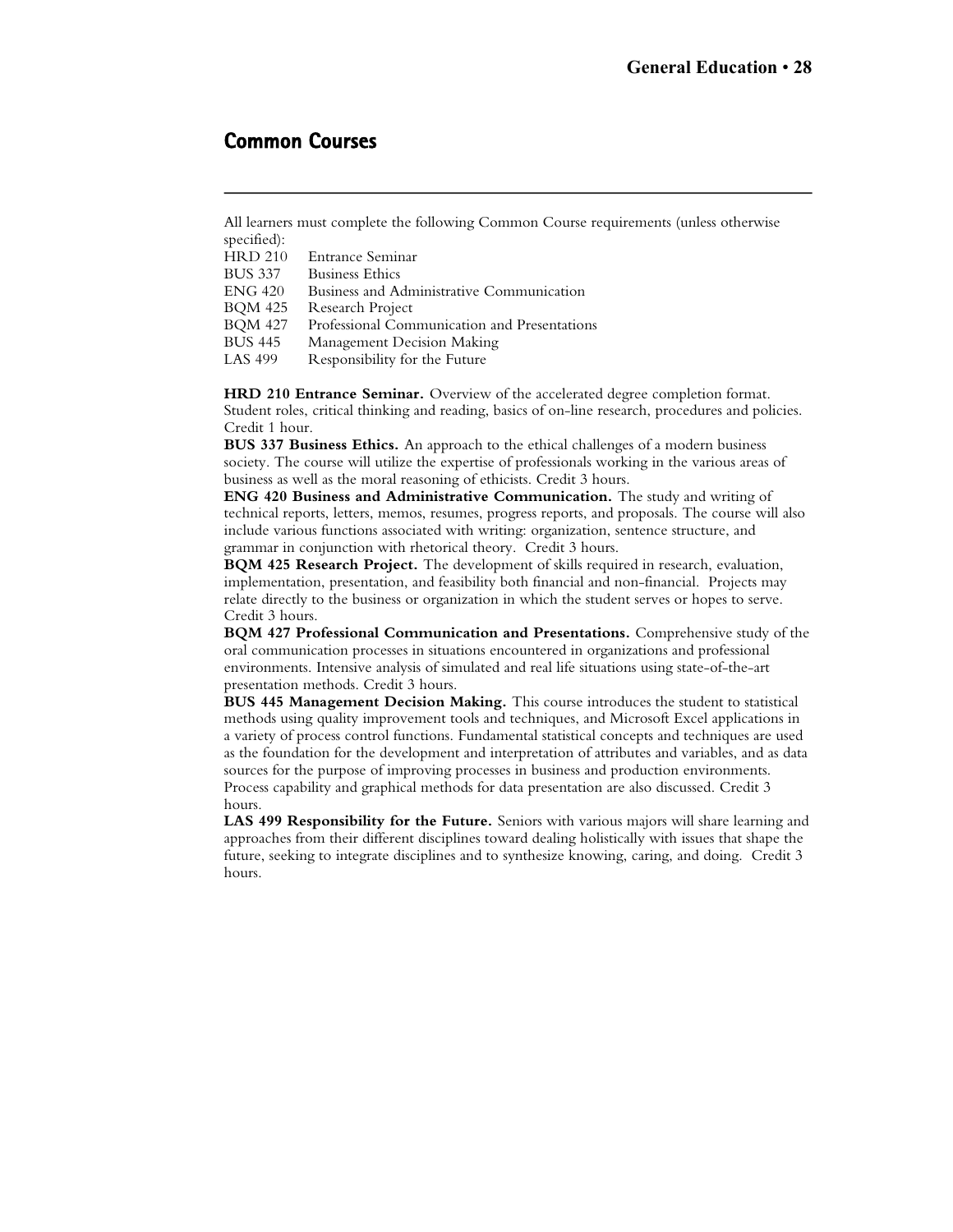# **Major Course Requirements Accounting**

Business trends consistently indicate a need for accountants nationally. The accounting program is a broad based curriculum that will prepare learners to work in the field of accounting in a number of different capacities. This program will provide learners with practical, marketable skills to help them enter a burgeoning job market, while building a solid theoretical foundation for possible preparation for the CPA exam or future graduate coursework.

#### **Prerequisites**

| <b>PSC 229</b> | College Algebra              |
|----------------|------------------------------|
| <b>PSC 238</b> | <b>Elementary Statistics</b> |
| BSAD320        | Managerial Economics         |
| ACCT285        | Principles of Accounting     |

#### **B.S., Major in Accounting**

#### **Major Requirements (46 credit hours)**

| BUS 395 | Corporate Finance                     |
|---------|---------------------------------------|
| BSAD310 | <b>Financial Accounting Systems</b>   |
| ACCT379 | Managerial Accounting                 |
| ACCT380 | Financial Accounting I                |
| ACCT381 | Financial Accounting II               |
| ACCT480 | Financial Accounting III              |
| ACCT382 | Federal Income Taxation- Personal     |
| ACCT482 | Federal Income Taxation-Corporate     |
| ACCT483 | Cost Accounting                       |
| ACCT484 | <b>Accounting Information Systems</b> |
| ACCT490 | Auditing Theory and Practice          |
|         |                                       |

#### **Common Courses**

- HRD 210 Entrance Seminar
- BUS 337 Business Ethics
- ENG 420 Business and Administrative Communication
- BQM 425 Research Project
- BQM 427 Professional Communication and Presentations
- BUS 445 Management Decision Making
- LAS 499 Responsibility for the Future

#### **Accounting Courses**

**BUS 395 Corporate Finance.** An introduction to the long-term and short-term investing and financing decisions required in the financial management of a business. Course procedures include quantitative methods, oral and written communication, group interaction in class. Credit 3 hours.

**BSAD310 Financial Accounting Systems.** Accounting and business organizations, recording process, income determination, asset valuation, financial statements, fund statements, ratio analysis, and use of financial accounting information for decision making. Credit 3 hours. **ACCT379 Managerial Accounting.** An introduction to the principles of managerial accounting. Topics include the development and use of accounting information to support managerial decision making. Topics include the study of cost accounting emphasizing job order costing, process costing, capital budgeting, and budget control analysis. (Prerequisite: ACCT285 Principles of Accounting) Credit 3 hours.

**ACCT380 Financial Accounting I.** An examination of financial accounting considerations of business transactions. Emphasis is placed on understanding the accounting cycle, the conceptual framework underlying financial accounting and recognition, measurement and reporting of receivables, inventories, property, plant and equipment. Credit 3 hours.

**ACCT381 Financial Accounting II.** Emphasis is placed on liabilities and corporate equity measurement, understanding the recognition, measurement, leases, pensions, reporting of revenue, earnings per share, and critical evaluation of financial goals/performance. (Prerequisite: ACCT380 Financial Accounting I) Credit 3 hours.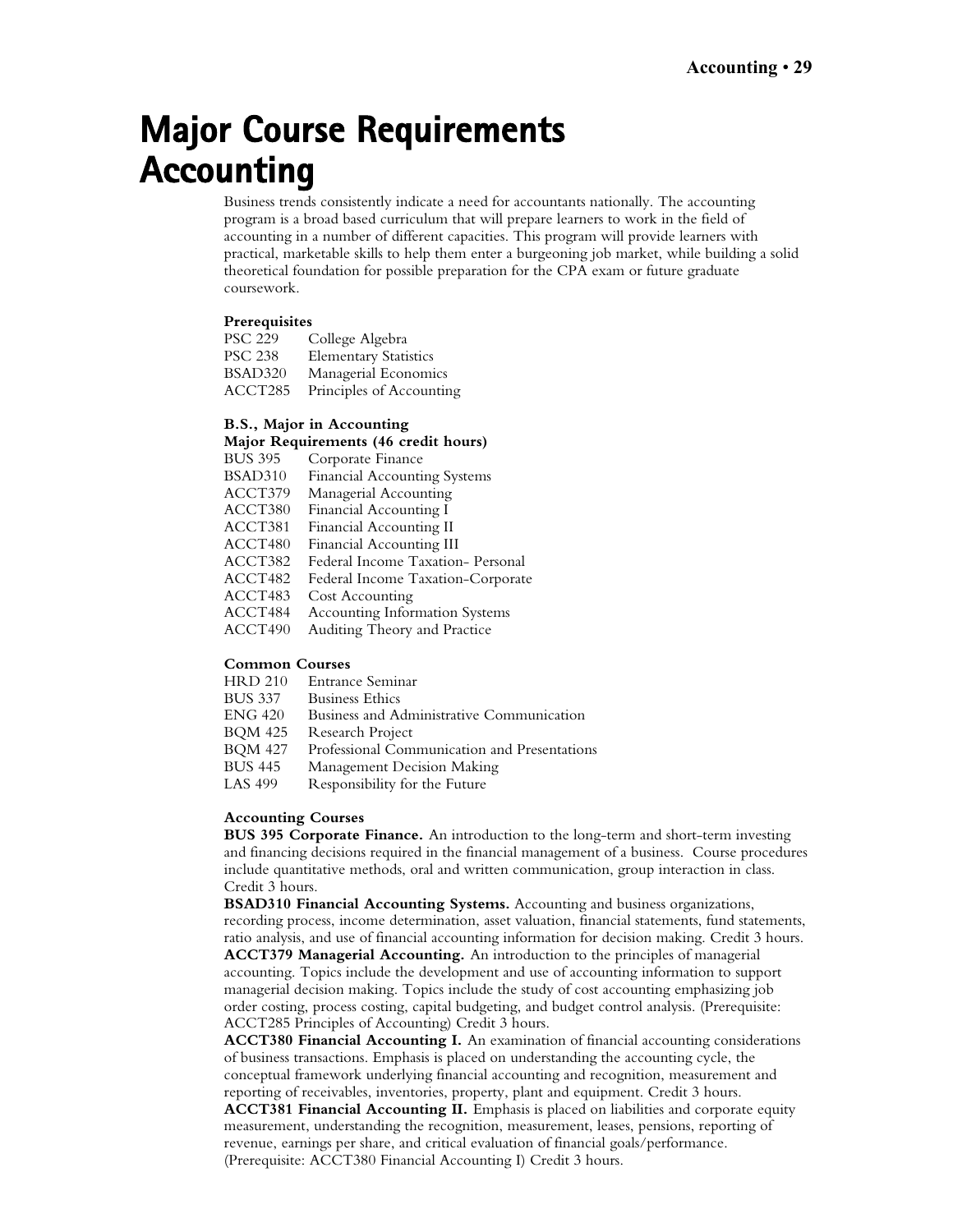**ACCT480 Financial Accounting III.** Emphasis is on foreign currency, deferred taxes, segment reporting, derivatives, partnerships, branches, and accounting theory. (Prerequisites: ACCT380 Financial Accounting I and ACCT381 Financial Accounting II) Credit 3 hours. **ACCT382 Federal Income Taxation- Personal.** A study of federal income tax law as it applies to individuals. Topics include: filing status, dependents, gross income, itemized

deductions, tax credits, cost recovery, and property transactions. Credit 3 hours. **ACCT482 Federal Income Taxation-Corporate.** A study of basic principles of business taxation. This course deals primarily with the federal tax laws as they relate to corporations and partnerships. (Prerequisite: ACCT381 Financial Accounting II) Credit 3 hours.

**ACCT483 Cost Accounting**. A study of cost accounting emphasizing managerial cost information for forecasting, planning, control, and behavior factors, including elements of product costs, job, process, standard, and variable costing systems and procedures. Credit 3 hours.

**ACCT484 Accounting Information Systems.** A study of accounting information systems conceptions and applications. Topics include conceptual foundation of AIS, technology of information systems, design processes and concepts. Emphasis is on developing learners' abilities to understand the processing of accounting data (with emphasis on the computer environment) and the controls that are necessary to ensure accuracy and reliability of the data processed by the accounting system. Credit 3 hours.

**ACCT490 Auditing Theory and Practice.** Introduction to theory, concepts and principles of auditing. Emphasizing audit evidence, audit risk, ethical conduct and legal restrictions, professional standards of audit planning, Sarbanes-Oxley compliance, and audit reports. Credit 3 hours.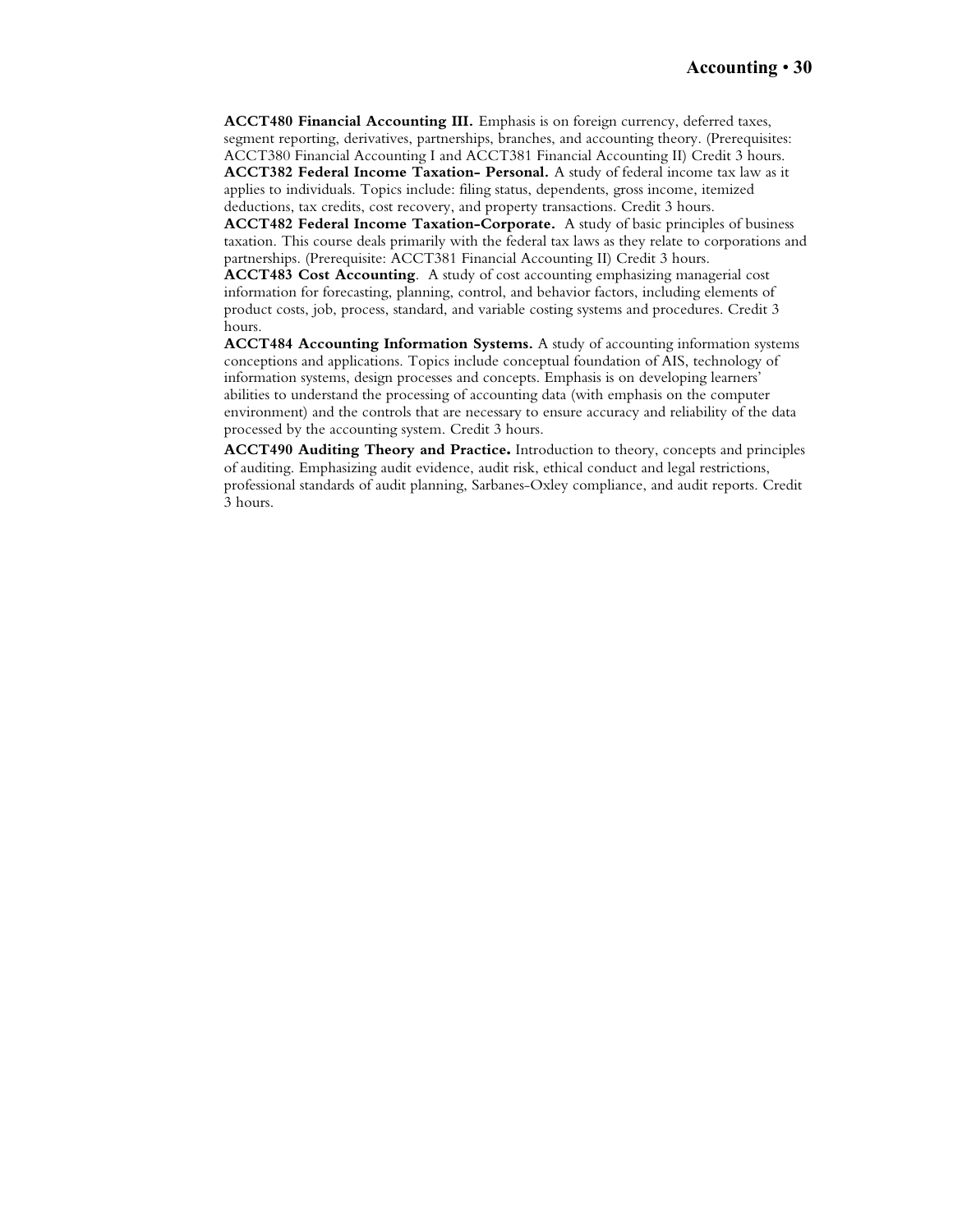# **Business Administration**

Success in the managerial arena is leveraged not only by mastery of business disciplines, but also by demonstration of leadership in a complex business environment. The broad-based curriculum in business administration will provide learners with practical, marketable skills to help them in the job market, while building a solid theoretical foundation for possible graduate studies.

#### **B.S., Major in Business Administration Major Requirements (43 credit hours)**

| BSAD310        | <b>Financial Accounting Systems</b>     |
|----------------|-----------------------------------------|
| BSAD320        | Managerial Economics                    |
| <b>BUS 394</b> | Marketing                               |
| BSAD340        | Legal Environment of Business           |
| BSAD410        | <b>International Business</b>           |
| BSAD420        | Management Information Systems Analysis |
| BSAD430        | Financial Management                    |
| BSAD440        | Strategic Management                    |
|                |                                         |
|                |                                         |

## **Common Courses**<br>**HRD 210** Entrane

- HRD 210 Entrance Seminar
- **Business Ethics**
- ENG 420 Business and Administrative Communication
- BQM 425 Research Project<br>BOM 427 Professional Com
- BQM 427 Professional Communication and Presentations<br>BUS 445 Management Decision Making
- BUS 445 Management Decision Making<br>LAS 499 Responsibility for the Future
- Responsibility for the Future

#### **Business Administration Courses**

**BSAD310 Financial Accounting Systems.** Accounting and business organizations, recording process, income determination, asset valuation, financial statements, fund statements, ratio analysis, and use of financial accounting information for decision making. Recommended prerequisite: BUS395. Credit 3 hours.

**BSAD320 Managerial Economics.** Applies models derived from microeconomics, macroeconomics, and international economics to the solution of business problems in a global economy. Recommended prerequisite: ECON326 or approved introductory economics class. Credit 3 hours.

**BUS 394 Marketing.** Product concepts from idea to delivery to the ultimate consumer will be examined. Also included will be pricing, promotion, distribution, and planning for the marketing effort. Emphasis on being an informed consumer included. Credit 3 hours.

**BSAD340 Legal Environment of Business.** Examines the social and governmental structure within which business operates. Addresses labor and employment law, contracts, business torts and crimes, legal process, public issues, and environmental regulations. Credit 3 hours.

**BSAD410 International Business.** Framework for analyzing competitive structure of industries and for formulating strategy within an international context. Study of foreign exchange, balance of payments, and the international monetary system. Credit 3 hours.

**BSAD420 Management Information Systems Analysis.** Evaluation of different types of software and their application in organization. Emphasis on practical skills, spreadsheet modeling, and database design. Techniques for developing systems responsive to managerial needs. Credit 3 hours.

**BSAD430 Financial Management.** Problems and procedures of financial management encountered in normal operations of a corporation. Emphasis on forward-looking financial analysis such as investments, project finance, and risk. Recommended prerequisite: BSAD310 Financial Accounting Systems and BUS 395. Credit 3 hours.

**BSAD440 Strategic Management.** Synthesis of major business administration disciplines. It is recommended that this be the last course in the core curriculum*.* Credit 3 hours.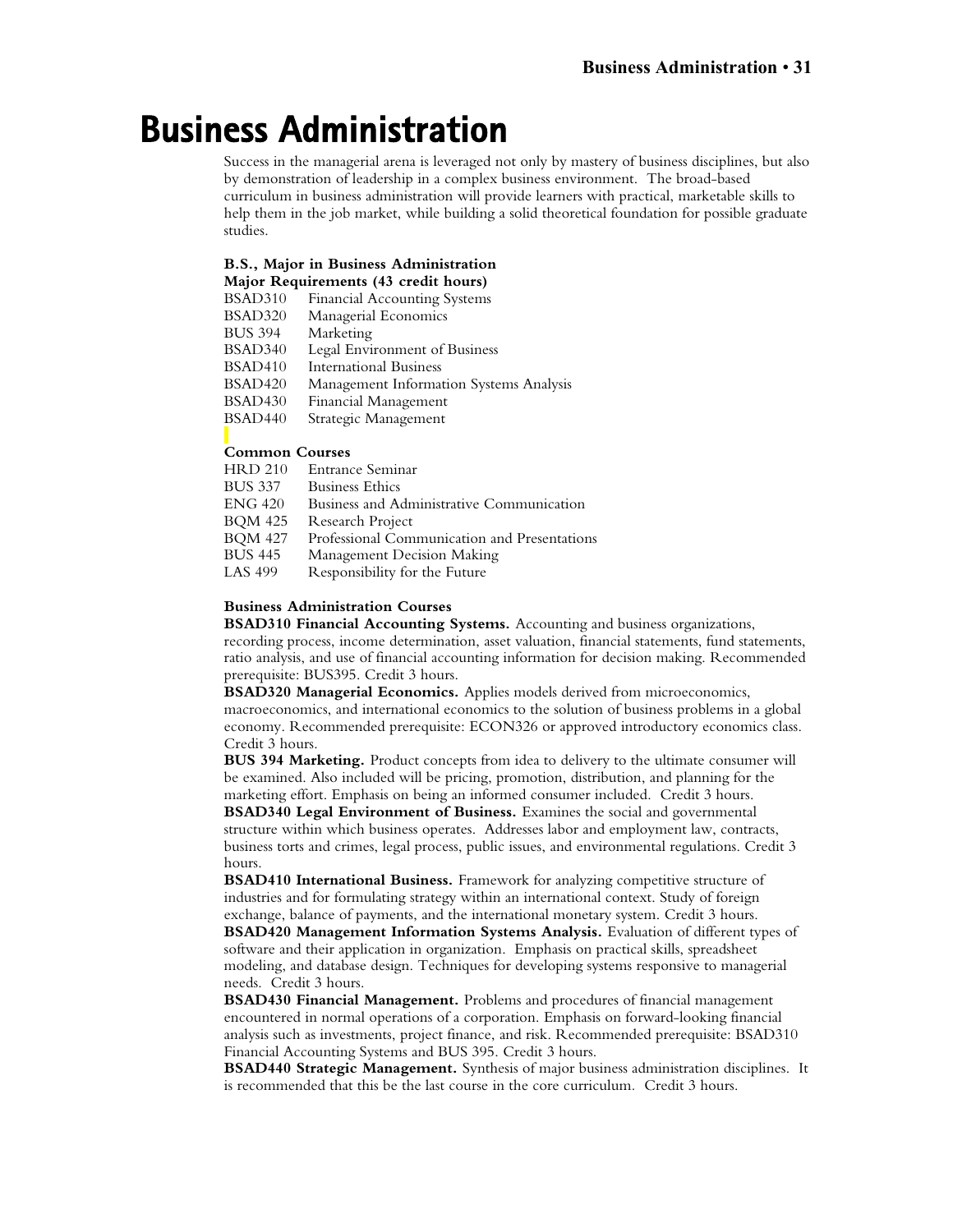# **Business Quality Management**

Business Quality Management gives knowledge and skills immediately applicable to any workplace. The pursuit of quality is a business of necessity and ethics. The curriculum seeks to produce persons capable of assessing the impact of the techniques and philosophies of today's customer-based demands on businesses and organizations. They will learn that customer satisfaction depends on the consistent delivery of top quality. Learners will understand the financial functions in business decision making. They will learn the philosophies and techniques needed to become leaders.

#### **B.S., Major in Business Quality Management**

## **Major Requirements (40 credit hours)**

- Business Quality Management
- BQM 310 Team Management<br>BQM 320 Organizational Lead
- BQM 320 Organizational Leadership<br>BQM 432 Accounting for Manageme
- Accounting for Management
- BQM 444 Project Management
- BQM 450 Statistical Techniques<br>BUS 394 Marketing
- Marketing

## **Common Courses**<br>**HRD 210** Entrance

- Entrance Seminar
- BUS 337 Business Ethics ENG 420 Business and Administrative Communication<br>BOM 425 Research Project
- Research Project
- BQM 427 Professional Communication and Presentations<br>BUS 445 Management Decision Making
- BUS 445 Management Decision Making<br>LAS 499 Responsibility for the Future
- Responsibility for the Future

#### **Business Quality Management Courses**

**BQM 301 Business Quality Management.** An overview of the key elements comprising a superior quality management program and the most accepted techniques (e.g., benchmarking, Baldrige criteria) for achieving quality. Credit 3 hours.

**BQM 310 Team Management.** The study of teams and the impact of self-directed teams on continuous improvement. The focus will be on viewing the organization as a series of interactive teams with emphasis on the skills and knowledge essential to organizing teams, evaluating data, measuring progress, plotting accomplishments, and developing empowered teams. Credit 3 hours.

**BUS 394 Marketing.** Product concepts from idea to delivery to the ultimate consumer will be examined. Also included will be pricing, promotion, distribution, and planning for the marketing effort. Emphasis on being an informed consumer included. Credit 3 hours. **BQM 320 Organizational Leadership.** A study of leadership models and styles including

the principles of the latest leadership thinkers. The focus will be particularly on leadership within organizations emphasizing motivational, decision-making, communication, and employee involvement skills. Special emphasis will be given to diversity management, including minorities and gender issues in the workplace. Credit 3 hours.

**BQM 432 Accounting for Management.** Designed to address the needs of the nonfinancial, non-accountant manager. Study will include basic accounting principles as they deal with budgeting, asset value, cost factors, direct labor, overhead, standard cost, positive and negative variances, and spreadsheet analysis. Includes an overview and an examination of activity-based costing. Credit 3 hours.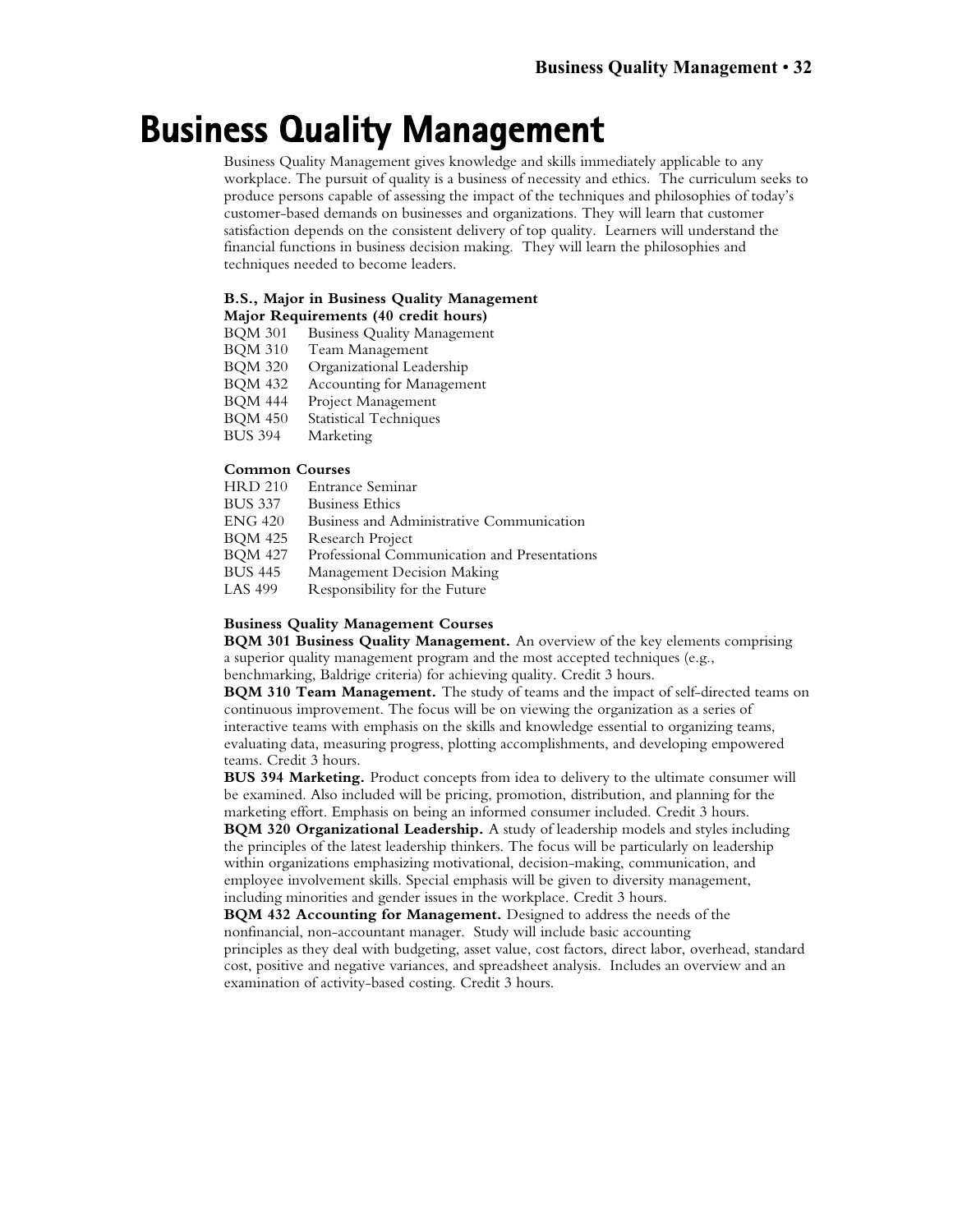**BQM 444 Project Management.** The study and understanding of project management dealing with knowledge of the product and the environment in which the project is realized. The knowledge of technologies involved, financial and contractual matters are included. The course will also develop an understanding that human relations and communications are critical to project management. Credit 3 hours.

**BQM 450 Statistical Techniques.** A survey of descriptive and inferential statistics, probability theory, sampling theory, hypothesis testing, and study of variability, regression and correlation. Emphasis will be placed on statistical applications and how to apply statistics in reducing large amounts of data into a meaningful form for effective decision making. Credit 3 hours.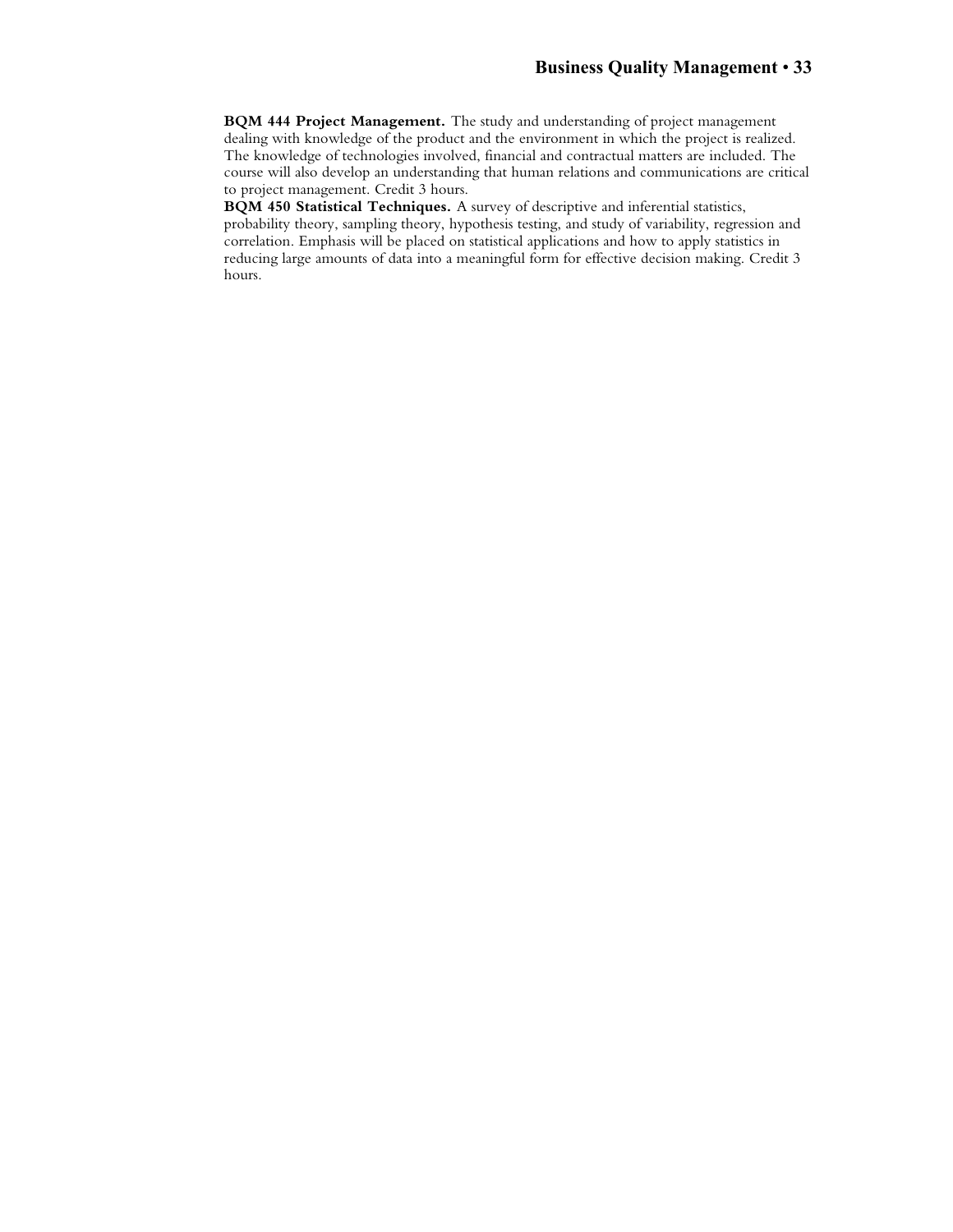## **Computer Operations Technology**

Computer Operations Technology is designed to provide today's employee with outstanding computer application skills. It is meant to be functional, flexible, and create an office professional with advanced computer operations skills. The networking environment is stressed along with advanced skills in the complete Microsoft Office software package.

#### **B.S., Major in Computer Operations Technology**

**Major Requirements (40 credit hours)**

- Microsoft Access
- COT 305 Advanced Microsoft Excel
- COT 311 Advanced Microsoft Word<br>COT 313 Project Administration
- Project Administration
- COT 410 Local Networking (LAN) Fundamentals<br>COT 411 Website Management
- COT 411 Website Management<br>COT 415 Computer Systems Int
- Computer Systems Integration

## **Common Courses**<br>**HRD 210** Entrance

- Entrance Seminar
- 
- BUS 337 Business Ethics<br>ENG 420 Business and A ENG 420 Business and Administrative Communication<br>BQM 425 Research Project
- Research Project
- BQM 427 Professional Communication and Presentations
- BUS 445 Management Decision Making<br>LAS 499 Responsibility for the Future
- Responsibility for the Future

#### **Computer Operations Technology Courses**

**COT 220 Microsoft Access.** The course covers the basic steps of database application development. Using Microsoft Access database software, the learner develops database tables, queries, forms, and reports to create a working Access database application. Credit 3 hours. **COT 305 Advanced Microsoft Excel.** This course covers advanced uses of Excel, including layout, formulas, built-in functions, graphing, and secondary and derived sheets. Learners also learn to manipulate and summarize lists, publish documents, create charts and data maps, and record macros. Credit 3 hours.

**COT 311 Advanced Microsoft Word.** Effective preparation of technical documents using Microsoft Word. Covers structure and management of large documents, use of styles and templates, linking and embedding of pictures and drawings, introduces versioning and revisions, and general mark-up. Credit 3 hours.

**COT 313 Project Administration.** Introduction to project management using Microsoft Project. Covers tasks, phases, milestones, critical path tracing, resource planning, budgeting, and skill mix staffing. Credit 3 hours.

**COT 410 Local Networking (LAN) Fundamentals.** This course covers the networking of computers within a small geographic area using current and emerging Ethernet protocols and includes the functions of internetworking devices such as routers, switches, hubs, and NICs. Network operating systems, delivery media (both physical and wireless), peer networking, server functions, workstation and server hardware, network addressing, and TCP/IP protocols will also be covered. Credit 3 hours.

**COT 411 Website Management.** The design and development of websites to support business operations. Includes the study of site design, maintenance, and the integration of databases and other programming functionality to increase the capability of a website to support changing business needs. Credit 3 hours.

**COT 415 Computer Systems Integration.** Comprehensive, hands-on course providing basic computer systems service topics as well as more advanced issues pertaining to hardware and operating system configuration, installation, and troubleshooting. Additionally, the course expands the learners' practical experience and knowledge in networking maintenance issues, safety, and customer service techniques and management. Credit 3 hours.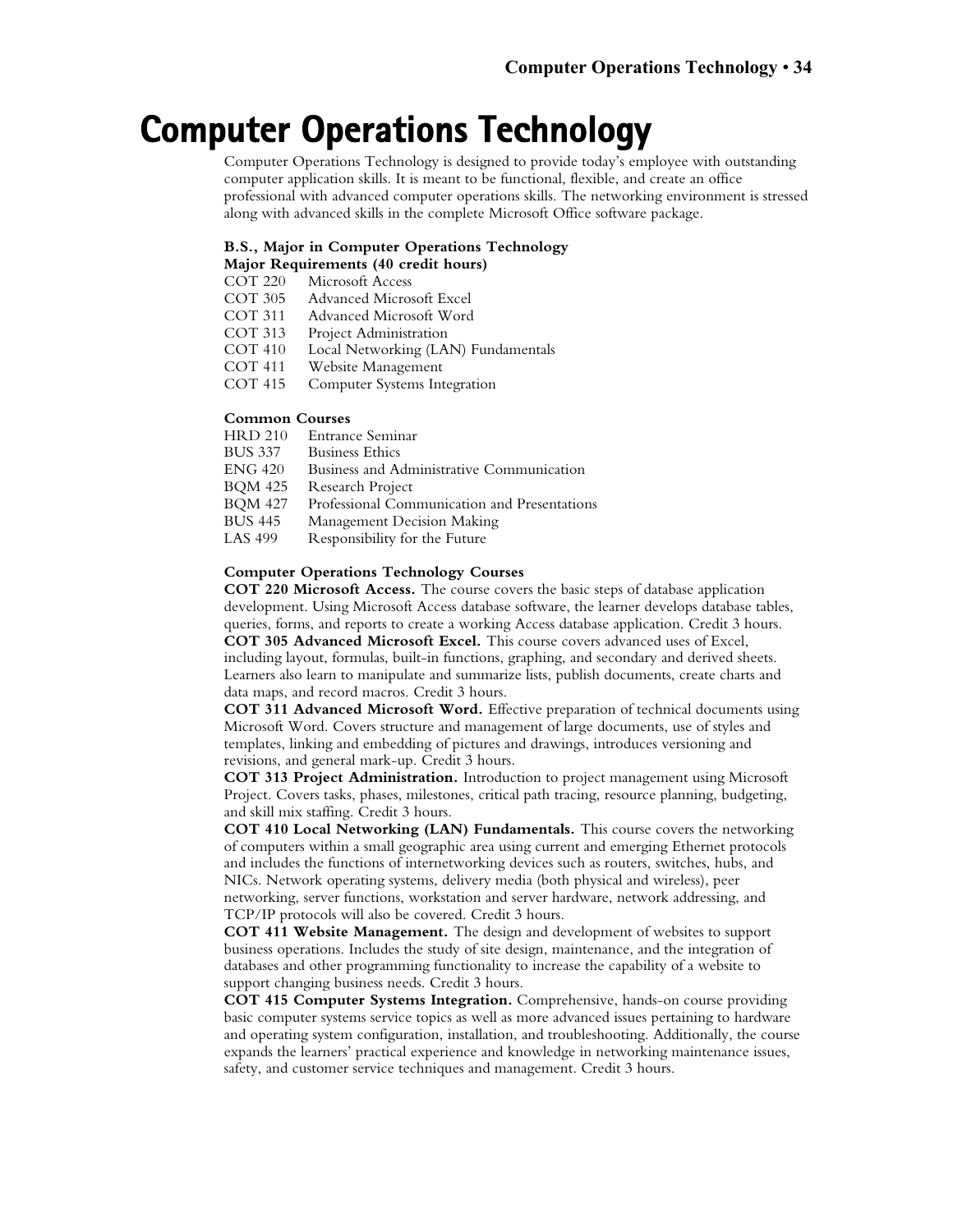# **Computer Programming Technology**

Computer Programming Technology is designed to provide professional programming skills. Learners are taught necessary skills to effectively research, document, and develop program applications within the Microsoft Windows environment and beyond. The complete dynamic programming environment is stressed from developing initial algorithms, documenting code, coding, testing, applying and maintaining the designed application.

#### **B.S., Major in Computer Programming Technology**

#### **Major Requirements (46 credit hours)**

- COT 220 Microsoft Access
- CPT 432 Visual Basic.Net Programming Essentials I
- Visual Basic.Net Programming Essentials II
- CPT 322 SQL Fundamentals<br>CPT 323 VBA, The Internet
- CPT 323 VBA, The Internet & Microsoft Office Applications<br>CPT 421 Java Programming Principles 1
- Java Programming Principles 1
- CPT 422 Hypertext Markup Language Programming
- CPT 423 Project: Designing & Programming an Application
- Java Programming Principles 2

## **Common Courses**<br>**HRD 210** Entrance

- Entrance Seminar
- BUS 337 Business Ethics
- ENG 420 Business and Administrative Communication<br>BOM 425 Research Project
- Research Project
- BQM 427 Professional Communication and Presentations<br>BUS 445 Management Decision Making
- BUS 445 Management Decision Making<br>LAS 499 Responsibility for the Future
- Responsibility for the Future

#### **Computer Programming Technology Courses**

**COT 220 Microsoft Access.** The course covers the basic steps of database application development. Using Microsoft Access database software, the learner develops database tables, queries, forms, and reports to create a working Access database application. Credit 3 hours. **CPT 432 Visual Basic.Net Programming Essentials I**. Includes the essentials of Visual Basic Net applications programming within Microsoft's Visual Studio.Net Integrated Development Environment. Learners learn how to develop object-oriented programs, test and debug applications, produce active Windows controls, develop multi-form applications, enhance the graphic user interface and manipulate dates and strings within the .Net platform. Credit 3 hours.

**CPT 433 Visual Basic.Net Programming Essentials II.** Using Microsoft's Visual Basic.Net Integrated Development Environment, learners learn advanced concepts on how to work with arrays and collections, structures and files, and XML to build robust business solutions. Advanced skills in object-oriented programming are presented for developing database applications using ADO. Net to produce bound controls and parameterized queries to develop Web forms and services. Prerequisite: CPT432 Visual Basic.Net Programming Essentials I or equivalent. Credit 3 hours.

**CPT 322 SQL Fundamentals.** Using SQL server, learners retrieve information from various relational databases. Beginning with simple queries that retrieve selected data from a single table, it progresses to advanced queries that summarize the data, combines it with data from other tables, and display the data in specialized ways. Credit 3 hours.

**CPT 323 VBA, The Internet, and Microsoft Office Applications.** Course focuses on using Visual Basic for Applications programming to support applications in Microsoft Access and Excel. Learners use the Object Model for both Access and Excel and produce programs that include declaration and assignment of object, string, date, and numeric variables, selection statements, repetition statements, custom dialog boxes, and ADO data exchange. Prerequisite: COT 220. Credit 3 hours.

**CPT 421 Java Programming 1.** Presents Java object oriented programming logic and fundamental techniques from the basic concepts of primitive data types, operations, control statements to user defined methods, objects, classes, class inheritance and GUIs to construct robust business solutions. Credit 3 hours.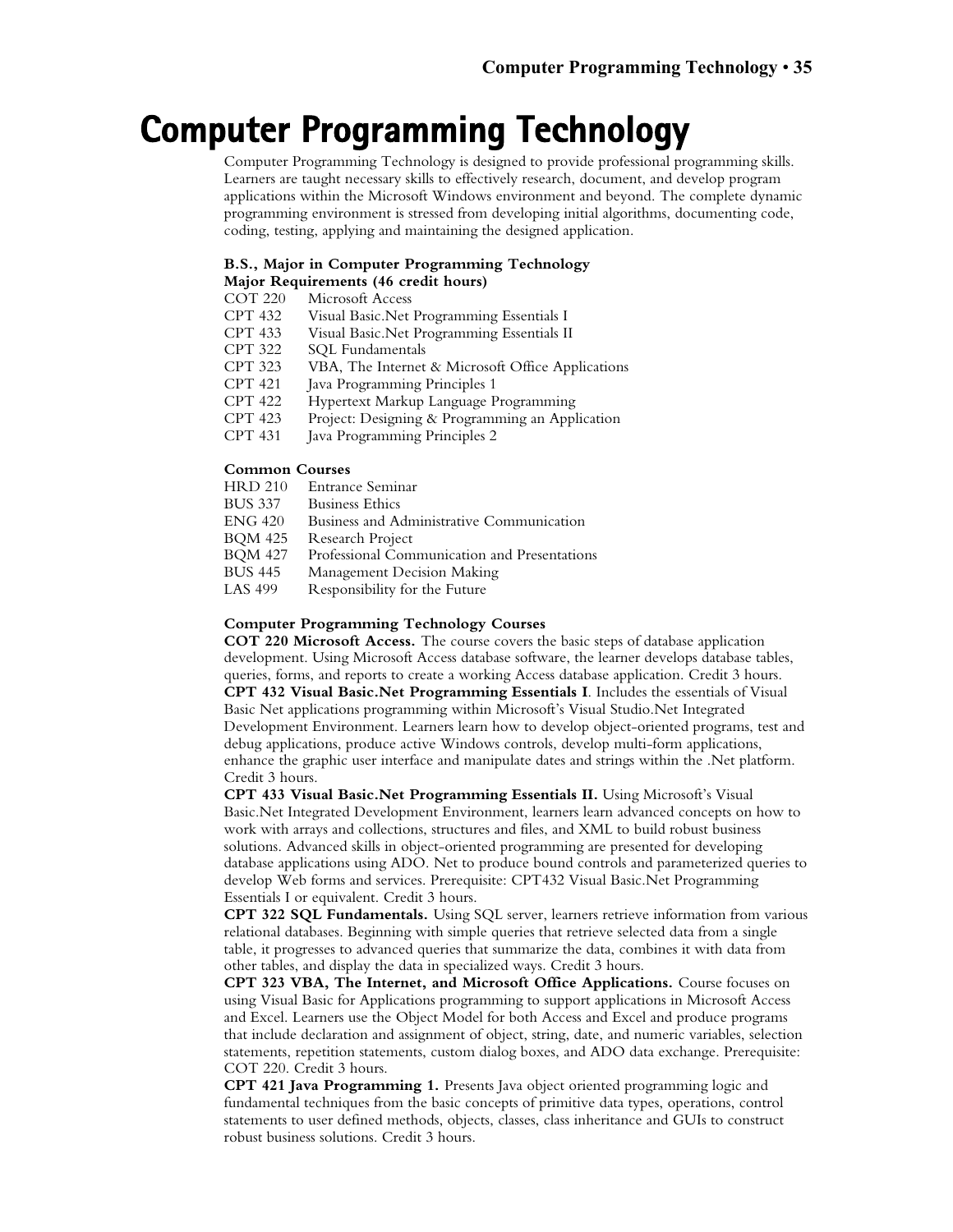**CPT 422 Hypertext Markup Language Programming Techniques.** A course designed to have learners leverage the power of JavaScript coupled with HTML to build company business sites that deliver state-of-art interactivity and use tools such as image maps, forms, and style sheets to integrate JavaScript with the HTML language to design exquisite sites. Credit 3 hours.

**CPT 423 Project: Designing and Programming an Application.** The learner learns through the design of a complete application how to establish a robust, scalable, and secure business solution using the development and programming tools learned throughout previous computer programming courses. Prerequisite: 4 CPT courses. Credit 3 hours.

**CPT 431 Java Programming 2.** The course progresses from programming business applications using arrays and strings through advanced inheritance and composition to handling exceptions and events. Advanced GUIs and graphics are presented with recursion being introduced. Prerequisite: CPT 421. Credit 3 hours.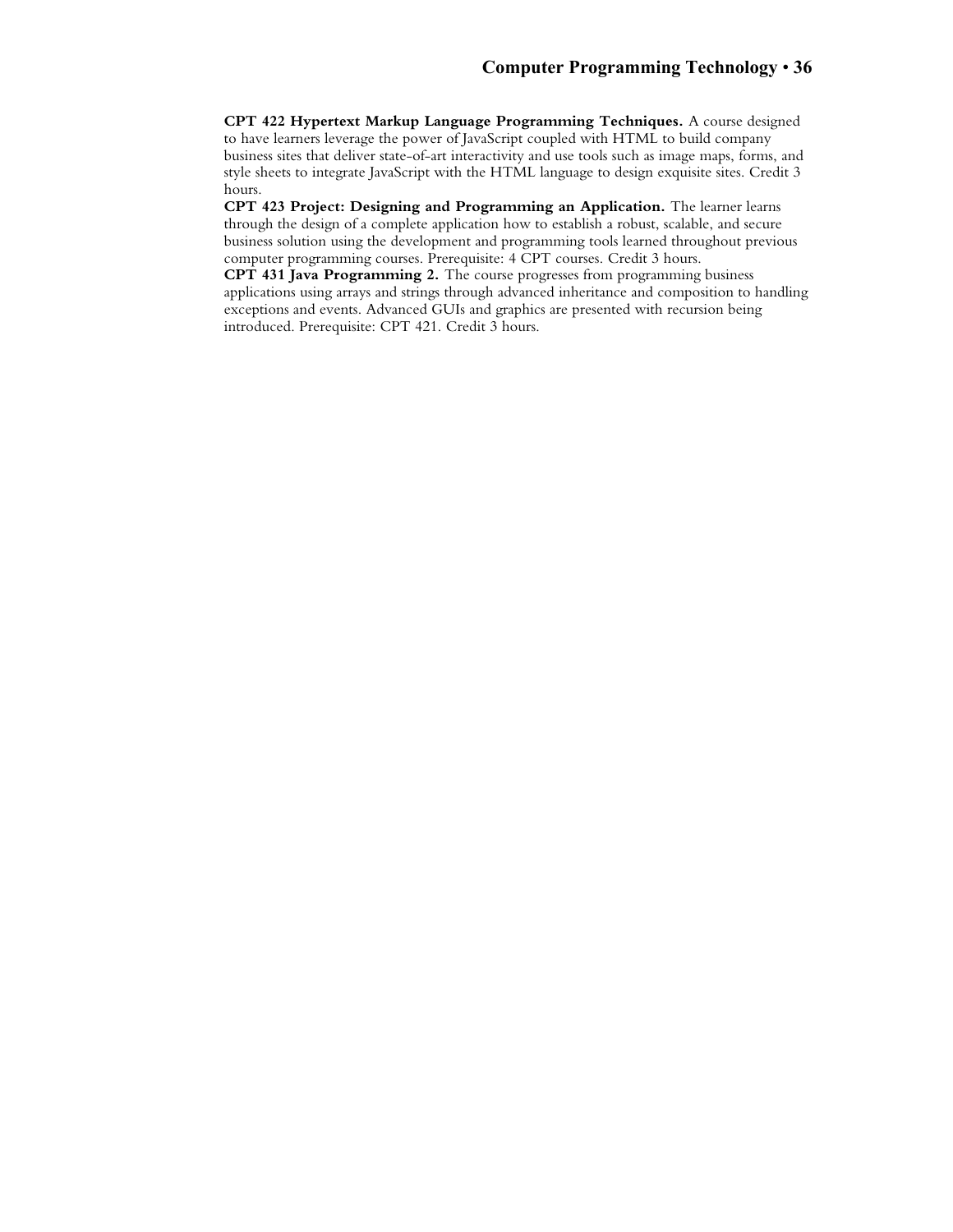# **Criminal Justice**

Criminal Justice provides learners with knowledge and skills they can apply immediately in the exercise of law enforcement policies and procedures while simultaneously providing perspectives and knowledge that transcend particular times and places. Management, communication, leadership, psychological, and sociological aspects of the executive criminal justice professional will be stressed.

### **B.S., Major in Criminal Justice**

| Major Requirements (43 credit hours) |                                                               |  |  |  |
|--------------------------------------|---------------------------------------------------------------|--|--|--|
| CIUS300                              | Foundations of Criminal Justice                               |  |  |  |
| CIUS315                              | Perspectives in Policing                                      |  |  |  |
| CIUS325                              | Criminal Investigation Techniques                             |  |  |  |
| CIUS335                              | Correctional Theory and Practice                              |  |  |  |
| CIUS400                              | Criminology and Deviant Behavior                              |  |  |  |
| CIUS425                              | Criminal Law & Procedure                                      |  |  |  |
| CIUS430                              | Criminal Justice Organizations: Administration and Management |  |  |  |
| CIUS <sub>440</sub>                  | Special Topics in Criminal Justice                            |  |  |  |
|                                      |                                                               |  |  |  |

## **Common Courses**<br>**HRD 210** Entrane

- HRD 210 Entrance Seminar
- **Business Ethics**
- ENG 420 Business and Administrative Communication
- BQM 425 Research Project<br>BOM 427 Professional Com
- BQM 427 Professional Communication and Presentations<br>BUS 445 Management Decision Making
- BUS 445 Management Decision Making<br>LAS 499 Responsibility for the Future
- Responsibility for the Future

### **Criminal Justice Courses**

**CJUS300 Foundations of Criminal Justice.** Foundations of Criminal Justice surveys the concepts of crime and justice, the rule of law, and provides an overview of how crime impacts society. It provides a summary of police, prosecution, courts, and the correctional system. Additional issues and challenges in the criminal justice system such as juvenile crime, terrorism, and transnational organized crime will be reviewed. Credit 3 hours.

**CJUS315 Perspectives in Policing.** This course provides an in-depth analysis of the functions of police in a contemporary society by placing modern policing in a historical, sociological and political context. There is particular emphasis on conflicting role expectations of police in a democracy. This course explores the roots of modern law enforcement, beginning in Great Britain in the 1300s, to Sir Robert Peel's nine principles in 1829, and through societal and technological changes altering U.S policing in the twenty-first century. Extensive inquiry will uncover the positive and negative characteristics of the Political and Traditional Eras of Policing that have an impact on law enforcement and community problem solving policing efforts today Credit 3 hours.

**CJUS325 Criminal Investigation Techniques.** This course is designed to acquaint the student with the problems and techniques involved in the investigation of crime. It includes current investigative procedure used in handling crime scenes, interviewing and interrogating suspects and witnesses, gathering and preserving evidence, obtaining information, and understanding the investigative process as it relates to crimes against persons and property. The legal aspects of case management, preparation, and court presentation will be examined. Credit 3 hours.

**CJUS335 Correctional Theory and Practice.** This course explores the ideas, practices, and characteristics of modern corrections. The course will equip students with the skills necessary to succeed in the field of corrections. The course utilizes a three-pronged approach to corrections which includes a thorough description of correctional ideology, including professionalism, policy issues, and society's avowed goals for the correctional enterprise; a comprehensive overview of correctional practice, including the everyday operations of correctional agencies,

prisons, jails, and the procedures of parole and probation; and the development of personal skills applicable to the corrections field. Credit 3 hours.

**CJUS400 Criminology and Deviant Behavior.** This course examines maladaptive behavior in American society. Definitions and theories of deviance will be explored with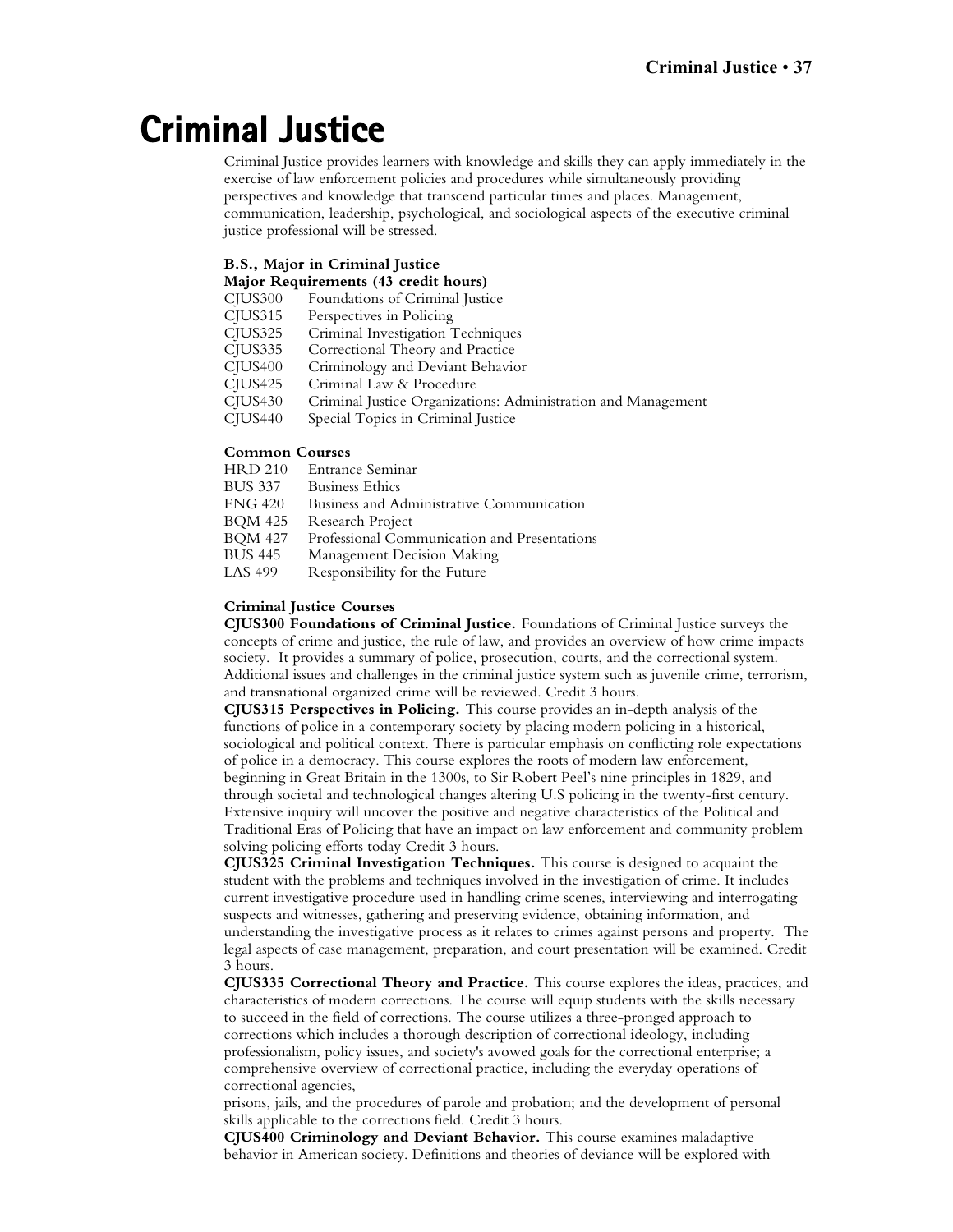emphasis on theories of victimology that describe the motives, methods and backgrounds of various types of criminal predators. Special attention will be given to the causation of predatory violence that is rooted in maladaptive psychological development, neurological dysfunction, mental disorders, and maladaptive social influences. This course will also address how the criminal justice system investigates and responds to predatory offenders. Credit 3 hours.

**CJUS425 Criminal Law & Procedure.** This course combines both laws and procedure that support the criminal justice system. It examines substantive criminal law and procedural rights of the accused. Topics include elements of crimes and parties to crimes, types of crimes, criminal defenses, search and seizure, arrest, interrogation, and identification procedures, the pre-trial process, the criminal trial, sentencing and punishment, and other related topics. Credit 3 hours.

**CJUS430 Criminal Justice Organizations: Administration and Management.** This course introduces students to endemic and emerging administrative problems and issues confronting the criminal justice agency. Students will describe, analyze, and synthesize contemporary management problems and issues in a criminal justice organization. Modern management concepts significant to criminal justice organizations will be reviewed. Credit 3 hours.

**CJUS440 Special Topics in Criminal Justice.** This course will include an intensive examination of specialized contemporary topics in criminal justice. Topics may vary from course to course, but will include subjects such as: drugs and substance abuse; gangs; race; hate groups; women in the criminal justice system; domestic violence; and serial crime and criminals. Credit 3 hours.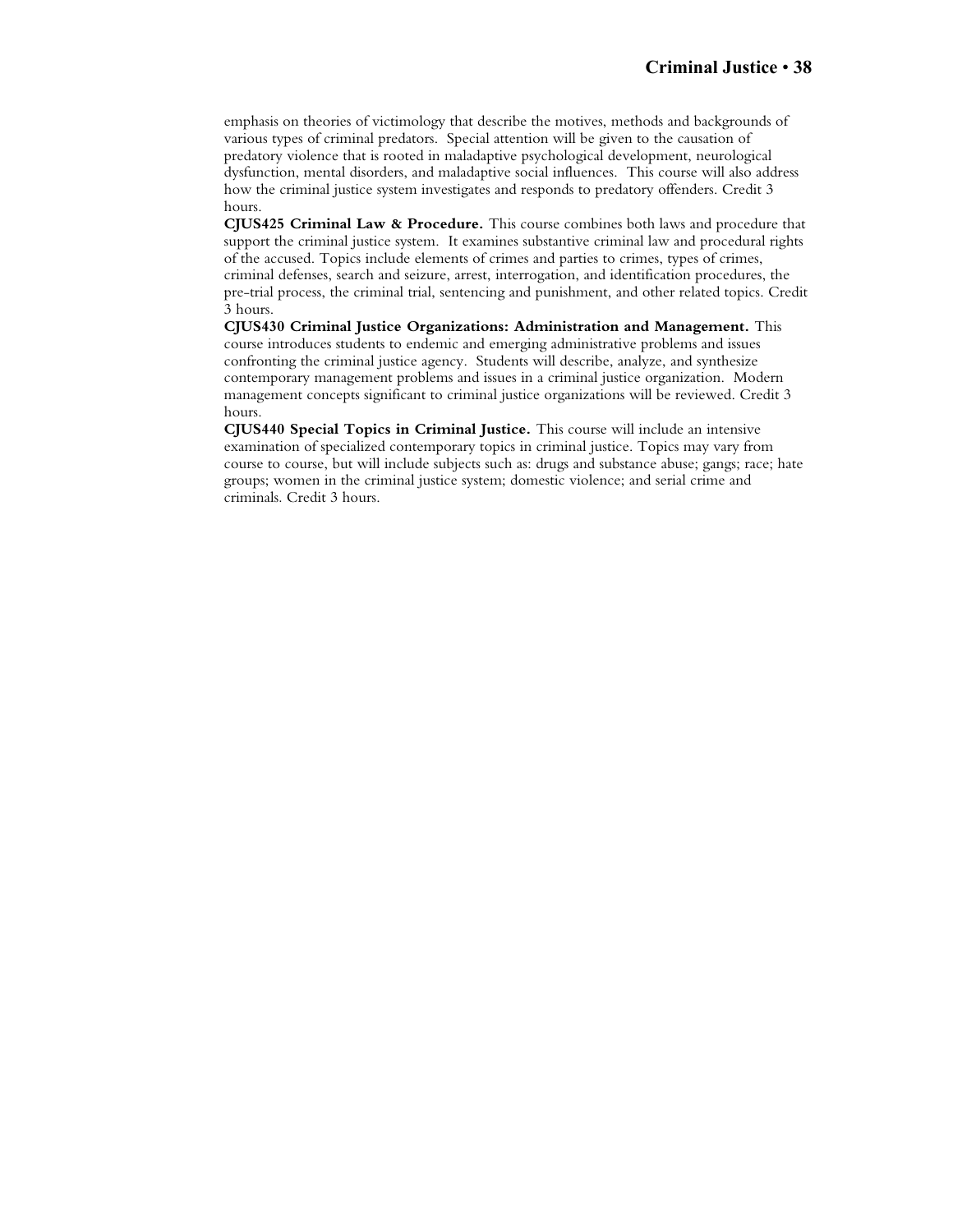# **Education**

The need for well-qualified teachers in today's school systems is increasing and will continue to increase as a generation of teachers retires from the work force. Southwestern College Professional Studies offers adult learners who want to become teachers the opportunity to complete a bachelor of arts degree in education or a licensure preparation program in a format that allows a balanced approach to work, family, and educational pursuits. Learners will take one or two courses a week (Kansas only) depending on their schedule. With the exception of the student teaching requirements, all coursework can be completed during the evenings or on Saturdays, allowing learners to work while completing the degree.

## **Program Requirements**

### **Admission to the Teacher Education Program**

Students seeking admission to the teacher education program must first demonstrate their readiness by completing the following requirements:

- General Psychology with grade of C or better.
- Developmental Psychology with grade of C or better.
- Sophomore standing with a GPA of at least 2.5.
- $\checkmark$  Demonstration of communication skills by completion of Composition I, Composition II and Speech with at least a 2.5 cumulative GPA in the three courses.
- $\checkmark$  Successful completion of Pre-Professional Skills Test (PPST) with scores that meet or exceed program requirements in the reading (173), math (172), and writing (172) sections.
- Education Entrance Seminar with grade of C or better.
- Foundations of Education with grade of C or better.
- Submission of formal application to Education Committee.
- Submission and approval of a writing sample.
- $\checkmark$  Successful completion of peer jury.

### **Admission for Transfer Students**

- Transfer credit that meets the requirements and standards above, including GPA requirements. All transfer credits must be a C or better.
- $\checkmark$  Successful completion of Pre-Professional Skills Tests (PPST) with scores that meet or exceed program requirements in the reading (173), math (172), and writing (172) sections.
- Articulation of additional pre-professional credit as determined by the director of teacher education and the registrar.
- Submission of formal application to Education Committee.
- $\checkmark$  Submission and approval of a writing sample.<br> $\checkmark$  Successful completion of peer jury.
- Successful completion of peer jury.

### **General Requirements for Licensure**

The program requires 50 semester hours of general education courses and liberal arts courses for teacher licensure. These courses will include the General Education requirement and additional hours to reflect the following:

• Twelve hours chosen from oral and written communication, literature, and foreign languages.

• Twelve hours chosen from the natural sciences and mathematics, with a minimum of six hours in mathematics.

• Twelve hours chosen from history, social and behavioral sciences.

• The remaining 14 hours may be chosen from the above areas or from religion and philosophy courses, and art or music courses pertaining to history, literature, or appreciation.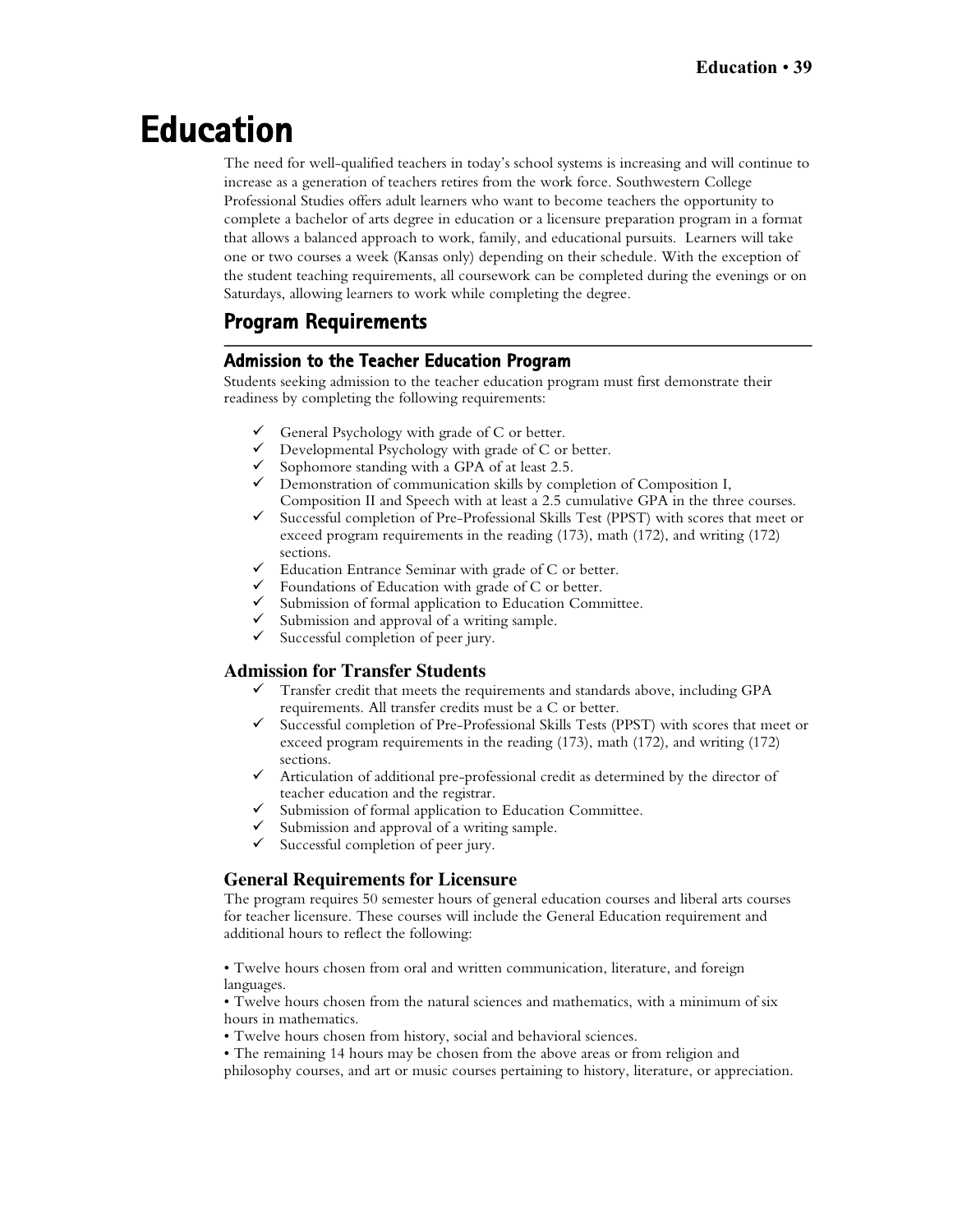### **Professional Requirements for Licensure**

The professional course sequence is designed developmentally and each course has at minimum a 20-hour clinical experience component. Learners should plan accordingly when designing their program. With the exception of EDUC210, 216, and 336, these courses are open only to learners who have been admitted to the teacher education program.

### **Required of all learners**

- EDUC210 Education Entrance Seminar<br>EDUC215 Foundations of Education
- Foundations of Education
- EDUC216 Foundations of Education Laboratory
- EDUC322 Educational Psychology
- EDUC323 Introduction to Exceptionalities
- EDUC440 Student Teaching Seminar

### **Required of elementary majors**

- EDUC336 Introduction to the Reading Process<br>EDUC341 Reading in the Elementary School
- Reading in the Elementary School
- EDUC437 Elementary School Methods and Management
- EDUC447 Observation and Supervised Teaching in the Elementary School

### **Required of early childhood majors**

- EDUC336 Introduction to the Reading Process
- EDUC341 Reading in the Elementary School
- EDUC437 Elementary School Methods and Management
- Observation and Supervised Teaching in Early Childhood Programs

### **Required if seeking secondary licensure**

- EDUC348 Reading for Secondary Teachers<br>EDUC438 Teaching (subject) in the Second
- EDUC438 Teaching (subject) in the Secondary School
- Secondary School Methods and Management
- EDUC449 Observation and Supervised Teaching in the Secondary School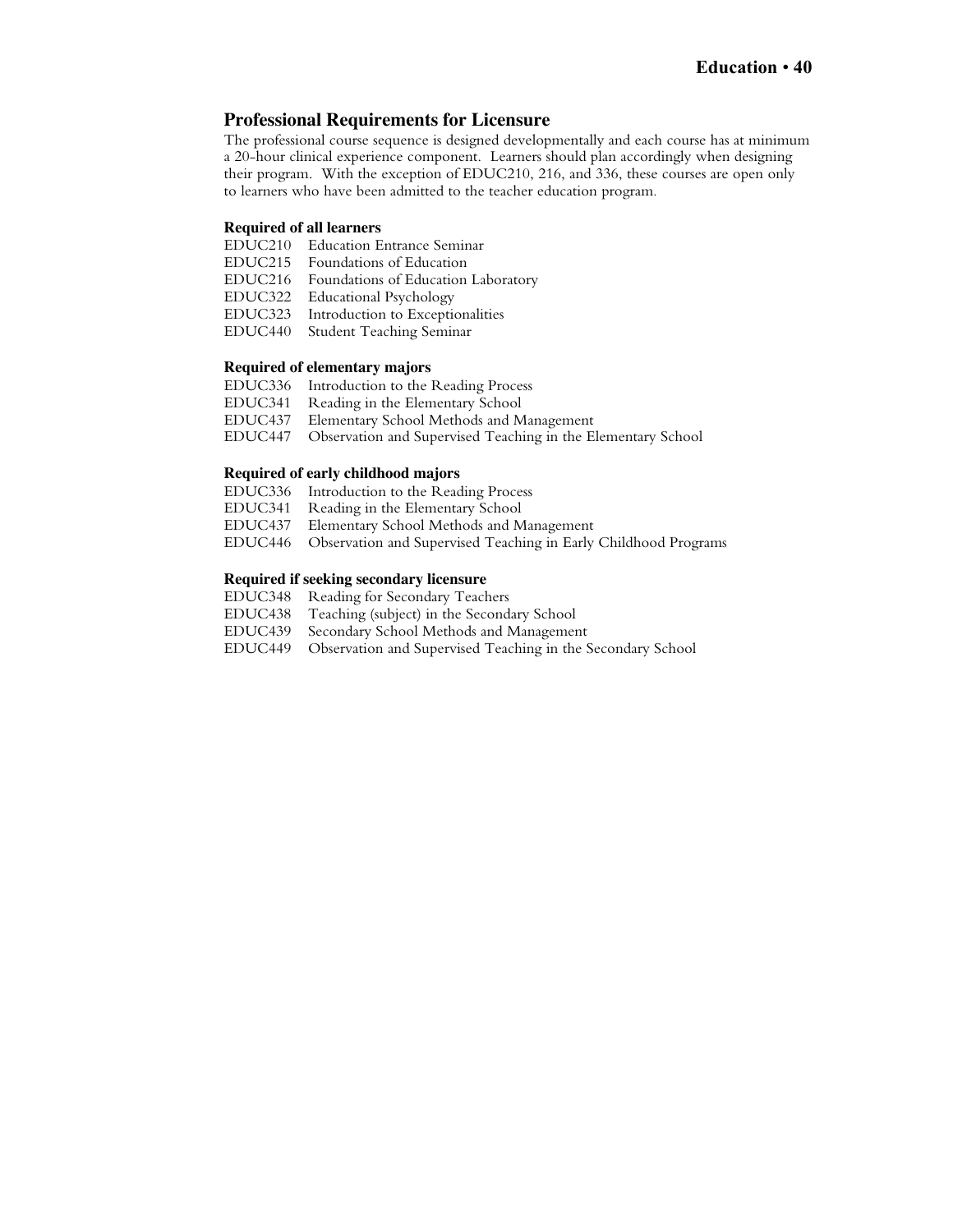### **B.A., Major in Elementary Education**

### **General requirements**

Fifty hours of liberal arts courses as specified in General Requirements section above. **Professional requirements**

Ten professional courses as specified in Professional Requirements section above.

### **Major requirements**

(These courses are open to students who have not yet applied for admission to the teacher education program.)

- EDUC328 Instructional Strategies in Physical Education for the Elementary Classroom Teacher
- EDUC329 Children's and Adolescents' Literature
- EDUC337 Science in the Elementary School<br>EDUC338 Mathematics in the Elementary Sc

Mathematics in the Elementary School

- EDUC341 Reading in the Elementary School
- EDUC342 Language Arts in the Elementary School
- Social Science in the Elementary School

### **Cognate requirements**

ART 223 Art in the Elementary School<br>MUS 223 Music in the Elementary Scho Music in the Elementary School MATH103 Foundations of Basic Mathematics PSC 229 College Algebra, or higher

Students may either complete MATH103 or earn validation of credit by examination.

### **B.A. Major in Early Childhood Education**

The early childhood education program prepares students to teach children from three to age eight (third grade). This innovative program provides two semesters of field-based experiences where students work together in a cohort group with professionals in the field gaining practical experiences with young children.

### **General requirements**

Fifty hours of liberal arts courses as specified in General Requirements section above.

### **Professional requirements**

Ten professional courses as specified in Professional Requirements section above.

### **Major requirements**

EDUC311 Introduction to Early Childhood Education EDUC325 Motor Development, Expressive Arts, Social Studies EDUC329 Children's and Adolescents' Literature Teaching Young Children with Disabilities EDUC335 Infant Development EDUC339 Assessment Strategies in Early Childhood Reading in the Elementary School EDUC343 Home, School, and Community EDUC420 Oral Language Development Administration, Guidance, and Behavior EDUC429 Assessment in Early Childhood Intervention<br>EDUC432 Technology in Special Education EDUC432 Technology in Special Education Science and Math

### **Cognate requirements**

MATH103 Foundations of Basic Mathematics PSC 229 College Algebra, or higher Students may either complete MATH 103 or earn validation of credit by examination.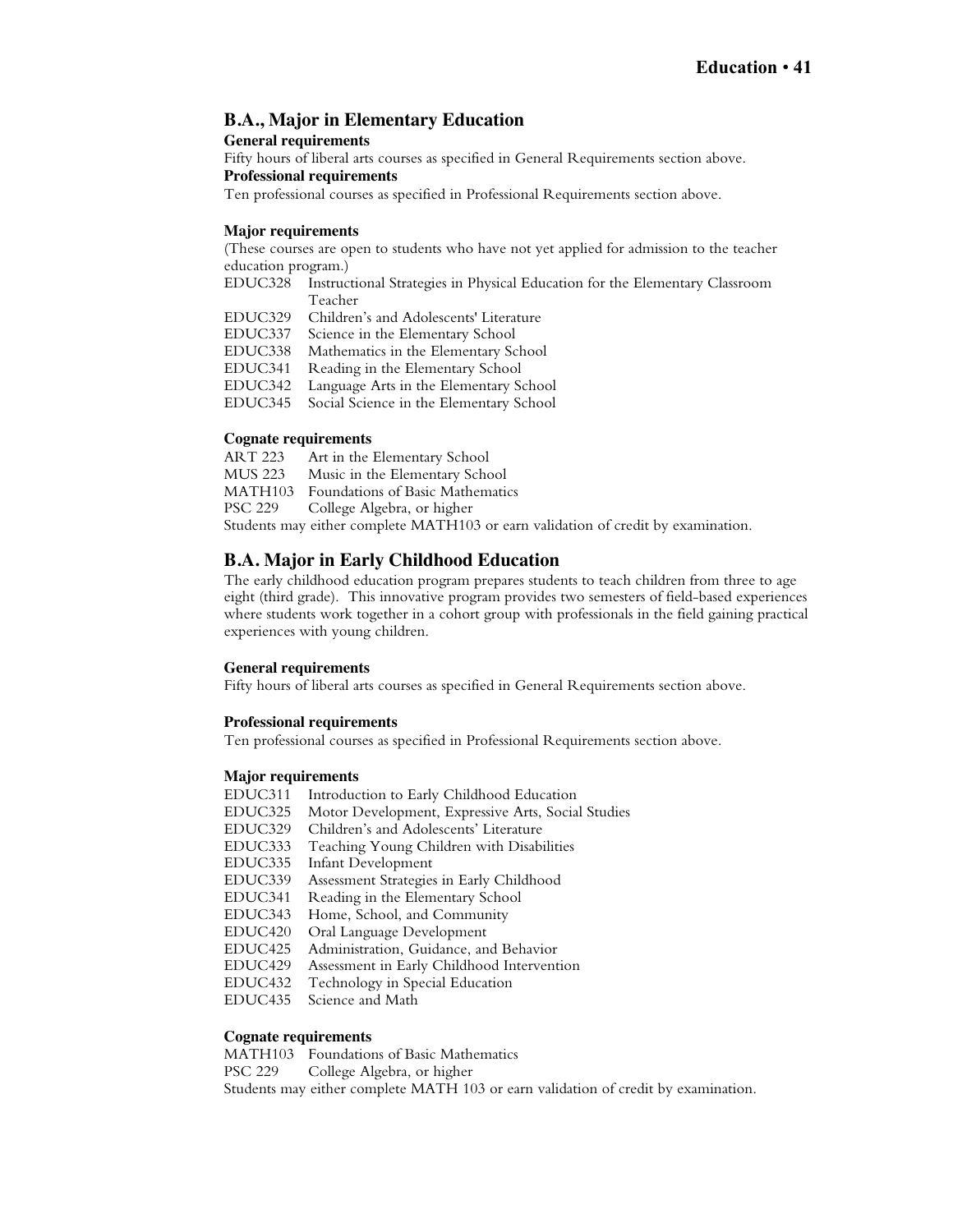### **Secondary Education Licensure**

For specifics on each subject area requirement, please contact an education program representative at 316.684.5335 or toll free at 888.684.5335.

Kansas teacher licensure at the secondary level is available in the following subject areas:

- American History, World History, and Political Science
- $\checkmark$  Biology
- $\checkmark$  Business<br> $\checkmark$  Chemist
- $\checkmark$  Chemistry<br> $\checkmark$  English
- ✔ English<br>✔ Mathen
- Mathematics
- $\checkmark$  Music (K-12)
- $\checkmark$  Physical Education (K-12)<br> $\checkmark$  Physics
- Physics

### **Professional requirements**

Ten professional courses as specified in Professional Requirements section above.

### **Subject area requirements**

Requirements of each subject area are listed in that subject's section of the catalog.

### **Education Courses**

**EDUC210 Education Entrance Seminar.** An introductory and exploratory course for those considering education as a career. The course is designed to assist each prospective teacher in gaining a valid and comprehensive knowledge of what is involved in a teaching career. Emphasis is placed upon inquiry and personal involvement in planning an effective and successful career in education. Credit 1 hour

**EDUC215 Foundations of Education.** This course explores the theories and applications of educational philosophies for students' use in both the classroom and their personal and professional lives. Additionally, educational institutions will be examined from historical, economic, sociological, and political perspectives. Credit 3 hours.

**EDUC216 Foundations of Education Laboratory.** This course provides an opportunity for prospective teachers to observe, tutor, or mentor students in a school where there is a diverse population. Students must complete at least 20 hours of work in a school with a diverse population. Prerequisites: EDUC215 or concurrent enrollment. Credit 1 hour.

**EDUC311 Introduction to Early Childhood Education.** An introductory course for those preparing for licensure to teach in the early childhood area. This course is designed to assist each prospective teacher in gaining a valid and comprehensive knowledge of what is involved in early childhood education. Emphasis is placed upon reflection, inquiry and personal involvement in planning an effective and successful career in early childhood, and developing an understanding of how children develop and learn successfully. Current trends, issues, developmental theories, and research findings related to the education of young children will be explored. Prerequisite: Satisfactory completion of PSYC112 and EDUC210. Credit 3 hours.

**EDUC322 Educational Psychology.** A course designed specifically to study the behavior of individuals and groups in educational settings. Emphases are placed upon development, motivation, assessment, individual differences, teaching modalities and learning preferences. Attention is also given to character education and attitudes. Directed observation and participation in the public schools provide practical application of course theory. Twenty hours of observation/participation in a public school classroom required. Prerequisite: Admission to Teacher Education. Credit 3 hours.

**EDUC323 Introduction to Exceptionalities.** A course designed to prepare prospective elementary and secondary teachers in the understanding and appreciation of students with exceptionalities. Emphases are placed upon characteristics and categories of exceptionality, processes of referral, assessment, and placement of exceptional students. Effective teaching practices and observation in the public schools provide practical application of course theory. Twenty hours of observation/participation in a public school classroom required. Prerequisite: Admission to Teacher Education. Credit 3 hours.

**EDUC325 Motor Development, Expressive Arts, Social Studies.** This course will examine the curricula, instructional strategies, and classroom organization for motor development, expressive arts, and social studies relevant to children aged birth through 8.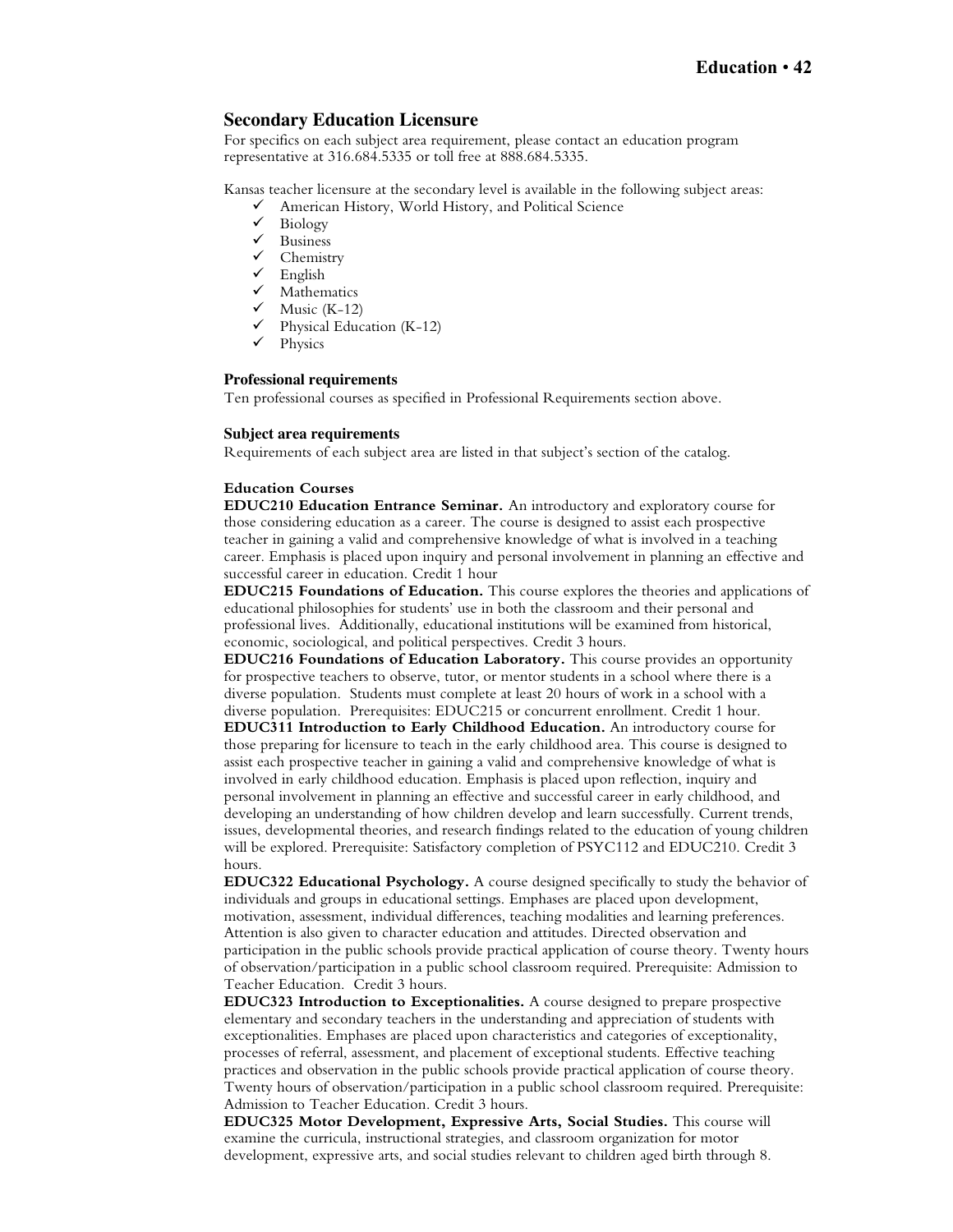Emphasis will be placed on the interrelatedness of different content areas and their successful implementation in the classroom environment. Prerequisite: EDUC 311. Concurrent enrollment with EDUC 335. Credit 3 hours.

**EDUC328 Instructional Strategies in Physical Education for the Elementary Classroom Teacher.** Designed for K-5 classroom teacher, this course addresses the major concepts of health education, human movement, and physical activity as essential elements which foster a healthy lifestyle. Content includes health, nutrition, safety, impact of movement on brain development and learning, and integrates movement learning theories and practice across all curricular areas and instruction. Credit 2 hours.

**EDUC329 Children's and Adolescents' Literature.** Survey of literature K-12. Exploration of literature and relevant contemporary issues regarding literary works and pedagogy pre-K through 12th grade. Credit 3 hours.

**EDUC333 Teaching Young Children with Disabilities.** This course is designed to prepare prospective early childhood teachers in the understanding and appreciation of young children with exceptionalities. It will provide an overview of early childhood special education including service delivery models, atypical infant/toddler development, the effects of early intervention, and characteristics and etiologies of disabilities in young children. Appropriate delivery systems, assessment, curriculum, and intervention strategies will be considered. Credit 4 hours.

**EDUC335 Infant Development.** The purpose of this course is to introduce students to growth and development issues related to infants and toddlers and to provide experiences with the organization and management of high quality environments for infants. Appropriate play activities will be introduced. Prerequisite: EDUC311. Concurrent enrollment with EDUC325. Credit 3 hours.

**EDUC336 Introduction to the Reading Process.** This course introduces prospective early childhood and elementary teachers to children's speech and language development, the recognition and development of emergent literacy, and the foundational knowledge of the reading process. This will include an understanding of basic literacy development and the cultural and linguistic diversity issues related to this development, knowledge of the major components of reading, appropriate methodologies for building an effective balanced reading program, and a variety of assessment tools and practices used to plan and evaluate effective reading instruction. Credit 3 hours.

**EDUC337 Science in the Elementary School.** A course that focuses on methods of science instruction, organizing and presenting science materials for instruction, observation of classroom science presentation, familiarization with current trends in science education, and the development of a background in the content areas of science. Credit 3 hours.

**EDUC338 Math in the Elementary School.** A course focusing on principles and methods of mathematics instruction at the elementary level organized around the 13 math standards of the Kansas State Board of Education (adapted from NCTM guidelines). Development and presentation of math materials and units of instruction, familiarization with current trends in math curriculum and instructional methodology, and attention to evaluating and adapting instructional materials and delivery methods to the needs and learning styles of students are components of this course. Credit 3 hours.

**EDUC339 Assessment Strategies in Early Childhood.** This course is designed to prepare teachers to conduct reliable and valid assessments of children's growth and development in the early childhood arena. Students are introduced to and have an opportunity to practice developing formal and informal assessment devices. Practice in developing and evaluating both open and closed assessment format is also provided. Special attention is given to performancebased assessments, particularly in the context of instruction that is developmentally appropriate. Prerequisite: EDUC311. Concurrent enrollment with EDUC343. Credit 3 hours.

**EDUC341 Reading in the Elementary School.** Will emphasize the various methods of teaching and assessing reading in the elementary. It will prepare prospective teachers to develop programs to strengthen vocabulary and comprehension skills, assess growth in reading skills, diagnose reading problems, and adapt instructional materials and delivery methods to meet the special needs and learning styles of students. In conjunction with regular course work, the prospective teacher will gain experience through practical application with a required 20 hour practicum in the public schools. Prerequisite: Admission to Teacher Education. Credit 3 hours.

**EDUC342 Language Arts in the Elementary School.** A study of developing language skills in children, with an emphasis on oral language, viewing, listening, writing, and spelling. Content includes cooperative learning strategies, effective group strategies, and a survey of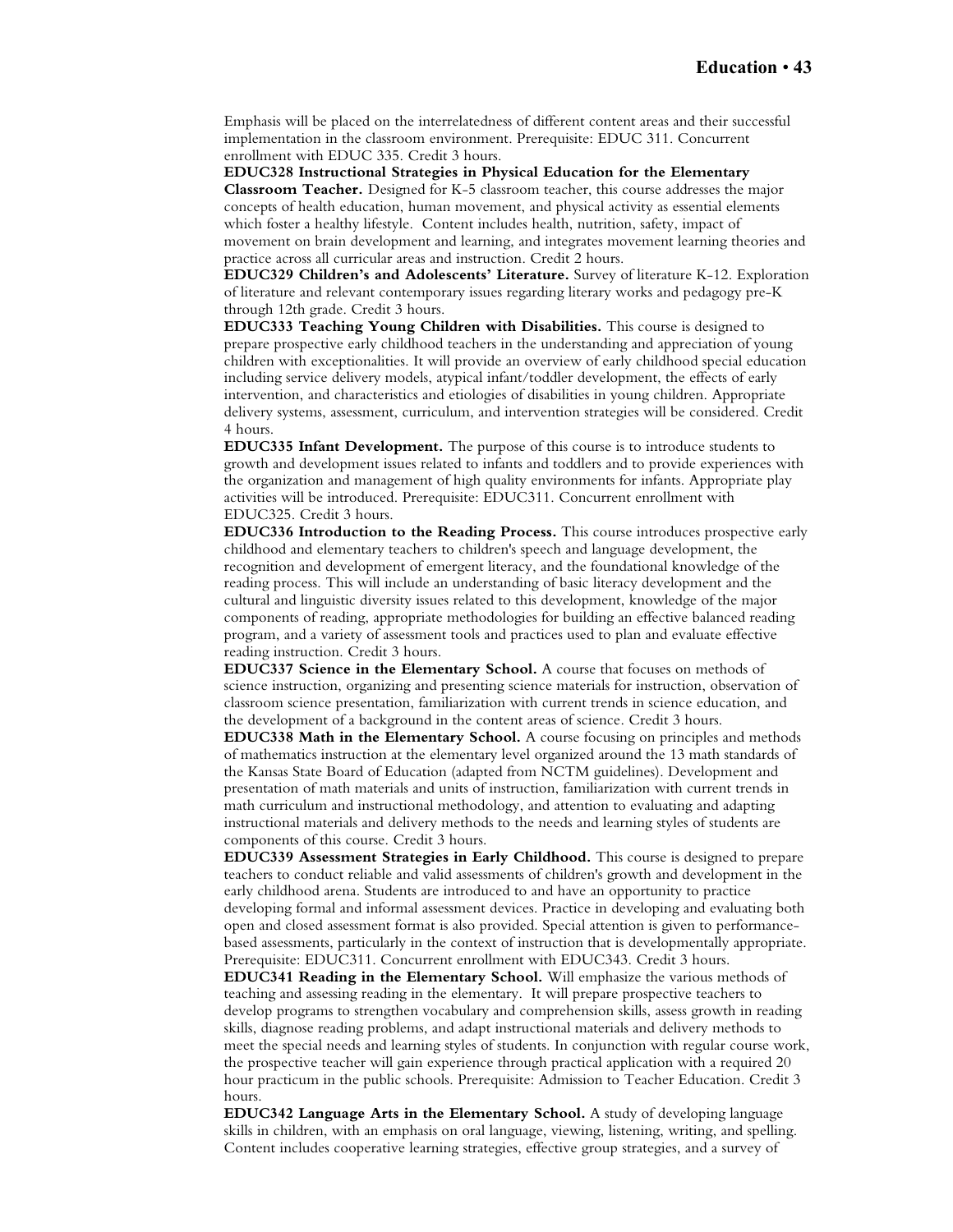current trends in language arts instruction, as well as the development of a whole language curriculum, multicultural language arts units, and interdisciplinary units. Credit 3 hours. **EDUC343 Home, School, and Community.** The purpose of this class is to promote the understanding that quality services for young children and their families are best ensured by establishing collaborative relationships between the home school program and community. A portion of the course focuses on techniques for establishing collaborative relationships with parents and involving family members in the growth and development of the young child.

Health, nutrition, and safety issues also will be explored. Prerequisite: EDUC311. Concurrent enrollment with EDUC339. Credit 3 hours.

**EDUC345 Social Science in the Elementary School.** A course that emphasizes the relationship of the various social science areas and the elementary school curriculum. Content includes unit and instructional material development and presentation, familiarization with current trends in social studies instruction. Emphases include multicultural instruction, interdisciplinary unit development, and the methodology of content delivery. Credit 3 hours. **EDUC348 Reading for Secondary Teachers.** This course helps prospective secondary teachers design and develop methods and materials to foster successful reading skills in all content areas. Students also practice adapting teaching strategies and content for special needs or learning styles. In conjunction with regular course work, students gain experience through practical application with a required reading practicum in the public schools. Credit 3 hours. **EDUC420 Oral Language Development.** This course introduces prospective educators to children's speech and language development, recognition and development of readiness skills, and appropriate methodologies for developing the communications skills of young children. Credit 3 hours.

**EDUC425 Administration, Guidance, and Behavior.** This course will provide an overview of the responsibilities of administrators, directors, and teachers in school and program management. Legal and financial issues also will be covered, as well as ethical aspects of early childhood programs. Additionally, students will be introduced to successful classroom management strategies. Credit 3 hours.

**EDUC429 Assessment in Early Childhood Intervention.** This course will focus upon the administration and interpretation of test instruments including screening tests, formal and informal tests, norm and criterion-referenced tests, and diagnostic and achievement tests. Individual assessment of developmental skills, academic achievement, adaptive behavior, and processes will be included. Credit 3 hours.

**EDUC432 Technology in Special Education.** The goal of this course is to provide an overview of technology, specifically, assistive technology and what it can do for learners with special needs. In addition, students will be able to implement a framework for identifying student needs and determining desired outcomes when choosing technological solutions. Credit 3 hours.

**EDUC435 Science and Math.** This course will prepare prospective teachers to teach science and mathematics in the early childhood (birth through eight) setting. Theories and methodologies will be explored. Special attention will be given to developmentally appropriate activities, with significant emphasis placed on integrating subject matter. Technology issues also will be covered. Credit 3 hours.

**EDUC437 Elementary School Methods and Management.** This course focuses on the development of professional teaching skills for the elementary and middle school teacher, including: a personal philosophy of education; classroom management procedures; a discipline plan; instructional methods and strategies; program, course, unit, and lesson planning; awareness of current trends in education; and assessment/evaluation strategies. During this semester, students complete their professional portfolio and make application for student teaching placement. This course is taken immediately prior to the professional block. Prerequisites: Admission to Teacher Education and senior standing. Credit 3 hours.

**EDUC438 Teaching (subject) in the Secondary School.** This course provides secondary education candidates with instructional strategies, methods and familiarity with current trends in their content area. Students are involved in a mentoring triad with public school teachers, subject area faculty, and the secondary education director. In conjunction with his or her mentor partners, each student develops a plan for study, observation, and practice in the public schools and on campus. Prerequisites: concurrent enrollment in EDUC439 and successful completion or concurrent enrollment in EDUC348, or consent of instructor. Credit 3 hours. **EDUC439 Secondary School Methods and Management.** This course focuses on the development of professional teaching skills for the secondary and middle school teacher, including: a personal philosophy of education; classroom management procedures; a discipline plan; instructional methods and strategies; program, course, unit, and lesson planning;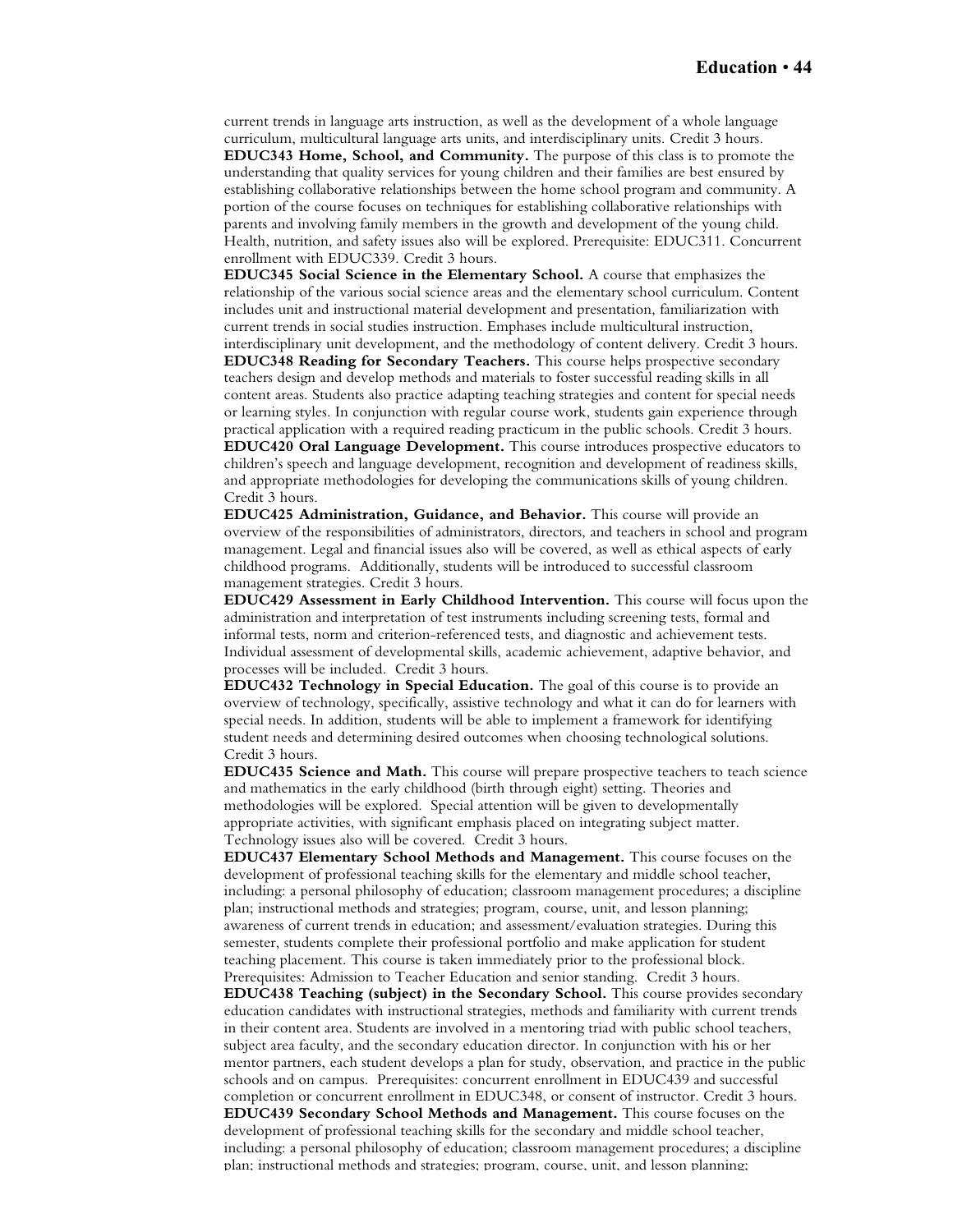awareness of current trends in education; and assessment/evaluation strategies. During this semester, students complete their professional portfolio and make application for student teaching placement. This course is taken immediately prior to the professional block. Prerequisites: Admission to Teacher Education, and senior standing. Credit 3 hours. **EDUC440 Student Teaching Seminar.** A seminar course designed to be taken in conjunction with the student teaching block. This course focuses on the theory and application of educational philosophies for the student's use in both classroom and personal professional life. Candidates practice reflection and problem solving of professional issues and tasks which may be encountered by the beginning teacher. Students are also prepared to seek professional positions. Prerequisites: Unconditional admission into student teaching. Concurrent enrollment with either EDUC446, 447, 448, or 449. Credit 1 hour.

**EDUC447 Observation and Supervised Teaching in the Elementary School.** Clinical experiences in the public schools for teacher licensure candidates. Concurrent enrollment with EDUC440. Prerequisites: Unconditional admission into student teaching. Credit 12 hours. **EDUC448 Observation and Supervised Teaching in the Middle School.** Clinical

experiences in the public schools for teacher licensure candidates. Concurrent with EDUC440. Prerequisites: Unconditional admission into student teaching. Credit 12 hours.

**EDUC449 Observation and Supervised Teaching in the Secondary School.** Clinical experiences in the public schools for teacher licensure candidates. Concurrent enrollment with EDUC440. Prerequisites: Unconditional admission into student teaching. Credit 12 hours.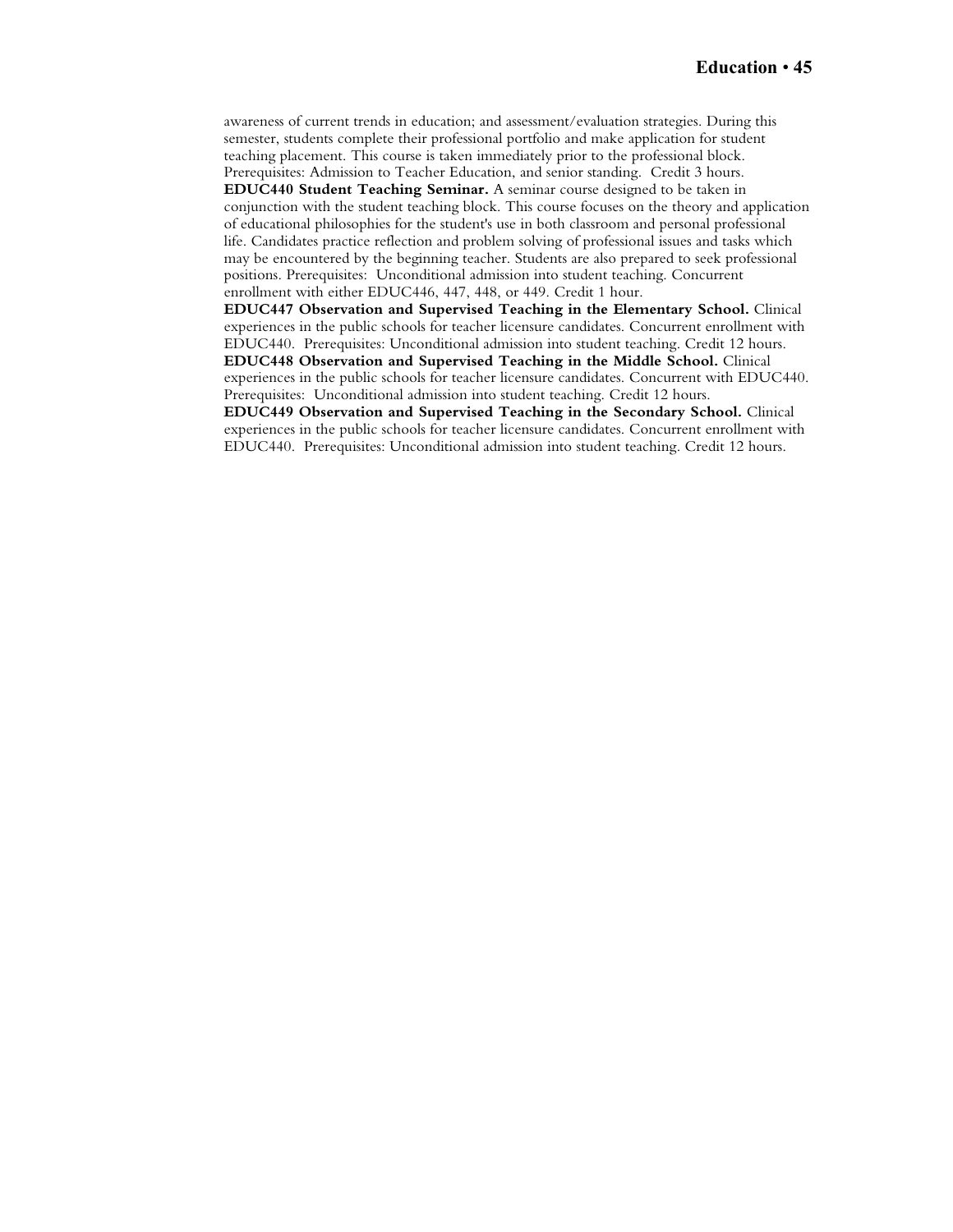## **Human Resource Development**

With the increasing competitive pressure of a global economy and the growing emphasis on employee empowerment, people with highly developed management skills will be the leaders of tomorrow. The human factor remains the key to success. The Human Resource Development curriculum gives learners the education necessary for effective management of people and resources.

### **B.S., Major in Human Resource Development**

### **Major Requirements (43 credit hours)**

HRD 310 Legal and Regulatory Environment of Human Resources

- HRD 330 Microsoft Office Applications<br>HRD 338 Human Resources Technolog
- Human Resources Technology
- HRD 323 Finance for Non-Financial Managers<br>HRD 345 Managing Human Resources
- HRD 345 Managing Human Resources<br>BUS 328 Organizational Behavior
- Organizational Behavior
- HRD 324 Performance Management
- HRD 321 Compensation and Benefits

## **Common Courses**<br>**HRD 210** Entrand

- HRD 210 Entrance Seminar<br>BUS 337 Business Ethics
- **Business Ethics**
- ENG 420 Business and Administrative Communication
- BQM 425 Research Project<br>BOM 427 Professional Com
- BQM 427 Professional Communication and Presentations<br>BUS 445 Management Decision Making
- BUS 445 Management Decision Making<br>LAS 499 Responsibility for the Future
- Responsibility for the Future

#### **Human Resource Development Courses**

**HRD 310 Legal and Regulatory Environment of Human Resources.** A survey of the various levels of government statutes and regulations as they affect the human resource function in modern organizations. Credit 3 hours.

**HRD 330 Microsoft Office Applications.** The applications involved in Microsoft Office Professional (Word, Excel, Access, PowerPoint, and Schedule) will be surveyed individually as well as their interaction. Emphasis will be on applications that typically benefit the small business or departmental computing. Credit 3 hours.

**HRD 321 Compensation and Benefits.** Analyzes the labor market, insights into socioeconomic and political events that influence wage and salary administration, methods of building an adequate and equitable compensation package in order to attract and retain competent employees, reward for merit and accomplishments, and providing incentives for development. Credit 3 hours.

**HRD 338 Human Resources Technology.** An understanding of the role of application systems software in supporting the business functions of human resource management. The course will address the strategies and methodologies utilized in the design, development, and deployment of information technology solutions including vendor evaluations and user involvement. Credit 3 hours.

**HRD 323 Finance for Non-Financial Managers.** The course will develop an understanding of the role of finance in the business organization. Topics include ratio analysis, creation of financial statements, sources of funds for financial operations, managing the cash flow process, the cost of capital and capital budgeting. In addition, the financial impacts of international operations will be explored. Credit 3 hours.

**HRD 345 Managing Human Resources.** A study of the development of the personnel management role, the organization of work, staffing the organization, developing human resources, creating favorable work environment, management labor relations, compensation, and benefit administration. Credit 3 hours.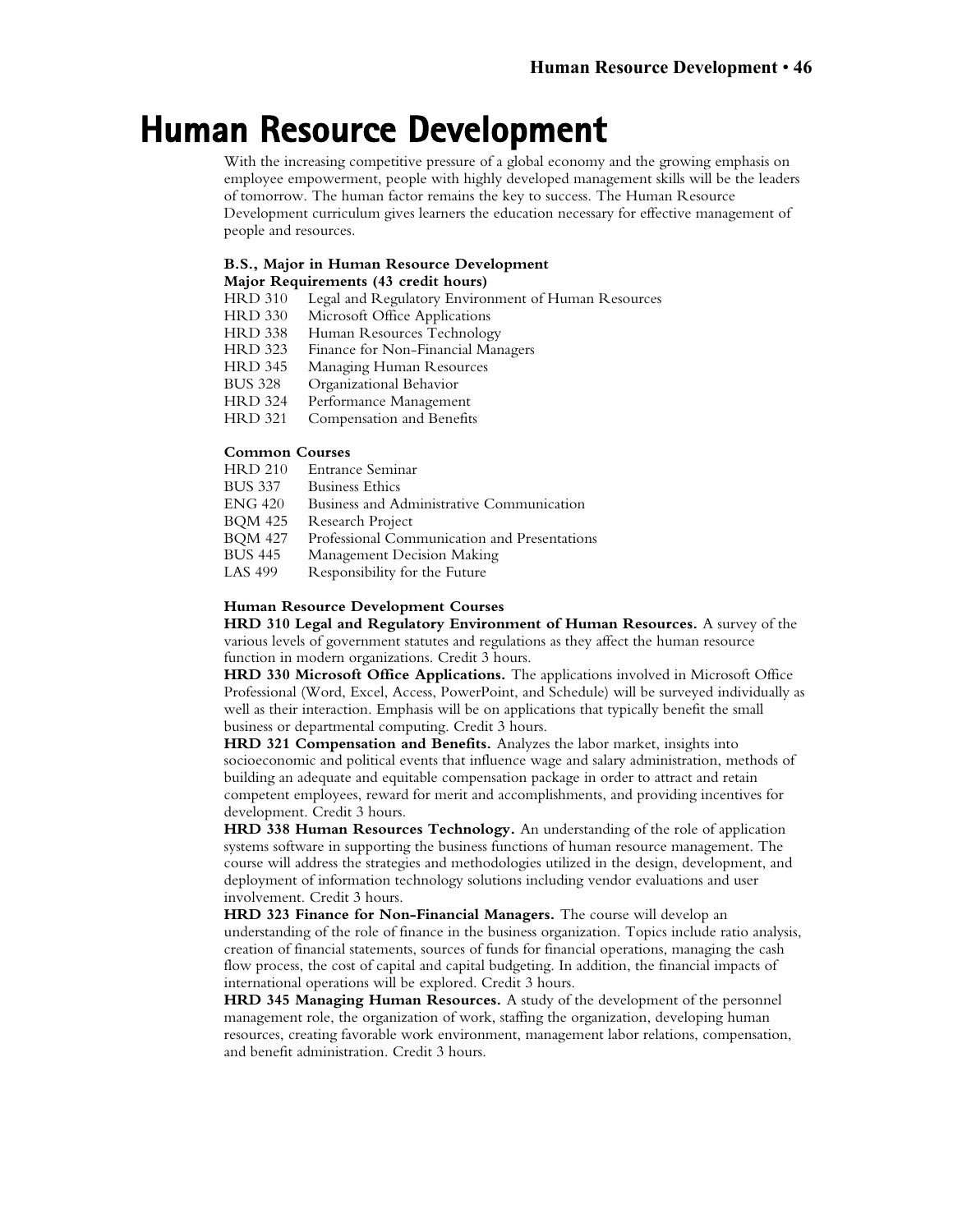**BUS 328 Organizational Behavior.** Individual and work group behavior in organizations. Exercises in the dynamics of power, developing leadership, facilitating quality and change, and interpersonal communication skills will be emphasized. Credit 3 hours.

**HRD 324 Performance Management.** The learner is introduced to the application of the principles and techniques of behavior modification to the performance of individuals and groups in organizations. The course includes application of the ABC analysis and the study of antecedents, behaviors and consequences that can be used to successfully sustain individual and group performance. Credit 3 hours.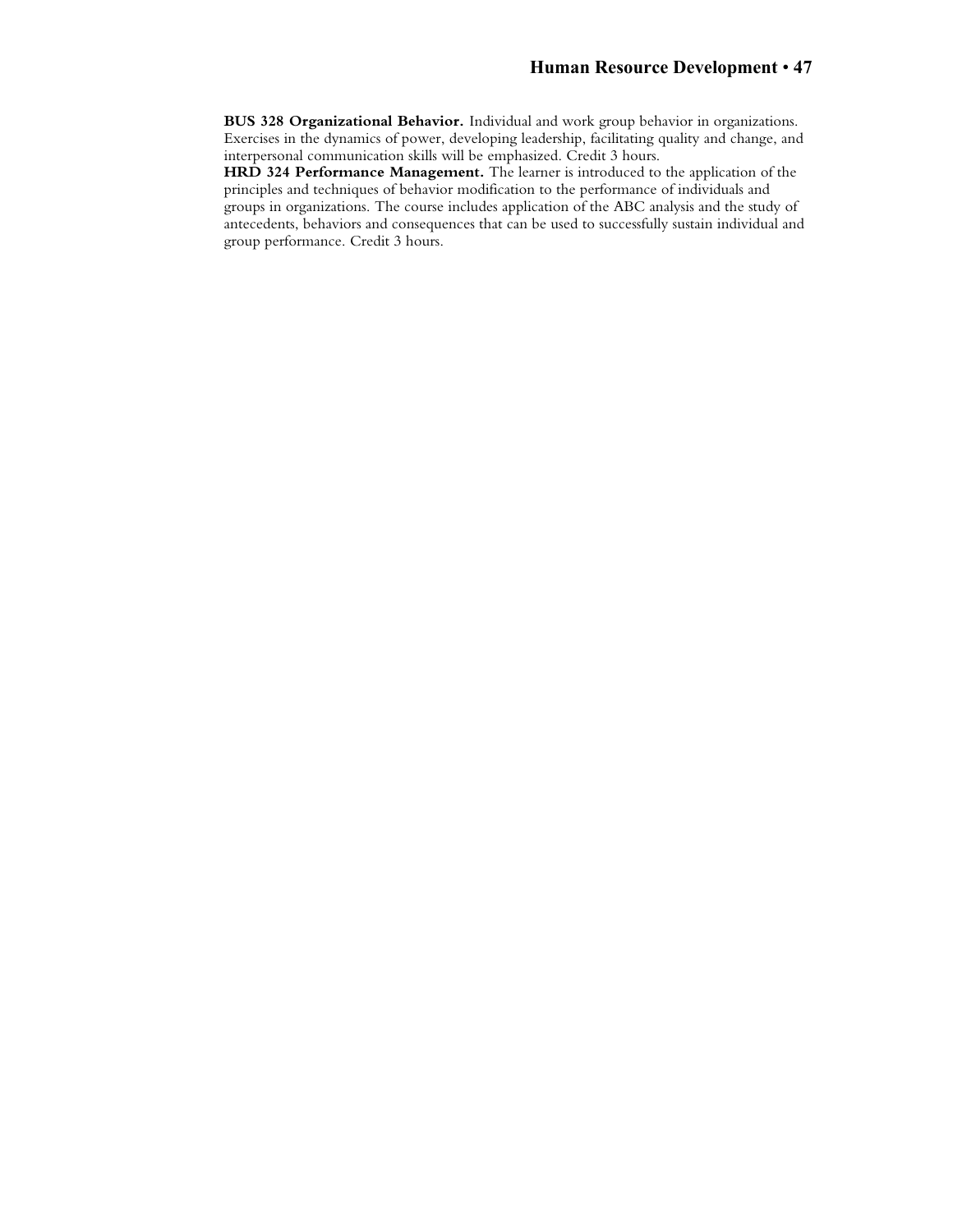# **Nursing**

Registered nurses (RNs) with a diploma or an associate degree in nursing and at least one year of full-time practice may acquire a baccalaureate degree in nursing. This educational program builds on the RN learner's previous learning experience. Course work is not a repeat of previously-learned material. This educational opportunity is in agreement with the mission of Southwestern College and that of the Department of Nursing. Southwestern College evaluates a diploma from a school of nursing as equivalent to 40 hours credit at a two-year college.

### **B.S.N., Major in Nursing**

|                | Major requirements (41 credit hours)               |
|----------------|----------------------------------------------------|
| <b>HRD 210</b> | Entrance Seminar                                   |
| NURS310        | Introduction to Professional Nursing Education     |
| NURS332        | Caring: A Foundation for Nursing                   |
| NURS333        | Health Promotion: A Framework for Nursing Practice |
| NURS334        | Theories, Trends, and Issues in Nursing            |
| NURS442        | Research Applications in Nursing                   |
| NURS336        | Health Assessment                                  |
| NURS345        | Nursing Research                                   |
| NURS400        | Ethical and Legal Dilemmas in Nursing              |
| NURS410        | Community Health Nursing                           |
| NURS426        | <b>Culturally Competent Nursing</b>                |
| NURS440        | Nursing Management                                 |
| MATH215        | Introduction to Statistics                         |
| LAS 499        | Responsibility for the Future                      |
| Economics      | 3 credit hours                                     |
|                |                                                    |

### **Electives**

| NURS337 Professional Nursing Issues               |
|---------------------------------------------------|
| NURS434 Pathophysiology for Current Practitioners |
| NURS359 Elective Practicum Experience             |

### **Nursing Courses**

**HRD 210 Entrance Seminar.** Overview of the accelerated degree completion format. Discussion of learner roles, critical thinking and reading, basics of online research, procedures and policies. Credit 1 hour.

**NURS310 Introduction to Professional Nursing Education.** An introduction to the concept of professionalism, and to BSN education. Exploration of program philosophy and mission, and of skills necessary to be a successful adult learner. Learner roles, critical thinking, and scholarly work are addressed. Credit 1 hour.

**NURS332 Caring: A Foundation for Nursing.** Analysis of the concept of caring with exploration of caring theory, relationships, influences and behaviors, and development of caring for self and others, as the essence of nursing. Credit 3 hours.

**NURS333 Health Promotion: A Framework for Nursing Practice.** Health promotion and disease prevention as a framework for nursing practice are explored from a theoretical, philosophical and historical perspective. Consideration of clients as individuals with health issues is approached from a positive orientation. Credit 3 hours.

**NURS334 Theories, Trends, and Issues in Nursing.** Past, present, and future of nursing. Analysis of the impact of current health-care system dynamics on nursing roles. Credit 3 hours. **NURS442 Research Applications in Nursing**. Application of the research process to nursing, and exploration of evidence based practice. Basic statistical methods for conducting research are explored and research results are interpreted. Prerequisite: NURS345 Nursing Research. Credit 3 hours.

**NURS336 Health Assessment.** Comprehensive health assessment foundational for professional nursing practice. Credit 3 hours.

**NURS345 Nursing Research.** Principles of research and identification of applications to nursing practice. Experiences in the research process through writing a proposal and critical evaluation of written research. Learners must successfully complete this course before enrolling in NURS335. Credit 3 hours. Prerequisite: Successful completion of two nursing courses.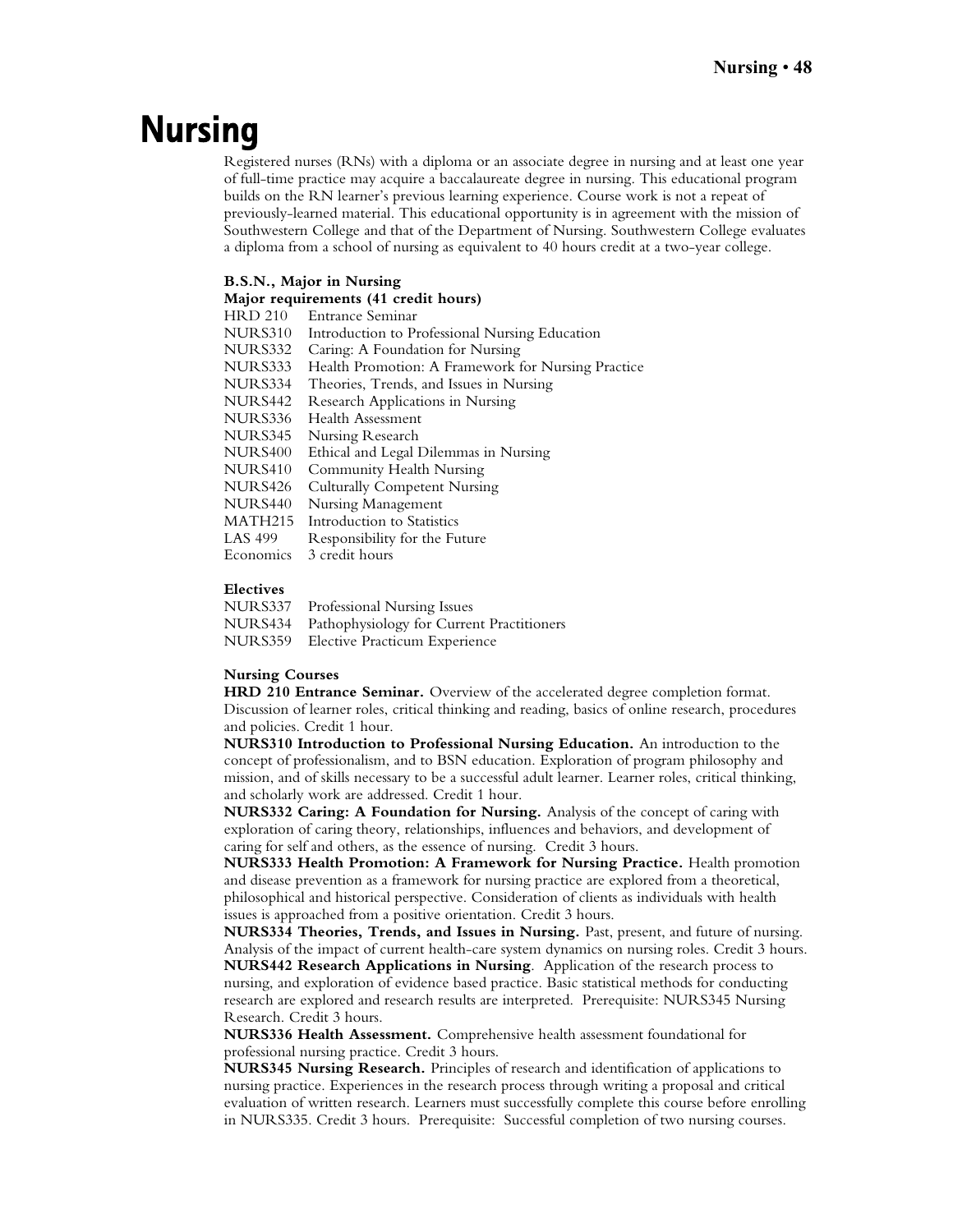**NURS400 Ethical and Legal Dilemmas in Nursing.** Ethical principles and legal issues associated with nursing and health care. Emphasis on personal introspection and selfunderstanding are emphasized. Credit 3 hours.

**NURS410 Community Health Nursing.** Development of an understanding of the concept of community as partner as the basis for nursing practice in and for the community. Emphasis is on theories critical to understanding the community as partner, the process of community as partner, and strategies for health promotion. Credit 3 hours: classroom and practicum experience.

**NURS426 Culturally Competent Nursing Care.** Cultural diversity as well as universality are emphasized in comparing beliefs, values, and practices pertaining to health, care expressions, and well being among cultural groups. Communication to convey mutual understanding of thoughts, feelings and actions is emphasized. Directed on-line reading, learning, interaction and individually scheduled practicum. Credit 3 hours: classroom and practicum experience.

**NURS440 Nursing Management.** Exploration of management skills necessary to function as a professional practitioner within today's health-care organizational hierarchy. Practicum component includes observation of management skills as they are applied in an organizational setting. Credit 3 hours: classroom and practicum experience.

**MATH215 Introduction to Statistics.** Application of elementary statistical tools in the analysis of grouped or ungrouped data. Statistical decision and analysis of variance. Basic probability theory. Designed to meet the statistical needs of the science, business, education, and social science learner. Prerequisite: MATH105 or one year of high school algebra. Credit 3 hours.

**LAS 499 Responsibility for the Future**. Seniors with various majors will share learnings and approaches from their different disciplines toward dealing holistically with issues that shape the future, seeking to integrate disciplines and to synthesize knowing, caring, and doing. Credit 3 hours.

### **Elective Nursing Courses**

**NURS337 Professional Nursing Issues.** Issues affecting the delivery of quality health care, present and future, are explored, and the nurse's role in effecting change is analyzed. Credit 3 hours.

**NURS434 Pathophysiology for Current Practitioners.** Major pathophysiologic concepts are explored using a body systems approach. Theories relating etiology, pathogenesis and clinical manifestations are used to study common disease processes. Concepts from anatomy and physiology, chemistry, and other science courses provide the foundation for exploring human dysfunction. This course provides a basis for understanding alterations in functioning imposed by stressors and disease processes so that application to understanding clinical manifestations can be made. Credit 3 hours.

**NURS359 Elective Practicum Experience.** (This course is considered an unscheduled course. Learners may enroll at anytime by contacting the program director.) This course is designed to allow currently practicing practitioners to pursue individual interest in a variety of practicum areas while working directly with a faculty member. Learners will develop a learner/faculty learning contract to guide practicum experiences. Each credit hour represents a minimum of 18 hours of practicum. (Credit varied 1-3 hours. A total of 6 hours can be earned towards BSN degree).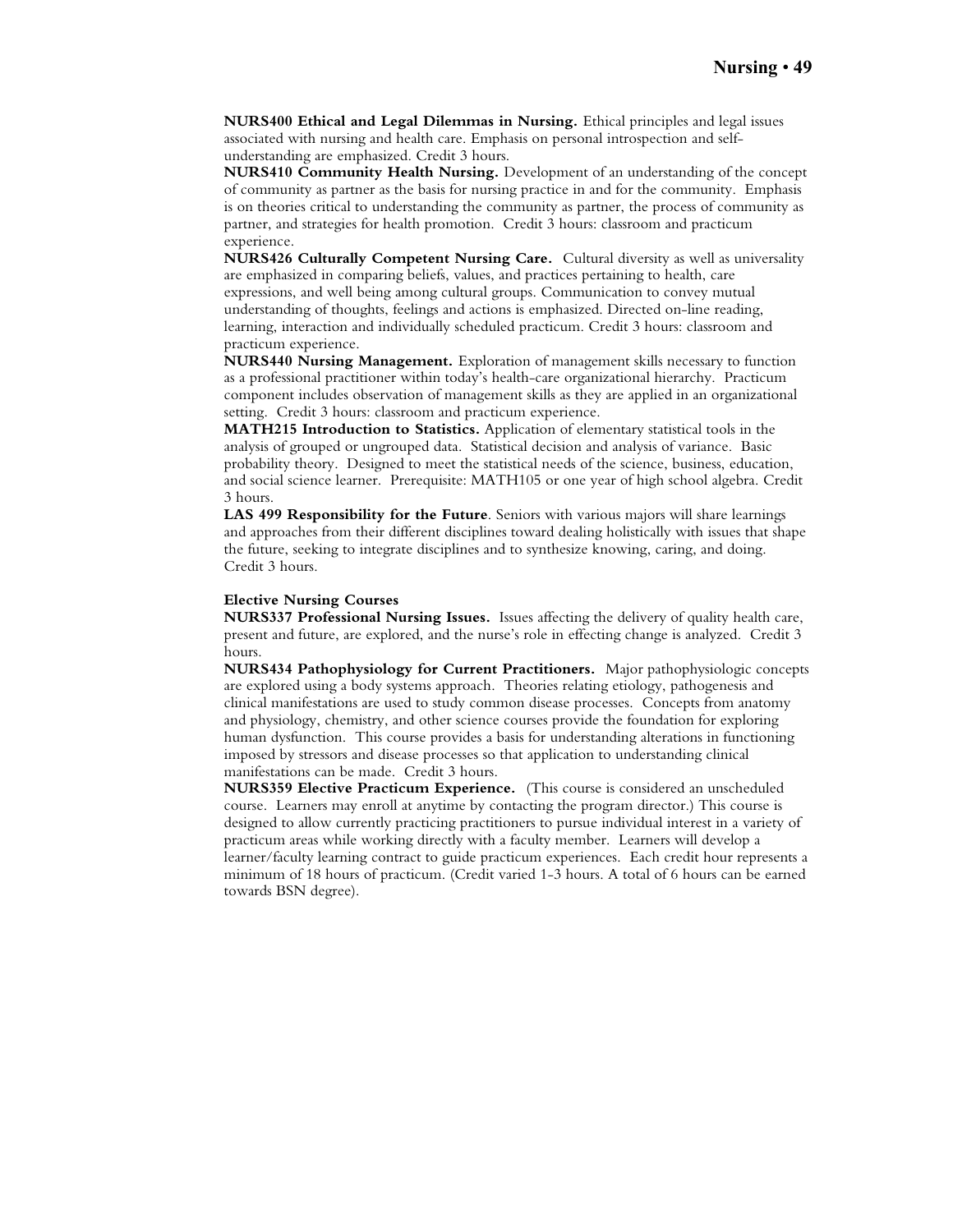# **Operations Management**

The Operations Management major provides the knowledge and skills necessary to be a successful manager of a business operation within an integrated supply chain. Concepts covered include personnel management, process management and analysis, scheduling, project administration, six sigma and legal and regulatory compliance issues affecting business operations.

### **B.S., Major in Operations Management Major Requirements (43 credit hours)**

OMGT310 Operations Management I

OMGT410 Operations Management II

- COT 313 Project Administration
- OMGT305 Organizational Quality Management
- OMGT311 Six Sigma Green Belt I
- OMGT320 Managing Group Dynamics
- OMGT415 Integrative Supply Chain Management
- OMGT422 Finance for Management

### **Common Courses**

| <b>HRD 210</b> | Entrance Seminar                             |
|----------------|----------------------------------------------|
| <b>BUS 337</b> | <b>Business Ethics</b>                       |
| <b>ENG 420</b> | Business and Administrative Communication    |
| <b>BOM 425</b> | Research Project                             |
| <b>BQM 427</b> | Professional Communication and Presentations |
| <b>BUS 445</b> | Management Decision Making                   |
| LAS 499        | Responsibility for the Future                |

### **Operations Management Courses**

**OMGT310 Operations Management I.** Overview of the salient aspects of operations management related to process analysis, product and service delivery design, work measurement**,** reliability and quality. This course is the first course in a two part series. Discussion of the aspects of operations strategy, supply chain management, competitive advantage and the management of operations in a global environment are included. Credit 3 hours.

**COT 313 Project Administration.** An introduction to project management using Microsoft Project. Covers tasks, phases, milestones, critical path tracking, resource planning, budgeting, and skill-mix staffing. Credit 3 hours.

**OMGT305 Organizational Quality Management.** An overview of the key elements required in all aspects of operational management utilizing the most accepted techniques for achieving quality including Malcolm Baldrige, AS9100, and change management principles Credit 3 hours.

**OMGT311 Six Sigma Green Belt I.** This course is the first of a two part series to prepare professionals to participate on teams that are designed to improve, redesign, and create efficient, customer-focused business processes. It will provide an understanding of how Six Sigma integrates tools and best practices from various disciplines into a more powerful system

of management. The teaming aspects critical to Six Sigma will be described. Credit 3 hours. **OMGT320 Managing Group Dynamics.** This course examines individual and group behavior within the context of the organizational design and culture. Includes theoretical and practical knowledge for understanding topics such as motivation, leadership, management decision-making, group process, and conflict resolution. Credit 3 hours.

**OMGT410 Operations Management II.** Overview of layout strategy, forecasting and constraint theory. This course is the second course in a two part series. Includes a detailed investigation of planning and scheduling strategies that are applicable to a broad range of business situations and an introduction to simulation. Credit 3 hours.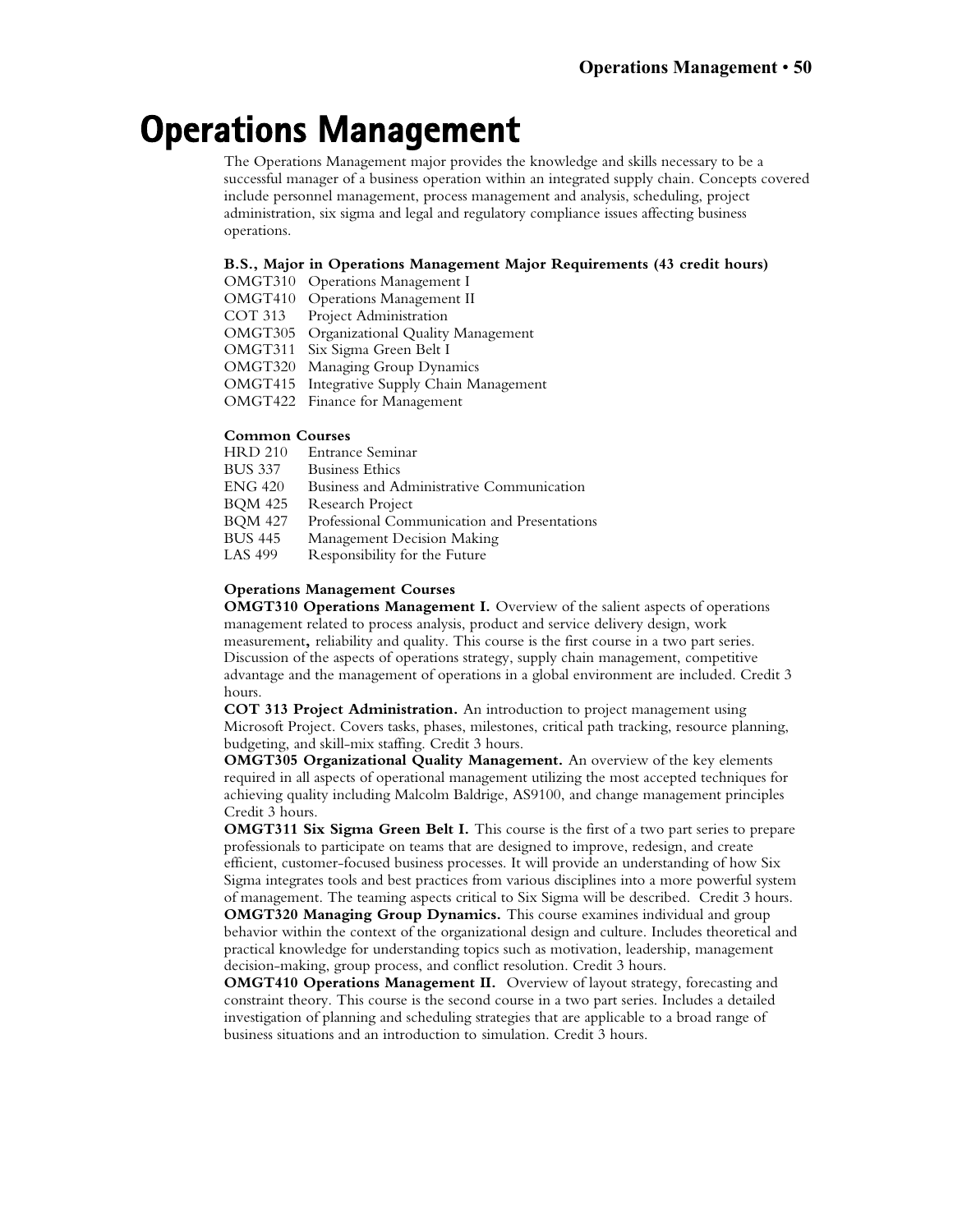**OMGT415 Integrative Supply Chain Management.** Intricacies of supply chain management and disruptive factors that influence the supply chain are studied. Includes an analysis of current practices that reflect maximum supply chain reliability and sustain delivery integrity. Credit 3 hours.

**OMGT422 Finance for Management.** Designed to address the needs of the non-financial, non-accountant manager. Study will include basic financial principles as they deal with budgeting, asset value, cost factors, direct labor, overhead, standard cost, positive and negative variances, and capital budgeting. Credit 3 hours.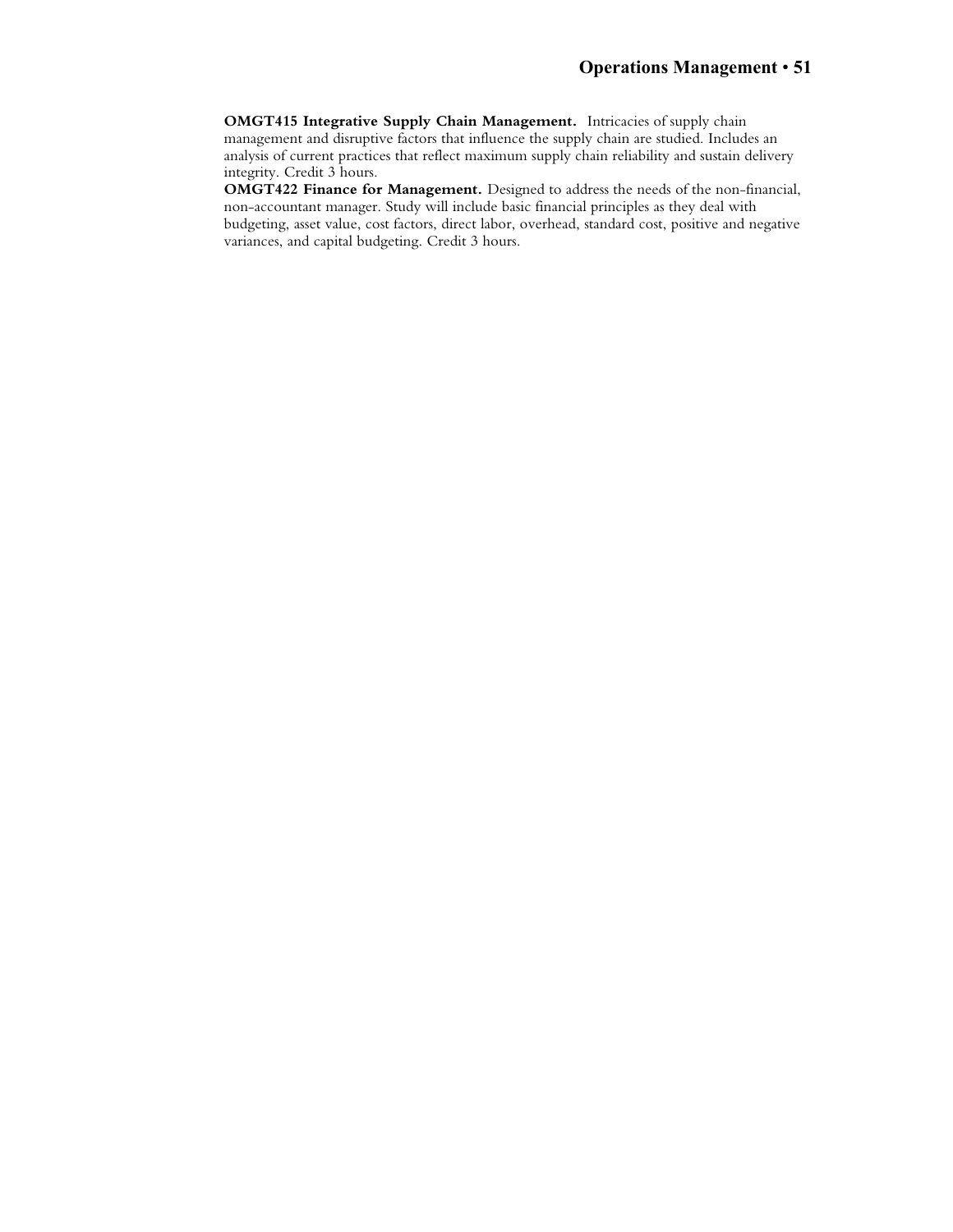# **Pastoral Studies**

This program provides learners with preparation for graduate study, for professional study, or for a wide range of occupations for those persons pursuing service within any Protestant Christian denomination and for further theological education and for ordination.

### **B.A., Major in Pastoral Studies**

## **Major requirements (40 credit hours)**

HRD 210 Entrance Seminar<br>PHIL225 Critical Thinking

- Critical Thinking
- REL 200 Bible Survey
- REL 215 Understanding the Old Testament<br>REL 216 Understanding the New Testamen
- Understanding the New Testament
- REL 301 Systematic Theology I<br>REL 302 Systematic Theology II
- REL 302 Systematic Theology II<br>REL 320 Pastoral Composition a
- Pastoral Composition and Writing
- REL 333 The Church: Origins to the Middle Ages
- REL 334 The Church: Renaissance to the Present<br>REL 340 Hermeneutics
- Hermeneutics
- REL 401 Theological Systems and Issues<br>REL 415 Denominational Heritage and 9
- REL 415 Denominational Heritage and Structure<br>LAS 499 Responsibility for the Future
- Responsibility for the Future

### **Electives**

| <b>REL 305</b> | Applications in Youth Ministry      |
|----------------|-------------------------------------|
| <b>REL 325</b> | <b>Basic Preaching</b>              |
| <b>REL 332</b> | Caring in the Church Community      |
| <b>REL 420</b> | Evangelism                          |
| <b>REL 425</b> | Church Administration and Finance   |
| <b>PSC 236</b> | Comparative Religion and Philosophy |

### **Pastoral Studies Courses**

**LAS 499 Responsibility for the Future**. Seniors with various majors will share learnings and approaches from their different disciplines toward dealing holistically with issues that shape the future, seeking to integrate disciplines and to synthesize knowing, caring, and doing. Credit 3 hours.

**PHIL225 Critical Thinking.** This course introduces students to skills necessary for analyzing arguments, which students can then use to determine the strength or soundness of ideas they encounter in their reading. It includes learning to recognize informal fallacies. Credit 3 hours. **REL 200 Bible Survey.** An introduction to the basic content of the Biblical books. The main objective of this course is to help learners gain a solid overview and to discern major scriptural themes. Credit 3 hours.

**REL 215 Understanding the Old Testament.** A survey of the Old Testament books (Hebrew Scriptures) with focus on appropriate interpretive methods that pastors and youth pastors use to help congregations understand and apply the scriptures. It shows the deep influence of the Old Testament upon the New Testament (Prerequisite: REL 200). Credit 3 hours.

**REL 216 Understanding the New Testament.** A survey of the New Testament books with focus on appropriate interpretive methods that pastors and youth pastors use to help congregations understand and apply the scriptures. It illustrates the New Testament's dependence upon the Old Testament (Prerequisite: REL 200 and REL 215). Credit 3 hours.

**REL 301 Systematic Theology I.** An introduction to the best practices of Christian thinkers, to equip pastors and youth pastors with interpretive tools for helping people understand the Christian faith. The focus of this course is on methods (critical tools) for the interpretive role of pastor/youth pastor (Recommended Prerequisite: PHIL 225). Credit 3 hours.

**REL 302 Systematic Theology II.** A study of the core teachings of the Christian faith and the means by which the church through the centuries has come to organize these teachings. This course shows the deep internal relationships between the various teachings and how they shape both individual and communal Christian life. Credit 3 hours.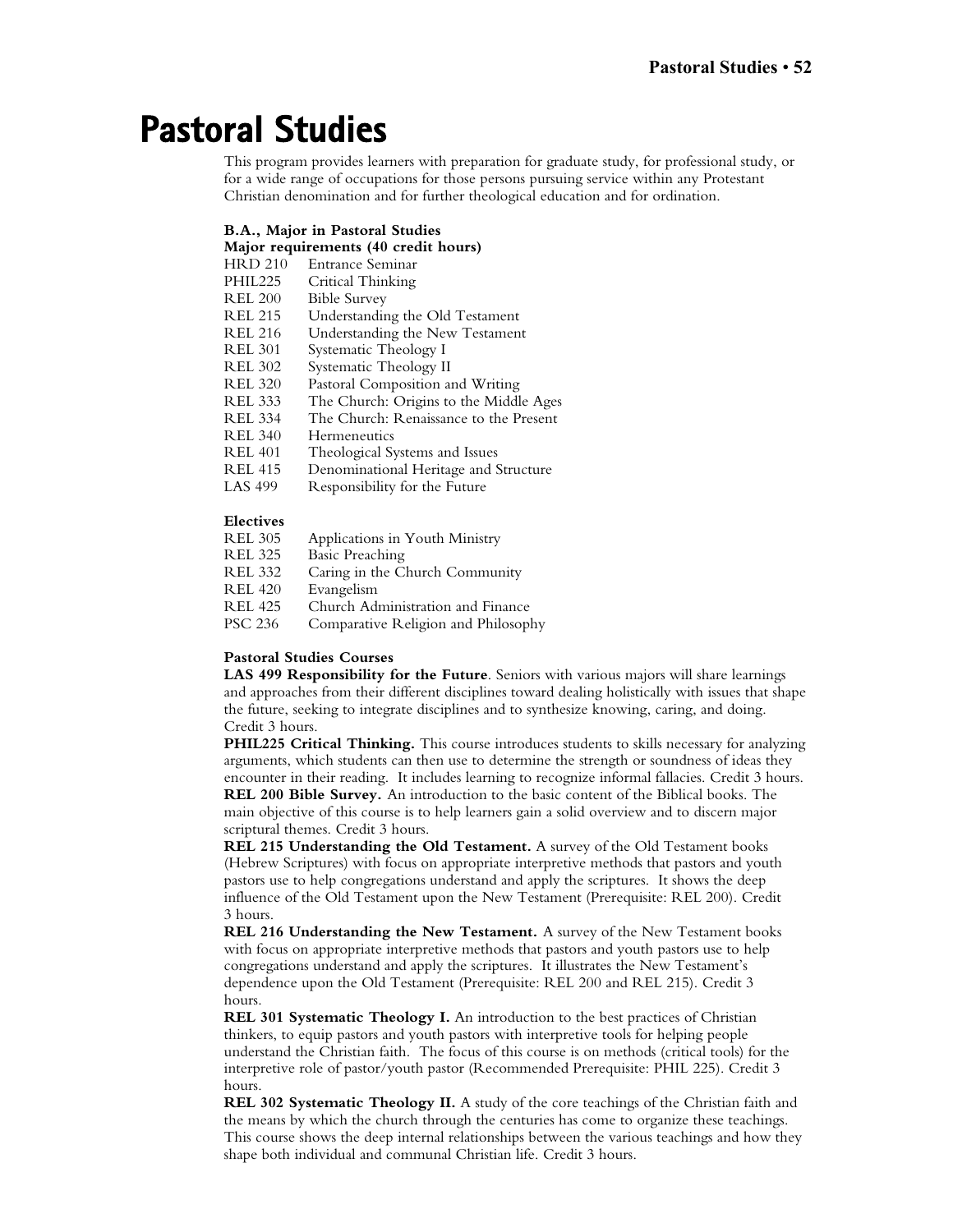**REL 320 Pastoral Composition and Writing.** Ministry requires sound communication skills. This course takes the learner beyond basic competency to mastery of the written word. Credit 3 hours.

**REL 333 The Church: Origins to the Middle Ages.** This course introduces learners to the major movements, personalities and ideas that have shaped Christian thought and practice through the centuries. It also links these matters to issues the contemporary church and world are facing. The course covers the time frame from the church's beginnings to approximately 1300 CE/AD. Credit 3 hours.

**REL 334 The Church: Renaissance to the Present.** This course is an extension of REL 333 and follows the same approach; it introduces learners to major thinkers, ideas and movements that shape today's church and helps students to see their significance for understanding today's church and world (Although it is best to take the courses in order, REL 334 may be taken prior to taking REL 333). Credit 3 hours.

**REL 340 Hermeneutics.** An introduction to the basic principles involved in interpreting and understanding texts. The course will look at such questions as the relationship and understanding between author, the text, the reader(s), and the community in which these materials come together. Recommended prerequisite: REL 200. Credit 3 hours.

**REL 401 Theological Systems and Issues.** A brief review of theological method and a survey of well-known modern systems of Christian thought including process, liberation, feminist, and neo-orthodox/evangelical theory. Recommended prerequisite: REL 301 and 302. Credit 3 hours.

**REL 415 Denominational Heritage and Structure.** This course is designed to assist learners in the knowledge of their chosen denomination as it relates to the universal Church. Independent research and personalized instruction will be part of the learning process. Credit 3 hours.

### **Elective Courses**

**REL 305 Applications in Youth Ministry.** Comprehensive youth ministry foundational to local church work. Emphasis on equipping learners to practice youth ministry in the local church by exploring a variety of theories, techniques, and resources. Credit 3 hours.

**REL 325 Basic Preaching.** Though a form of public speaking, preaching is different in many important respects. This course is designed to help the learner develop skills in delivering a sermon. Credit 3 hours.

**REL 332 Caring in the Christian Community.** The course will help learners become better informed as caring ministers and more effective in developing care ministries in their local settings. Learners will learn to use a method of critical reflection in praxis, through which they can identify where suffering is occurring, analyze the causes of suffering, and imagine responses by which suffering can be alleviated with caring. Credit 3 hours.

**REL 420 Evangelism.** This course is designed to help the learner gain theoretical and practical education in Christian evangelism. Credit 3 hours.

**REL 425 Church Administration and Finance.** This course will help learners evaluate the administrative and financial aspects of ministry. Credit 3 hours.

**PSC 236 Comparative Religion and Philosophy**. Exploration of religion and its role in human life, coupled with a study of the origin and development of significant concepts that have influenced modern man's ideological heritage. Credit 3 hours.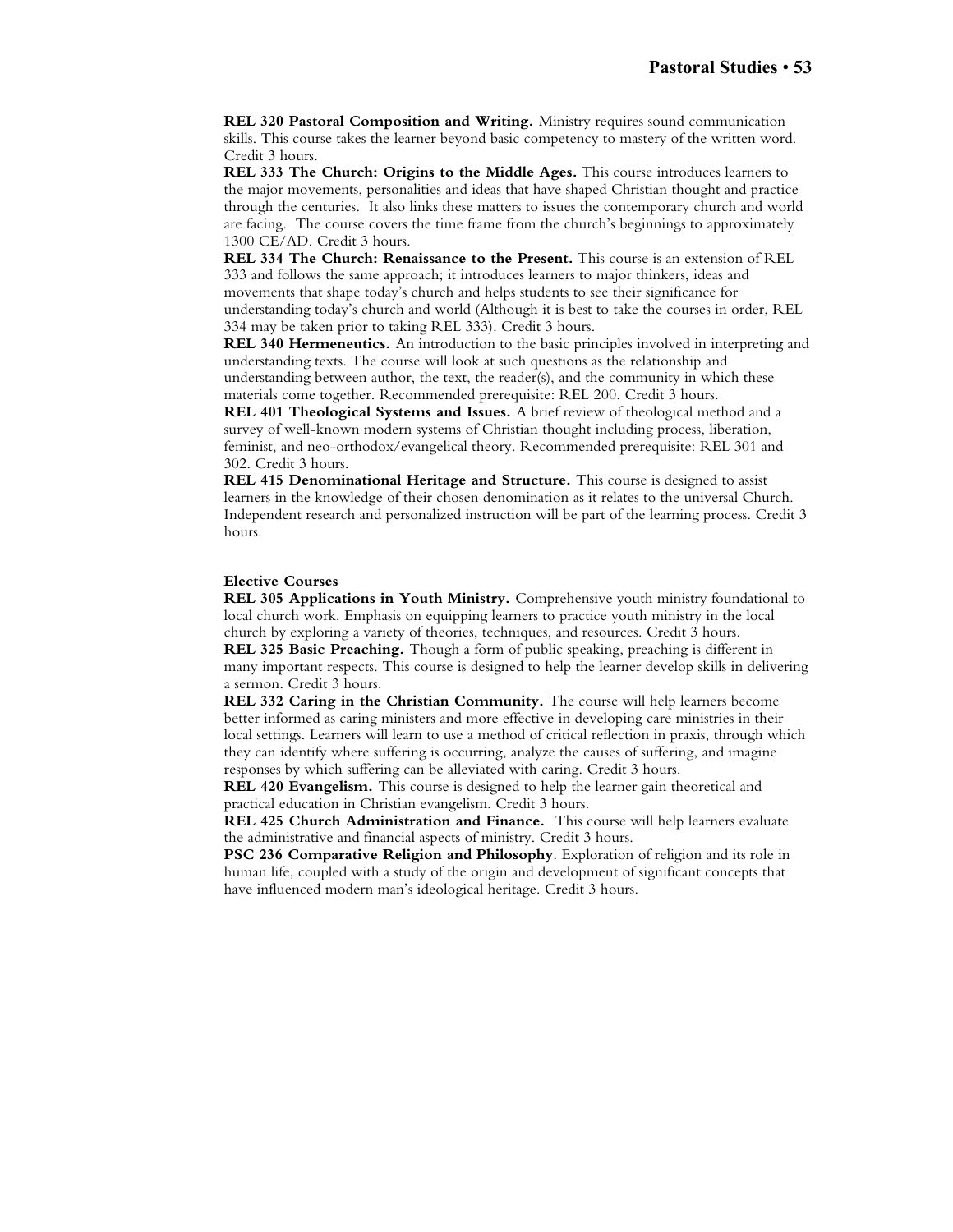## **Security Management**

With the increasing need for security in a changing world, security professionals with expertise in all aspects of security management and operational administration will be in demand. Security professionals will enable private and public organizations to strengthen existing security measures and initiate policies and procedures to ensure a safe and secure working environment, as well as to prevent or limit organizational losses.

### **B.A., Major in Security Management**

**Major Requirements (43 credit hours)**

SMGT311 Introduction to Security

SMGT315 Physical Security<br>SMGT320 Information Secu

**Information Security** 

SMGT321 Homeland Security Fundamentals

- SMGT411 Loss Prevention and Crime Prevention<br>SMGT415 Legal Aspects of Security
- Legal Aspects of Security
- SMGT420 Emergency Planning
- SMGT424 Terrorism-Motivations and Adversaries

## **Common Courses**

- HRD 210 Entrance Seminar<br>BUS 337 Business Ethics
- **Business Ethics**
- ENG 420 Business and Administrative Communication
- BQM 425 Research Project<br>BOM 427 Professional Com
- BQM 427 Professional Communication and Presentations<br>BUS 445 Management Decision Making
- BUS 445 Management Decision Making<br>LAS 499 Responsibility for the Future
- Responsibility for the Future

### **Security Management Courses**

**SMGT311 Introduction to Security.** The course includes a detailed review of the representative duties of the professionals engaged in private and public security. It focuses on the latest trends, concerns, and issues in the security industry today. This includes specific threat analysis, countermeasures, the security function, fundamentals of defense. The course will also provide an overview of the historical development of security. Credit 3 hours. **SMGT315 Physical Security.** Examines physical design, risk assessment, security surveys, barriers, locks, lighting, alarms, entry control, closed circuit television and digital recording systems. The overall process of physical protection system design and integration is also extensively covered. Credit 3 hours.

**SMGT320 Information Security.** Provides a framework for analyzing current and projected data and information exposure within an organization. Includes the study of firewalls, virus prevention techniques, network security and common forms of cyber crime. Credit 3 hours. **SMGT321 Homeland Security Fundamentals.** Provides a diverse group of topics related to homeland security. Topics covered include, but are not limited to, critical infrastructure sectors and protection, weapons of mass destruction planning and response strategies, national security, and public management. There is also a review of the essential coordination and communication between government agencies and private entities. Credit 3 hours.

**SMGT411 Loss Prevention and Crime Prevention.** Examines the security function and issues from a loss prevention and crime prevention perspective. It specifically shows how to avoid or minimize losses with a wealth of practical information. This includes, but is not limited to, community-oriented policing, workplace violence, internal theft controls, executive protection, awareness, retail security, high-rise security and fire life safety, personal safety and self defense, designing crime risk management systems, financial institution security, telecommunications fraud, and counterespionage strategies. Credit 3 hours.

**SMGT415 Legal Aspects of Security.** Provides a thorough overview of the legal issues and concepts that security professionals must be familiar with while operating in public or private organizations. A review of legal rights available to security officers, corporations, partnerships,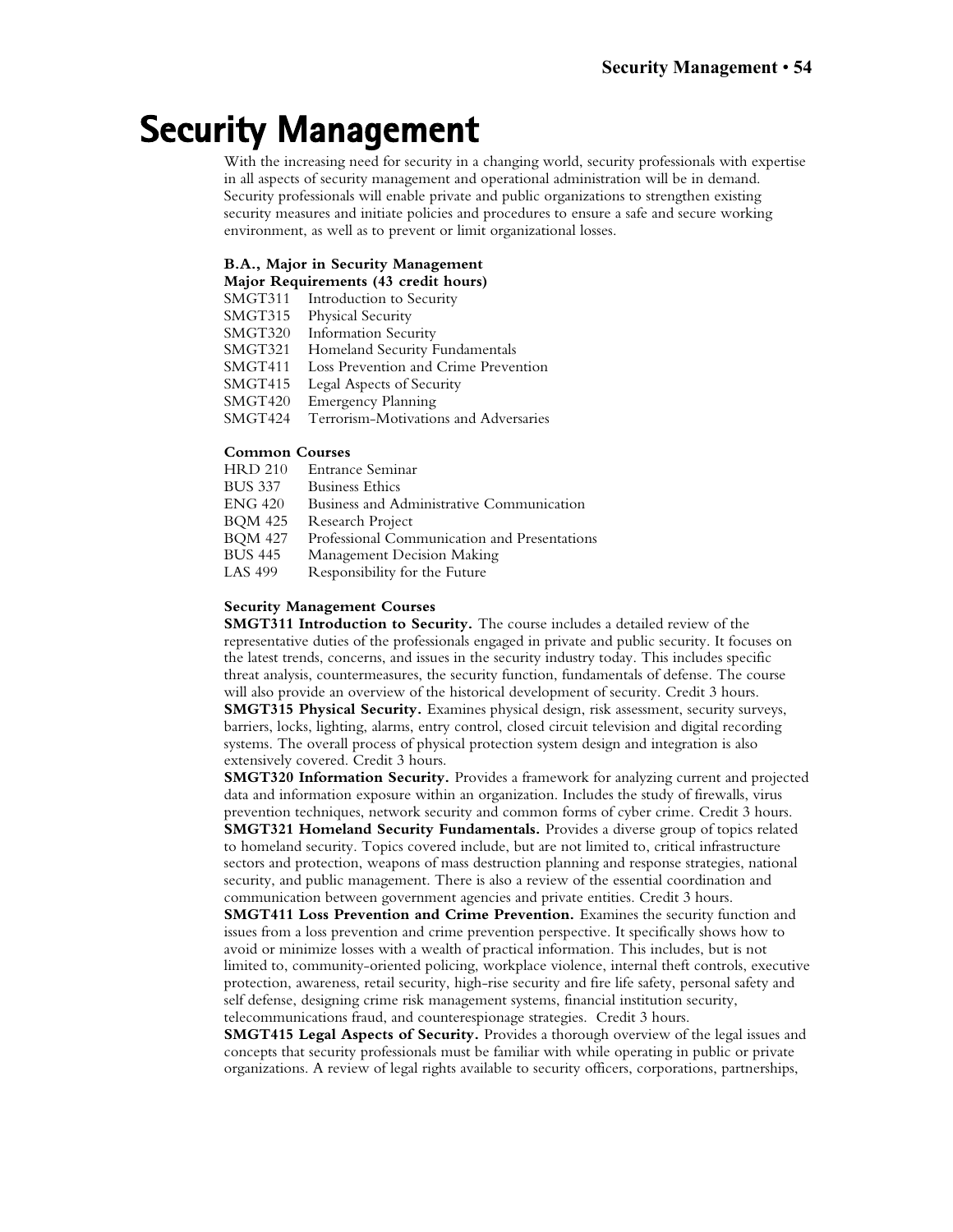and individually owned businesses for the protection of their property from theft by employees, customers and others is covered. The laws of arrest, search and seizure, detention, surveillance and legal consequences are also examined. Credit 3 hours.

**SMGT420 Emergency Planning.** Provides a practical process of disaster response planning and mitigation for security professionals working in both public and private organizations. A review of the Federal Emergency Management Agency (FEMA) is covered as well as an examination of the roles, responsibilities, and interrelationship between FEMA, state and local emergency management systems and other critical partners. The government's emergency resources available before, during and after crises are also explained. The fundamental disciplines of emergency management are covered as well. Credit 3 hours.

**SMGT424 Terrorism—Motivations and Adversaries.** Reviews the events, ideas, motivations and histories that result in terrorist acts, as well as an examination of the theories that help explain this volatile behavior the international and domestic terrorism as well as domestic extremist groups in the United States. A conceptual overview of terrorism, progresses to a focused discussion of the terrorists, investigates the nuances of the terrorist trade, and concludes with a final analysis of modern terrorism. Credit 3 hours.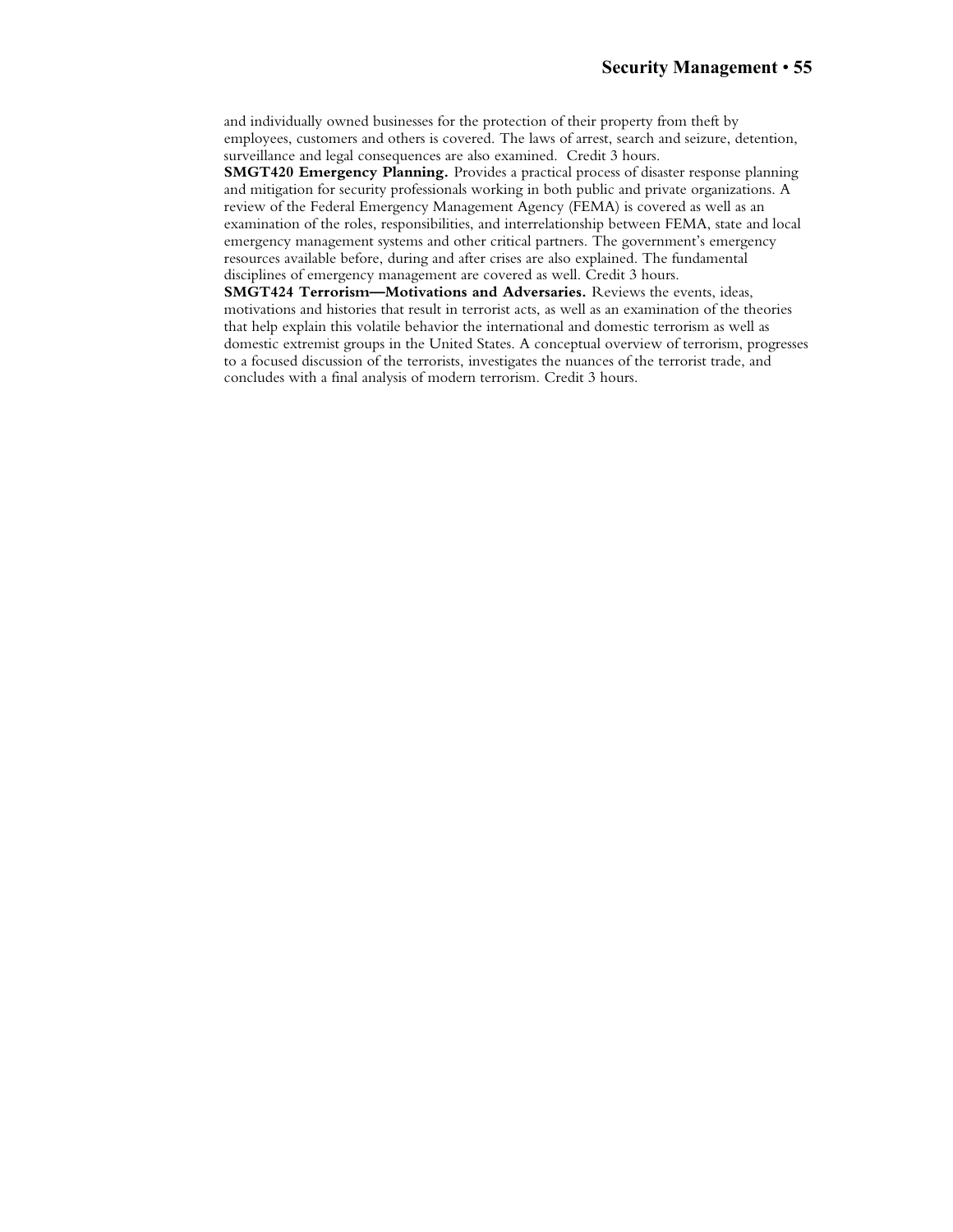## **Strategic Leadership**

Being a leader in today's rapidly changing society requires content knowledge as well as knowledge about self and leadership style. The Strategic Leadership major provides learners with the ability to enhance their self-awareness and to effectively forecast and lead change. Learners completing this major will be able to take a proactive approach to strategic leadership and decision making.

## **B.S., Major in Strategic Leadership**

- **Major Requirements (43 credit hours)**
- STL 302 Self Awareness and Personality Traits
- STL 307 Leadership Theories and Practical Applications<br>STL 310 Interpersonal Group Dynamics
- Interpersonal Group Dynamics
- STL 318 Critical Thinking<br>STL 410 Negotiation Skills
- STL 410 Negotiation Skills<br>STL 420 Forecasting & Lea
- Forecasting & Leadership Change
- STL 430 Multi-Cultural Perspectives and Global Trends
- STL 435 Strategic Planning

## **Common Courses**

- HRD 210 Entrance Seminar<br>BUS 337 Business Ethics
- **Business Ethics**
- ENG 420 Business and Administrative Communication
- BQM 425 Research Project<br>BOM 427 Professional Com
- BQM 427 Professional Communication and Presentations<br>BUS 445 Management Decision Making
- BUS 445 Management Decision Making<br>LAS 499 Responsibility for the Future
- Responsibility for the Future

### **Strategic Leadership Courses**

**STL 302 Self Awareness and Personality Traits.** This course is designed for learners to enhance their self-awareness, creativity and identify their leadership style. Requires learners to evaluate and enhance their personal leadership skills and develop a personal model of leadership. Credit 3 hours.

**STL 307 Leadership Theories and Practical Applications.** This course is an introduction to various leadership theories and models. Learners evaluate and apply leadership theories to practical real work situations. Credit 3 hours.

**STL 310 Interpersonal Group Dynamics.** Designed to focus on the interpersonal dynamics of groups and individuals. Learners will examine how non-verbal communication, perceptions of self and others influence people's behavior. Credit 3 hours.

**STL 318 Critical Thinking.** This course prepares learners to critically interpret, synthesize, analyze and evaluate information. It is designed to introduce learners to complex problems and help them come to well reasoned conclusions and solutions. Credit 3 hours.

**STL 410 Negotiation Skills.** This course helps learners develop the tactics, strategies and interpersonal skills necessary for today's complex organizations. Learners are introduced to strategies for conflict management and the technique of dispute resolution. The process of mediation, facilitation and negotiation will be reviewed. Credit 3 hours.

**STL 420 Forecasting and Leading Change.** Designed to enable learners to use market trends and societal changes to forecast changes. Learners will look at topics that include demographic changes, market trends, national income, and societal shifts to effectively forecast future changes by using forecasting techniques. Credit 3 hours.

**STL 430 Multi-Cultural Perspectives and Global Trends.** A study of the leadership implications surrounding political, social, economic and other world views. Learners will explore how global events effect decision making and strategic goals. Credit 3 hours.

**STL 435 Strategic Planning.** Designed to help learners take a proactive approach to strategic planning. A variety of perspectives, models and approaches will be used in the most common form of strategic planning. Credit 3 hours.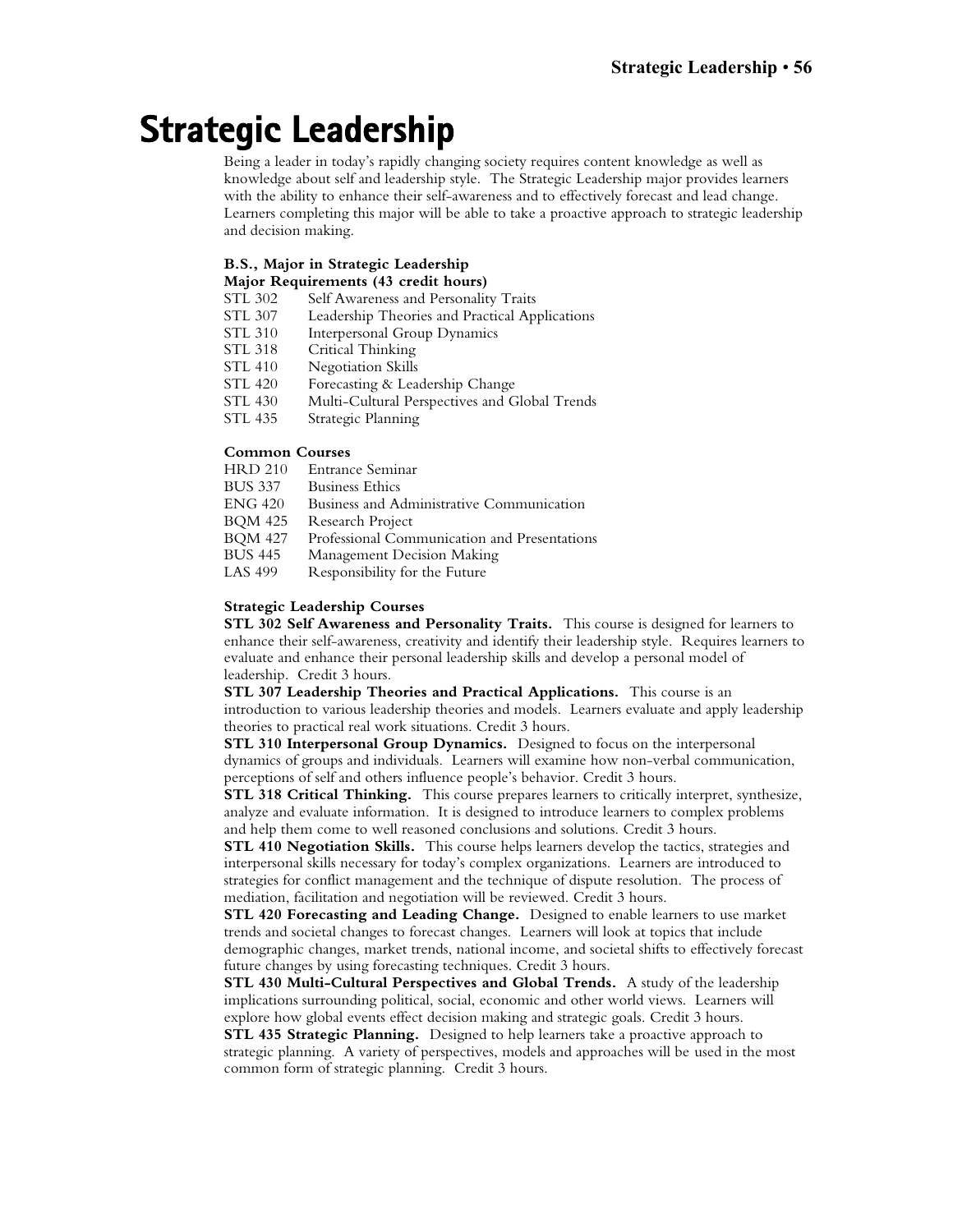# **Youth Ministry**

Southwestern College's nondenominational Youth Ministry program is designed for individuals called to serve young people by ministering to and developing their lives as young Christians. The program emphasizes the importance of the role that youth ministers play in guiding young people as they develop emotionally, relationally as well as spiritually. As such, the program combines realworld awareness of life's complexities with a thorough grounding in biblical and theological understanding. The Youth Ministry program is offered completely online.

### **B.A., Major in Youth Ministry**

| Major requirements (43 credit hours) |  |  |
|--------------------------------------|--|--|
|                                      |  |  |

- HRD 210 Entrance Seminar (1 credit hour)<br>REL124 Introduction to Youth Ministry
- REL124 Introduction to Youth Ministry<br>PHIL225 Critical Thinking
- PHIL225 Critical Thinking<br>REL 305 Applications in Y
- Applications in Youth Ministry
- REL 224 Adolescent Spirituality<br>PHIL320 Philosophy of Religion
- PHIL320 Philosophy of Religion<br>REL 215 Understanding the Old
- Understanding the Old Testament
- REL 216 Understanding the New Testament<br>REL324 Teaching Methods in Youth Minist
- Teaching Methods in Youth Ministry
- REL 333 The Church: Origins to the Middle Ages
- REL 334 The Church: Renaissance to the Present
- REL 301 Systematic Theology I<br>REL 302 Systematic Theology II
- REL 302 Systematic Theology II<br>REL 454 Practicum in Youth Mi
- Practicum in Youth Ministry
- LAS 499 Responsibility for the Future

### **Recommended Electives**

- REL 420 Evangelism<br>REL 325 Basic Preach
- REL 325 Basic Preaching<br>REL 415 Denominational
- Denominational Heritage and Structure
- REL 425 Church Administration and Finance<br>REL 354 United Methodist History (required

United Methodist History (required for anyone seeking United Methodist Youth Ministry certification)

### **Youth Ministry Courses**

**REL 124 Introduction to Youth Ministry.** An exploratory course that introduces students to the necessary concepts and skills related to youth ministry. The course includes observation in local church and/or para-church youth ministry settings. Credit 3 hours.

**PHIL225 Critical Thinking.** This course introduces students to skills necessary for analyzing arguments, which students can then use to determine the strength or soundness of ideas they encounter in their reading. It includes learning to recognize informal fallacies. Credit 3 hours. **REL 305 Applications in Youth Ministry.** Comprehensive youth ministry foundational to local church work. Emphasis on equipping learners to practice youth ministry in the local church by exploring a variety of theories, techniques, and resources. Credit 3 hours.

**REL 224 Adolescent Spirituality.** A course exploring age-relevant existential questions concerning belief in God, religious experience, and young people's relationships to the church and to each other. It includes an introduction to spiritual disciplines associated with the Christian faith. Credit 3 hours.

**PHIL320 Philosophy of Religion.** An inquiry into the general subject of religion from the philosophical point of view. Among the specific questions considered are: the nature, function and value of religion; the validity of the claims of religious knowledge; the nature of evil; and the existence and character of deity. Credit 3 hours.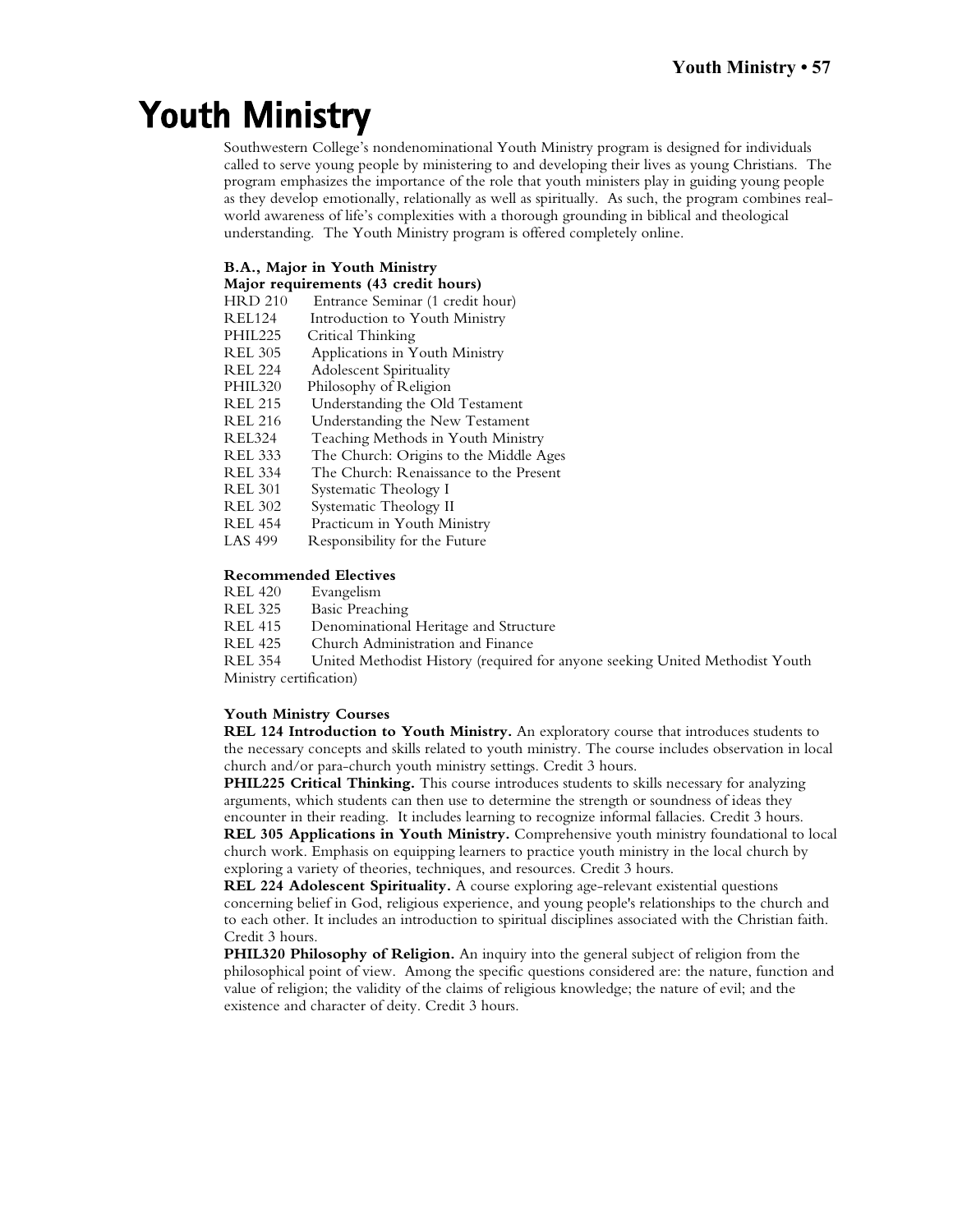**REL 215 Understanding the Old Testament.** A survey of the Old Testament books (Hebrew Scriptures) with focus on appropriate interpretive methods that pastors and youth pastors use to help congregations understand and apply the scriptures. It shows the deep influence of the Old Testament upon the New Testament (Prerequisite: REL 200). Credit 3 hours.

**REL 216 Understanding the New Testament.** A survey of the New Testament books with focus on appropriate interpretive methods that pastors and youth pastors use to help congregations understand and apply the scriptures. It illustrates the New Testament's dependence upon the Old Testament (Prerequisite: REL 200 and REL 215). Credit 3 hours.

**REL 324 Teaching Methods in Youth Ministry.** This course builds on prior learning in youth ministry courses by combining that learning with educational theory, to develop a knowledge base and skill in teaching in youth ministry settings. It includes teaching in groups and one-to-one (Prerequisite: REL 124). Credit 3 hours.

**REL 333 The Church: Origins to the Middle Ages.** This course introduces learners to the major movements, personalities and ideas that have shaped Christian thought and practice through the centuries. It also links these matters to issues the contemporary church and world are facing. The course covers the time frame from the church's beginnings to approximately 1300 CE/AD. Credit 3 hours.

**REL 334 The Church: Renaissance to the Present.** This course is an extension of REL 333 and follows the same approach; it introduces learners to major thinkers, ideas and movements that shape today's church and helps students to see their significance for understanding today's church and world (Although it is best to take the courses in order, REL 334 may be taken prior to taking REL 333). Credit 3 hours.

**REL 301 Systematic Theology I.** An introduction to the best practices of Christian thinkers, to equip pastors and youth pastors with interpretive tools for helping people understand the Christian faith. The focus of this course is on methods (critical tools) for the interpretive role of pastor/youth pastor (Recommended Prerequisite: PHIL 225). Credit 3 hours.

**REL 302 Systematic Theology II.** A study of the core teachings of the Christian faith and the means by which the church through the centuries has come to organize these teachings. This course shows the deep internal relationships between the various teachings and how they shape both individual and communal Christian life. Credit 3 hours.

**REL 454 Practicum in Youth Ministry.** The practicum involves real work experience in a youth ministry setting. Practicum should allow significant application of concepts learned throughout the program of study. Approval forms for practicum are available online. The form requires a complete description of the work to be undertaken, the basis for grading, the signatures of the learner, off-campus supervisor, and the supervising instructor. It is to be returned to a Professional Studies office at the time of enrollment for the course. Credit 3 hours.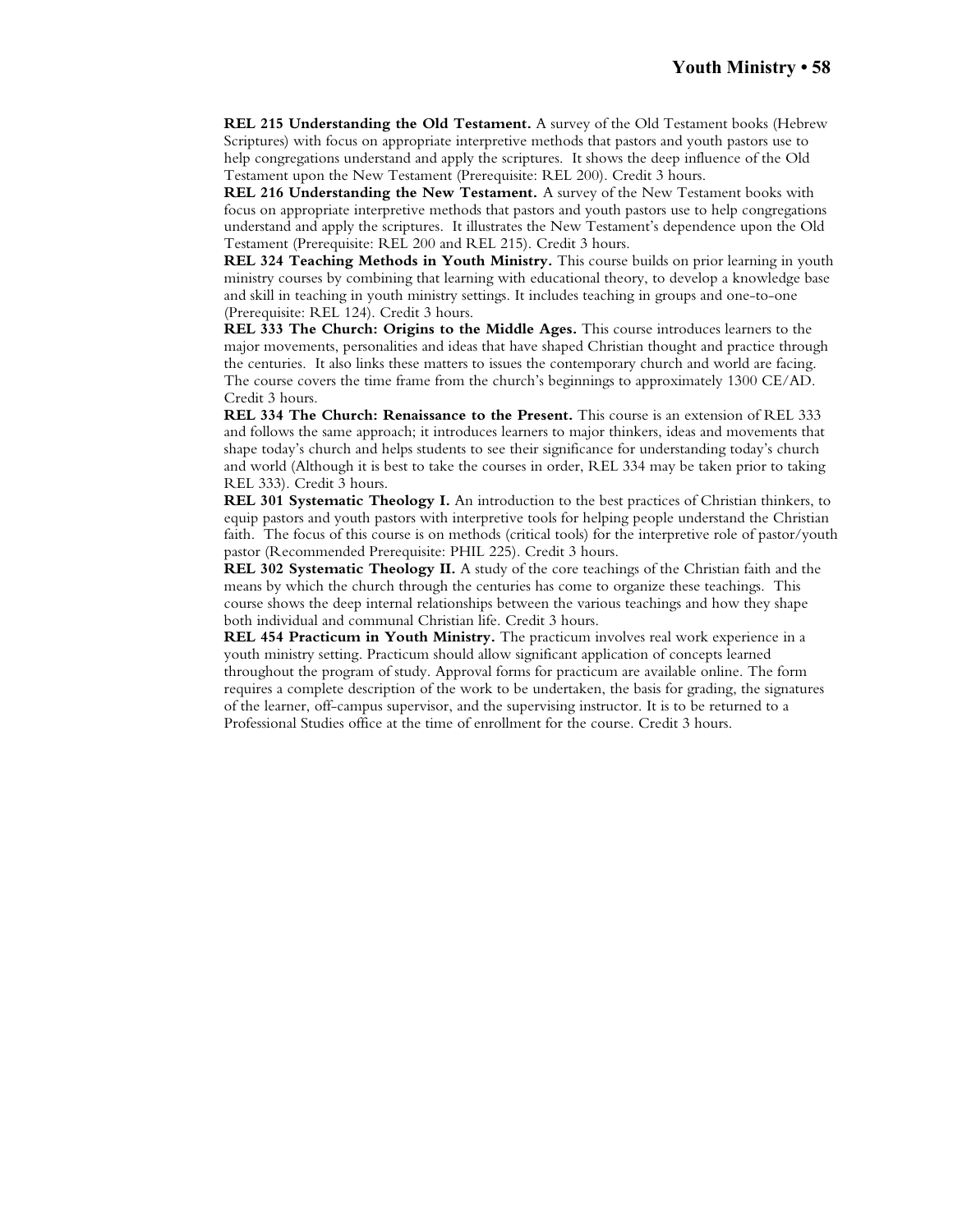## **Certificates and Certification Preparation**

Southwestern College offers both certificates and certification preparation courses for four major professional societies. Credit hours earned for these certificate programs and certification preparation courses can be used to satisfy credit hour requirements for Southwestern College bachelor's degrees.

### **Certificates**

Essentials of Human Resource Management (SHRM)

Homeland Security

Lean Six Sigma

Operational Leadership

### **Certification preparation**

APICS CPIM—Certified in Production and Inventory Management

APICS CSCP—Certified Supply Chain Professional

ASQ—American Society for Quality

ISM—Institute for Supply Management

### **Program Requirements**

### **Essential of Human Resource Management Certificate**

This consists of six modules delivered in a two-day program in cooperation with the Society for Human Resource Management (SHRM).

### **Course requirements (1.5 credit hours)**

Module 1: Essentials of Human Resource Management

Module 2: Employment Law in Your Workplace

Module 3: Effective Recruitment and Selection Techniques

Module 4: Basics of Compensation

Module 5: Orienting and Training Your Employees

Module 6: Ensuring Quality Performance

### **SHRM Courses**

**Module 1: Essentials of Human Resource Management.** In this module, learners will define human resource management and the key characteristics of a profession, explain the roles and responsibilities of human resource professionals, discuss changes in the structure and nature of the HR profession, identify the key outcomes of the HR planning process, describe each step in the HR planning process, and understand the internal and external influences that affect HR management.

**Module 2: Employment Law in Your Workplace.** In this module, learners will be able to explain the key provisions of legislation that affects HR activities, explain the role of the EEOC and how it conducts investigations, and describe the purpose and elements of an affirmative action plan.

**Module 3: Effective Recruitment and Selection Techniques.** In this module, learners evaluate recruiting methods and their effectiveness, explain the selection process and identify key selection tools, explain adverse impact and perform adverse impact calculations, and recognize biases in the interview process and how to eliminate them.

**Module 4: Basics of Compensation.** In this module, learners explain the basic elements of a total compensation system, provide a basic framework for base pay, incentives, and differentials, explain the common types of pay increases, distinguish between job analysis and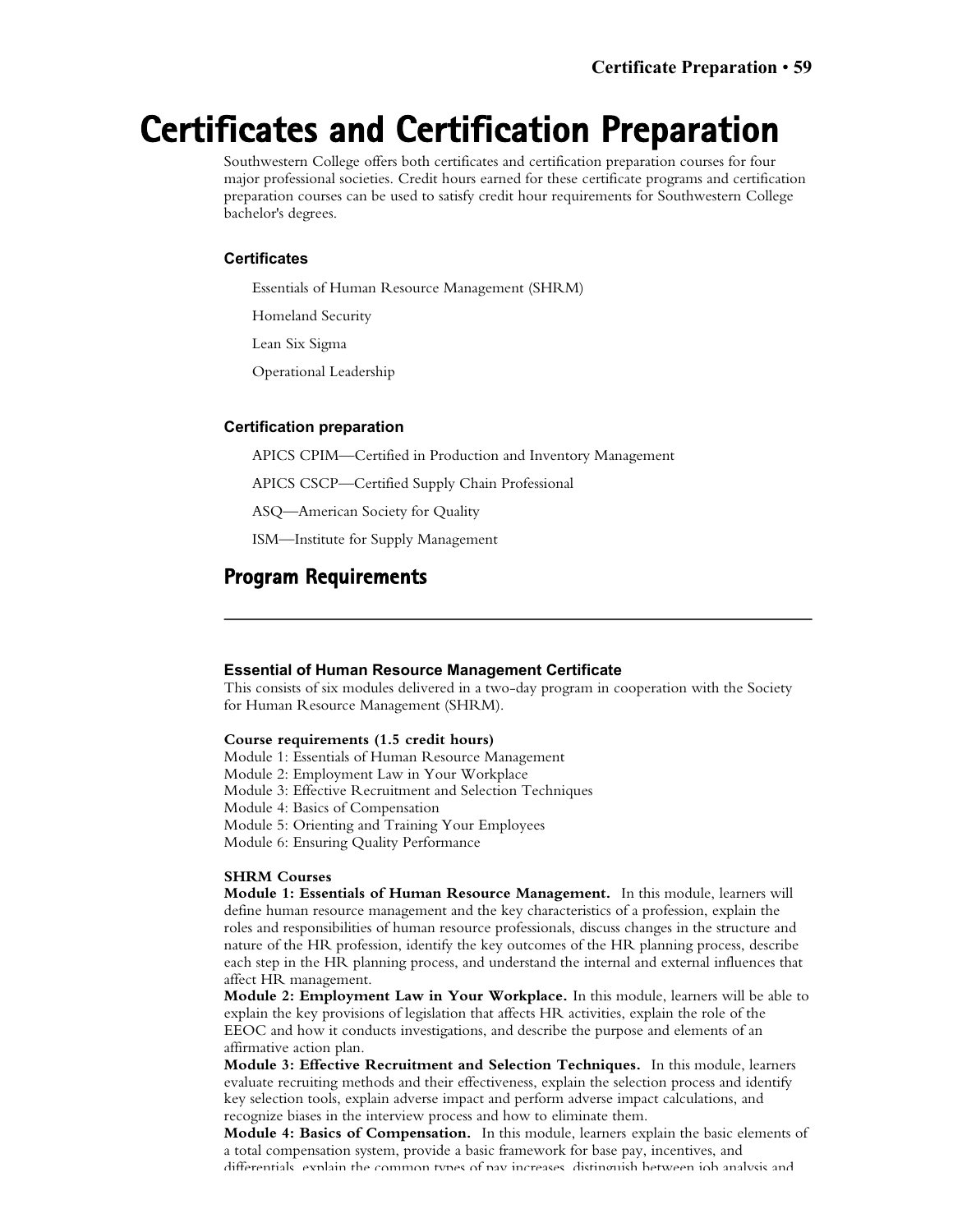documentation and the role each plays in compensation, describe the purpose of job evaluation and the methods used, provide an overview of benefits commonly offered by employers. **Module 5: Orienting and Training Your Employees.** In this module learners explain the purposes of orientation, development, and training, explain the characteristics that lead to effective adult learning, describe the role of training objectives, explain the various types of onthe-job and off-the-job training, and explain the four levels of evaluation.

**Module 6: Ensuring Quality Performance.** In this module learners describe the purpose and process of performance appraisal, identify common performance appraisal methods and their uses, describe common appraisal errors, explain the disciplinary process and the legal concepts that affect it, and explain the key guidelines for conducting a disciplinary meeting.

### **Homeland Security Certificate**

### **Required Courses (15 credit hours)**

- SMGT311 Introduction to Security<br>SMGT315 Physical Security or SM
- Physical Security or **SMGT320** Information Security
- SMGT321 Homeland Security Fundamentals<br>SMGT424 Terrorism-Motivations and Adver
- SMGT424 Terrorism-Motivations and Adversaries<br>SMGT415 Legal Aspects of Security or SMGT430
- Legal Aspects of Security or SMGT430 Contemporary Issues in Security Management

### **Homeland Security Courses**

**SMGT311 Introduction to Security.** This course includes a detailed review of the representative duties of the professionals engaged in private and public security. It focuses on the latest trends, concerns, and issues in the security industry today. This includes specific threat analysis, countermeasures, the security function, and fundamentals of defense. The course will also provide an overview of the historical development of security. Credit 3 hours. **SMGT315 Physical Security.** Examines physical design, risk assessment, security surveys, barriers, locks, lighting, alarms, entry control, closed circuit television and digital recording systems. The overall process of physical protection system design and integration is also extensively covered. Credit 3 hours.

**SMGT320 Information Security.** Provides a framework for analyzing current and projected data and information exposure within an organization. Includes the study of firewalls, virus prevention techniques, network security and common forms of cyber crime. Credit 3 hours. **SMGT321 Homeland Security Fundamentals.** Provides a diverse group of topics related to homeland security. Topics covered include, but are not limited to, critical infrastructure sectors and protection, weapons of mass destruction planning and response strategies, national security, and public management. There is also a review of the essential coordination and

communication between government agencies and private entities. Credit 3 hours. **SMGT415 Legal Aspects of Security.** Provides a thorough overview of the legal issues and concepts that security professionals must be familiar with while operating in public or private organizations. A review of legal rights available to security officers, corporations, partnerships, and individually owned businesses for the protection of their property from theft by employees, customers and others is covered. The law of arrest, search and seizure, detention, surveillance and legal consequences are also examined. Credit 3 hours.

**SMGT424 Terrorism-Motivations and Adversaries.** Reviews the events, ideas, motivations and histories that result in terrorist acts, as well as an examination of the theories that help explain this volatile behavior surrounding international and domestic terrorism as well as domestic extremist groups in the United States. A conceptual overview of terrorism, progresses to a focused discussion of the terrorists, investigates the nuances of the terrorist trade, and concludes with a final analysis of modern terrorism. Credit 3 hours.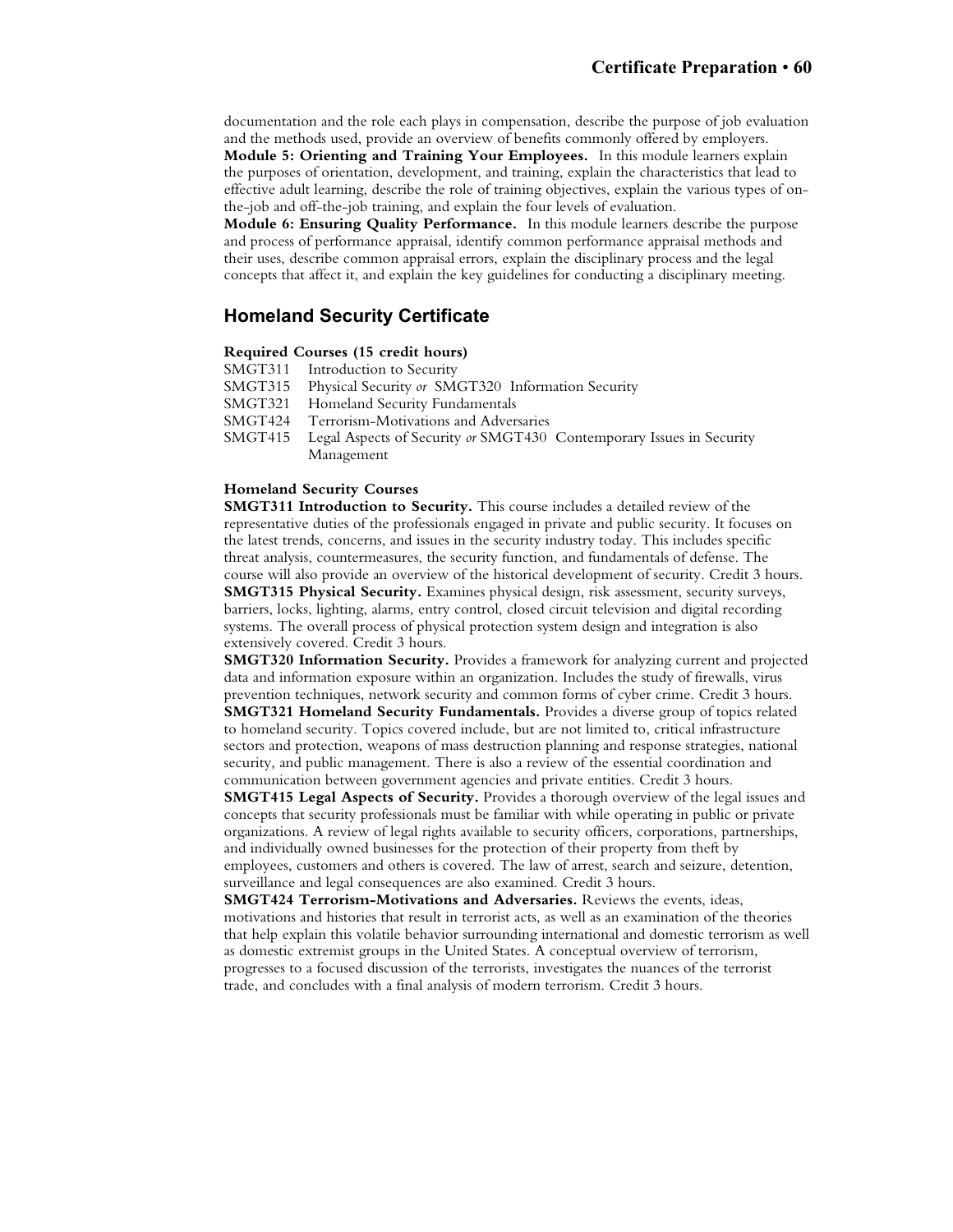**SMGT430 Contemporary Issues in Security Management.** A survey of contemporary issues affecting the conduct of personnel engaged in managing security within organizations and businesses. Includes an analysis of the impact recent legislation on internal security processes and procedures. Mechanisms and plans to facilitate data exchange with public safety organizations at the local, regional, and national level are discussed. Credit 3 hours.

### **Lean Six Sigma Certificate**

### **Required Courses (15 credit hours)**

OMGT311 Six Sigma Green Belt I

OMGT312 Six Sigma Green Belt II

OMGT310 Operations Management I

OMGT320 Managing Group Dynamics

OMGT415 Integrative Supply Chain Management

### **Lean Six Sigma Courses**

**OMGT311 Six Sigma Green Belt I.** This course is the first of a two part series to prepare professionals to participate on teams that are designed to improve, redesign, and create efficient, customer-focused business processes. It will provide an understanding of how Six Sigma integrates tools and best practices from various disciplines into a more powerful system of management. The teaming aspects of Six Sigma will be described. Credit 3 hours. **OMGT312 Six Sigma Green Belt II.** This course is the second in a two-part series and will emphasize the quantitative and problem solving techniques associated with Six Sigma. Statistical Process Control (SPC) and how it is used for monitoring, analyzing, and improving quality will be covered. In addition, analysis of histograms and machine/process capability will be studied. Proficiency with problem solving tools will be gained through practical application. Methods for achieving continuous improvement will be discussed. The Green Belt candidates must successfully complete a process/quality improvement project in the second of the two course series. Credit 3 hours.

**OMGT310 Operations Management I.** Overview of the salient aspects of operations management related to process analysis, product and service delivery design, work measurement, reliability and quality. This course is the first course in a two part series. Discussion of the aspects of operations strategy, supply chain management, competitive advantage and the management of operations in a global environment are included. Credit 3 hours.

**OMGT320 Managing Group Dynamics.** This course examines individual and group behavior within the context of the organizational design and culture. Includes theoretical and practical knowledge for understanding topics such as motivation, leadership, management decision-making, group process, and conflict resolution. Credit 3 hours.

**OMGT415 Integrative Supply Chain Management.** Intricacies of supply chain management and disruptive factors that influence the supply chain are studied. Includes an analysis of current practices that reflect maximum supply chain reliability and sustain delivery integrity. Credit 3 hours.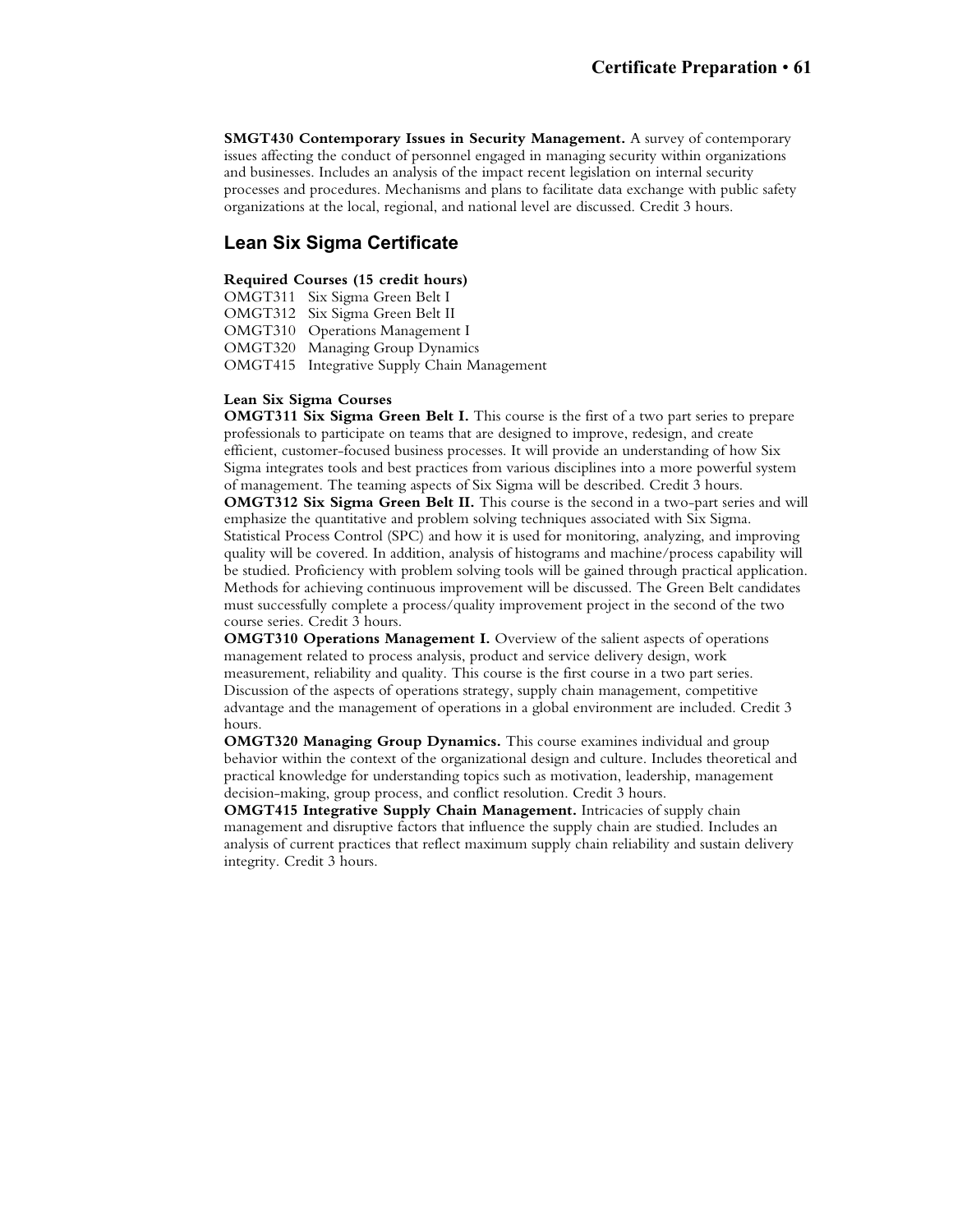### **Operational Leadership Certificate**

### **Required Courses (15 credit hours)**

- STL 307 Leadership Theories and Practical Application<br>STL 310 Interpersonal Group Dynamics
- Interpersonal Group Dynamics
- STL 410 Negotiation Skills
- STL 420 Forecasting & Leading Change<br>STL 430 Multi-Cultural Perspectives and
- Multi-Cultural Perspectives and Global Trends

### **Operational Leadership Courses**

**STL 307 Leadership Theories and Practical Application.** This course is an introduction to various leadership theories and models. Learners evaluate and apply leadership theories to practical real world situations. Credit 3 hours.

**STL 310 Interpersonal Group Dynamics.** Designed to focus on the interpersonal dynamics of groups and individuals. Learners will examine how non-verbal communication, perceptions of self and others influence peoples behavior. Credit 3 hours.

**STL 410 Negotiation Skills.** This course helps learners develop the tactics, strategies and interpersonal skills necessary for today's complex organizations. Learners are introduced to strategies for conflict management and the technique of dispute resolution. The process of mediation, facilitation and negotiation will be reviewed. Credit 3 hours.

**STL 420 Forecasting & Leading Change.** Designed to enable learners to use market trends and societal changes to forecast change. Learners will look at topics that include demographic changes, market trends, national income, and societal shifts to effectively forecast future changes by using forecasting techniques. Credit 3 hours.

**STL 430 Multi-Cultural Perspectives and Global Trends.** A study of the leadership implications surrounding political, social, economic and other world views. Learners will explore how global events effect decision making and strategic goals. Credit 3 hours.

### **APICS CPIM Certification**

This coursework is designed to prepare the learner to complete The Association for Operations Management (APICS) Certified in Production and Inventory Management (CPIM) examination.

#### **Required Courses (10.5 credit hours)**

- PRMG201 Introduction to Materials Management
- PRMG305 Basics of Supply Chain Management
- PRMG306 Master Planning of Resources
- PRMG307 Detailed Scheduling and Planning
- PRMG308 Execution and Control of Operations

PRMG309 Strategic Management of Resources

### **APICS CPIM Certification Courses**

**PRMG201 Introduction to Materials Management.** This course provides an overview of all activities in the flow of material from the supplier through the consumer. Such activities include physical supply, operations planning and control, and physical distribution. Major emphasis is placed on operations planning and control. Course introduces students to the bodies of knowledge contained in the in the Education Society for Resource Management (APICS) certification for Production and Inventory Management (CPIM). Credit 3 hours. **PRMG305 Basics of Supply Chain Management.** This is an introductory course for production and inventory management personnel and CPIM candidates. The course provides basic definitions and concepts for planning and controlling the flow of materials into, through, and out of an organization. It explains fundamental relationships among the activities that occur in the supply chain from suppliers to customers. In addition, the course addresses types of manufacturing systems, forecasting, master planning, capacity management, production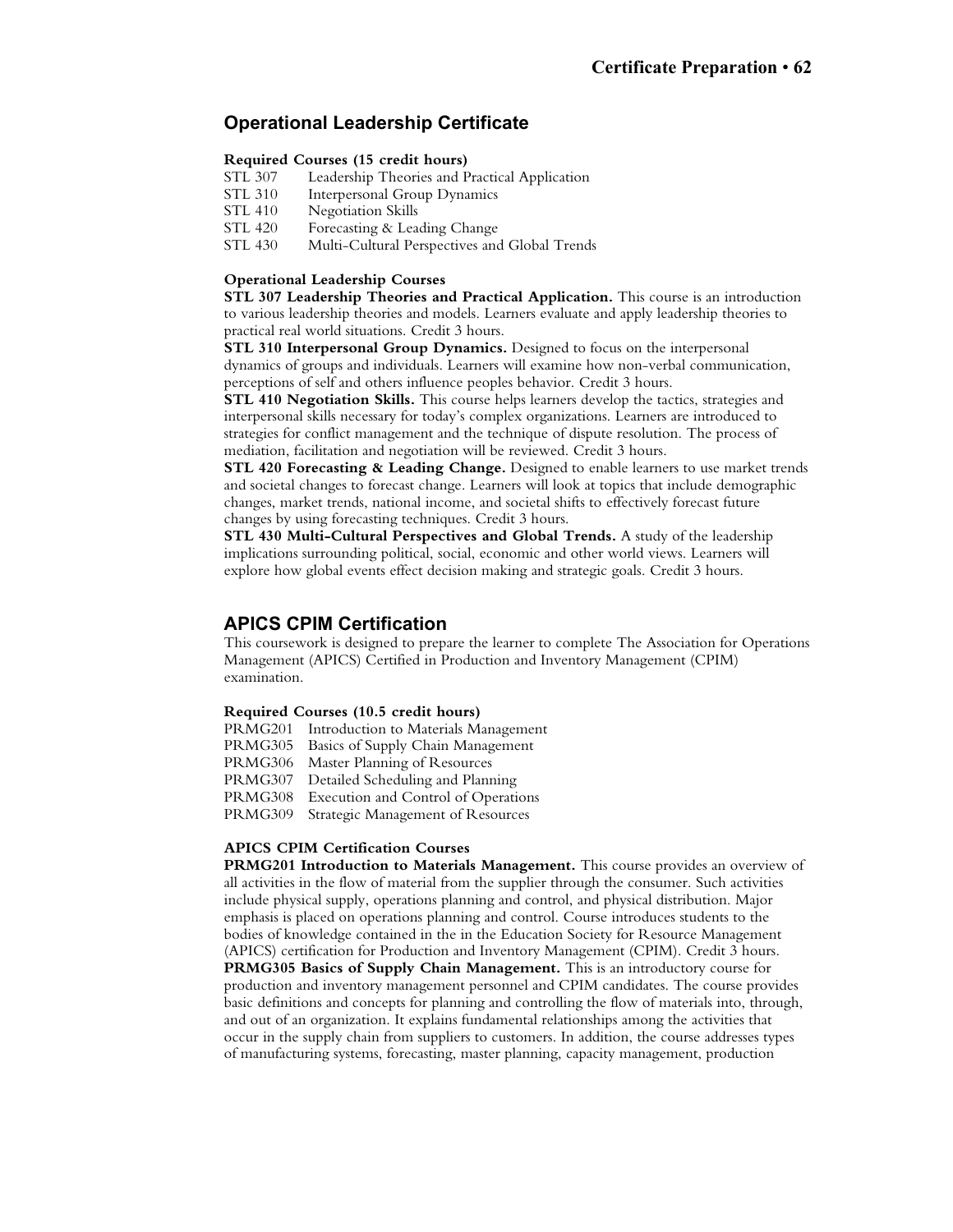activity control, purchasing, inventory management, distribution, quality management, and just-in-time manufacturing. Credit 1.5 hours.

**PRMG306 Master Planning of Resources.** In this course, students explore processes used to develop sales and operations plans, identify and assess internal and external demand and forecasting requirements, and effect an achievable master schedule consistent with business policies, objectives, and resource constraints. The course focuses on developing and validating a plan of supply, relating management of demand to the environment and developing and validating the master schedule. Credit 1.5 hours.

**PRMG307 Detailed Scheduling and Planning.** This course focuses on material and capacity scheduling and planning. It includes a detailed explanation of material requirements planning (MRP), a technique suitable for use in job shops. The course also introduces material-dominated scheduling, which is applicable to process industries and other mature production environments. The course explains capacity requirement planning, including processor-dominated scheduling. Credit 1.5 hours.

**PRMG308 Execution and Control of Operations.** This course focuses on three main areas: prioritizing and sequencing work, executing work plans, implementing controls, and reporting activity results, and evaluating and providing feedback on performance. The course explains techniques for scheduling and controlling production and process operations. It also addresses the execution of quality initiatives and continuous improvement plans as well as controlling and handling inventories. Finally, the course presents techniques for evaluating performance and collecting data for effective feedback. Credit 1.5 hours.

**PRMG309 Strategic Management of Resources.** In this course, students explore the relationship of existing and emerging processes and technologies to manufacturing strategy and supply chain related functions. The course addresses three main topics: aligning resources with the strategic plan, configuring integrating operation processes to support the strategic plan, and implementing change. Credit 1.5 hours.

### **APICS-CSCP Certification**

This coursework is designed to prepare the learner to complete The Association for Operations Management (APICS) Certified Supply Chain Professional (CSCP) examination.

### **Required Courses**

PRMG425 Certified Supply Chain Professional

### **APICS-CSCP Certification Courses**

**PRMG 425 Certified Supply Chain Professional.** This class examines the enterprise-wide concepts for satisfying customer expectations, determining and managing customer demand, managing the transformation of demand into supply, and managing suppliers and physical distribution. This class is part of the APICS course offerings. Credit 3 hours.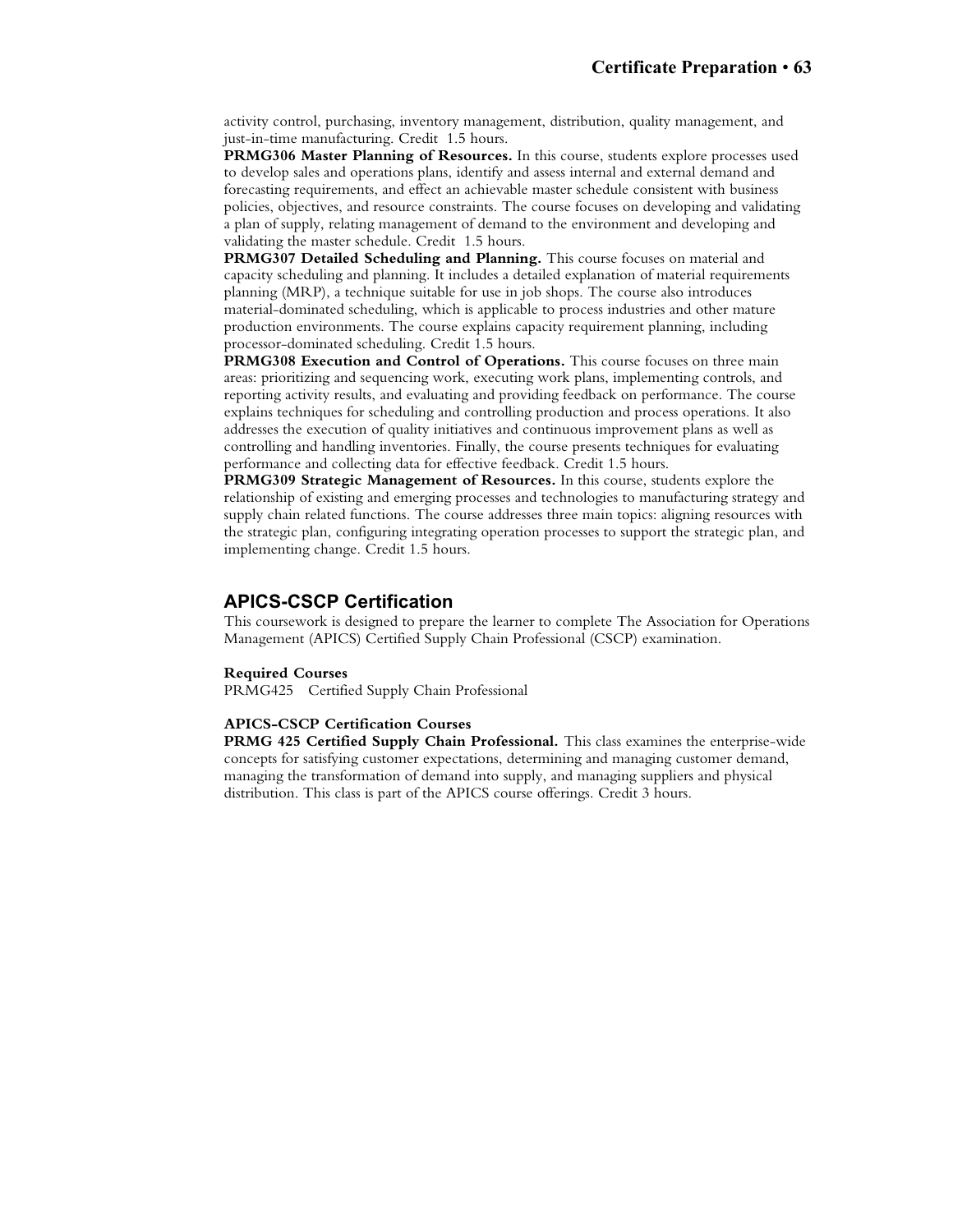### **ASQ Certification**

This coursework is designed to prepare the learner to complete specific American Society for Quality (ASQ) certification exams.

### **Courses**

- MTCH311 Certified Quality Technician (CQT)
- MTCH312 Certified Quality Engineer (CQE)
- MTCH313 Certified Quality Auditor (CQA)
- MTCH314 Certified Quality Inspector (CQI)
- MTCH435 Certified Manager of Quality/Organizational Excellence (CMQ/OE)
- MTCH317 Certified Quality Improvement Associate (CQIA)
- OMGT311 Six Sigma Green Belt I
- OMGT312 Six Sigma Green Belt II
- MTCH318 Certified Six Sigma Black Belt I
- MTCH319 Certified Six Sigma Black Belt II

### **ASQ Certification Courses**

**MTCH311 Certified Quality Technician (CQT).** Course is designed to acquaint students with the body of knowledge contained in the American Society for Quality (ASQ) exam for Certified Quality Technician. Subjects include quality concepts and techniques, practical statistical methods, metrology and calibration, inspection and test, quality audits and preventive corrective action. Credit 3 hours.

The Certified Quality Technician is a paraprofessional who, in support of and under the direction of quality engineers or supervisors, analyzes and solves quality problems, prepares inspection plans and instructions, selects sampling plan applications, prepares procedures, trains inspectors, performs audits, analyzes quality costs and other quality data, and applies fundamental statistical methods for process control.

**MTCH312 Certified Quality Engineer (CQE).** Course is designed to acquaint students with the body of knowledge contained in the American Society for Quality (ASQ) exam for Certified Quality Engineer. Subjects covered include quality systems, management, leadership, product and process quality, reliability, quantitative methods, quality improvement, and assuring product/process quality. Credit 3 hours.

The Certified Quality Engineer is a professional who understands the principles of product and service quality evaluation and control. This body of knowledge and applied technologies include, but are not limited to, development and operation of quality control systems, application and analysis of testing and inspection procedures, the ability to use metrology and statistical methods to diagnose and correct improper quality control practices, an understanding of human factors and motivation, facility with quality cost concepts and techniques, and the knowledge and ability to develop and administer management information systems and to audit quality systems for deficiency identification and correction.

**MTCH313 Certified Quality Auditor (CQA).** Course is designed to acquaint students with the body of knowledge contained in the American Society for Quality (ASQ) exam for Certified Quality Auditor. Subjects include auditor skills and conduct, audit reporting, planning and conducting an audit, audit program management and corrective action. Credit 3 hours.

The Certified Quality Auditor is a professional who understands the standards and principles of auditing and the auditing techniques of examining, questioning, evaluating, and reporting to determine a quality systems adequacy and deficiencies. The CQA analyzes all elements of a quality system and judges its degree of adherence to the criteria of industrial management and quality evaluation and control systems.

**MTCH314 Certified Quality Inspector (CQI).** Course is designed to acquaint students with the body of knowledge contained in the American Society for Quality (ASQ) exam for Certified Quality Inspector. Subjects include inspection and test, technical math, statistical techniques, quality improvement, and measurement tools. Credit 3 hours.

The Certified Quality Inspector is an inspector with the necessary knowledge and industrial experience to pass the certification examination. In support of and under the direction of quality engineers, supervisors, or technicians, this inspector can use, in a responsible manner,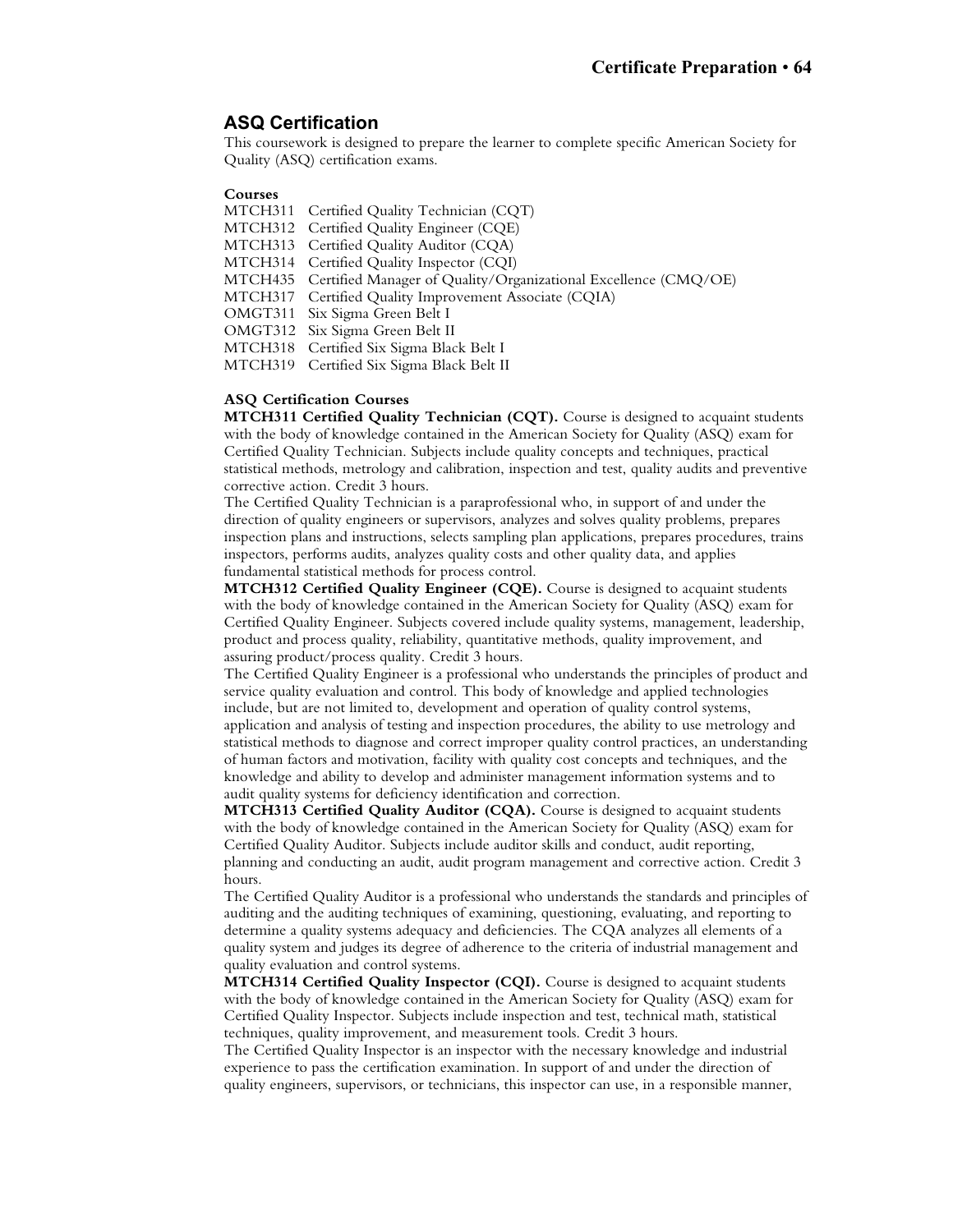the proven techniques included in the body of knowledge. Under professional direction, the quality inspector evaluates hardware documentation, performs laboratory procedures, inspects products, measures process performance, records data, and prepares formal reports.

**MTCH435 Certified Manager of Quality/Organizational Excellence (CMQ/OE).** This course is designed to acquaint students with the body of knowledge contained in the American Society of Quality (ASQ) exam for Certified Manager of Quality/Organizational Excellence (CMQ/OE). Subjects covered include leadership, strategic plan development and deployment, management elements and methods, quality management tools, customer-focused organizations, supply chain management, training and development. Credit 3 hours.

**MTCH317 Certified Quality Improvement Associate (CQIA).** Course is designed to acquaint students with the body of knowledge contained in the American Society for Quality (ASQ) Certified Quality Improvement Associate (CQIA) exam. Subjects covered include quality basics, teams, and continuous improvement. Credit 3 hours.

The Certified Quality Improvement Associate is an individual who has a basic knowledge of quality tools and their uses and is involved in quality improvement projects, but does not necessarily come from a traditional quality area.

**OMGT311 Six Sigma Green Belt I.** This course is the first of a two part series to prepare professionals to participate on teams that are designed to improve, redesign, and create efficient, customer-focused business processes. It will provide an understanding of how Six Sigma integrates tools and best practices from various disciplines into a more powerful system of management. The teaming aspects of Six Sigma will be described. Credit 3 hours. The Six Sigma Green Belt is a paraprofessional who, in support of or under the supervision of a Six Sigma Black Belt, analyzes and solves quality problems and is involved in quality improvement projects. A Six Sigma Green Belt is someone with at least three years of work

experience who wants to demonstrate his or her knowledge of Six Sigma tools and processes. **OMGT312 Six Sigma Green Belt II.** This course is the second in a two-part series and will emphasize the quantitative and problem solving techniques associated with Six Sigma. Statistical Process Control (SPC) and how it is used for monitoring, analyzing, and improving quality will be covered. In addition, analysis of histograms and machine/process capability will be studied. Proficiency with problem solving tools will be gained through practical application. Methods for achieving continuous improvement will be discussed. The Green Belt candidates must successfully complete a process/quality improvement project in the second of the two course series. Credit 3 hours.

**OMGT318 Certified Six Sigma Black Belt I (CSSBB).** Course is designed to acquaint students with the body of knowledge contained in the American Society for Quality (ASQ) for Six Sigma Black Belt exam. This course is the first in a two part series. Subjects covered in this course include enterprise-wide deployment, business process management, project management, six sigma improvement methodology, and both tools-define and tools-measure. Credit 3 hours.

**OMGT319 Certified Six Sigma Black Belt II.** This course is the second in a two part series. Subjects covered in this course include six sigma improvement methodology (toolsanalyze, tools-improve, and tools-control), lean enterprise, and design for six sigma. Credit 3 hours.

The Certified Six Sigma Black Belt is a professional who can explain Six Sigma philosophies and principles, including supporting systems and tools. The Black Belt should demonstrate team leadership, understand team dynamics, and assign team member roles and responsibilities. They have a thorough understanding of and can use all aspects of the DMAIC model in accordance with Six Sigma principles. They have basic knowledge of lean enterprise concepts, are able to identify non-value-added elements and activities, and are able to use specific tools.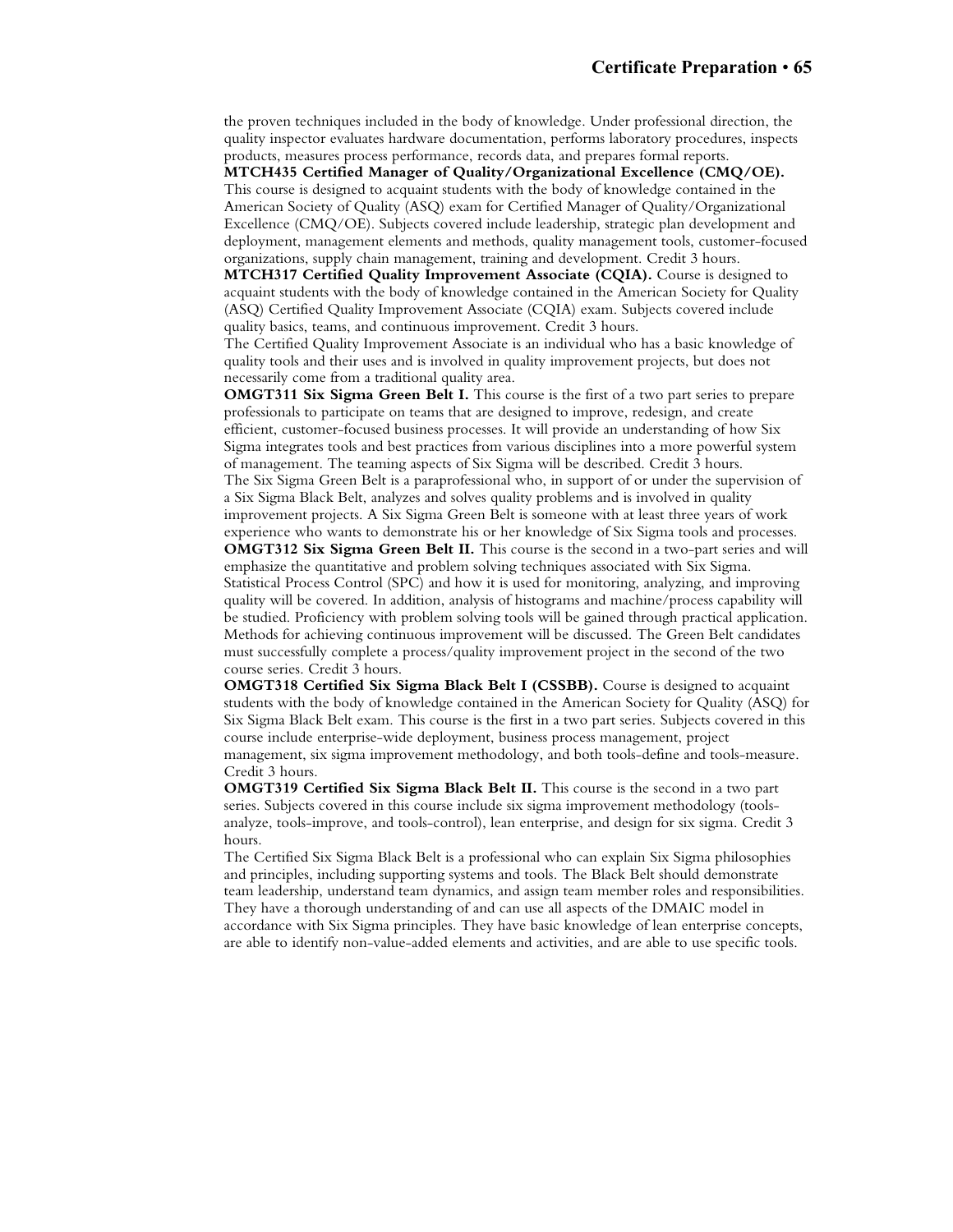### **ISM Certification**

This coursework is designed to prepare the learner to complete certification exams with The Institute for Supply Management (ISM) Certified Purchasing Manager (C.P.M.).

### **Courses**

- BSAD301 Purchasing Process<br>BSAD302 Supply Environment
- BSAD302 Supply Environment<br>BSAD303 Value Enhancement !
- Value Enhancement Strategies
- BSAD304 Management for Purchasing Managers

### **ISM Course Descriptions**

**BSAD301 Purchasing Process.** This course has four parts, which are identifying requirements, preparation of solicitations, supplier analysis, and

contract/execution/implementation/administration. Credit 1.5 hours.

**BSAD302 Supply Environment.** The second course is divided into five parts, which are negotiations, information technology, quality issues, internal relationships, and external relationships. Credit 1.5 hours.

**BSAD303 Value Enhancement Strategies.** Course three consists of four parts, which are sourcing analysis, supply and inventory management, value enhancing methods, and forecasting strategies. Credit 1.5 hours.

**BSAD304 Management for Purchasing Managers**. The fourth course has two parts which are management and organization, and human resources management. Credit 1.5 hours.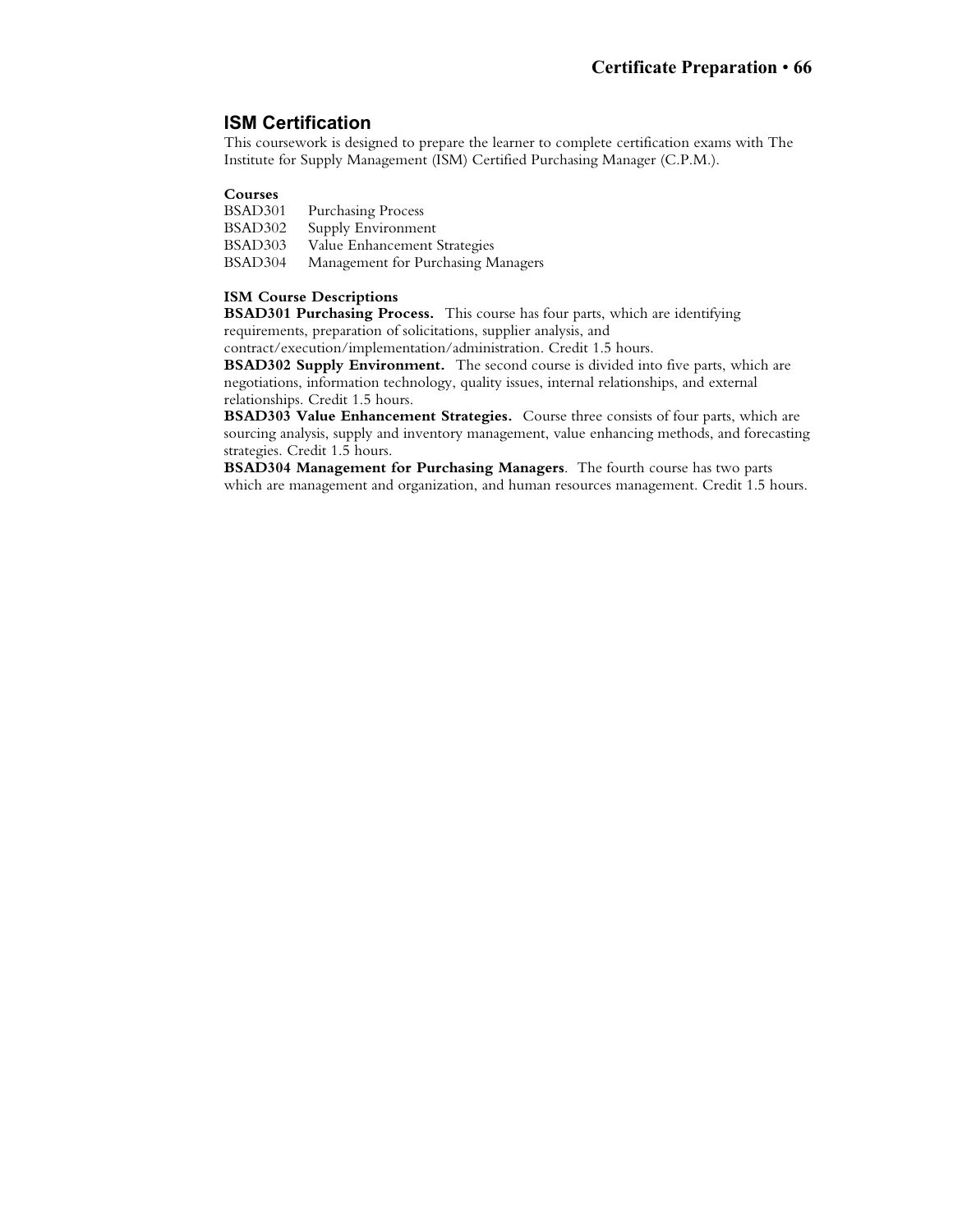# **Electives and Additional Course Offerings**

**BSAD340 Legal Environment of Business.** Examines the social and governmental structure within which business operates. Addresses labor and employment contracts, business torts and crimes, legal process, public issues and environmental regulations. Credit 3 hours. **BSAD440 Strategic Management.** Synthesis of major business administration disciplines. It is recommended that this be the last course in the core curriculum for Business Administration. Credit 3 hours.

**BSAD420 Management Information Systems Analysis.** Evaluation of different types of software and their application in organization. Emphasis on practical skills, spreadsheet modeling and database design. Techniques for developing systems responsive to managerial needs. Credit 3 hours.

**BQM 320 Organizational Leadership**. A study of leadership models and styles including the principles of the latest leadership thinkers. The focus will be particularly on leadership within organizations emphasizing motivational, decision-making, communication, and employee involvement skills. Special emphasis will be given to diversity management, including minorities and gender issues in the workplace. Credit 3 hours.

**BQM 310 Team Management.** The study of teams and the impact of self-directed teams on continuous improvement. The focus will be on viewing the organization as a series of interactive teams with emphasis on the skills and knowledge essential to organizing teams, evaluating data, measuring progress, plotting accomplishments, and developing empowered teams. Credit 3 hours.

**BUS 218 Business Mathematics.** Practical application of math procedures to business problems. Students will study math used for problem solving in banking, purchasing, inventories, payroll, loans, property ownership, depreciation, taxes, investments, and statistics. Course procedures include quantitative methods and group interaction in class. Credit 3 hours. **BUS 328 Organizational Behavior.** Individual and work group behavior in organizations. Exercises in the dynamics of power, developing leadership, facilitating quality and change, and interpersonal communication skills will be emphasized. Credit 3 hours.

**BUS 395 Corporate Finance.** An introduction to the long-term and short-term investing and financing decisions required in the financial management of a business. Course procedures include quantitative methods, oral and written communication, group interaction in class. Prerequisite for BSAD310 Financial Accounting Systems & BSAD430 Financial Management. Credit 3 hours.

**CJUS451 Computer Forensics & Cyber-Crime.** This course will focus on the technological, systematic examination of the computer system and its contents for legal evidence of a crime as well as criminal acts dealing with and networks. The course will explore computer analysis and investigation techniques, the digital means to commit crimes, and the issues facing law enforcement in cyber crime investigations. Various types of cyber crimes will be studied and examined. It will also focus the tools used by law enforcement to probe cyber crime and current trends in cyber crime. Credit 3 hours.

**COT 308 Advanced Microsoft Access.** Course requires students to integrate Access with the web, automate tasks with macros and VBA (Visual Basic for Applications), and both manage and secure databases. Prerequisite: COT 220. Credit 3 hours.

**COT 312 Database Development.** This course covers the steps of database applications development. Using database design principles coupled with Microsoft Access database software, the student uses database table structures, design principles, queries, forms and reports, command objects, and macros to fully design a working database model. Credit 3 hours.

**COT 320 Software Integration.** Windows XP professional, Windows Vista and the Linux operating systems are explained in detail. The course progresses from installation through the desktop environment to disk configuration and maintenance, firewall configuration, phishing filtering, hardware & software configuration, file maintenance and using the many multimedia functions and features of XP, Vista, and Linux labs are completed that further explain the more complex functions and features of the operating systems. Credit 3 hours.

**COT 325 Outlook Organizational Techniques.** Course introduces key concepts, functions and features, and automating methods most widely used in the popular Microsoft Outlook email client software. The course presents an overview of how Outlook's various components and tools work together and how to configure and use them efficiently. Including he advanced tools such as forms design, adaptive menus, rules, and VBA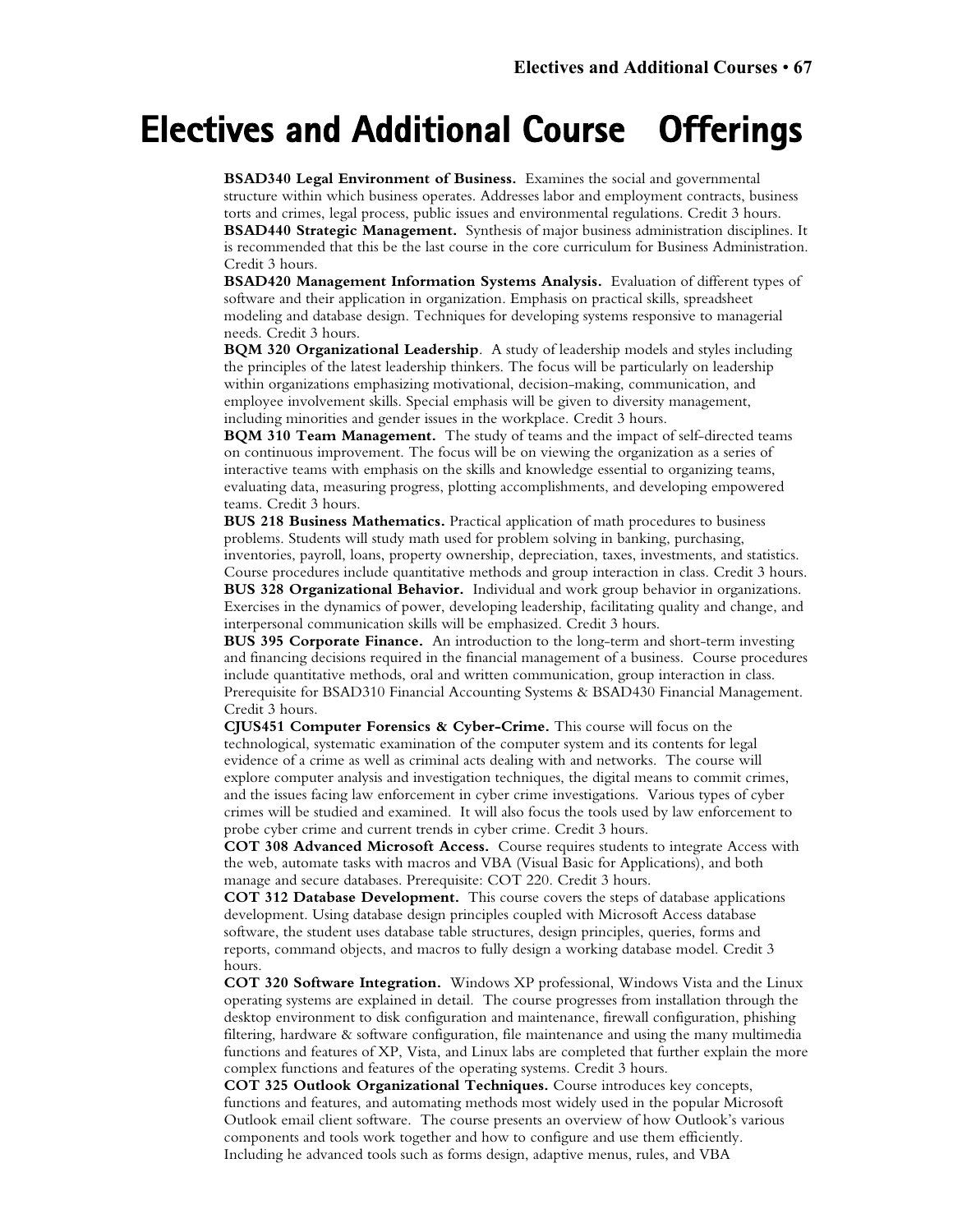programming results in extending organizational objectives resulting in advanced collaborative solutions. Credit 3 hours.

**CPT 390 PHP Programming with MySQL.** PHP and MySQL go hand in hand. An introduction to PHP, SQL and MySQL leads to programming PHP to develop, manipulate, maintain and query MySQL databases. The course covers key PHP programming concepts and features, and shows how to effectively integrate PHP and MySQL to build powerful interactive web sites. Credit 3 hours.

**CPT 400 C#.** Course covers programming in C# and writing object orientated code to solve business applications. Course begins with an overview of C# which leans heavily on Visual Studio, syntax, variables, scope, program control, exception handling and decision manipulation and moves to constructing and manipulating SQL data constructs. Credit 3 hours.

**CPT 410 Java Servlets and JSP.** Skills developing e-commerce web sites are developed in an open-source environment using Java Server Pages (JSP) and Servlets coupled with MySQL and Tomcat web/Apache web server software. These skills include working with HTML, HTTP, servlets, JSP, sessions, cookies, JavaBeans, SQL, JDBC, connection pooling, JavaMail, SSL, security, and XML. Prerequisites: CPT431 Java Programming Principles II. Credit 3 hours.

**CPT 420 Scripting.** Perl is a full-featured programming language used for web programming, database manipulation, XML processing and system administration of practically all platforms. The course progresses from learning basic Perl syntax, data types, file operations and regular expressions to text processing, strings and sorting, process management and using third party modules. Students use the Perl scripting language to support data interaction and processing within a web site environment. Credit 3 hours.

**CPT 440 Java Script.** Course begins by reviewing with an introduction to HTML and XHTML, and cascading style sheet (CSS). The focus is then shifted to tan introduction to JavaScript including working with objects, special effects, windows and frames and well as forms, form validation, event models, cookies and dynamic content. Credit 3 hours.

**CPT 441 Active Server Pages Programming.** Course presents techniques for creating ASP pages and using ASP components to collect and deliver information to databases. Course enables students to design, maintain interactive and dynamic Web applications with the serverbased scripting language, Active Server Pages. Credit 3 hours.

**CPT 444 XML (Extensible Markup Language).** Students will develop applications with XML that share and access data through the Web and apply the structure and code of XML for business applications that manipulate, share, extract, and store data. Prerequisite: CPT 422 Hypertext Markup Language Programming Techniques. Credit 3 hours.

**ECON326 Economic Theory.** A theory and issues oriented approach to the study of economics. Both microeconomic and macroeconomic principles are explored. Various cases and issues are used to develop the economist's view and contribution to solutions. Prerequisite for BSAD320 Managerial Economics. Credit 3 hours.

**HRD 322 Training and Development.** Training and development of human resources in organizations. Conduct and supervise training and development programs for employees. Increasingly, management recognizes that training offers a way of developing skills, enhancing productivity and quality of work, and building worker loyalty to the firm. Credit 3 hours.

**HRD 325 Developing Workforce Talent.** This course will focus on the development of a personal development plan that will provide insight into abilities, strengths and weaknesses that help people to succeed professionally. It will focus on skills assessment, career planning, developing the attributes and talents that help people move both up and laterally in organizations. It will also focus on the current trends in organization

effectiveness/development. Credit 3 hours.

**HRD 320 Professional Growth and Development**. An assessment of personal and professional life experiences with regard to skills, competencies, and knowledge gained which will produce an under-standing of the evolution of the value systems we bring to bear to our professional roles. Credit 3 hours.

**HRD 327 Employee & Labor Relations.** Implement industrial labor relations programs and interprets and administers the contract with respect to grievances, wages and salaries, employee welfare, healthcare, pensions, union and management practices, and other contractual stipulations. Credit 3 hours.

**HRD 330 Microsoft Office Applications.** The applications involved in Microsoft Office Professional (Word, Excel, Access, PowerPoint, and Schedule) will be surveyed individually as well as their interaction. Emphasis will be on applications that typically benefit the small business or departmental computing. Credit 3 hours.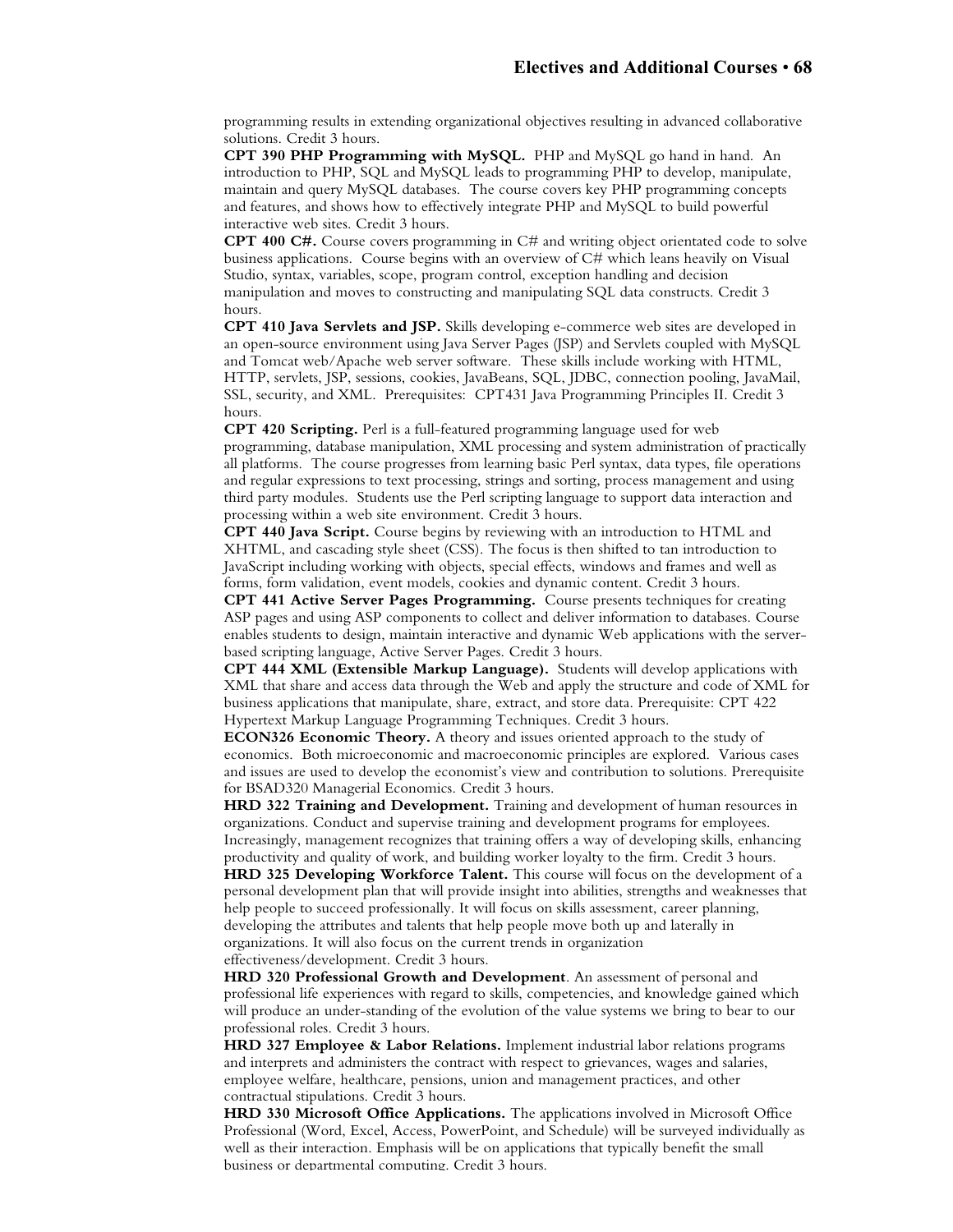**MTCH318 Six Sigma Black Belt I.** Course is designed to acquaint students with the body of knowledge contained in the American Society for Quality (ASQ) for Six Sigma Black Belt Exam. This course is the first in a two part series. Subjects covered in this course include enterprise-wide deployment, business process management, project management, six sigma improvement methodology, and both tools-define and tools-measure. Credit 3 hours.

**MTCH319 Six Sigma Black Belt II.** Course is designed to acquaint students with the body of knowledge contained in the American Society for Quality (ASQ) for Six Sigma Black Belt exam. This course is the second in a two part series. Subjects covered in this course include six sigma improvement methodology (tools-analyze, tools-improve, and tools-control), lean enterprise, and design for six sigma. Credit 3 hours.

**NURS337 Professional Nursing Issues.** Issues affecting the delivery of quality health care, present and future, are explored, and the nurse's role in effecting change is analyzed. Credit 3 hours.

**NURS434 Pathophysiology for Current Practitioners.** Major pathophysiologic concepts are explored using a body systems approach. Theories relating etiology, pathogenesis and clinical manifestations are used to study common disease processes. Concepts from anatomy and physiology, chemistry, and other science courses provide the foundation for exploring human dysfunction. This course provides a basis for understanding alterations in functioning imposed by stressors and disease processes so that application to understanding clinical manifestations can be made. Credit 3 hours.

**NURS359 Elective Practicum Experience.** (This course is considered an unscheduled course. Learners may enroll at anytime by contacting the program director.) This course is designed to allow currently practicing practitioners to pursue individual interest in a variety of practicum areas while working directly with a faculty member. Learners will develop a learner/faculty learning contract to guide practicum experiences. Each credit hour represents a minimum of 18 hours of practicum. (Credit varied 1-3 hours. A total of 6 hours can be earned towards BSN degree).

**OMGT312 Six Sigma Green Belt II.** This course is the second in a two-part series and will emphasize the quantitative and problem solving techniques associated with Six Sigma. Statistical Process Control (SPC) and how it is used for monitoring, analyzing, and improving quality will be covered. In addition, analysis of histograms and machine/process capability will be studied. Proficiency with problem solving tools will be gained through practical application. Methods for achieving continuous improvement will be discussed. The Green Belt candidates must successfully complete a process/quality improvement project in the second of the two course series. Credit 3 hours.

**OMGT320 Managing Group Dynamics.** This course examines individual and group behavior within the context of the organizational design and culture. Includes theoretical and practical knowledge for understanding topics such as motivation, leadership, management decision-making, group process, and conflict resolution. Credit 3 hours.

**PSC 236 Comparative Religion and Philosophy**. Exploration of religion and its role in human life, coupled with a study of the origin and development of significant concepts that have influenced modern man's ideological heritage. Credit 3 hours.

**REL 305 Applications in Youth Ministry.** Comprehensive Youth ministry foundational to local church work. Emphasis on equipping students to practice youth ministry in the local church by exploring a variety of theories, techniques, and resources. Credit 3 hours.

**REL 325 Basic Preaching.** Though a form of public speaking, preaching is different in many important respects. This course is designed to help the student develop skills in delivering a sermon. Credit 3 hours.

**REL 332 Caring in the Christian Community.** The course will help students become better informed as caring ministers and more effective in developing care ministries in their local settings. Students will learn to use a method of critical refection in praxis, through which they can identify where suffering is occurring, analyze the causes of suffering, and imagine responses by which suffering can be alleviated with caring. Credit 3 hours.

**REL 420 Evangelism.** This course is designed to help the student gain theoretical and practical education in a Christian evangelism. Credit 3 hours.

**REL 425 Church Administration and Finance.** This course will help students evaluate the administrative and financial aspects of ministry. Credit 3 hours.

**SMGT335 Security Investigation Techniques.** This course includes the study of interviewing and interrogation techniques that are appropriate for employee investigations relating to business fraud, discrimination or harassment. The separation of fact from attribution relative to witness observations is included. Credit 3 hours.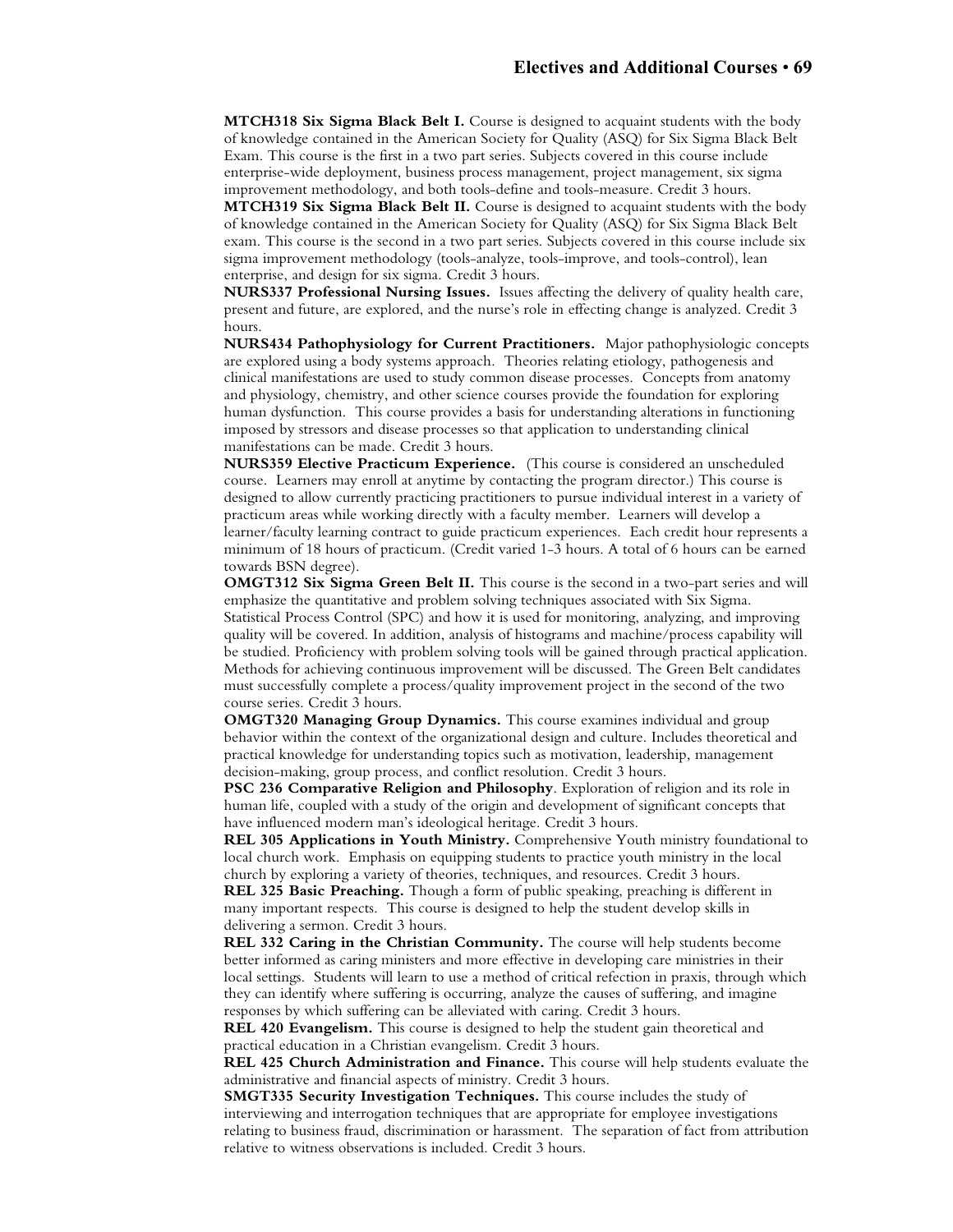**SOCS302 Diversity.** Twofold emphasis: 1) increasing students' awareness of their own ethno cultural roots and the influence of these roots on their world views and interactions with others, and 2) increasing students' understanding of and sensitivity to the experience of being an ethnic minority in the U.S. today. Credit 3 hours.

**SOCS320 Adults in Transition.** This course will focus on adults moving through transitions. The skills necessary to negotiate transitions will be identified. Participants will become aware of various career assessment inventories and other resources available to assist adults confronting career and life changes. Credit 3 hours.

**STL 430 Multi-Cultural Perspectives and Global Trends.** A study of the leadership implications surrounding political, social, economic and other world views. Learners will explore how global events effect decision making and strategic goals. Credit 3 hours.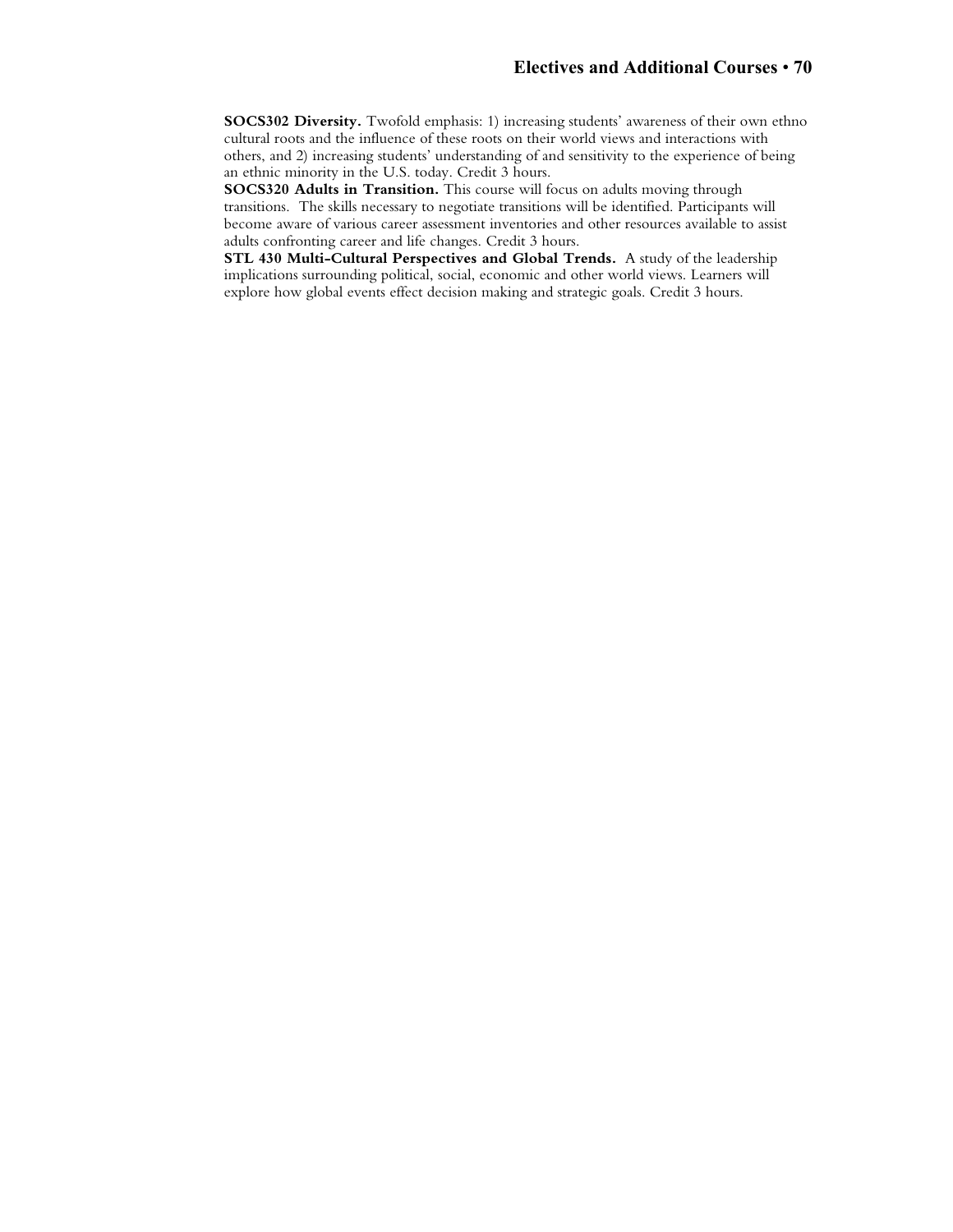# **Graduate Studies**

Southwestern College offers the following graduate programs. For complete information regarding graduate programs, see the graduate catalog online at http://www.southwesterncollege.org/catalogs-handbooks.cfm

or contact:

Graduate Programs Southwestern College 2040 S. Rock Road Wichita, Kansas 67207-5350 Phone: 316.684.5335

### **Master of Arts in Specialized Ministries (M.A.S.M.)**

Southwestern College's Master of Arts in Specialized Ministries program is a 36-hour degree program offered completely online.

### **Master of Business Administration (MBA)**

Southwestern College Professional Studies MBA program is a 39-hour degree program offered either on-ground or completely online.

### **Master of Education (M.Ed.)**

The Master of Education degree is offered with an emphasis in special education or curriculum and instruction. The special education emphasis is offered on-ground only. The curriculum and instruction emphasis is offered completely online.

## **Master of Science in Leadership (M.S.L.)**

Southwestern College's Master of Science in Leadership program is a 36-hour degree program offered completely online.

## **Master of Science in Management (M.S.M.)**

Southwestern College's Master of Science in Management program is a 39-hour degree program offered completely online. Some courses are also available on-ground.

## **Master of Science in Security Administration (M.S.S.A.)**

The Master of Science in Security Administration program at Southwestern College is a 36 hour degree program offered completely online.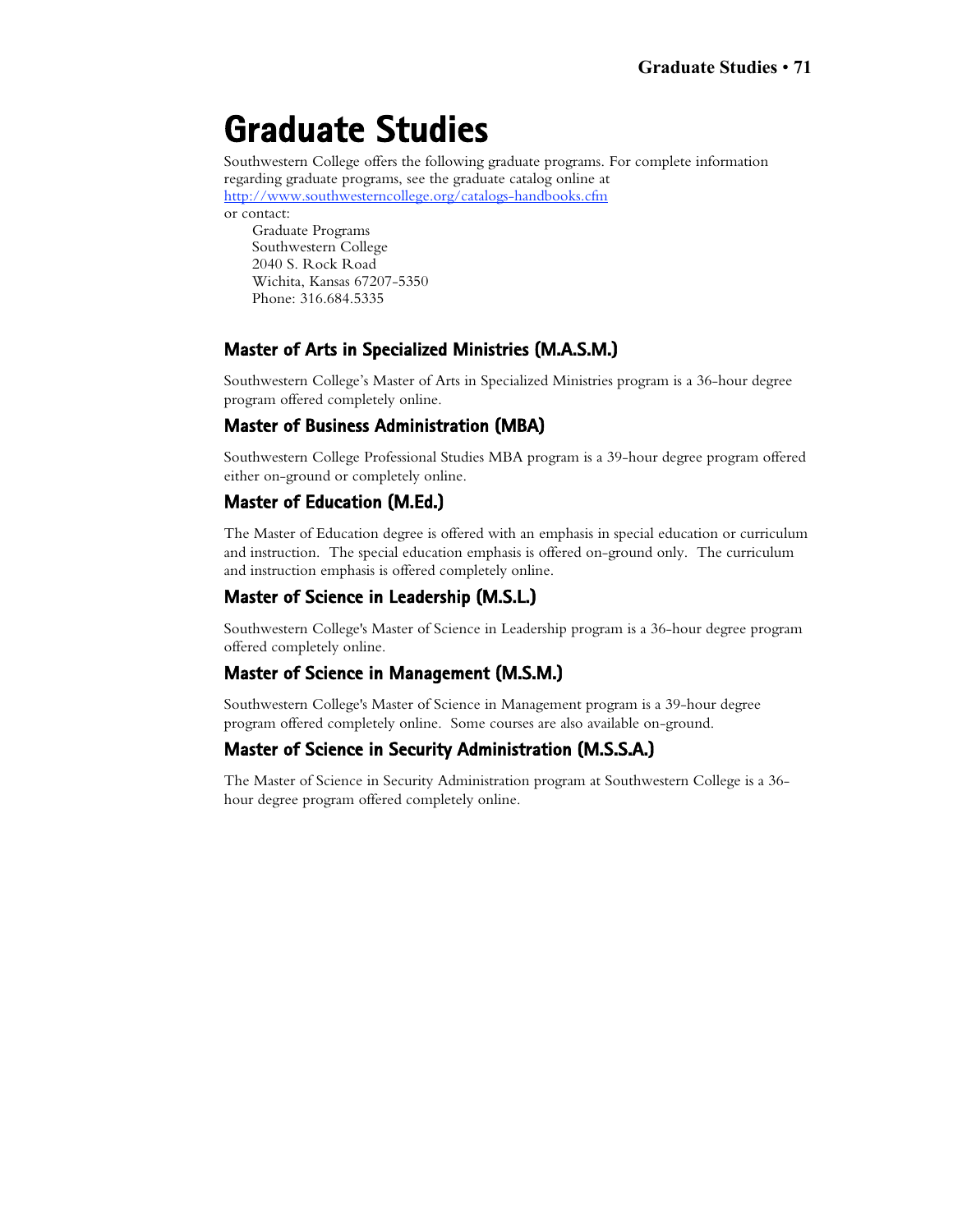# **Southwestern College Professional Studies Sites**

### **Wichita East**

2040 S. Rock Road Wichita, KS 67207-5350 316.684.5335 Fax: 316.688.5218 prostudy@sckans.edu

### **Wichita West**

7011 W. Central, Suite 205 Wichita, KS 67212-3386 316.946.1116 Fax: 316.946.1079 wwichita@sckans.edu

### **Winfield**

Beech Science Center, Rm. 106 100 College Street Winfield, KS 67156 620.229.6977 Fax: 620.229.6112 winfield@sckans.edu

### **Midwest City/Oklahoma City**

1140 S. Douglas Blvd. Midwest City, OK 73130 405.733.3301 Fax: 405.733.1254 okc@sckans.edu

### **McConnell AFB**

22MSS/DPE 53474 Lawrence Ct. McConnell AFB, KS 67221 316.681.1467 Fax: 316.681.2837 mcconnell@sckans.edu

### **Fort Riley**

Building 215, Custer Ave. Fort Riley, KS 66442 785.784.9930 fortriley@sckans.edu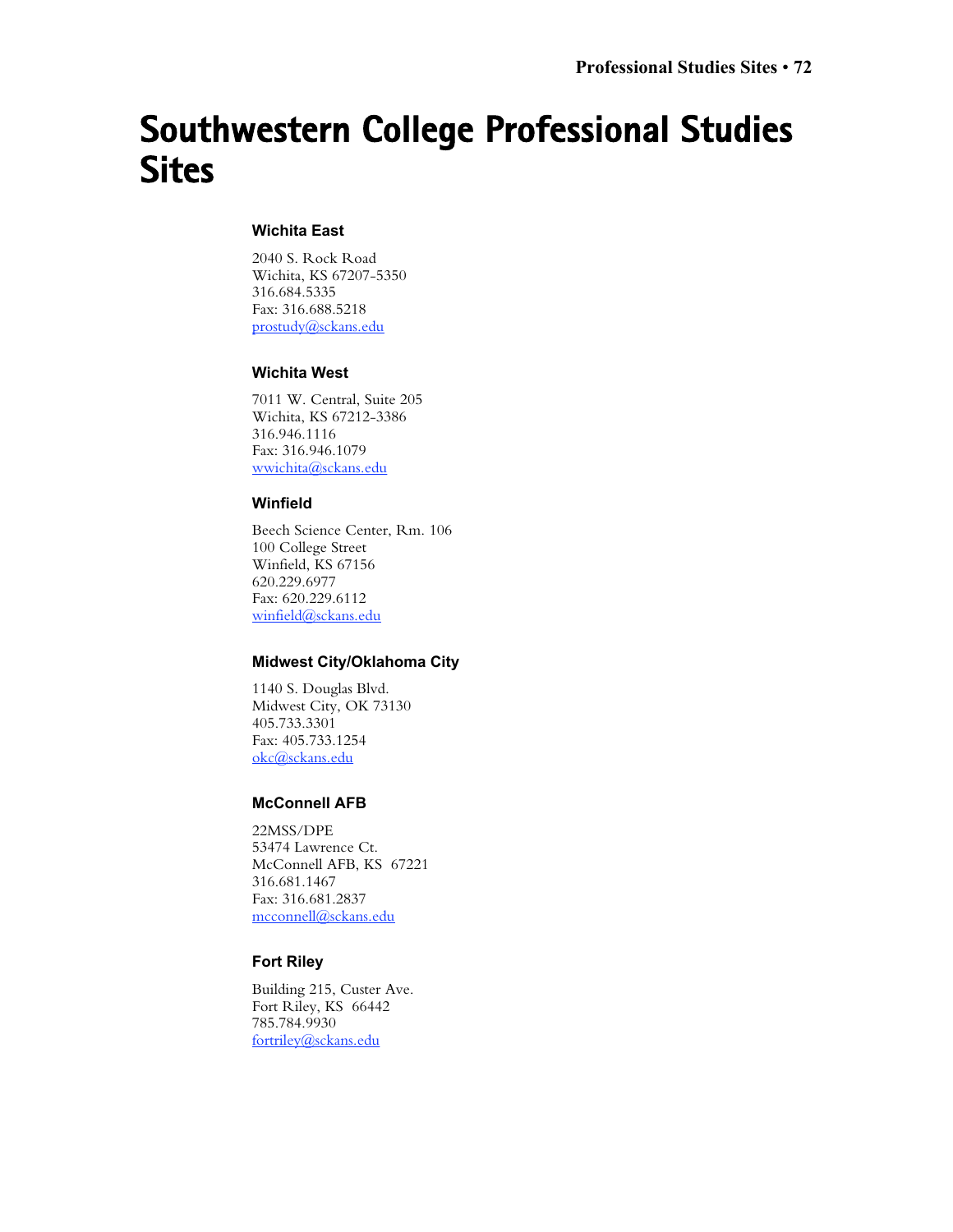# **Professional Studies Staff**

## **Alex Zarchan**

Financial Aid Counselor alex.zarchan@sckans.edu Phone: 316.684.5335 ext. 209 Toll Free: 888.684.5335 ext. 209 Fax: 316.688.5218

### **Amy Hong Yan**

Coordinator of Instructional and Information Technology amy.yan@sckans.edu Phone: 316.684.5335 ext. 121 Toll Free: 888.684.5335 ext. 121 Fax: 316.688.5218

## **Candyce Duggan**

Director of Special Projects candyce.duggan@sckans.edu Phone: 316.684.5335 ext. 112 Toll Free: 888.684.5335 ext. 112 Fax: 316.688.5218

#### **Cathi Mohr**

Academic Advisor cathi.mohr@sckans.edu Phone: 316.684.5335 ext. 120 Toll Free: 888.684.5335 ext. 120 Fax: 316.688.5218

### **Chris Smith**

Coordinator of eArmyU and GoArmyEd chris.smith@sckans.edu earmy@sckans.edu Phone: 316.684.5335 ext. 208 Toll Free: 888.684.5335 ext. 208 Fax: 316.688.5218

#### **Dana Bradbury**

Program Representative, Winfield Graduate Program Advisor dana.bradbury@sckans.edu winfield@sckans.edu Phone: 620.229.6977 Fax: 620.229.6112

#### **Dana Veach**

Learner Services Specialist dana.veach@sckans.edu Phone: 316.684.5335 ext. 113 Toll Free: 888.684.5335 ext. 113 Fax: 316.688.5218

#### **Heather Kaupa**

Military and Accounts Specialist heather.kaupa@sckans.edu Phone: 316.684.5335 ext. 108 Toll Free: 888.684.5335 ext. 108 Fax: 316.688.5218

#### **Heather Kesterson**

Coordinator of Military Education heather.kesterson@sckans.edu military@sckans.edu

Phone: 405.733.3301 ext. 301 Toll Free: 866.342.3301 ext. 301 Fax: 405.733.1254

#### **Jae O'Neal**

Financial Aid Counselor jae.oneal@sckans.edu Phone: 316.684.5335 ext. 225 Toll Free: 888.684.5335 ext. 225 Fax: 316.688.5218

## **Jamie Sue Moore**

Program Representative, McConnell AFB mcconnel@sckans.edu jamiesue.moore@sckans.edu Phone: 316.681.1467 Fax: 316.681.2837

## **Jane Schlickau**

Nursing Advisor and Professor of Nursing Jane.Schlickau@sckans.edu Phone: 620.229.6216 Toll Free: 800.846.1543 ext. 6216 Fax: 620.229.6152

#### **Jeni McRay**

Director of Academic Affairs jeni.mcray@sckans.edu Phone: 316.684.5335 ext. 203 Toll Free: 888.684.5335 ext. 203 Fax: 316.688.5218

#### **Jennifer Atkinson**

Program Representative, Fort Riley, Junction City and Manhattan jennifer.atkinson@sckans.edu fortriley@sckans.edu Phone: 785.784.9930

#### **Joni Rankin**

Director of Learner Services joni.rankin@sckans.edu Phone: 316.684.5335 ext. 213 Toll Free: 888.684.5335 ext. 213 Fax: 316.688.5218

#### **Karen Cannady**

Academic Program Representative karen.cannady@sckans.edu Phone: 316.684.5335 ext. 101 Toll Free: 888.684.5335 ext. 101 Fax: 316.688.5218

#### **Karen Pedersen**

Vice-President for Professional Studies karen.pedersen@sckans.edu Phone: 316.684.5335 ext. 114 Toll Free: 888.684.5335 ext. 114 Fax: 316.688.5218

**Kelley Krahn**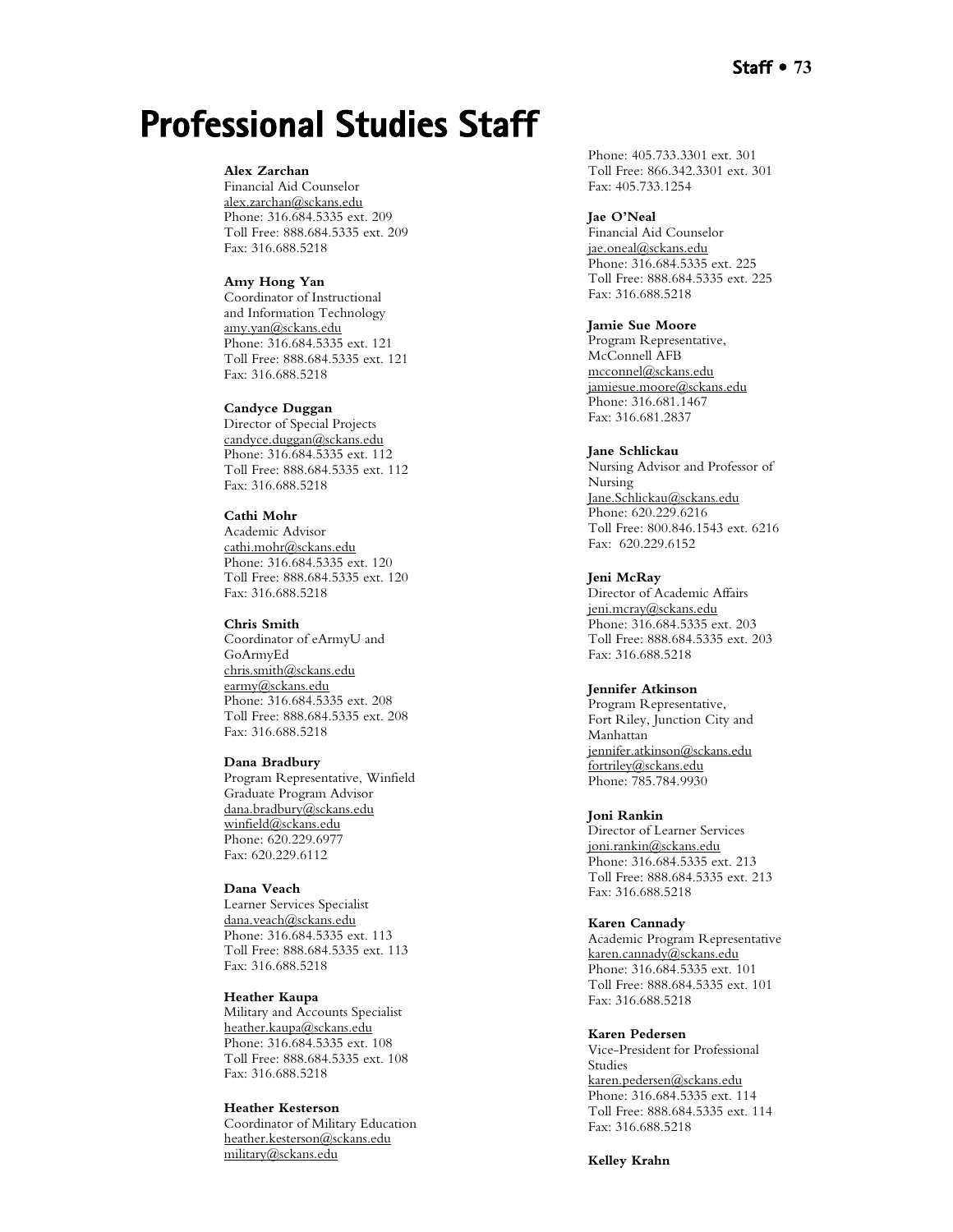## **Staff • 74**

Program Representative kelley.krahn@sckans.edu Phone: 316.684.5335 ext. 124 Toll Free: 888.684.5335 ext. 124 Fax: 316.688.5218

#### **Kyle Coulter**

Program Representative, OKC kyle.coulter@sckans.edu okc@sckans.edu Phone: 405.733.3301 ext. 302 Toll Free: 866.342.3301 Fax: 405.733.1254

### **Linda Bussman**

Director of Enrollment Management linda.bussman@sckans.edu Phone: 316.684.5335 ext. 214 Toll Free: 888.684.5335 ext. 214 Fax: 316.688.5218

## **Linda Kissire**

Online Military Program Representative linda.kissire@sckans.edu Phone: 316.684.5335 ext. 126 Toll Free: 888.684.5335 ext. 126 Fax: 316-688.5218

#### **Marie Greene**

Program Representative, Wichita West marie.greene@sckans.edu Phone: 316.946.1116 Toll Free: 800.813.4378 Fax: 316.946.1079

#### **Martha Bruce Fair**

Education Liaison, Wichita martha.fair@sckans.edu Phone: 316.684.5335 Toll Free: 888.684.5335 Fax: 316.688.5218

## **Mary Beth Doornbos**

Education Program Representative mary.doornbos@sckans.edu teachers@sckans.edu Phone: 316.684.5335 ext. 102

Toll Free: 888.684.5335 ext. 102 Fax: 316.688.5218

## **Mary Bulla**

Director of Organizational Partnerships mary.bulla@sckans.edu Phone: 316.684.5335 ext. 117 Toll Free: 888.684.5335 ext. 117 Fax: 316.688.5218

## **Mary Passmore**

Online Program Representative mary.passmore@sckans.edu Phone: 915.307.5243 Toll Free: 888.684.5335 ext. 215

## **Nancy Morse**

Data Management Specialist nancy.morse@sckans.edu Phone: 316.684.5335 ext. 111 Toll Free: 888.684.5335 ext. 111 Fax: 316.688.5218

## **Rachel Schmeidler**

Program Representative rachel.schmeidler@sckans.edu Phone: 316.684.5335 ext. 127 Toll Free: 888.684.5335 ext. 127 Fax: 316.688.5218

#### **Seth Kastle**

Academic Advisor seth.kastle@sckans.edu Phone: 316.684.5335 ext. 107 Toll Free: 888.684.5335 ext. 107 Fax: 316.688.5218

## **Vanessa Smith**

Program Representative vanessa.smith@sckans.edu Phone: 316.684.5335 ext. 123 Toll Free: 888.684.5335 ext. 123 Fax: 316.688.5218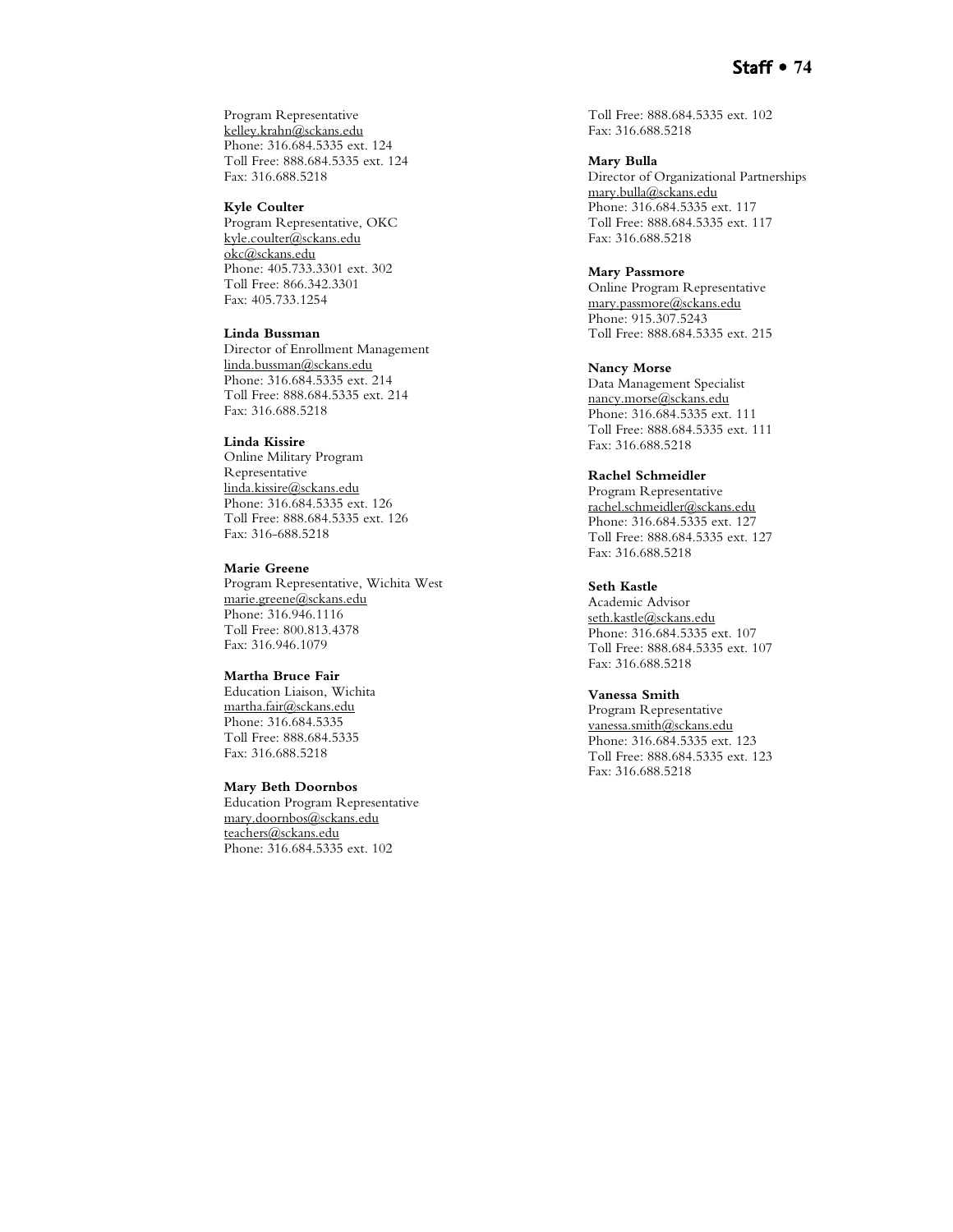# Index

## $\overline{A}$

## $\, {\bf B}$

# $\overline{\text{C}}$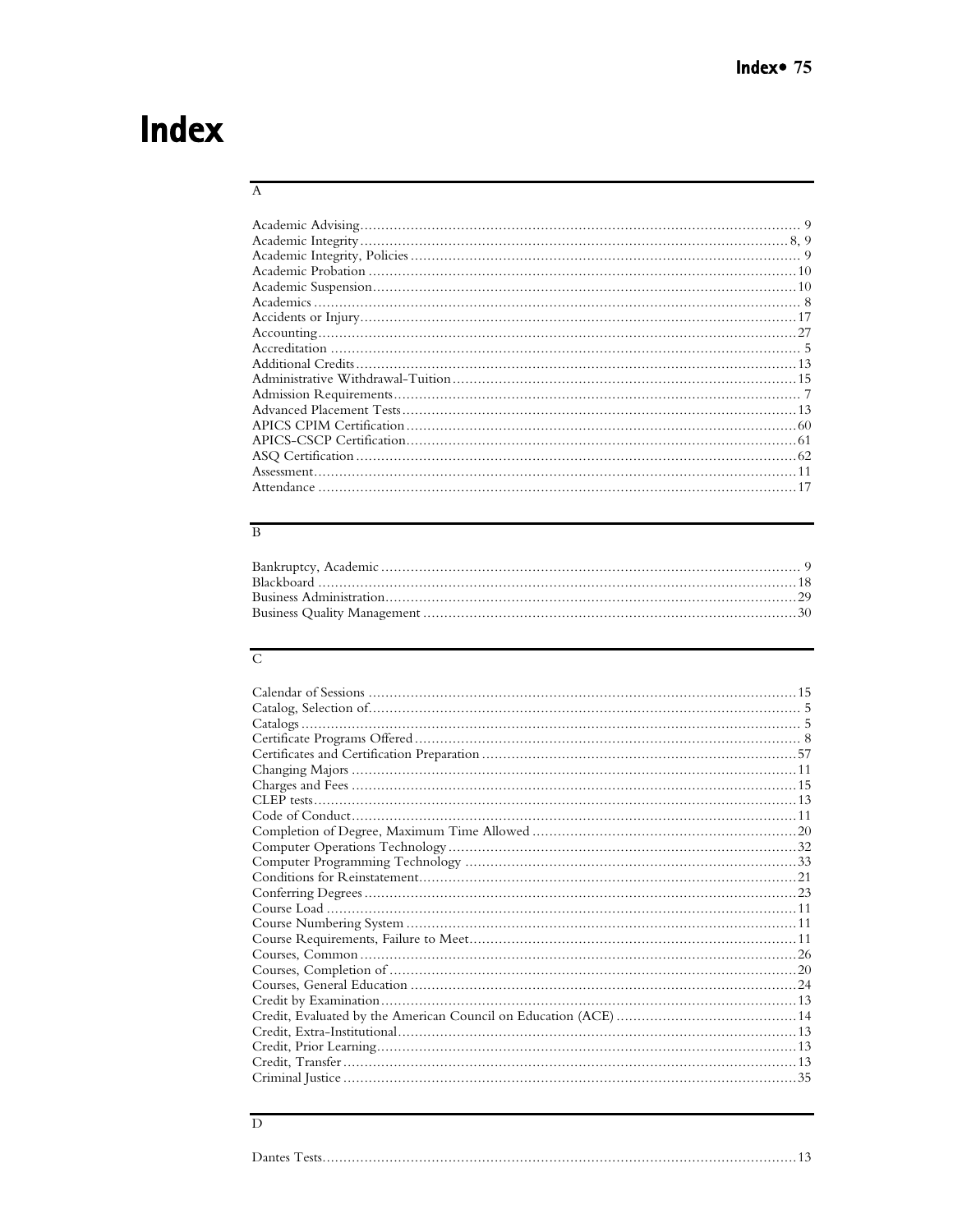# $\rm{E}$

# $\overline{\rm F}$

# ${\rm G}$

## $\overline{\rm H}$

# $\overline{I}$

# $\overline{\mathbf{L}}$